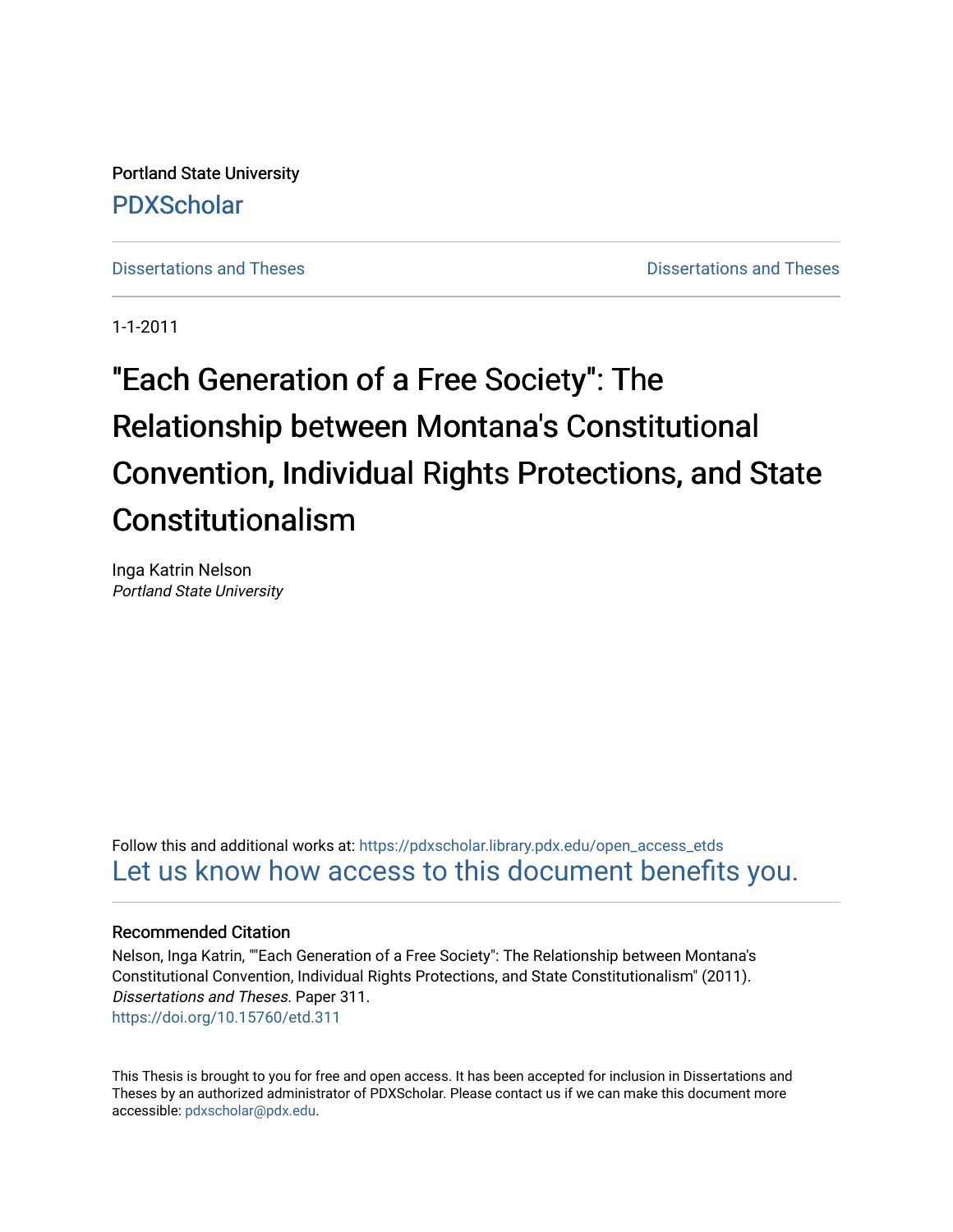"Each Generation of a Free Society": The Relationship between Montana's

Constitutional Convention, Individual Rights Protections, and State Constitutionalism

by

Inga Katrin Nelson

A thesis submitted in partial fulfillment of the requirements for the degree of

> Master of Arts in History

Thesis Committee: Tim Garrison, Chair David Johnson William Lang Christopher Shortell

Portland State University ©2011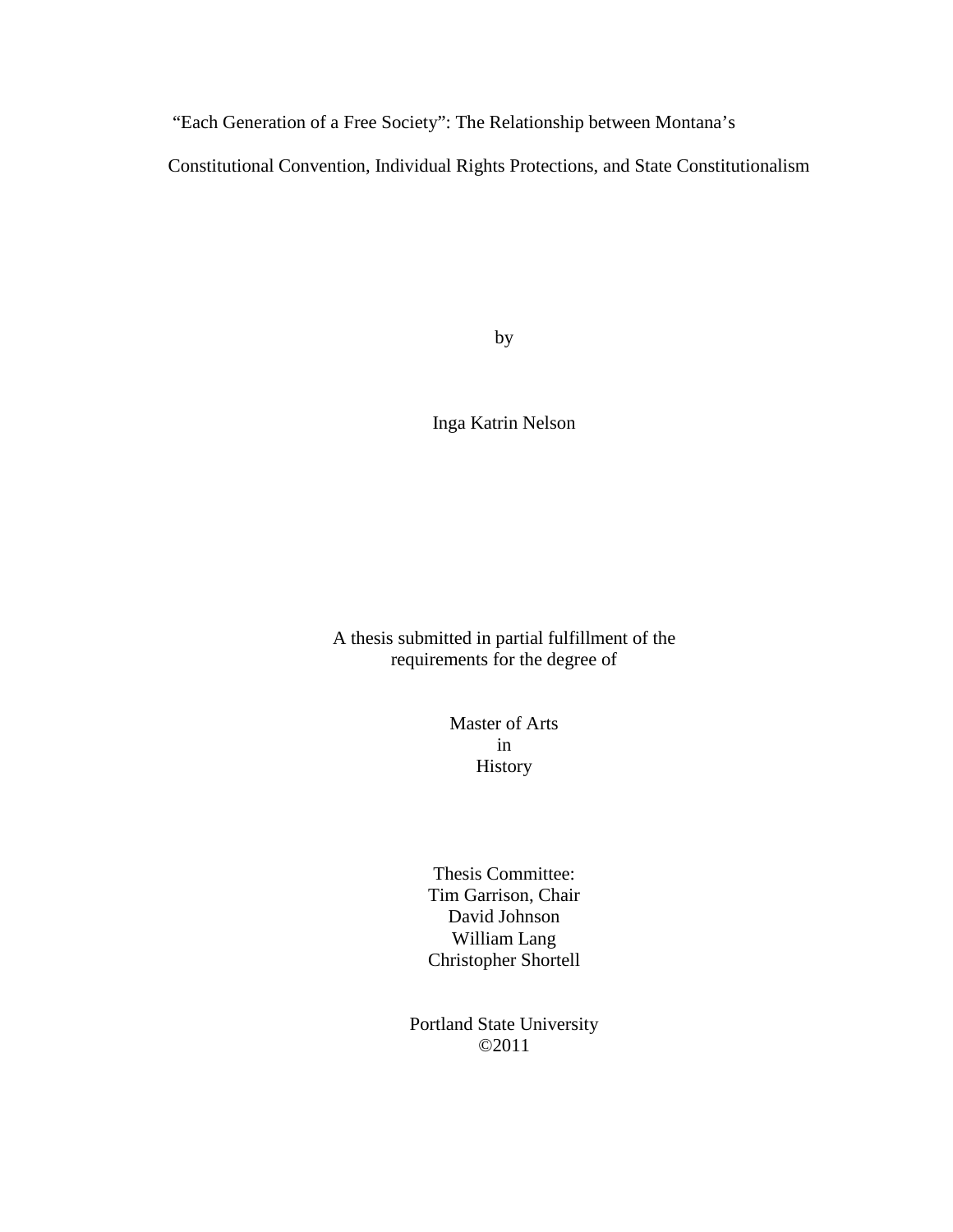#### Abstract

 In the mid-1970s, state courts began to interpret state constitutions independently of the federal constitution in a way that provided greater protection for individual rights at the state versus federal level. Scholars have generally attributed the rise of this movement, known as state constitutionalism, to the actions and scholarship of judges and point to the cause as a fear that the Burger court would rollback Warren court era protections for individual rights. In reality, the concept of state constitutionalism had been present throughout the 1950s-1970s period of state constitutional revision and was deeply influenced by concerns over the status of the federal system. Montana's 1972 Constitutional Convention illustrates the role that constitutional revision had in the subsequent adoption of state constitutionalism. In particular, the creation, adoption, and interpretation of two provisions—the privacy and dignity clauses—shows that the public was engaged in a conscious decision to go beyond the federal protections for individual rights. Montana's experience suggests that further research is needed in order for scholars to fully understand the rise and adoption of state constitutionalism.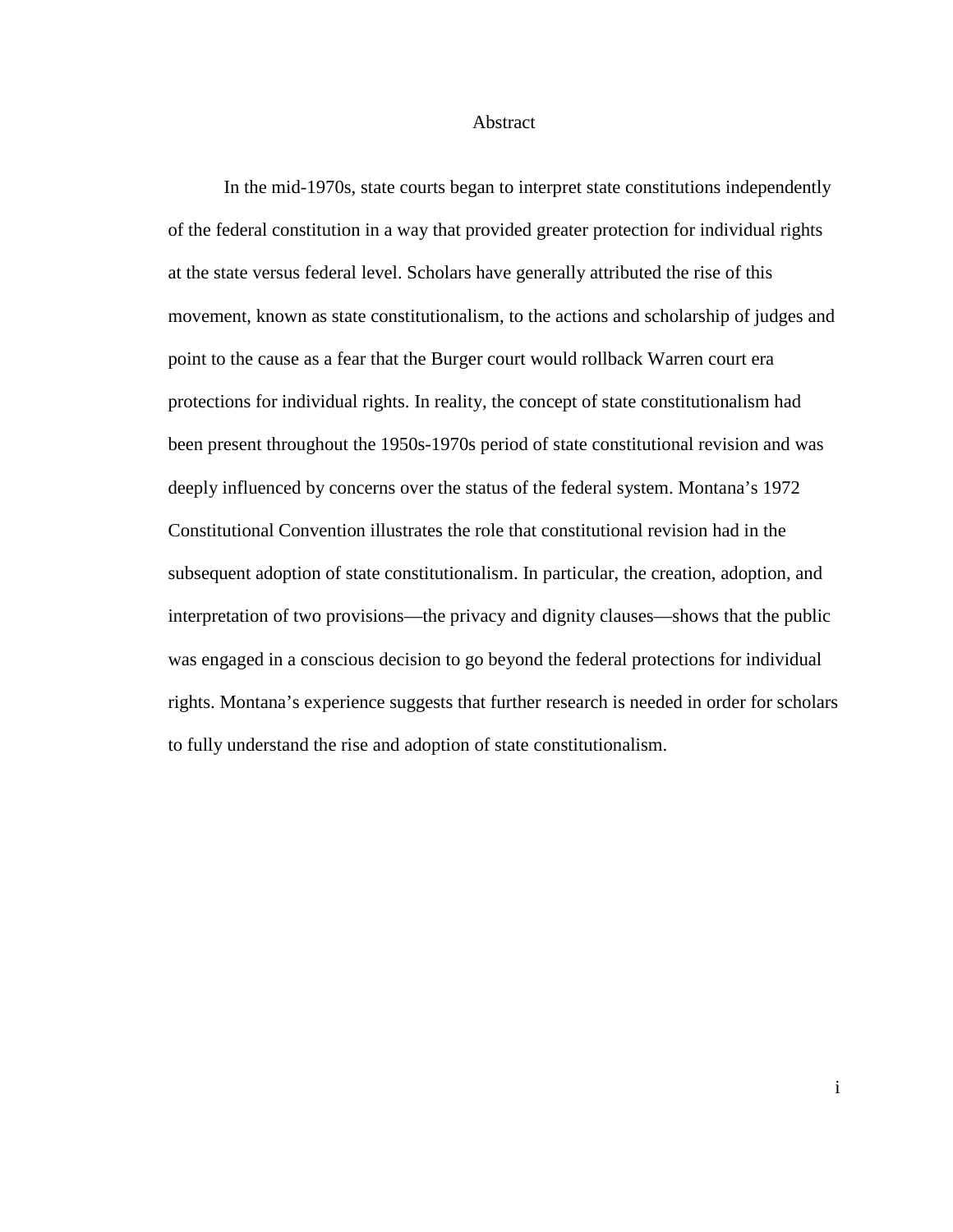### Dedication

For Bob Campbell, who gave me my first copy of the Montana Constitution in 2001, which sparked my interest in constitutional law, and without whom Montana might not have such a strong recognition of individual rights.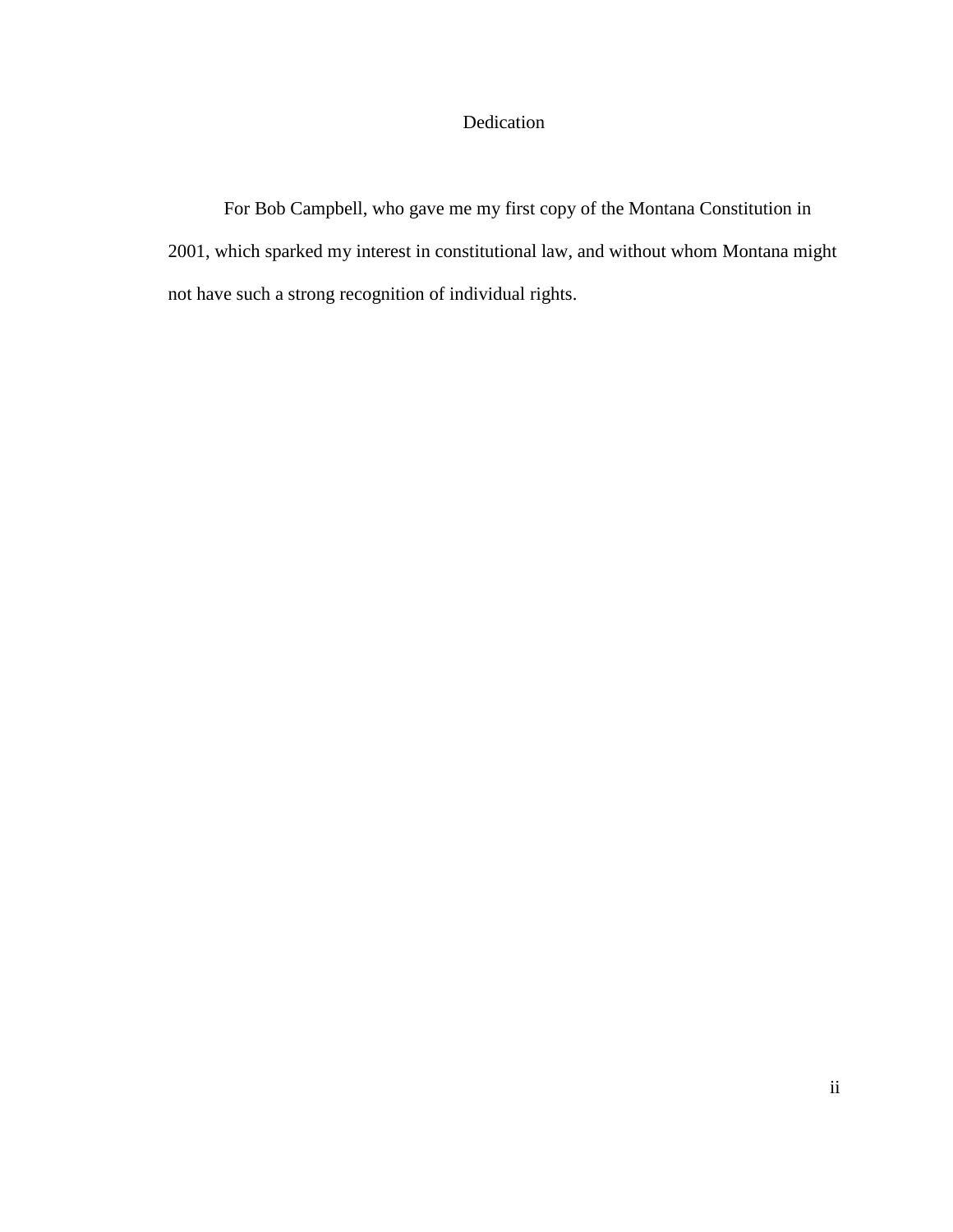#### Acknowledgements

I would like to thank my committee for their time, energy, and feedback. In particular, I would like to thank my advisor, Tim Garrison, for giving up precious hours of sunshine to review my drafts and providing thoughtful feedback. I would also like to thank David Johnson, for his engagement and incisive questioning during a reading & conference class, which led me down the path of exploring the concept of state constitutionalism. I am very grateful for the solid grounding in Montana history I received from Bill Lang, which greatly complemented my personal experiences. Without the support of my partner, Julia Stewart, I never would have been able to take this very fun diversion. The staff at the Montana Historical Society and the William J. Jameson and the Mike and Maureen Mansfield libraries at the University of Montana continually assisted me with my archival research. In particular, I would like to thank Theresa Hamann at the Mansfield Library who hunted down some excellent documents which I would not have found on my own.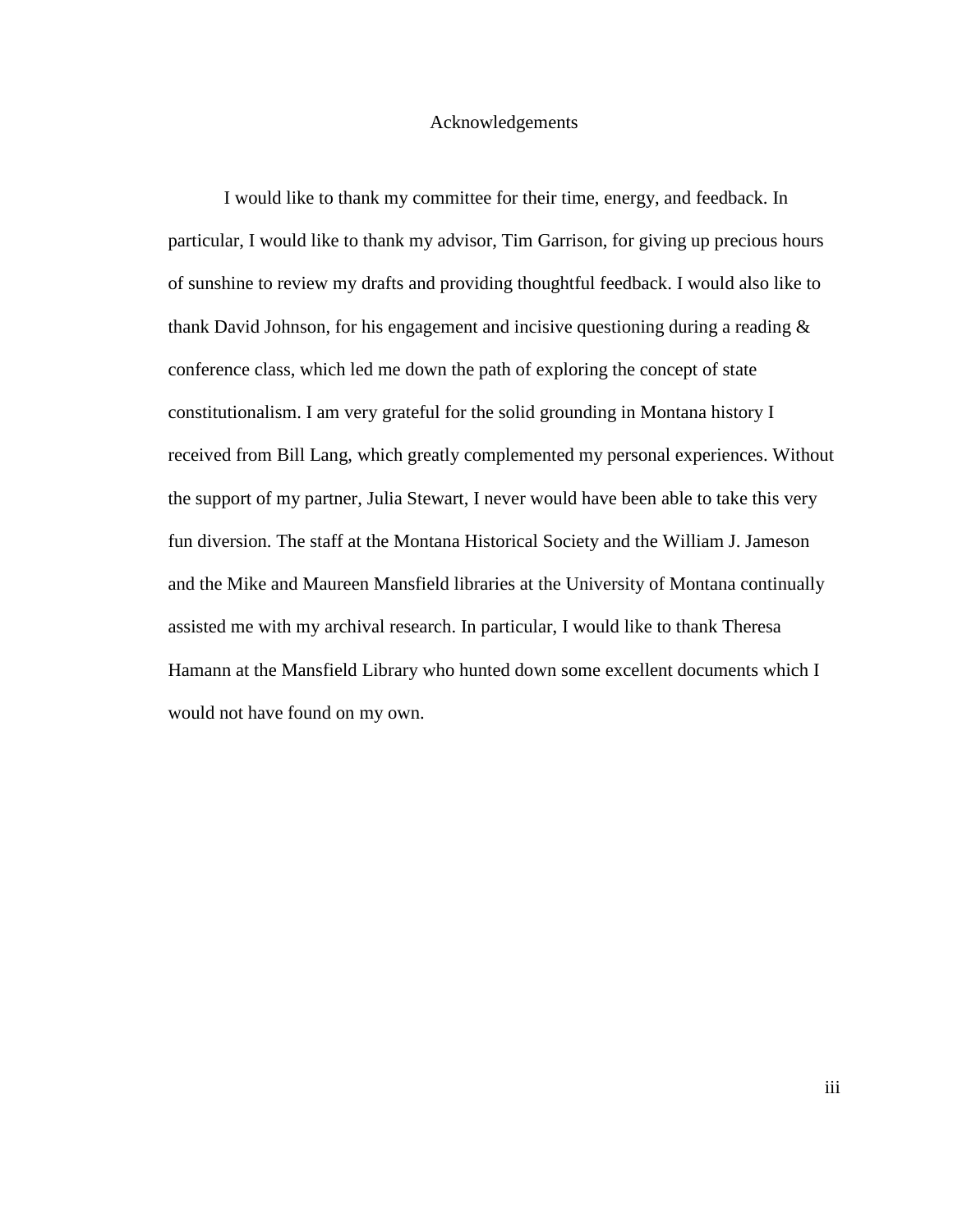## Table of Contents

| Chapter 3 State Constitutional Revision and State Constitutionalism39 |
|-----------------------------------------------------------------------|
|                                                                       |
|                                                                       |
|                                                                       |
|                                                                       |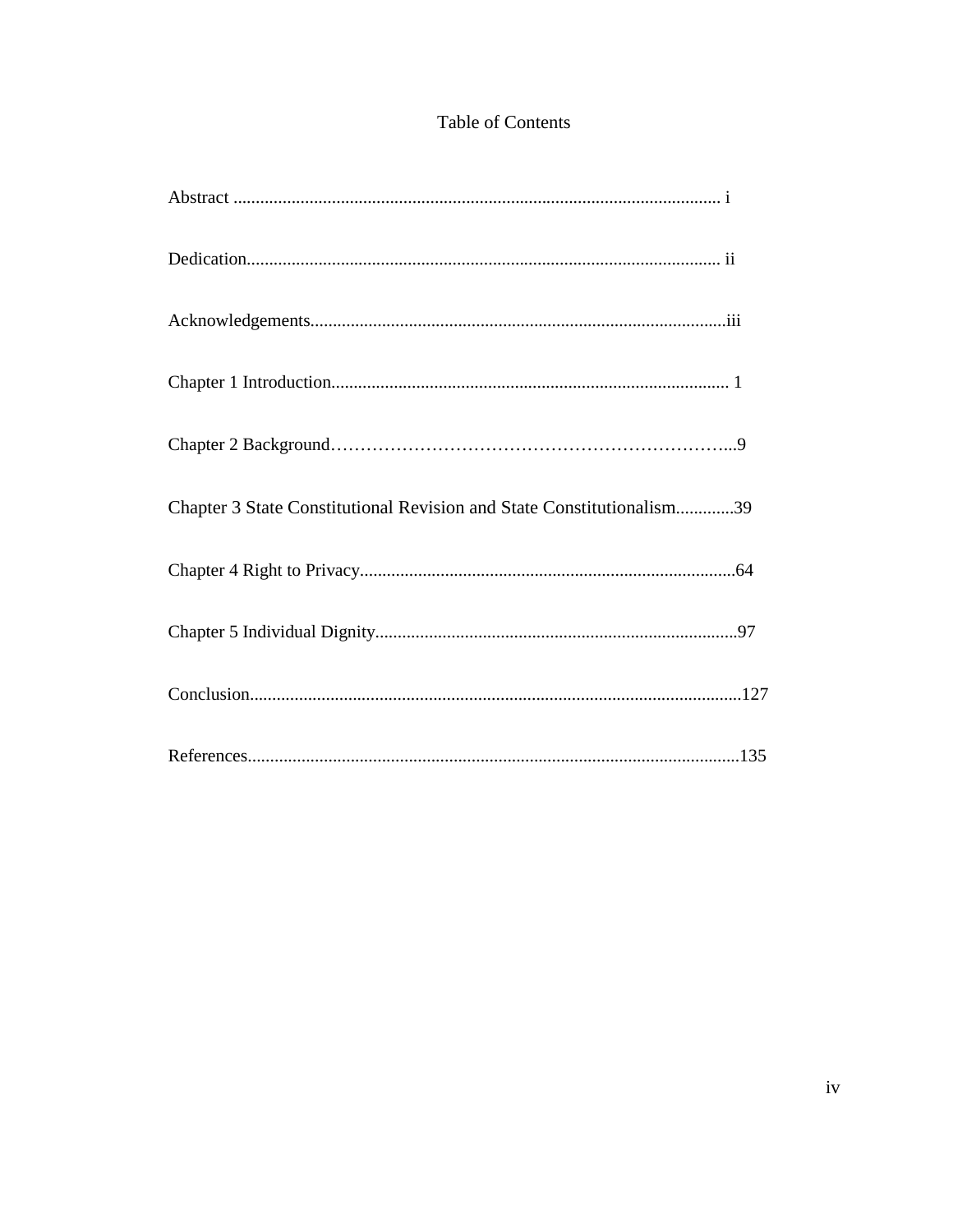#### Chapter 1: Introduction

In 1972 Montana voters narrowly approved a new constitution to replace the state's original 1889 foundational document. This new constitution contained an expanded "Declaration of Rights," which many scholars argue provides greater protection for individual rights than any other constitution in the United States, including the federal document. Indeed, Montana's "Declaration of Rights" guarantees seventeen rights that are not explicitly protected by the U.S. Constitution.<sup>1</sup> Delegates to the Montana Constitutional Convention drafted this new document at the tail end of a twodecade-long period of state constitutional revision. Many of the other states that drafted new constitutions during this era also adopted expansive individual-rights protections. However, when discussing state constitutions and their level of protection of individual rights, few scholars look at constitutional revision as a factor in the tendency of states to go beyond the protections contained in the U.S. Constitution. Instead, scholars look to the decisions and scholarship of judges who encouraged states to develop their own body of constitutional law protecting individual rights.

In 1977 U.S. Supreme Court Justice William J. Brennan wrote an article for the *Harvard Law Review* that quickly became viewed as a seminal call to action: he encouraged states to embrace a new way of approaching constitutional law and the protection of individual rights from government action. In this article, Justice Brennan discussed the revolution that had taken place in American law in general, and

<sup>1</sup> Larry M. Elison and Fritz Snyder, *The Montana State Constitution: A Reference Guide* (Westport, CT: Greenwood Press, 2001), 1 – 23; Patricia A. Cain, "The Right to Privacy Under the Montana Constitution: Sex and Intimacy, " *Montana Law Review* 64 (2003): 99 – 132; Justice James C. Nelson, "Keynote Address: The Right to Privacy," *Montana Law Review* 68 (2007): 260; Jeanne M. Koester, "Equal Rights," *Montana Law Review* 39 (1978): 238.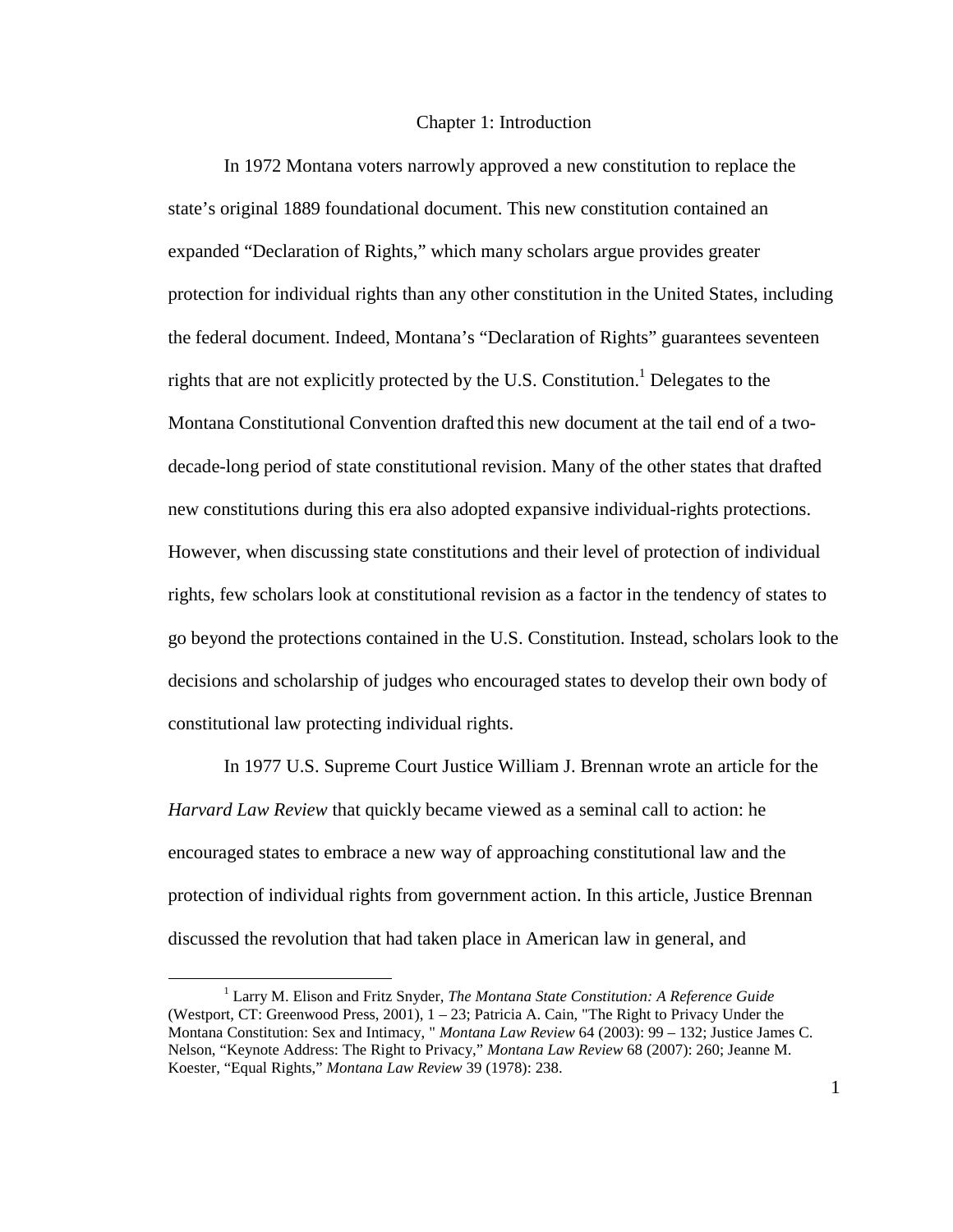constitutional law in particular since the 1920s. During this period lawyers and state courts moved from viewing "state common law principles or state statutes" as the primary body of law applicable to most legal disputes toward a growing reliance on federal administrative, statutory, or constitutional law.<sup>2</sup> Beginning in the 1920s and then increasingly during the New Deal and Warren Court eras, $3$  the U.S. Supreme Court handed down decisions that expanded the scope of the protections and liberties in the federal Bill of Rights, including decisions that guaranteed these rights against state as well as federal governmental action.<sup>4</sup> These decisions revolutionized the relationship between the federal and state governments by finding that the actions of state and local governments were limited by the federal Bill of Rights via the Fourteenth Amendment. Utilizing this approach, the U.S. Supreme Court found school segregation unconstitutional and developed a whole host of criminal procedural protections to state police-suspect interactions such as the Miranda warning and protection from warrantless searches.<sup>5</sup>

Once the U.S. Supreme Court had ruled that provisions of the federal Bill of Rights constrained the actions of state governments as well as the federal government, many state courts began interpreting similar provisions in their state constitutions in the

 $\overline{a}$ 

4 For more on incorporation see, Henry J. Abraham and Barbara A. Perry, *Freedom and The Court: Civil Rights and Liberties in the United States,* 8<sup>th</sup>ed. (Lawrence: University of Kansas Press, 2003), Chapter 3, in particular their discussion of *Barron v. Baltimore* (1833), The Fourteenth Amendment, *The Slaughterhouse Cases* (1873), and *Gitlow v. New York* (1925); Akhil Reed Amar, *The Bill of Rights: Creation and Reconstruction* (New Haven, CT: Yale University Press, 1998), Part II; Raoul Berger, *The Fourteenth Amendment and the Bill of Rights* (Norman: University of Oklahoma Press, 1989).

<sup>&</sup>lt;sup>2</sup> Justice William J. Brennan, Jr., "State Constitutions and the Protection of Individual Rights," *Harvard Law Review* 90, no. 3 (1977): 489 – 504, quote p. 489.

 $3$  The New Deal era refers to the U.S. Supreme Court during the 1930s and 1940s and the Warren Court era refers to the time period during which Earl Warren served as Chief Justice, 1953 – 1969.

<sup>5</sup> Brown v. Board of Education of Topeka, 347 U.S. 483 (1954); Miranda v. Arizona, 384 U.S. 436 (1966).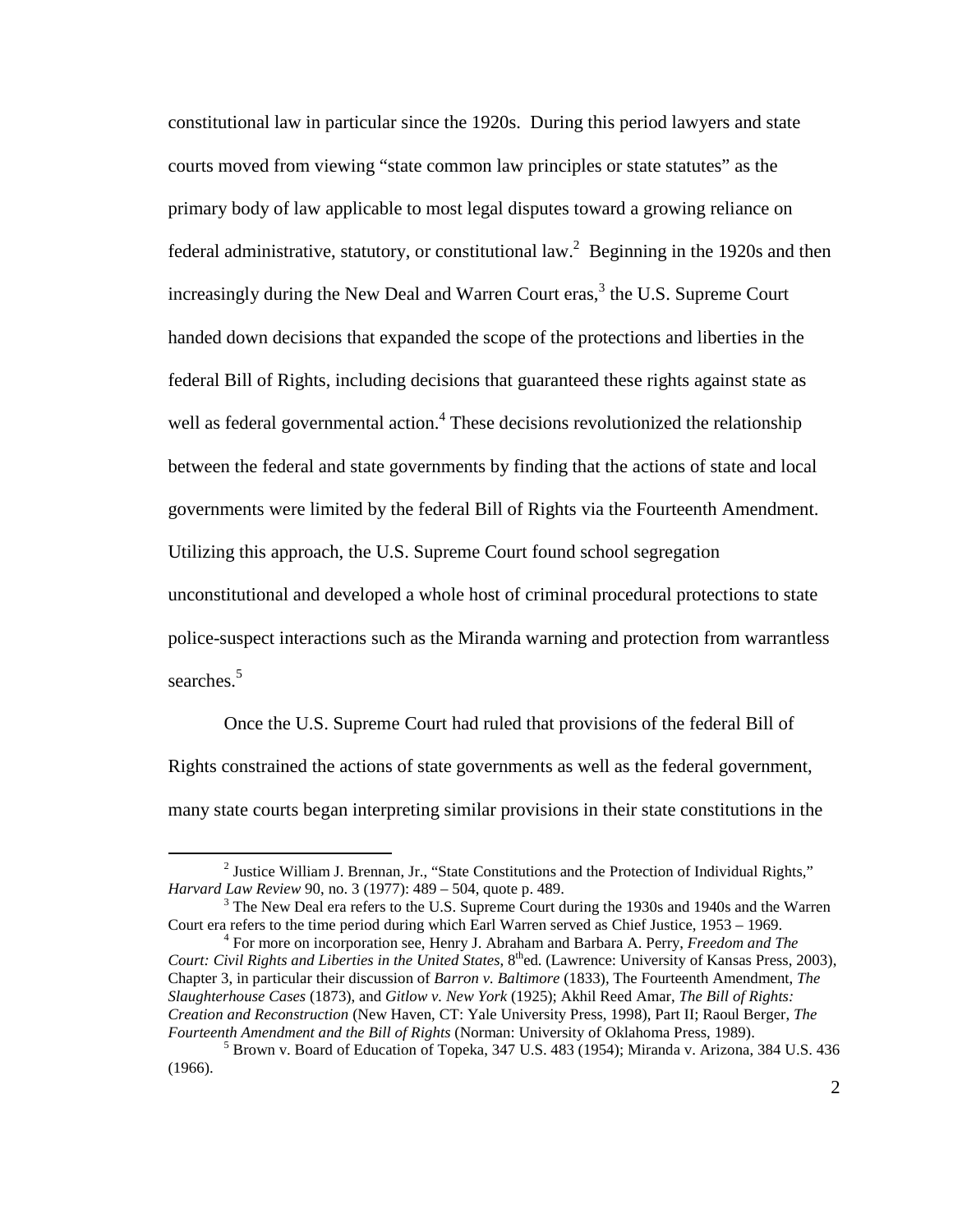same way that the U.S. Supreme Court had interpreted corresponding federal provisions. For example, once the U.S. Supreme Court ruled that the Fourth and Fourteenth Amendments prohibited the use in court of evidence obtained illegally by the police, state courts also began to interpret search and seizure clauses in their state constitutions as prohibiting this practice.<sup>6</sup>

Justice Brennan lauded the rise of a strong federal constitutional jurisprudence that guaranteed these protections and liberties "against encroachment by governmental action at any level of our federal system." However, he also expressed fear that states were limiting their guarantees of individual liberties to those contained in the federal Bill of Rights. "State constitutions, too," Justice Brennan reminded his readers, "are a font of individual liberties, their protections often extending beyond those required by the Supreme Court's interpretation of federal law." With these words, Brennan called upon states to develop their own interpretations of their constitutions' bills of rights. This concept is known as "state constitutionalism," the development of a system of interpreting and applying a state constitution that does not rely solely on the U.S. Supreme Court's interpretation of the federal Constitution.<sup>7</sup>

<sup>&</sup>lt;sup>6</sup> The U.S. Supreme Court first applied the "exclusionary rule" (prohibiting the use in court of evidence obtained in violation of the Fourth Amendment's search and seizure requirements) to federal courts in *Weeks v. United States*, 232 U.S. 383 (1914). In *Wolf v. Colorado*, 338 U.S. 25 (1949), the U.S. Supreme Court held that the exclusionary rule was not applied to the states via the Due Process Clause of the Fourteenth Amendment. However, in *Mapp v. Ohio*, 367 U.S. 643 (1961), the Court reversed this ruling and applied the exclusionary rule to both state and federal courts. For an analysis of the tendency for state courts to interpret their state constitutions as applying the same protections as the U.S. Constitution see, G. Alan Tarr and Mary Cornelia Porter, "State Constitutionalism and State Constitutional Law," in "New Developments in State Constitutional Law," special issue, *Publius* 17, no. 1 (1987): 1 – 12. For an overview of how Montana applied the exclusionary rule pre- and post-*Mapp* see, Melissa Harrison and Peter Mickelson, "The Evolution of Montana's Privacy-Enhanced Search and Seizure Analysis: A Return to First Principles," *Montana Law Review* 64 (2003): 245.

<sup>7</sup> Brennan, "State Constitutions," 490 – 491. Much of the literature, especially from the late 1970s through the 1980s, discussing the independent interpretation of state constitutions, refers to this concept as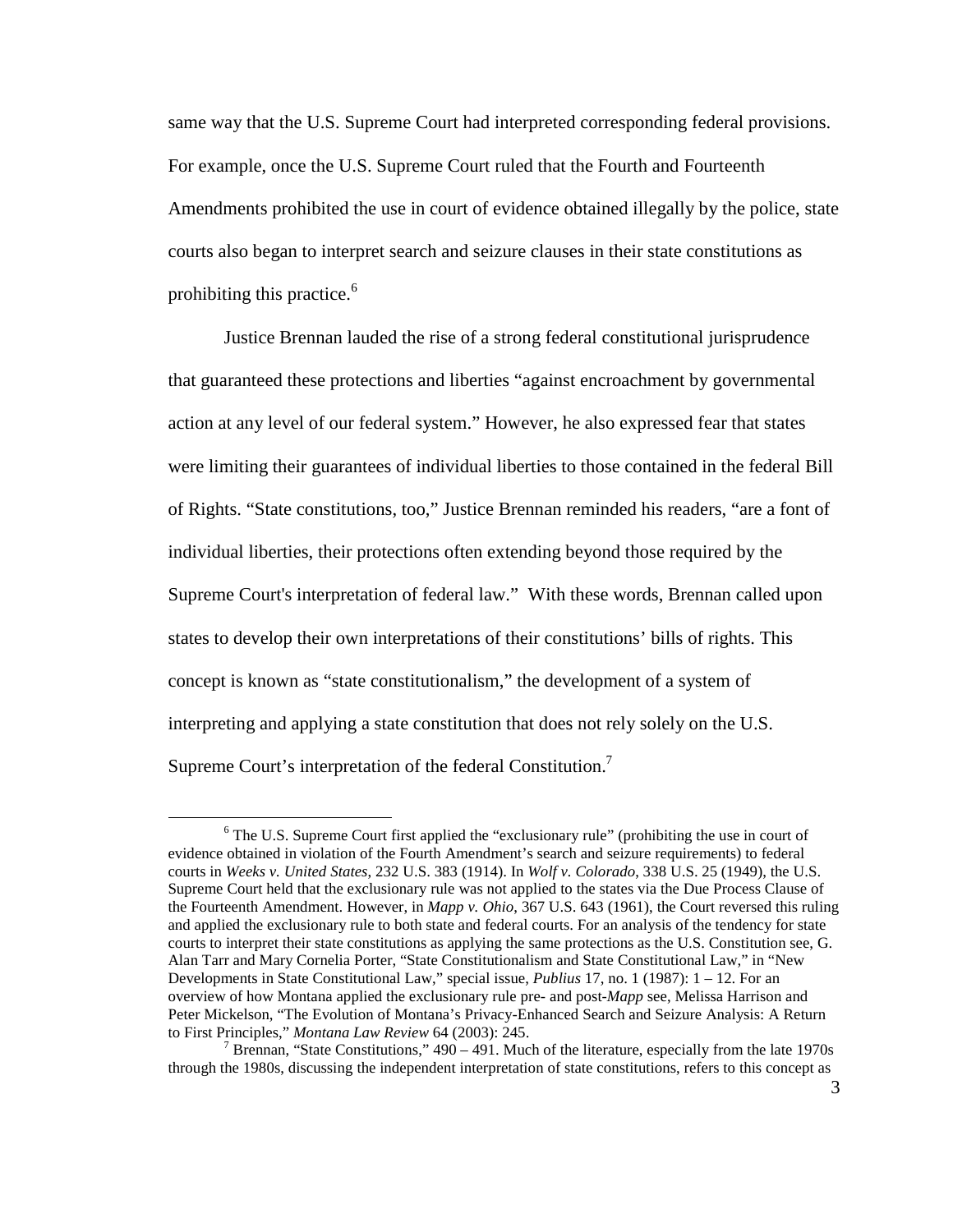Beginning in the late 1970s and early 1980s, state courts embraced this concept and many established independent grounds for interpreting their state constitutions and their bills of rights. Since most states have bills of rights which contain similar provisions to the federal protections, the adoption of state-specific interpretations of clauses guaranteeing individual rights was particularly notable. Almost universally, legal scholars point to Justice Brennan's call to action, or to similar articles written by a handful of state judges in the 1970s, as the source of the state constitutionalism movement.<sup>8</sup> What most of these scholars miss is that immediately prior to the rise of judicial support for state constitutionalism, the United States had experienced one of the most active periods of state constitutional revision in its history. At least twenty-three states, including

<sup>&</sup>quot;new judicial federalism." "New judicial federalism" specifically refers to state judges, often with a more civil libertarian approach, attempting to revive the federalist system by interpreting a state constitution's bill of rights as providing more protection than similar provisions in the federal Bill. This thesis will utilize the term "state constitutionalism," which is a broader term that can encompass not only independent interpretations of state bills of rights, but also other constitutional provisions which may have similar corresponding clauses for two reasons: first, it is the author's contention that this trend was not simply the invention of state judges, which is the implication of the term "new judicial federalism," and second, because more recent literature often refers to the concept with the broader term "state constitutionalism."

<sup>&</sup>lt;sup>8</sup> See, Paul Finkelman and Stephen E. Gottlieb, "Introduction: State Constitutions and American Liberties" in *Toward a Usable Past: Liberty Under State Constitutions*, eds. Paul Finkelman and Stephen E. Gottlieb (Athens: University of Georgia Press, 2009), 1 – 16; Tarr and Porter, "State Constitutionalism"; Alan G. Tarr, "The Past and Future of the New Judicial Federalism," *Publius* 24, no. 2 (1994): 63 – 79; Lawrence Friedman, "The Constitutional Value of Dialogue and the New Judicial Federalism," *Hastings Constitutional Law Quarterly* 93, no. 28 (2000): 112 – 123; Michael G. Colantuono, "The Revision of American State Constitutions: Legislative Power, Popular Sovereignty, and Constitutional Change," *California Law Review* 75, no. 4 (1987): 1473 – 1512, Colantuono uses the alternative phrase, "new judicial federalism," in reference to state constitutionalism; Robert M. Howard, Scott E. Graves, Julianne Flowers, "State Courts, the U.S. Supreme Court, and the Protection of Civil Liberties," *Law & Society Review* 40, no. 4 (2006): 845 – 870; Brennan, "State Constitutions." The scholars who point to this Brennan article, which grew out of an earlier speech, as the beginning of the new judicial federalism movement, include Friedman, Tarr, and Colantuono; Collins, Galie, and Kincaid, and Finkelman and Gottlieb attribute significant responsibility for the movement to Brennan but do not specifically pinpoint the beginning of the movement to his 1977 article. While scholars appear to universally embrace the assumption that state constitutionalism began in the mid-late 1970s because of judicial action, there is some disagreement about the extent of state constitutionalism. Some scholars believe that the successes and extent of state constitutionalism have been vastly over-hyped. For examples of these arguments see, Kermit L. Hall, "Mostly Anchor and Little Sail: The Evolution of American State Constitutions," in *Toward a Usable Past*, 388 – 417, and James A. Gardner, "The Failed Discourse of State Constitutionalism," *Michigan Law Review* 90 (February, 1992): 761 – 837.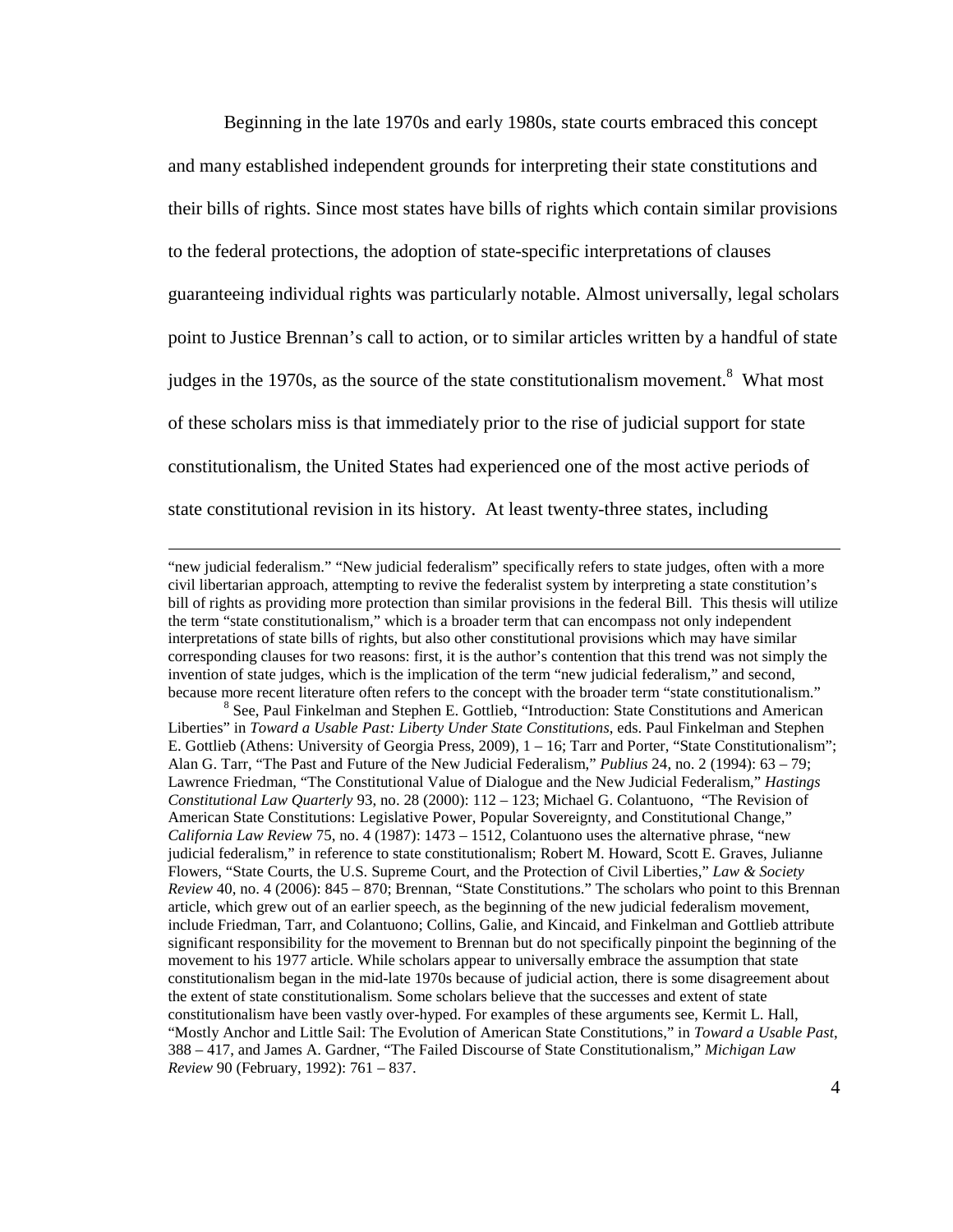Montana, concluded efforts to completely or significantly revise their state constitutions between 1955 and 1975; many others revised their constitutions piece-meal through constitutional amendments during the same period.<sup>9</sup>

Accompanying this period of state constitutional revision were numerous conversations about the purpose and scope of state constitutions and bills of rights and their relationship to the federal Constitution. Underlying these conversations were real concerns about the state of America's federalist system, the growing power and influence of federal law, and fears that the U.S. Supreme Court would not continue to protect individual rights at the level reflected in its decisions of the 1950s and 1960s. These concerns were noted by Justice Brennan and legal scholars as the motivation for state constitutionalism. However, these discussions took place much earlier than most scholars recognize, amidst the state constitutional revision of the 1950s through 1970s, and were not limited to judges, lawyers, and legal scholars, but rather included legislators and the general public. Indeed, the application of state constitutionalism grew directly out of this period of state constitutional revision and reflected the desires of the citizens of the states for a more balanced federalist system as well as period-specific values and beliefs about fundamental rights.

<sup>9</sup> On the major eras of state constitutional revision, see John J. Dinan, *The American State Constitutional Tradition* (Lawrence: University of Kansas Press, 2009), chapter one; John J. Dinan, "'The Earth Belongs Always to the Living Generation': The Development of State Constitutional Amendment and Revision Procedures," *The Review of Politics* 62, no. 4 (2000): 645 – 674; Albert L. Sturm, "The Development of American State Constitutions," in "State Constitutional Design in Federal Systems," special issue, *Publius* 12, no. 1 (1982): 57 – 98; Janice C. May, "Constitutional Amendment and Revision Revisited," in "New Developments in State Constitutional Law," special issue, *Publius* 17, no. 1 (1987): 153 – 179; and John J. Carroll and Arthur English, "Traditions of State Constitution Making," *State & Local Government Review* 23, no. 3 (1991): 103 – 109.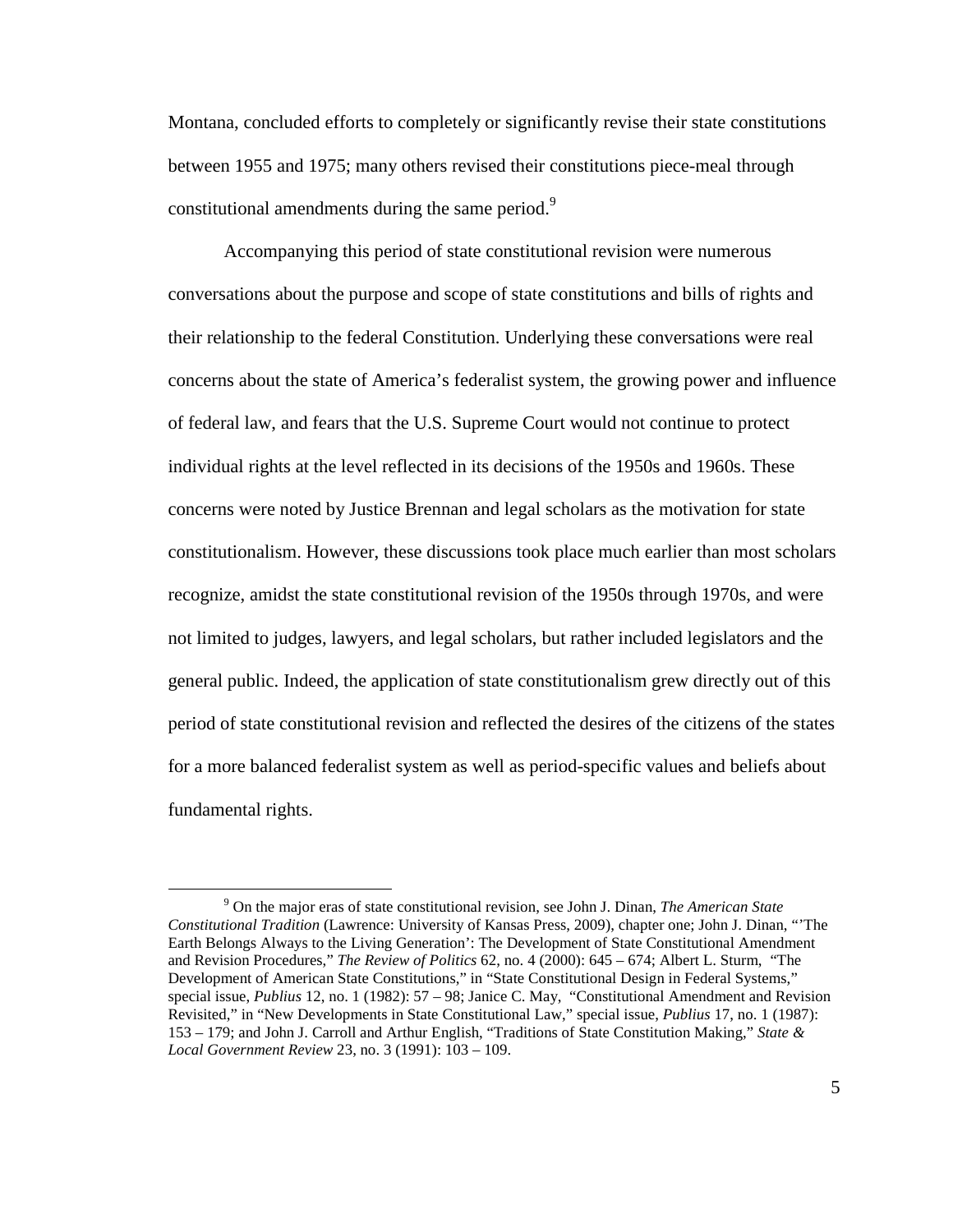Since the 1970s Montana has been one of the states most active in the application of state constitutionalism, and its experience with the rise and adoption of the concept provides an opportunity for a more nuanced and deeper understanding of the state constitutionalism movement in America. In 1972 Montana revised its constitution through a public convention. The 1972 Montana Constitutional Convention and the "Declaration of Rights" it crafted (which legal scholars view as protecting individual rights more stringently than "any state in this country"<sup>10</sup>) show that state constitutionalism was the result of era-specific, citizen-driven constitutional revision. In Montana, state judges in the late 1970s and 1980s were able to interpret and apply the state constitution independent of the U.S. Supreme Court's interpretations of corresponding clauses in the federal Constitution because the citizen-driven constitutional convention had discussed and drafted a constitution on independent grounds. The fact that Montana's convention took place during an era of state constitutional revision and nation-wide conversations about the purpose of state constitutions suggests that state constitutionalism throughout the nation was a result of constitutional revision as much as the actions of state and federal judges.

In Montana a grassroots group of individuals consciously, and with the input of the public, drafted a constitution that was intended to provide strong protections for individual rights. These individuals were well-informed about and connected to the constitutional revision activity that was occurring across the country. The debates and adoption of two clauses in the 1972 Montana Constitution—the dignity clause and the privacy clause— in combination with the public discussions regarding the Declaration of

 $\overline{a}$ 

6

<sup>&</sup>lt;sup>10</sup> Cain, "The Right to Privacy."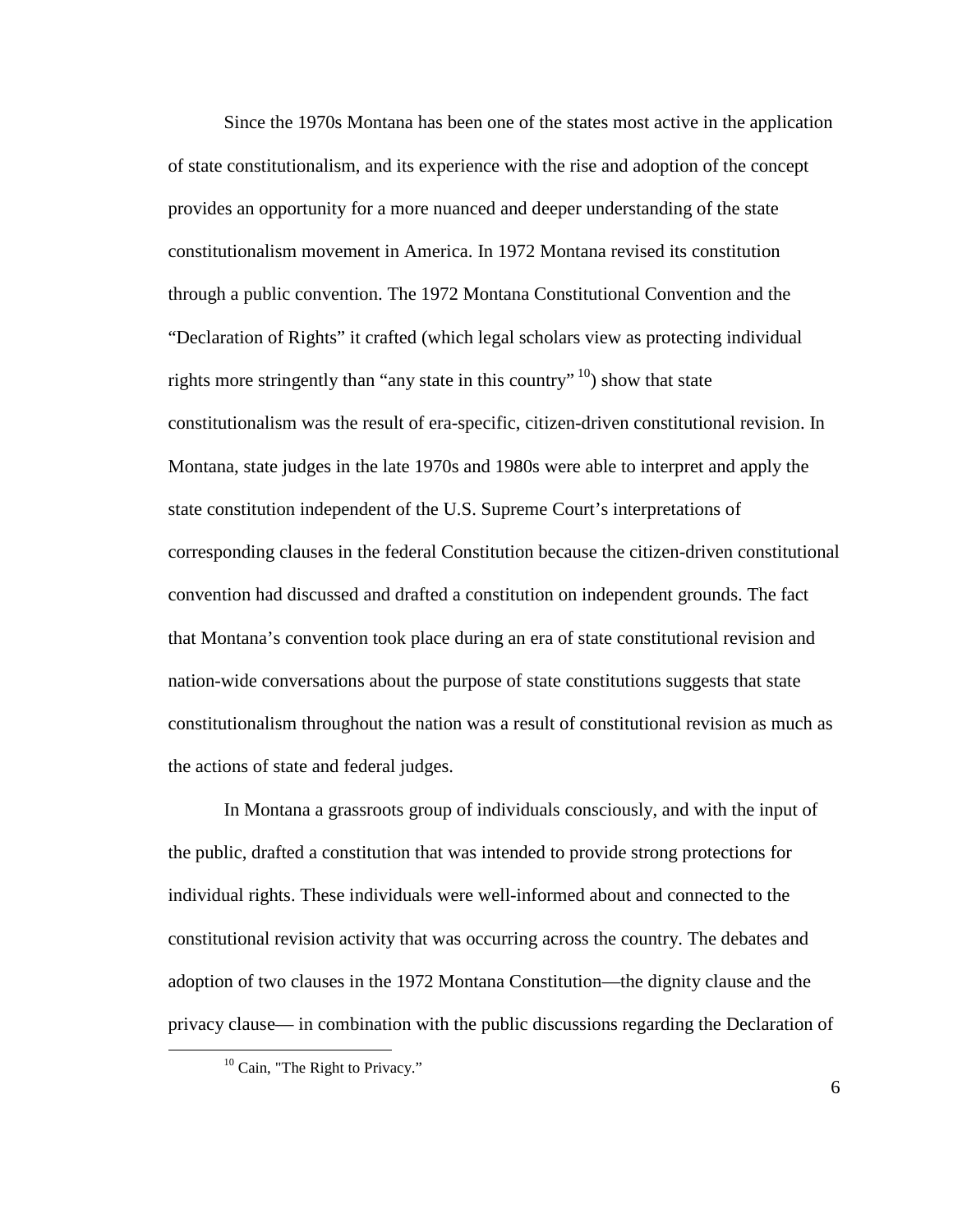Rights in general, illustrate that the concept of state constitutionalism was widely understood among the public and the delegates, and supported across ideological lines. Further, the decision to embrace state constitutionalism reflected an awareness of ongoing discussions across the country and was used as a tactic for bolstering state power in the federal system as much as an attempt to maintain Warren Court-era protections for individual rights. Montana's constitutional convention and its embrace of state constitutionalism demonstrate that Justice Brennan's *Harvard Law Review* article was not the beginning of state constitutionalism, but a call for state courts to increase their participation in a movement that had already begun during the previous two decades of constitutional revision.

This thesis will first explore the legal and political developments that led to state constitutionalism as well as those that led to the Montana Constitutional Convention. It will then establish that the concept of state constitutionalism was an integral aspect of mid-century constitutional revision, that the delegates to the Montana Constitutional Convention were aware of the concept of state constitutionalism, and that the Montana public and media were familiar with the principle and urged the delegates to craft a constitution that would go beyond federal protections. Next, the thesis will explore the crafting and adoption of two provisions—the privacy clause and the dignity clause—in the Montana constitution. These two clauses are unique to Montana, and guarantee rights that are not explicitly included in the federal Constitution. The two provisions have been lauded as providing the legal basis for the most far-reaching Montana Supreme Court decisions that have been decided on independent state grounds. Finally, the thesis will

7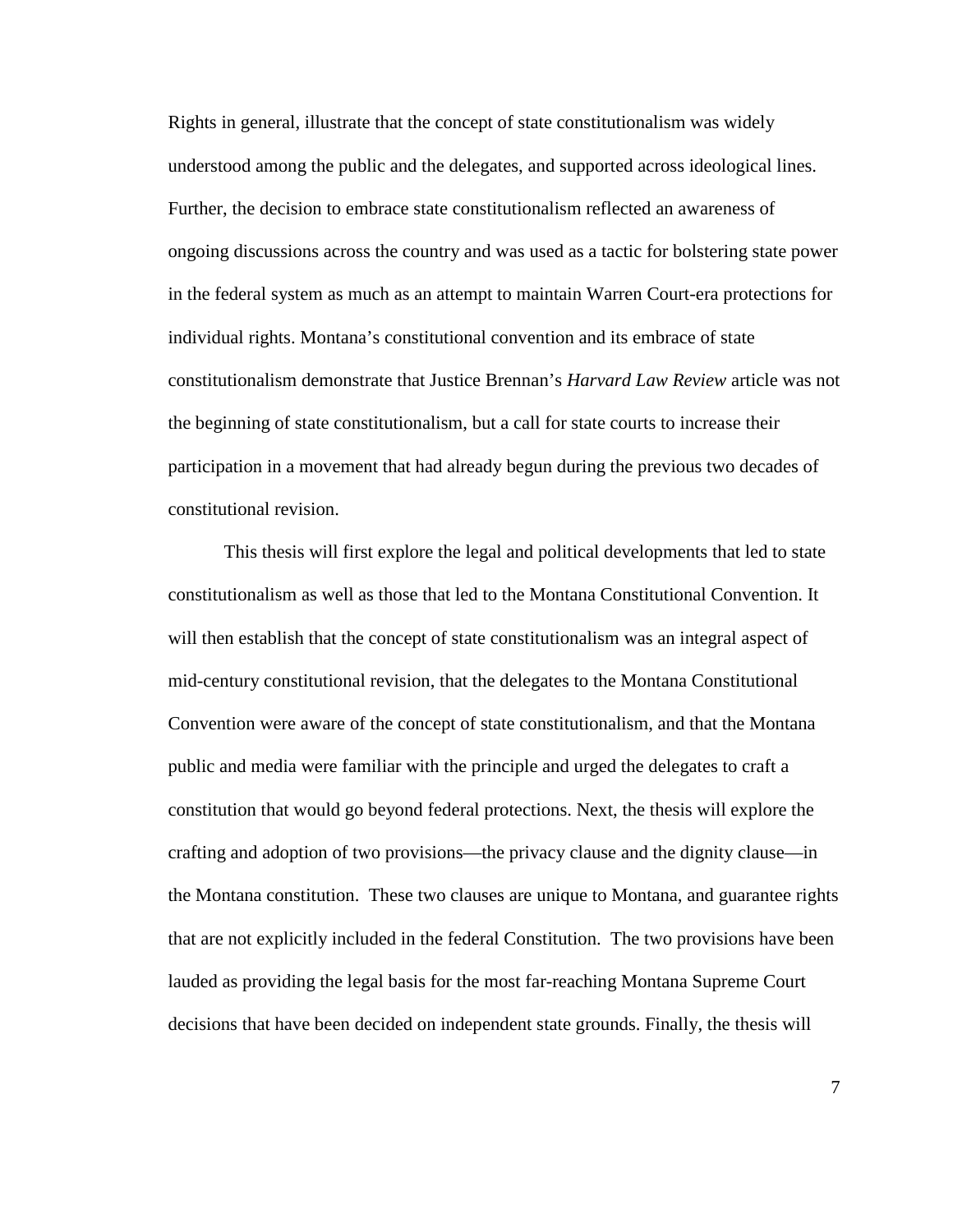assess the role that the 1972 constitutional revision had on Montana's adoption of state constitutionalism and what this suggests for the history of state of constitutionalism across the nation.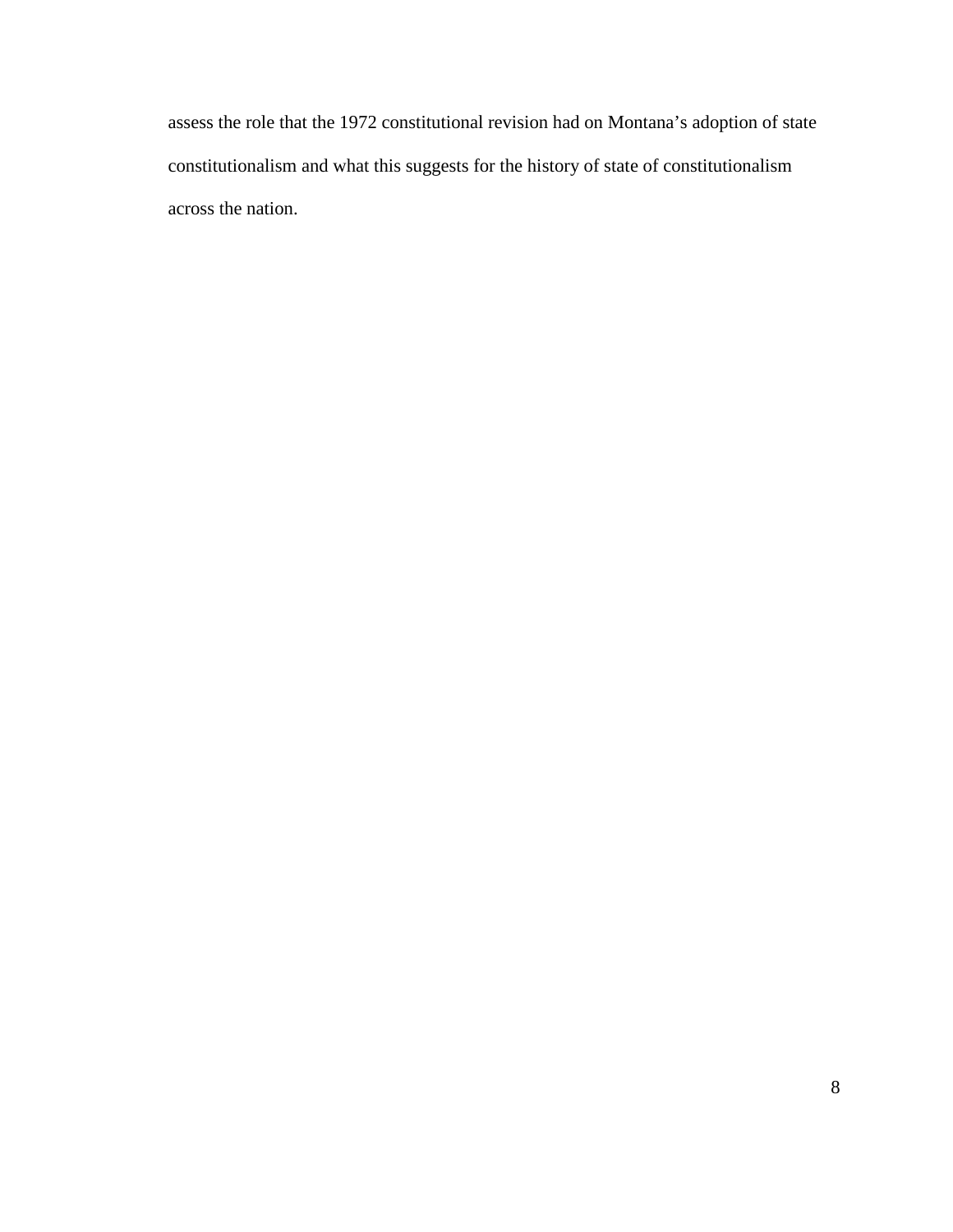#### Chapter 2: Background

As Justice Brennan pointed out in his *Harvard Law Review* article, American law, especially in the arena of constitutional law, underwent a radical transformation during the mid-twentieth century. This transformation began in the 1920s and reached its peak during the Warren Court era. However, the basis for these changes can be traced back to the post-Civil War era. Before the Civil War, the states and the federal government generally had separate spheres of power and legal jurisdiction. Power over individual liberties was almost solely in the hands of the states. Despite this well-settled division of power, for almost a century lawyers, judges, legal scholars, and historians had engaged in "lively disagreement" over whether the Bill of Rights served as a limitation on state governments as well as the federal government. The Bill of Rights, consisting of the first ten amendments to the Constitution, passed Congress in 1789 in order to fulfill the promises made to ensure ratification of the Constitution by the states. During the drafting and ratification process, James Madison—the bill's primary author—unsuccessfully attempted to include provisions that applied at least a portion of the bill to the states. In the 1833 case, *Barron v. Baltimore*, the U.S. Supreme Court held that the Bill of Rights only limited the actions of the federal government, not those of states. This opinion became "the law of the land" and, for the most part, left citizens unable to assert the protections of the federal Bill of Rights against the actions of a state.<sup>1</sup>

<sup>&</sup>lt;sup>1</sup> Raoul Berger, *The Fourteenth Amendment and the Bill of Rights* (Norman: University of Oklahoma Press, 1989), 5 – 6; Chief Justice Marshall, Barron v. Mayor of Baltimore, 32 U.S. 243 (1833); Henry J. Abraham and Barbara A. Perry, *Freedom and The Court: Civil Rights and Liberties in the United States*, 8<sup>th</sup>ed. (Lawrence: University of Kansas Press, 2003), 36.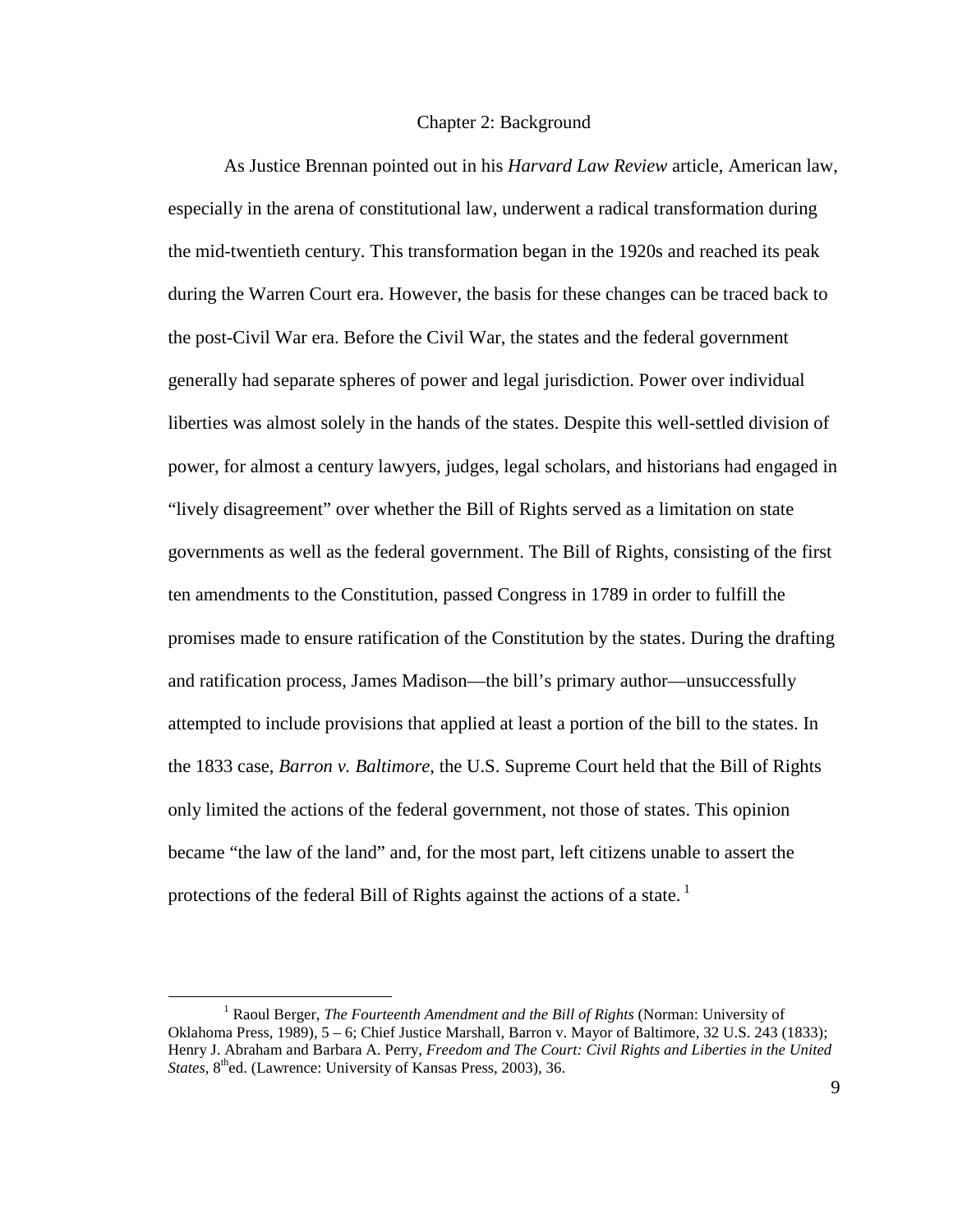Following the Civil War, Republican plans for Reconstruction faced a number of challenges. The South was resistant, and it was unclear whether the Constitution and the laws of the country gave Congress the power to reconstruct the South. In part to bolster the legal authority for Reconstruction, Congress passed and the requisite number of states ratified the Thirteenth, Fourteenth, and Fifteenth Amendments to the Constitution. The Thirteenth Amendment prohibited slavery everywhere in the United States, and the Fifteenth Amendment prohibited denying a citizen the right to vote because of their race. The Fourteenth Amendment was more complex and addressed a number of issues related to the aftermath of the Civil War. The most significant provision, Section 1, guaranteed citizenship to all persons born in the United States, in effect overturning the 1857 *Dred Scott* Supreme Court decision, which ruled that black individuals born in America were not and could never be citizens of the United States. It also prohibited states from abridging "the privileges or immunities of citizens of the United States," from depriving "any person of life, liberty, or property, without due process of law," or from denying "to any person within its jurisdiction the equal protection of the laws." All three amendments empowered Congress to pass legislation for their enforcement and were intended, some later argued, to provide the legal basis for legislation that would remedy the results of slavery and persistent discrimination against African Americans. $^{2}$ 

The exact intent of these amendments and the scope of their effects have been widely debated, but it is clear that over time their effect was to increase the power of the federal government. Legal historians have noted that the Reconstruction amendments

 $2^2$  U.S. Constitution, Thirteenth Amendment, Fourteenth Amendment, Fifteenth Amendment; Dred Scott v. Sandford, 60 U.S. 393 (1857).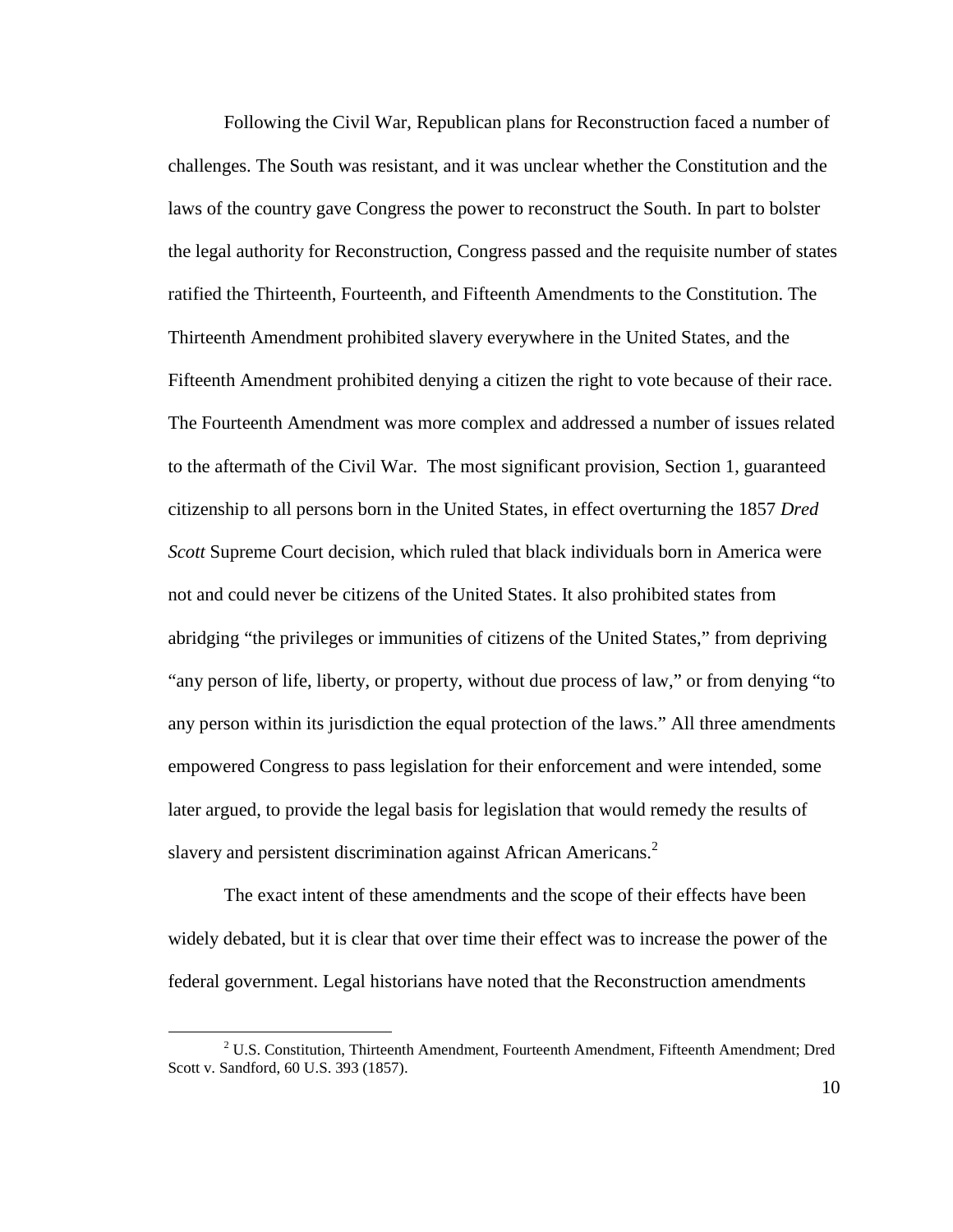changed the balance of power between the federal and state governments by providing a legal basis for federal oversight of the states' power in the areas of individual rights and liberties.<sup>3</sup> There are myriad ways in which the Civil War and Reconstruction altered the American legal landscape, but for the purposes of exploring the relative power of the federal government and the state governments in protecting individual rights, there are two primary topics of importance: the increase in federal power brought about by the Reconstruction amendments and the issue of whether the Fourteenth Amendment applied the federal Bill of Rights to the states.

Since the Fourteenth Amendment's adoption there has been increased debate over whether the framers of the Amendment intended it to be a vehicle for applying the federal Bill of Rights to state actions, a concept referred to as incorporation.<sup>4</sup> In part, this is due to the lack of in-depth discussion in Congress regarding the scope of Section 1 of the Amendment. According to legal scholar Jacobus tenBroek, the Fourteenth Amendment was adopted by Congress "at the very least, to make certain that that statutory plan [for reconstruction] was constitutional, to remove doubts about the adequacy of the Thirteenth Amendment to sustain it, and to place its substantive provisions in the Constitution itself."<sup>5</sup>

<u>.</u>

 $3$  On the effect of the Civil War and the Reconstruction Amendments on the American political and legal system, see Jacobus tenBroek, "Thirteenth Amendment to the Constitution of the United States: Consummation to Abolition and Key to the Fourteenth Amendment," *California Law Review* 39, no. 2 (June, 1951): 171 – 180; Akhil Reed Amar, *The Bill of Rights: Creation and Reconstruction* (New Haven, CT: Yale University Press, 1998), Part II; Michael Kent Curtis, *No State Shall Abridge* (Durham, NC: Duke University Press, 1986). Some scholars argue that the Reconstruction Amendments were not intended to shift the balance of power as much as occurred during the twentieth century, see Charles Fairman, "The Original Understanding," *Stanford Law Review* 2, no. 1 (1949): 5 – 139; and Berger, *The Fourteenth Amendment*.

<sup>4</sup> Abraham & Perry, *Freedom and The Court*, 36.

<sup>5</sup> Jacobus tenBroek, "Thirteenth Amendment," 203.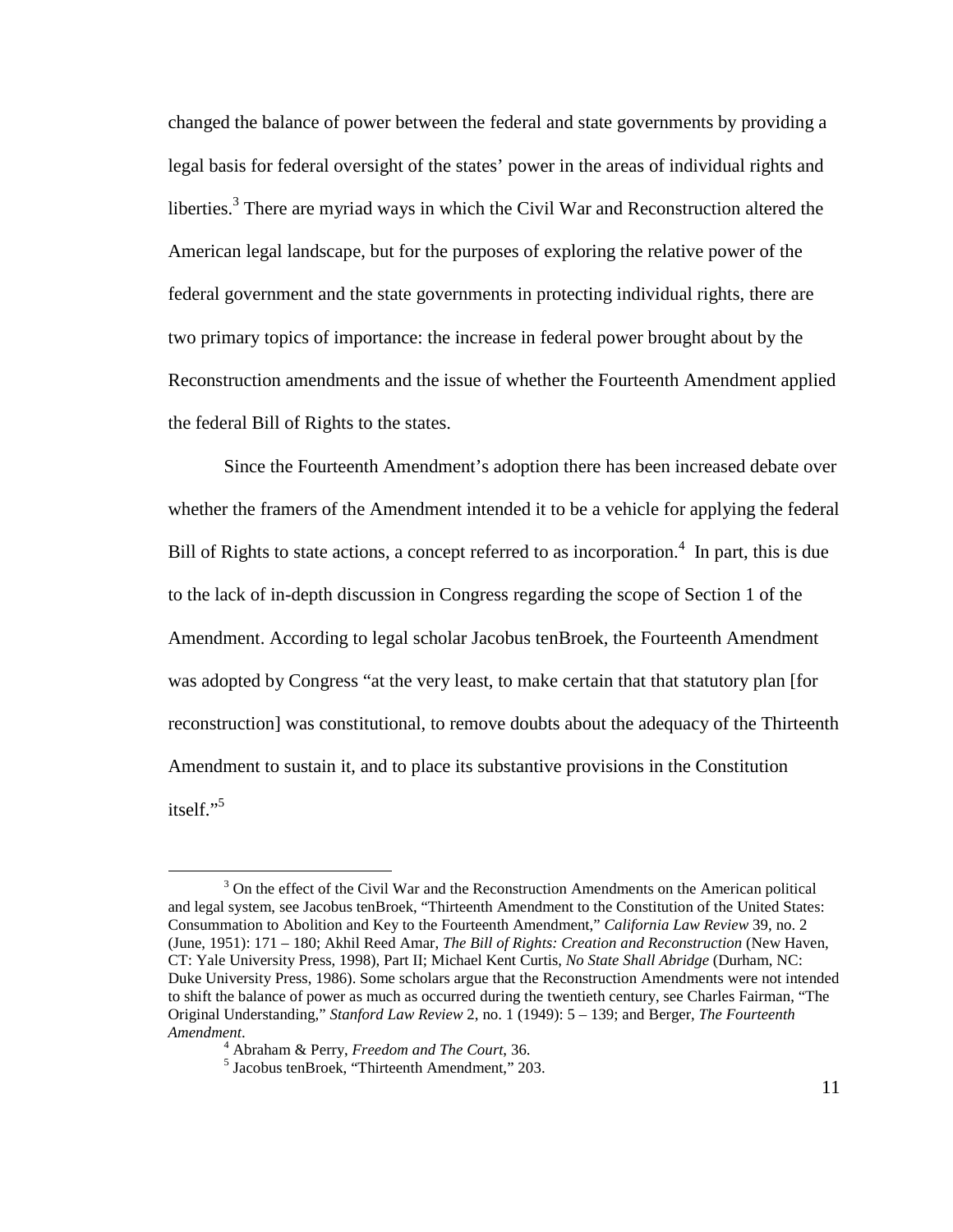As a result of this ambiguity regarding the framers' intentions, the Supreme Court ended up defining the extent of the due process and equal protection provisions and exactly which "privileges or immunities" this clause sought to guarantee. Historian Morton J. Horowitz has characterized this time period between the ratification of the Reconstruction amendments and the early 1900s as a battle between competing legal theories: "Classical Legal Thought" on the one hand, which "presumed that the existence of decentralized political and economic institutions was the primary reason why America had managed to preserve its freedom" and "Progressive Legal Thought" on the other, which argued that the law impacted the lives of people in real ways and was intimately connected to moral and political reasoning. The Reconstruction amendments could be seen as a challenge to the beliefs of those who embraced Classical Legal Thought because the framers of the amendments acknowledged a need for and provided a legal basis for centralized oversight of individual rights and liberties.<sup>6</sup>

Supporters of Classical Legal Thought on the U.S. Supreme Court prevailed during this era and rejected labor laws and other federal regulatory schemes. The Court's early decisions regarding the Reconstruction amendments followed this pattern of denying expansive centralized authority.<sup>7</sup> The Court's decision in the *Slaughterhouse Cases* (1873), the first case in which the Court had to determine the scope of Section 1 of the Fourteenth Amendment, resulted in a narrow interpretation of the clause in question. The Court rejected the idea that the Bill of Rights was applied to the states via the

<sup>6</sup> Morton J. Horwitz, *The Transformation of American Law, 1870-1960* (New York: Oxford University Press, 1992), 4.

<sup>7</sup> Paul Kens, *Lochner v. New York: Economic Regulation on Trial* (Lawrence: University of Kansas, 1998); tenBroek, "Thirteenth Amendment," 209; Lawrence M. Friedman, *American Law in the Twentieth Century* (New Haven: Yale University Press, 2002), Part I: The Old Order.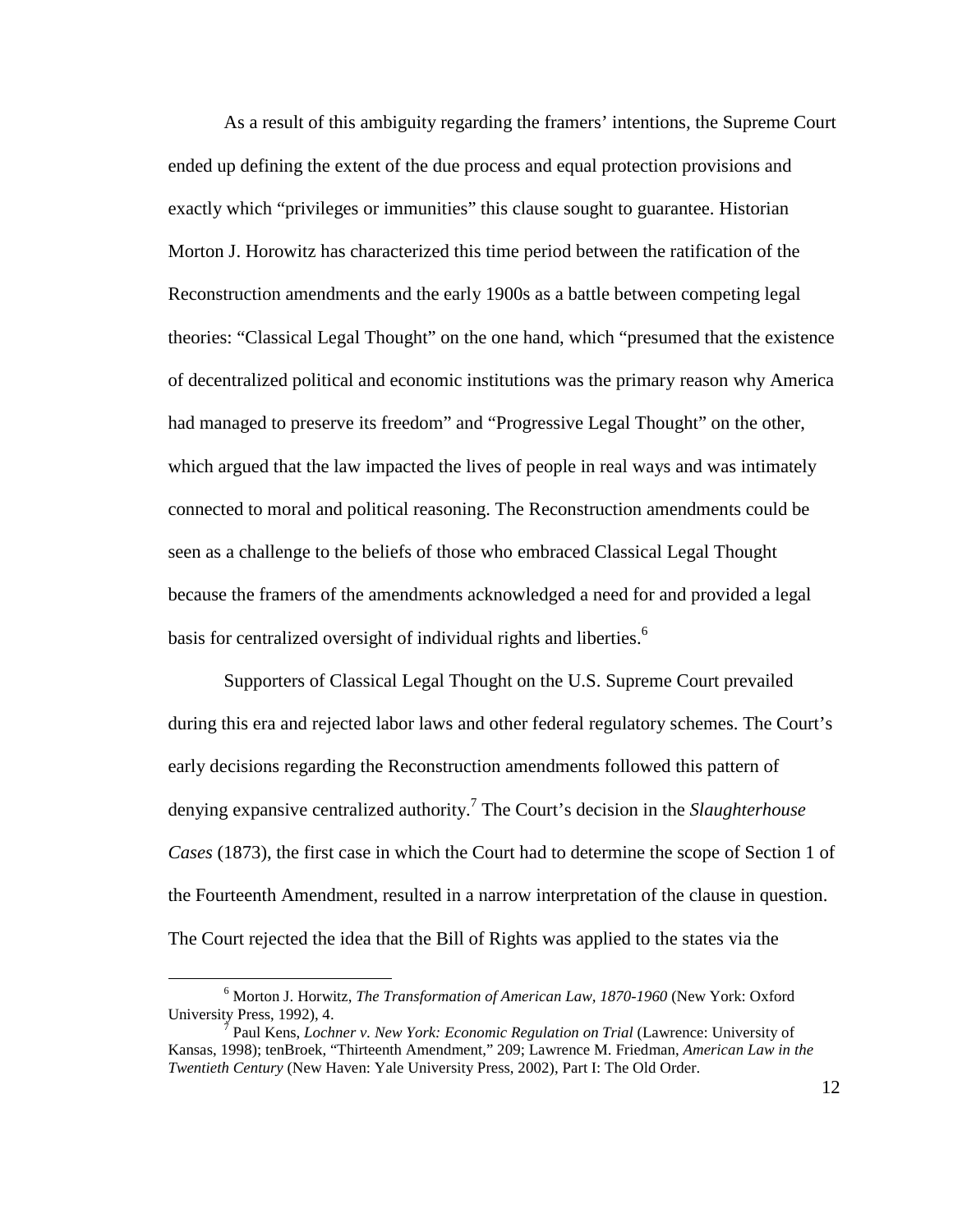privileges or immunities clause of Section 1 and put forth a very narrow definition of federal "privileges or immunities."<sup>8</sup>

During the late nineteenth and early twentieth centuries the Supreme Court handed down a number of decisions that further defined the "due process" clause and differentiated its requirements from those under the due process clause of the  $5<sup>th</sup>$ Amendment. This reaffirmed the belief that the rights contained in the Bill of Rights could not be applied to the states via the Fourteenth Amendment.<sup>9</sup>

It was not until the 1920s, the case of *Gitlow v. New York,* that the Court began to use the Fourteenth Amendment to extend some of the protections contained in the Bill of Rights to individuals affected by state action.<sup>10</sup> In *Gitlow*, in which the Court held that the conviction of a Socialist for expounding potentially inciteful beliefs and materials was not a violation of the First Amendment, Justice Sanford stated, "We…assume that freedom of speech and of the press—which are protected by the First Amendment … are …protected by the due process clause of the Fourteenth Amendment from impairment by the States."<sup>11</sup>

Once the majority of the Court had advanced the possibility of applying protections contained within the Bill of Rights to the states, the Court as a whole and individual justices began to develop a variety of incorporation theories.<sup>12</sup> A major

<u>.</u>

<sup>&</sup>lt;sup>8</sup> The Slaughterhouse Cases, 83 U.S. 36 (1873).

<sup>9</sup> Hurtado v. California, 110 U.S. 516 (1884); Maxwell v. Dow, 176 U.S. 581 (1900); Twining v. New Jersey, 211 U.S. 78 (1908).

<sup>10</sup> Abraham & Perry, *Freedom and The Court*, 58.

 $11$  Justice Sanford, Gitlow v. New York, 268 U.S. 652 (1925).

 $12$ Legal scholars have identified three to five primary judicial theories of incorporation. According to David O'Brien, justices of the Supreme Court have developed five recognized approaches to the concept of incorporation: total incorporation, selective incorporation, fundamental fairness, total incorporation plus, and selective incorporation plus. Henry Abraham and Barbara Perry recognize the first four as fully fleshed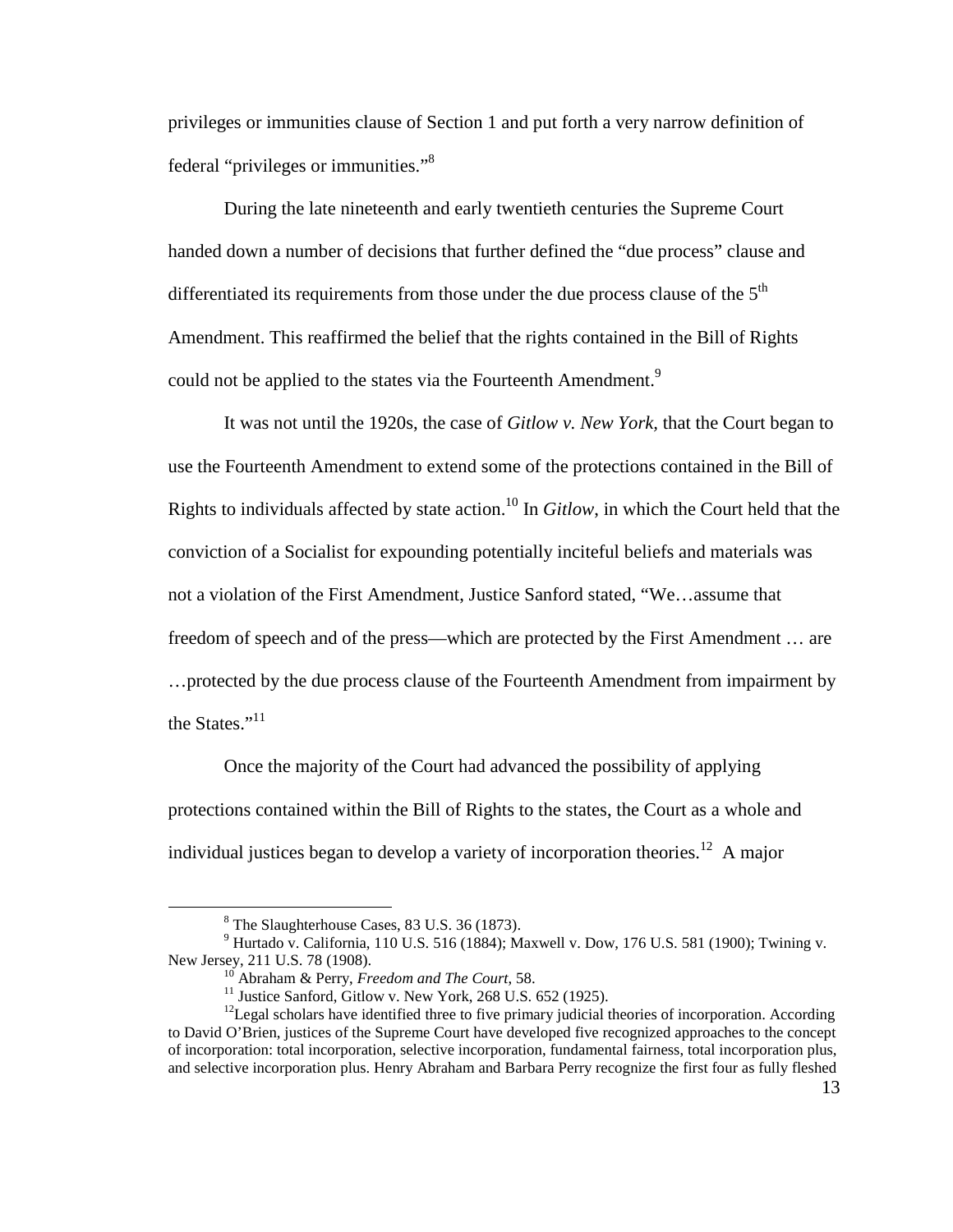change in the focus and philosophy of the U.S. Supreme Court further encouraged the process of incorporation. As legal scholar Paul Kens has established, prevailing legal theories prior to 1937 led the Court to embrace the protection of property and reject many attempts by the federal government to regulate the economy or society. In a sudden about-face in 1937, well into the Great Depression, the Court began to uphold New Deal programs, and the focus of the U.S. Supreme Court began to shift from protecting property interests to protecting individual liberties.<sup>13</sup> Political scientists Henry J. Abraham and Barbara A. Perry have noted that whereas during the 1935 – 1936 Supreme Court term two out of 160 decisions focused on individual liberties, "since 1937 the overwhelming majority of judicial vetoes imposed upon the several states and almost *all*  of those against the national government have been invoked because they infringed personal liberties" protected by the Bill of Rights.<sup>14</sup>

Following this trend, the post-1937 New Deal Court and the Warren Court slowly continued to apply some of the protections of the Bill to the states. These protections included the freedoms of speech and press, the free exercise of religion, and the right to peaceable assembly. The Court applied these particular protections to the states because the Court determined them to be included within the meaning of the due process clause of

out judicial theories, whereas Akhil Reed Amar argues, "three main approaches have dominated the twentieth century debate": fundamental fairness, total incorporation, and selective incorporation. For more on these theories and the justices who advocated for them see, David M. O'Brien, *Constitutional Law and Politics: Civil Rights and Civil Liberties*,  $6^{th}$  ed. (New York: W.W. Norton & Co, 2005), 2:309 – 318; Abraham & Perry, *Freedom and The Court*, 95 – 100; and Amar, *Bill of Rights*, 139.

<sup>&</sup>lt;sup>13</sup> Kens, *Lochner*; Friedman, *American Law in the Twentieth Century*, see, in particular, chapter 6; Morton J. Horwitz, *The Warren Court and the Pursuit of Justice* (New York: Hill and Wang, 1998); see in particular the discussion of the infamous *Carolene Products* footnote by Justice Harlan Fiske Stone signaling the shift away from applying heightened judicial scrutiny in cases involving economic regulation and toward applying heightened scrutiny in cases involving individual rights, democratic processes, and discrimination, 76 – 80.

<sup>14</sup> Abraham & Perry, *Freedom and The Court*, 5.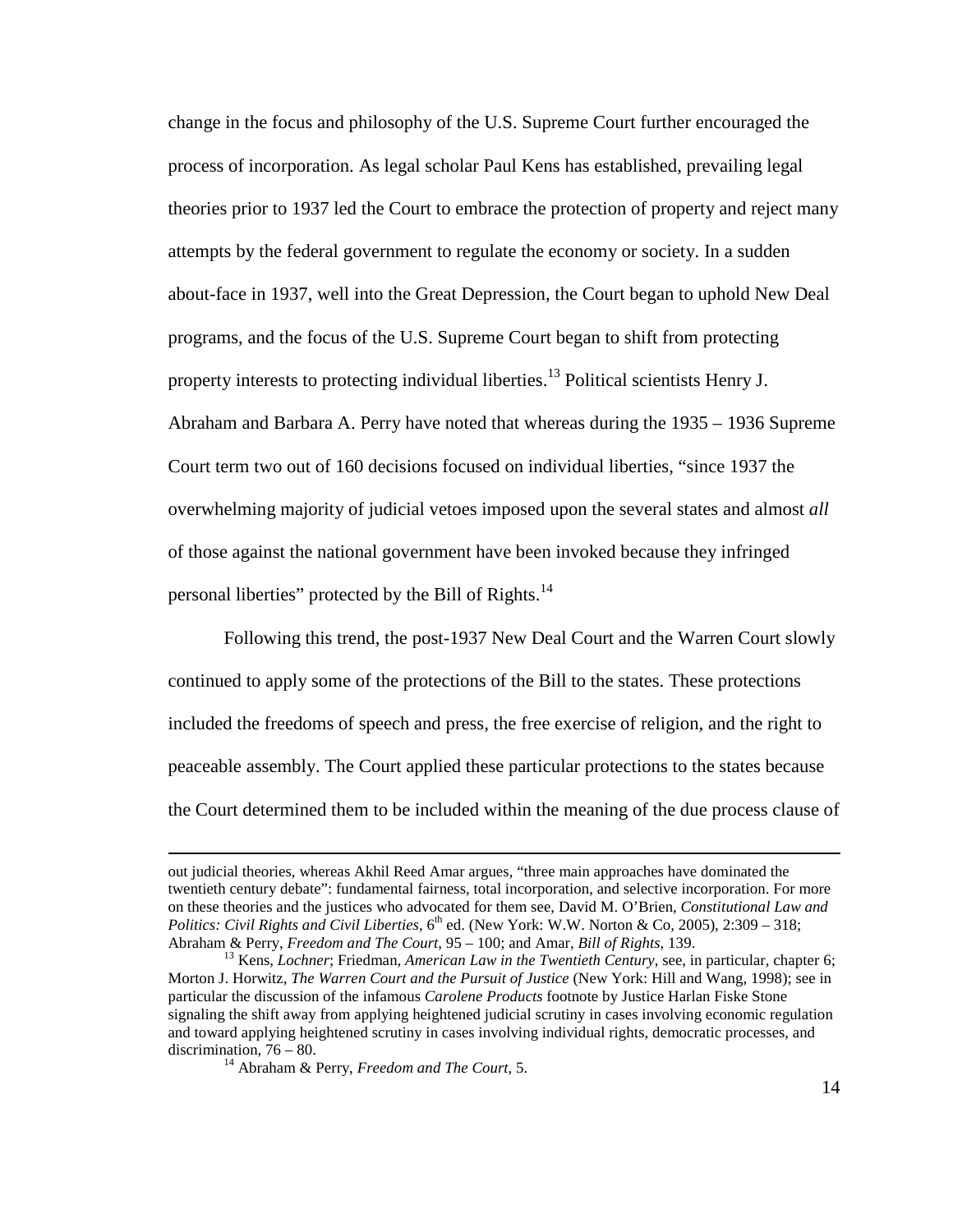the Fourteenth Amendment. As Morton J. Horwitz notes, the concept and scope of incorporation was hotly debated during the 1930s, 1940s, and 1950s at the same time that the Court incrementally increased the number of protections that were applied to the states. According to Justice Brennan, it was during "the years from 1962 to 1969 that the face of the law changed. Those years witnessed the extension to the states of nine of the specifics of the Bill of Rights; decisions which have had a profound impact on American life, requiring the deep involvement of state courts in the application of federal law." This new focus on individual liberties and a more expansive federal government led to the strong federal constitutional jurisprudence regarding individual rights and liberties that Justice Brennan argued state courts were applying to their own constitutions.<sup>15</sup>

 The shift of the Supreme Court from its pre-Gitlow approach to its Warren Court era tendency to rule in favor of individual rights and liberties and against state and federal government actions restricting those liberties, resulted in expanded protections for individuals in the areas of criminal justice, freedom of speech, and establishment of religion. The increasing tendency of the U.S. Supreme Court to apply the provisions of the Bill of Rights to the states required state legislatures to make massive changes in their laws and procedures to ensure that state employees were applying federal protections. New York, for example, attempted to revise its constitution in 1966 – 1967, in part to align its bill of rights with the federal protections. According to political scientists G. Alan Tarr and Mary Cornelia Porter, incorporation led "state judges to focus their

<sup>&</sup>lt;sup>15</sup> The freedoms of speech and press, free exercise of religion, and the right to peaceable assembly were applied to the states in the 1930s. Abraham & Perry, *Freedom and The Court*, 67; Horwitz, *The Warren Court*, 91 – 98; Justice William J. Brennan, Jr., "State Constitutions and the Protection of Individual Rights," *Harvard Law Review* 90, no. 3 (1977): 489 – 504, quote p. 493.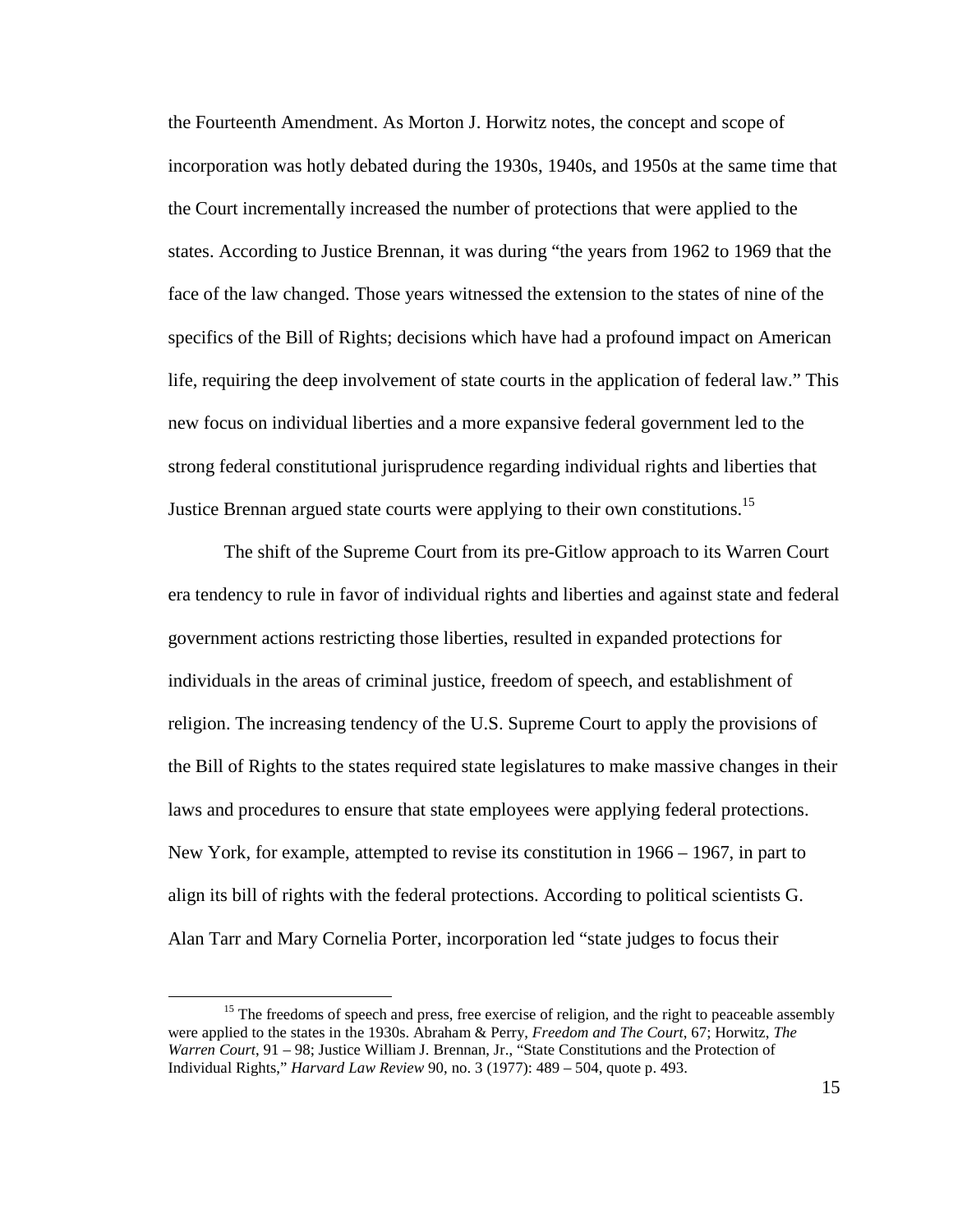attention on the latest pronouncements from Washington, D.C." The tendency to use the U.S. Supreme Court's interpretation of the federal Bill of Rights in state courts was so widespread that it led Hans Linde, a former Oregon State Supreme Court Justice who was among the first state judges to embrace state constitutionalism, to chastise his fellow state judges for their wholesale application of federal protections.<sup>16</sup>

 Scholars have not disputed the trend Judge Linde noticed: by the 1950s, during the Warren Court's increasing acceptance of incorporation and its generally expansive interpretation of the federal Bill of Rights, state courts began interpreting their own bills of rights in the same way as the U.S. Supreme Court had interpreted corresponding clauses in the federal Bill of Rights. As Paul Finkelman and Stephen E. Gottlieb have noted, it is also clear that many states began to retreat from this approach in the 1970s and adopted interpretations of their state bills of rights that differed from the federal interpretations, usually by protecting individual rights at a higher level. The question is: Why did this shift occur at the state level? Scholars generally attribute this movement to the actions of libertarian-minded state courts and state judges, often highlighting the

<sup>&</sup>lt;sup>16</sup> Paul Finkelman and Stephen E. Gottlieb, "Introduction: State Constitutions and American Liberties" in *Toward a Usable Past: Liberty Under State Constitutions*, eds. Paul Finkelman and Stephen E. Gottlieb (Athens: University of Georgia Press, 2009), 1 – 16; Brennan, "State Constitutions," 492 – 494. Protections for individuals accused of crimes were extended in cases such as *Gideon v. Wainwright*, 372 U.S. 335 (1963), right to counsel; *Miranda v. Arizona*, 384 U.S. 436 (1966), right to warnings and statement of rights prior to police interrogation. Protections guaranteeing freedom of speech and expression were extended in cases such as *Brandenburg v. Ohio*, 395 U.S. 444 (1969), right to advocacy speech protected unless it is likely to incite imminent lawless action. Protections guaranteeing no state establishment of religion were extended in cases such as *Engel V. Vitale* 370 U.S. 421 (1962), prohibiting states from composing and introducing official prayers into schools. Rick Applegate, "Are States' Bills of Rights Necessary?" in *Bill of Rights,* report no. 10 prepared by the Montana Constitutional Convention Commission for the delegates to the Montana Constitutional Convention, (Helena, Montana, 1971):  $47 - 63$ (hereafter cited as Applegate, *Bill of Rights*); G. Alan Tarr and Mary Cornelia Porter, "State Constitutionalism and State Constitutional Law," in "New Developments in State Constitutional Law," special issue, *Publius* 17, no. 1 (1987): 1 – 12, quote p. 7; Hans A. Linde, "First Things First: Rediscovering the States' Bills of Rights," *University of Baltimore Law Review* 9, no. 3 (Spring, 1980): 380 – 381.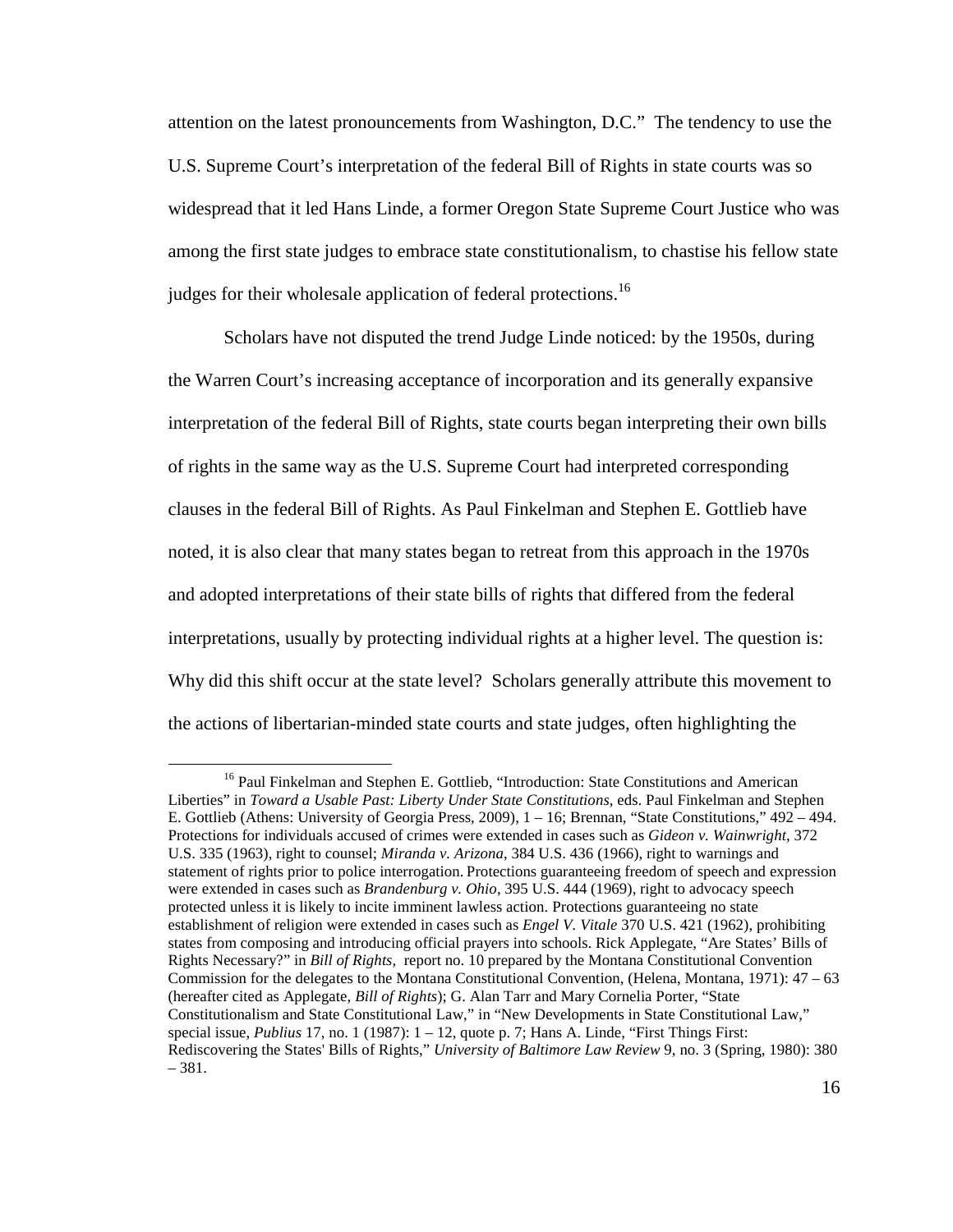encouragement of U.S. Supreme Court Justice Brennan. These scholars usually point to the end of the Warren Court and the beginning of the Burger Court in 1969 and corresponding fears that an ostensibly more conservative Court was likely to roll back protections for individual rights. $17$ 

 Tarr, a political scientist and prolific author on the topic of state constitutions, argues that perceptions about the Burger Court's intentions regarding civil liberties and the early indications that those fears would be realized, led civil libertarians to seek other avenues for expanding protections. There is some debate as to whether the Burger Court actually represented a significant shift in the type and scope of Supreme Court decisions. Legal scholars Larry M. Elison and Dennis NettikSimmons have presented an in-depth analysis of the myriad ways the Burger Court scaled back Warren Court precedents, as well as discussing the ways in which the Court attempted to limit the use of state constitutionalism to expand rights protections. Regardless of the extent of the Burger Court's efforts, legal scholar Michael Colantuono directly attributes the rise of state constitutionalism to state courts seeking to maintain the protections that existed under the Warren Court in the face of declining federal protections under the Burger Court. These scholars point to these actions as central to the growing interest in state constitutionalism

<u>.</u>

<sup>&</sup>lt;sup>17</sup> See, Finkelman and Gottlieb, "Introduction" in *Toward a Usable Past*; Tarr and Porter, "State Constitutionalism"; Alan G. Tarr, "The Past and Future of the New Judicial Federalism," *Publius* 24, no. 2 (1994): 63 – 79; Lawrence Friedman, "The Constitutional Value of Dialogue and the New Judicial Federalism," *Hastings Constitutional Law Quarterly* 93, no. 28 (2000): 112 – 123; Michael G. Colantuono, "The Revision of American State Constitutions: Legislative Power, Popular Sovereignty, and Constitutional Change," *California Law Review* 75, no. 4 (1987): 1473 – 1512; Robert M. Howard, Scott E. Graves, Julianne Flowers, "State Courts, the U.S. Supreme Court, and the Protection of Civil Liberties," *Law & Society Review* 40, no. 4 (2006): 845 – 870. Brennan, "State Constitutions"; The scholars who point to this Brennan article, which grew out of an earlier speech, as the beginning of the new judicial federalism movement, include Friedman, Tarr, and Colantuono; Collins, Galie, and Kincaid, and Finkelman and Gottlieb attribute significant responsibility for the movement to Brennan but do not specifically pinpoint the beginning of the movement to his 1977 article.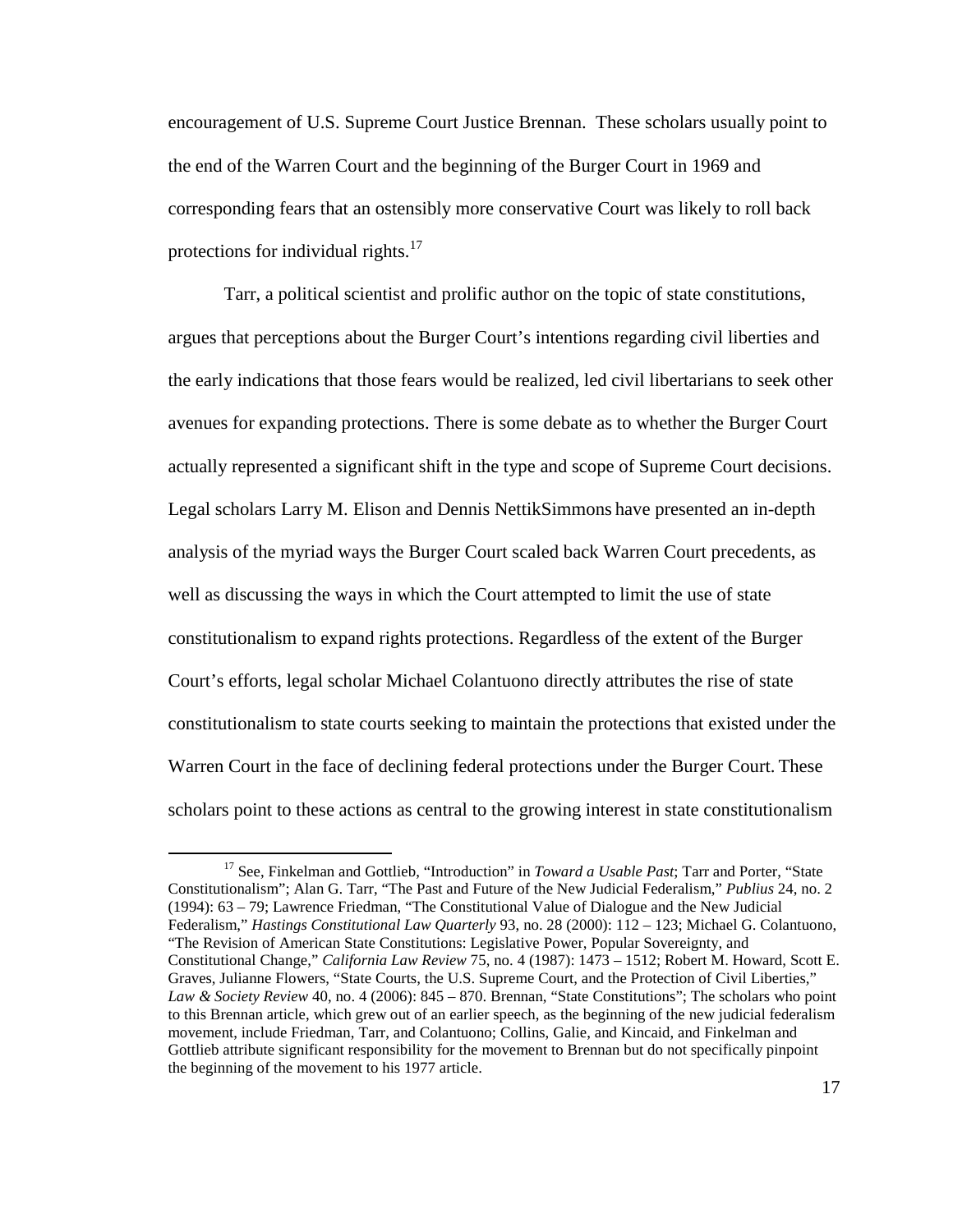during the 1970s and 1980s. Political scientists Robert M. Howard, Scott E. Graves, and Julianne Flowers attribute the origins of state constitutionalism in the U.S. to "an increasingly conservative U.S. Supreme Court" and the actions of Justice Brennan and leading state judges. In addition to attributing the birth of this movement to Justice Brennan, some of these scholars also recognize state judges, particularly Oregon Supreme Court Justice Linde, as playing a significant role in the articulation and advocacy of the state constitutionalism movement.<sup>18</sup>

 Contemporary literature does attribute some of the support for state constitutionalism to the fears raised by the changing leadership on the U.S. Supreme Court. However, it also appears that many scholars, and some members of the public, saw some Warren Court decisions as transient long before the ascendance of Chief Justice Warren Burger. It is worth noting that a period of significant state constitutional revision paralleled the Warren Court expansion of civil liberties. At the same time the U.S. Supreme Court was applying the federal Bill of Rights to states, citizens in those states were discussing the purpose and scope of state constitutions; and many states were adopting bills of rights that went beyond the federal protections. Unfortunately, the very few scholars who have examined both state constitutionalism and state constitutional revision have rarely explored the relationship between the two movements. Political scientist Janice May does briefly acknowledge the role that voter-approved constitutional

<u>.</u>

<sup>&</sup>lt;sup>18</sup> Tarr, "Past and Future"; Larry M. Elison and Dennis NettikSimmons, "Federalism and State Constitutions: The New Doctrine of Independent and Adequate State Grounds," *Montana Law Review* 45 (1984): 177 – 214; Friedman, "The Constitutional Value of Dialogue"; Colantuono, "The Revision of American State Constitutions"; Howard, Graves, Flowers, "State Courts, the U.S. Supreme Court, and the Protection of Civil Liberties." For a discussion of Hans A. Linde's role in the rise of state constitutionalism see, Jack L. Landau, "Of Lessons Learned and Lessons Nearly Lost: The Linde Legacy and Oregon Constitutional Law," *Willamette Law Review* 43 (2007): 251 – 279.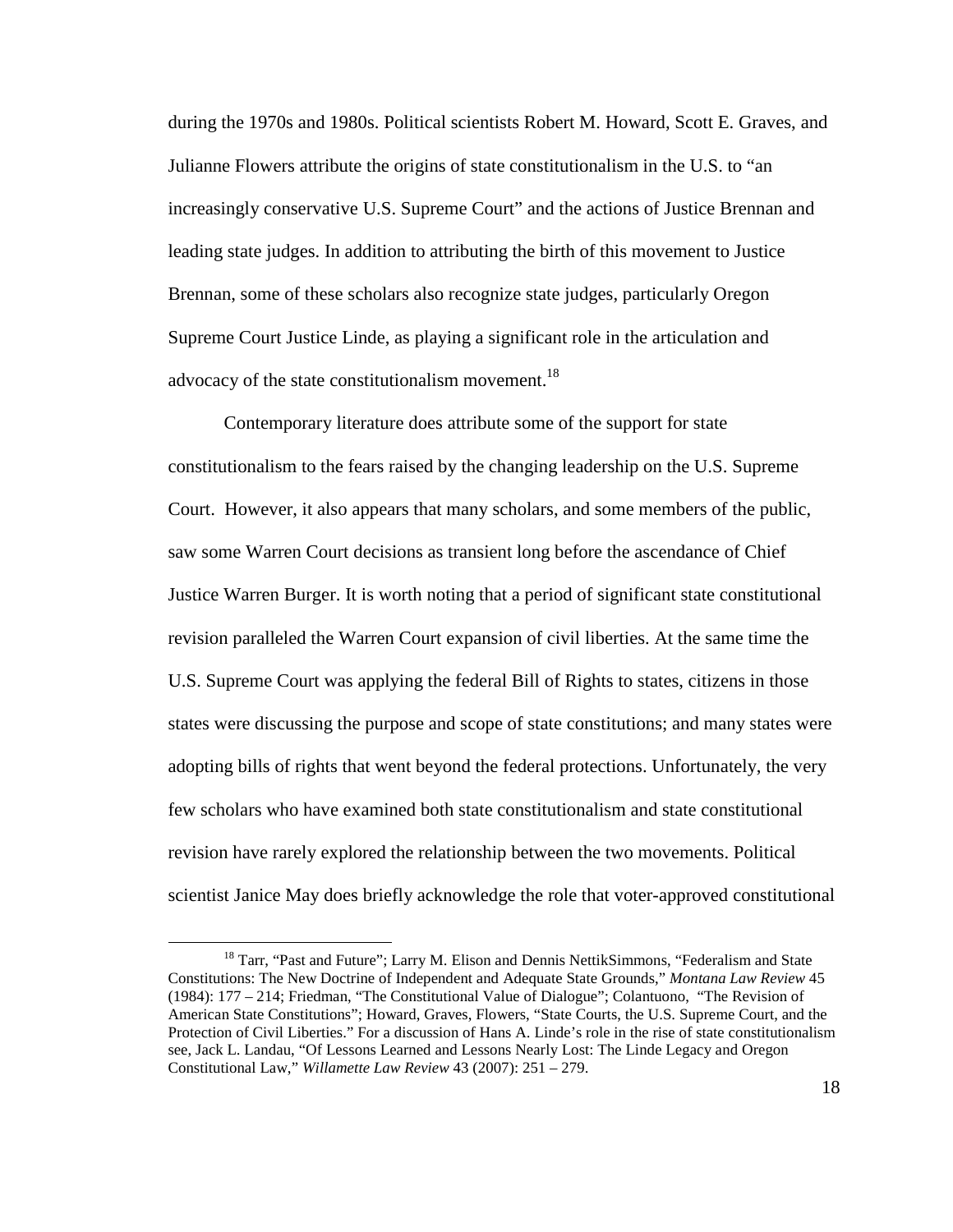amendments played in states adopting state constitutionalism and Colantuono focuses on citizen-led backlash to particular rulings based on state constitutionalism. Montana's example suggests that it was a combination of state constitutional revision, the changing U.S. Supreme Court, and a desire for a more balanced federal system that led to the embrace of state constitutionalism.<sup>19</sup>

There is a woeful lack of historical research on state constitutions in the United States, in general. As Finkelman and Gottlieb have noted, "most scholars have focused their attentions on the history of the federal Constitution," a lament which has been echoed by the few historians, such as Christian Fritz, who have dedicated their research to the history of state constitutions. Whereas significant historical questions about state constitutions have not been researched (such as state-by-state histories of civil liberties and state constitutional law), one area regarding state constitutions that has been explored in some detail is the rich and varied history of state constitution-making in the United States. Fritz argues that incorporating the history of state constitution-making into our conception of American constitutionalism will result in a more complex and accurate understanding of American history and the role of constitutionalism in that history.<sup>20</sup>

<sup>&</sup>lt;sup>19</sup> Rick Applegate, *Bill of Rights*; Montana Constitutional Convention Studies, *A Collection of Readings on State Constitutions, Their Nature, and Purpose*, report no. 4 prepared by the Montana Constitutional Convention Commission for the delegates to the Montana Constitutional Convention, (Helena, Montana, 1971) (hereafter cited as, *Report No. 4*); Albert L. Sturm, "The Development of American State Constitutions," in "State Constitutional Design in Federal Systems," special issue, *Publius* 12, no. 1 (1982): 57 – 98. See Janice C. May, "Constitutional Amendment and Revision Revisited," in "New Developments in State Constitutional Law," special issue, *Publius* 17, no. 1 (1987): 153 – 179" and Colantuono, "The Revision of American State Constitutions," particularly Colantuono's discussion of the California backlash against state judges and rulings providing state protections to individuals accused of crimes.

<sup>20</sup> Finkelman and Gottlieb, "Introduction" in *Toward a Usable Past*, 4; Christian G. Fritz, "Fallacies of American Constitutionalism," *Rutgers Law Journal* 35 (2004): 1327 – 1369.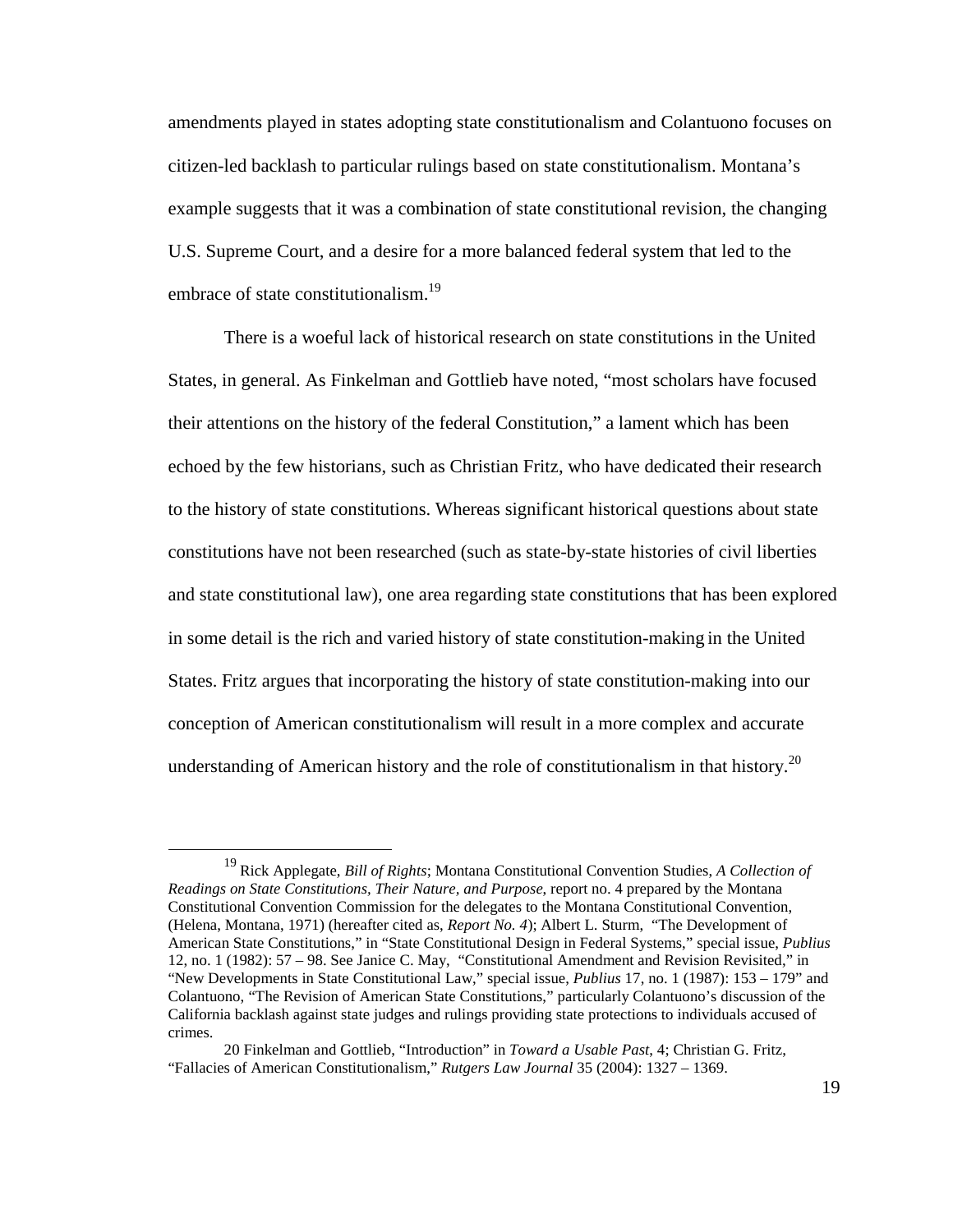Scholars have identified five major eras during which most state constitutionalrevision activity took place: the late eighteenth century when the first state constitutions were drafted; the Jacksonian era when state constitutional-revision activity reflected a growing democratic sentiment; the Civil War and Reconstruction era, when states drafted constitutions to adapt to Civil War and Reconstruction politics and several new western states drafted their initial constitutions; the Progressive era of the twentieth century (1900 – 1920s), when numerous states first adopted processes for popular votes on constitutional amendments and initiatives; and finally the mid-1950s through early 1970s, when numerous states revised their nineteenth-century constitutions. Montana's 1972 Constitutional Convention falls squarely into this most recent era of state constitutionalrevision and reflects a number of the trends and tendencies of this period. Other states which held constitutional conventions during this era included Alaska, Arkansas, Connecticut, Hawaii, Illinois, Louisiana, Maryland, Michigan, New Hampshire, New Jersey, New Mexico, North Dakota, New York, Pennsylvania, Rhode Island, Tennessee, Texas, and Virginia. States which engaged in substantial attempts at constitutional revision through other forms, such as legislative committees or constitutional amendments, included Idaho, Washington, Oregon, California, and Florida.<sup>21</sup>

 Christian Fritz and other historians such as Marsha L. Baum, Suzanna Sherry, Gordon M. Bakken, and David A. Johnson have explored the creation and interpretation

<sup>21</sup> On the major eras of state constitutional revision see, John J. Dinan, *The American State Constitutional Tradition* (Lawrence: University of Kansas Press, 2009), chapter one; John J. Dinan, "'The Earth Belongs Always to the Living Generation': The Development of State Constitutional Amendment and Revision Procedures," *The Review of Politics* 62, no. 4 (2000): 645 – 674; Sturm, "The Development of American State Constitutions"; May, "Constitutional Amendment and Revision Revisited"; and John J. Carroll and Arthur English, "Traditions of State Constitution Making," *State & Local Government Review* 23, no. 3 (1991): 103 – 109.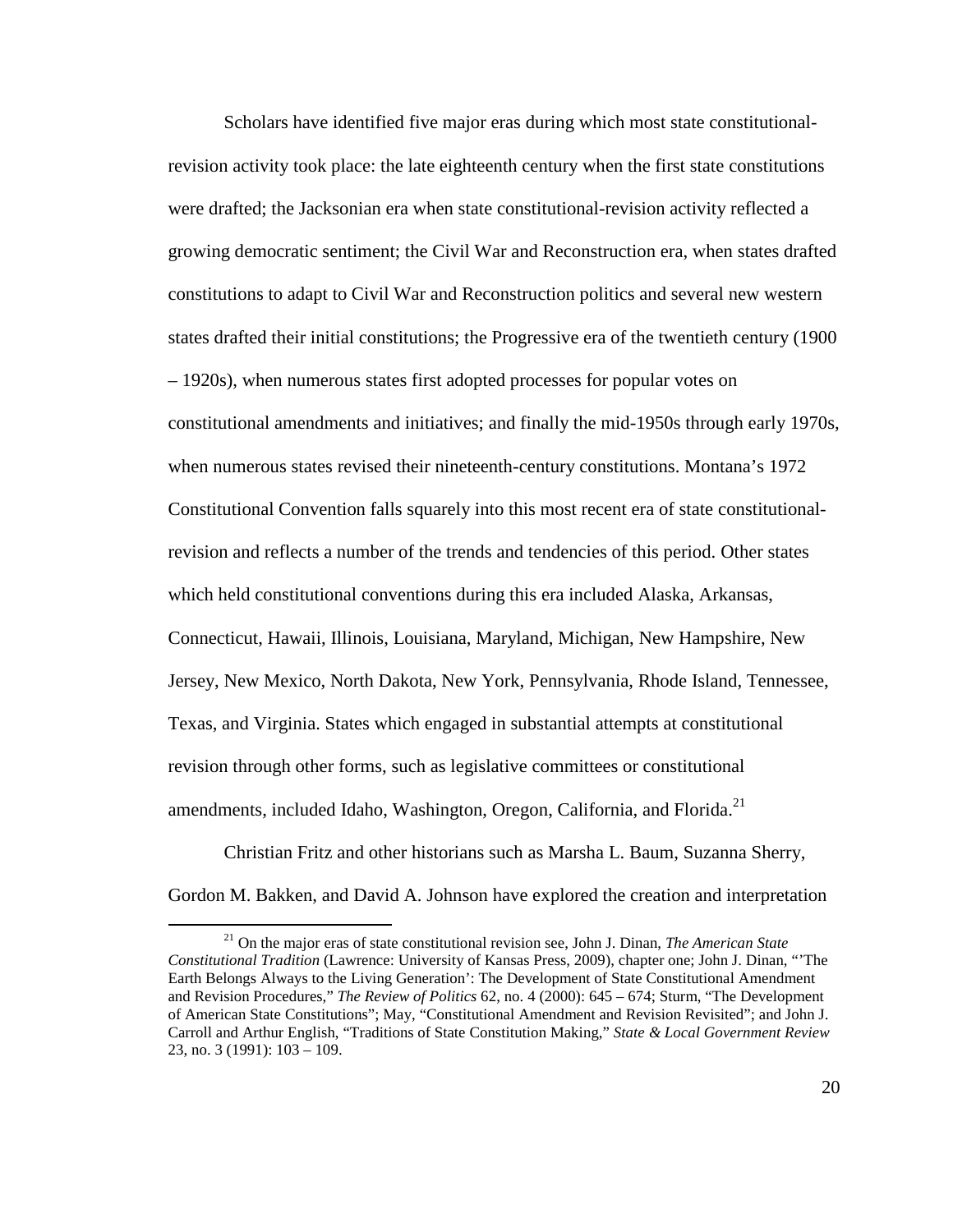of eighteenth- and nineteenth-century state constitutions. Some of this scholarship is designed to counter critiques by twentieth-century legal scholars who have denigrated the form and content of nineteenth century state constitutions, or historians such as Gordon Wood, who have suggested that state constitution-makers unthinkingly borrowed provisions from other state constitutions. While attempting to counter these narratives, historians of state constitutions have focused on explaining why and how particular styles and provisions were adopted during the different eras of state constitution-making or in particular geographic regions. Few, if any, historians have studied the constitutional revision that took place during the mid-twentieth century. The literature on mid-twentieth century state constitutional revision is primarily scholarship by political scientists and legal scholars on the general trends of state constitutional revisions or state-specific reviews of mid-century constitutions. Exploring the history of the Montana Constitutional Convention shows that the constitutional revision that took place in the mid-twentieth century laid the groundwork for state constitutionalism and the move to provide more protection for individual rights at the state level than that afforded by the federal Bill of Rights. $^{22}$ 

 According to the political scientist Albert L. Sturm, pressure to reform state constitutions began to mount in the mid-1950s, as both national and state commissions

<sup>22</sup> Paul Finkelman and Stephen E. Gottlieb, "Introduction"in *Toward a Usable Past,* 4; Fritz, "Fallacies of American Constitutionalism,"; Christian G. Fritz and Marsha L. Baum, "American Constitution-Making: The Neglected State Constitutional Sources," *Hastings Constitutional Law Quarterly* 27 (2000): 199 – 242; Christian G. Fritz, "The American Constitutional Tradition Revisited: Preliminary Observations on State Constitution-Making in the Nineteenth-Century West," *Rutgers Law Journal* 25 (1994): 945 – 998; Gordon Morris Bakken, *Rocky Mountain Constitution Making, 1850-1912* (Westport, CT: Greenwood, 1987); Suzanna Sherry, "The Early Virginia Tradition of Extratextual Interpretation" in *Toward a Usable Past,* 157 – 188; David Alan Johnson, *Founding the Far West: California, Oregon, and Nevada, 1840 – 1890* (Berkeley: University of California Press, 1992).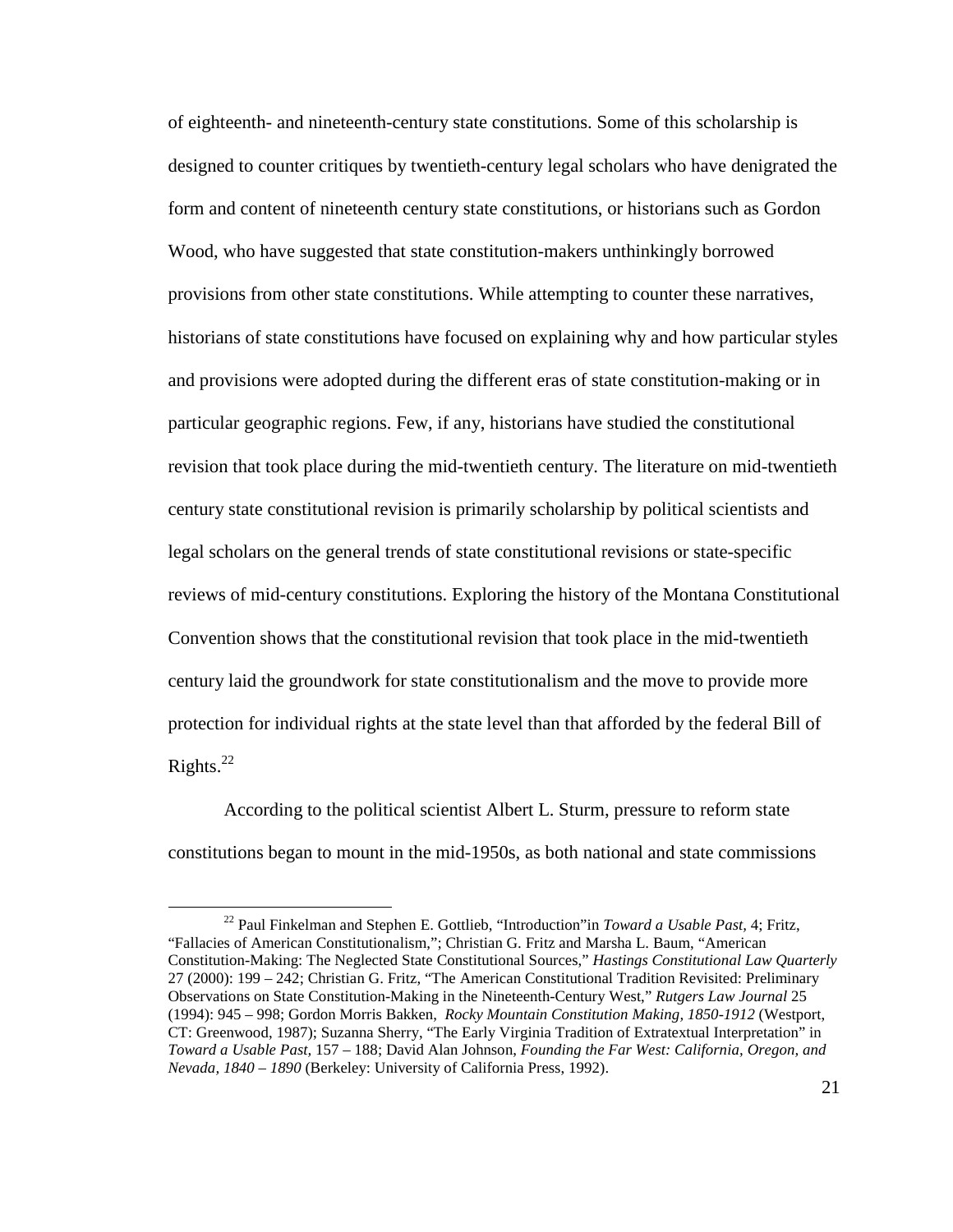assessed the ability of state governments to handle pressing issues of civil rights and a growing demand for state services.<sup>23</sup> In 1955 the Presidential Commission on Intergovernmental Relations, commonly referred to as the Kestnbaum Commission, released a report critiquing state constitutions for their many limitations on government activities. Increasingly during the 1960s, individuals and civic organizations criticized the length and detailed nature of state constitutions, characteristics of nineteenth-century constitutions, which Christian Fritz noted arose from a distrust of legislative power and the prevailing constitutional theory that legislatures held unlimited power unless limitations were explicitly placed on them. Those engaged in civic organizations began calling for "modern" constitutions to remedy these flaws. As Sturm characterized it in 1969, such a modern constitution would "eschew traditional limitations" and move "away from detail and toward simplification and flexibility, yet maintaining responsibility along with responsiveness."<sup>24</sup>

 $^{23}$  Albert L. Sturm was a political scientist who was actively engaged in the discussions and debates surrounding state constitutional revision during the 1950s through the 1970s, at times on the behalf of the National Municipal League that produced a much cited and utilized Model State Constitution. He continued to research and publish on the era's constitutional revision through the 1990s. Despite being a participant in these activities with a discernable point of view (he, like many contemporaries, criticized the content and structure of nineteenth century constitutions), Sturm is almost universally cited by scholars studying this era of constitutional revision and appears to be an accurate source, certainly as an example of contemporary perspectives on constitutional revision, but also on the general trends, timing, and purposes related to the era's constitutional revision activities. Sturm, "The Development of American State Constitutions"; John Marshall Butler, *Commission on Intergovernmental Relations: A Report to the President for Transmittal to the Congress* (Washington D. C.: Government Printing Office, 1955). A small sampling of contemporary criticisms of state constitutions which echo Sturm's analysis and which were provided to the Montana Constitutional Convention delegates include: David Fellman, "What Should State Constitutions Contain?," Chapter 8 in *Major Problems in State Constitutional Revision*, edited by W. Brooke Graves (Chicago: Public Administration Service, 1960); Frank P. Grad, "The State Constitution: Its Function and Form for Our Time," *Virginia Law Review* 54 (1968); and James Nathan Miller, "Dead Hand of the Past," *National Civic Review* 57 (1968), all reprinted in *Report No. 4*.

<sup>&</sup>lt;sup>24</sup> Fritz, "The American Constitutional Tradition Revisited"; Albert L. Sturm, "The Complete Constitution" in "What Should a Model Constitution Contain," (presentation at the Constitutional Revision Symposium, West Virginia, 1969), Reprinted in *Report No. 4*, 229.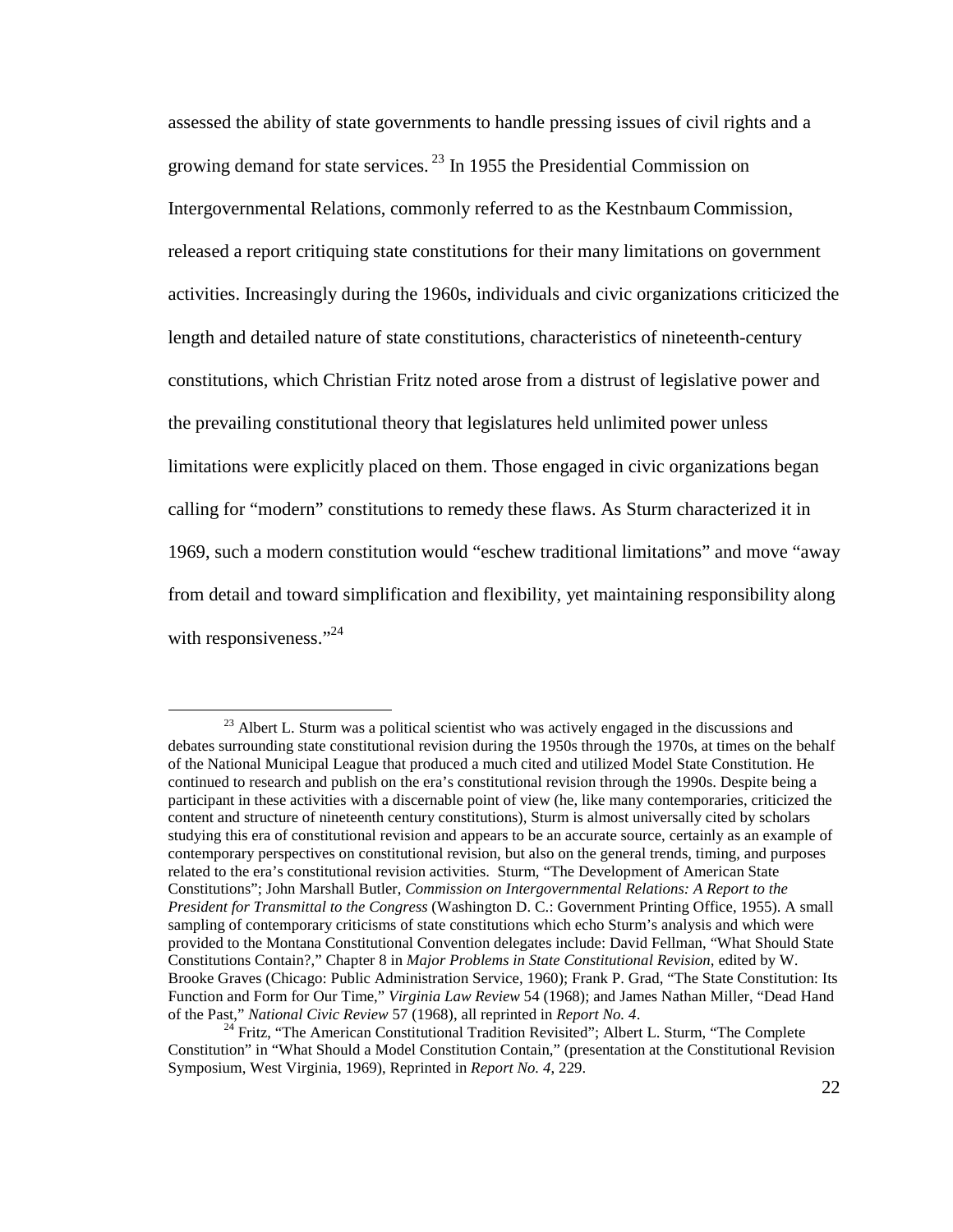Advocates for constitutional revision and legal scholars critical of existing state constitutions echoed Sturm's comments, many focusing on the concept of "modernization" of state constitutions. This call for modernization reflected a number of concerns regarding changes in society and states' ability to keep up with these changes. Some of these concerns were purely functional. Numerous authors called for expanding taxing authority and the power of local governments or increasing states' responses to technological changes. A common thread running throughout the literature was a concern about the changing nature of the federal government and its impact on the balance of power between the federal and state governments. While calling for state constitutions that would allow stronger and more responsive state governments, Robert B. Dishman criticized "needlessly detailed" state constitutions:

To the extent that a government is kept from doing harm by detailed restrictions on the exercise of its power, it is also kept from doing good. . . . If for this reason, the legislature is unable to cope effectively with the pressing problems of the day, the state has no one to blame but itself. Nor can it complain too loudly when the federal government takes over responsibilities which the state and local governments have not been allowed to meet effectively.<sup>25</sup>

The rhetoric surrounding calls for a new constitution in Montana closely tracked the national debates and trends regarding "modernizing" state constitutions. The existing 1889 constitution was in many ways a typical nineteenth-century Western constitution. It was the product of a six-week constitutional convention, the third in Montana's short history. Previous conventions had been held in 1866, just two years after Congress

<sup>25</sup> Robert B. Dishman, "The State Constitution as Fundamental Law," Chapter 2 in *State Constitutions: The Shape of the Document*, (New York: National Municipal League, 1968) reprinted in *Report No. 4*, 26. All of the twenty different selections contained in *Report No. 4* echo Sturm's call for modernizing state constitutions and across-the-board point to inability to raise sufficient taxes, need for restructuring, and a need for empowered local governments. Recognition of the changing relationship between states and the federal government is also universally present, with many calling for more powerful state constitutions to re-balance the U.S. federalist system.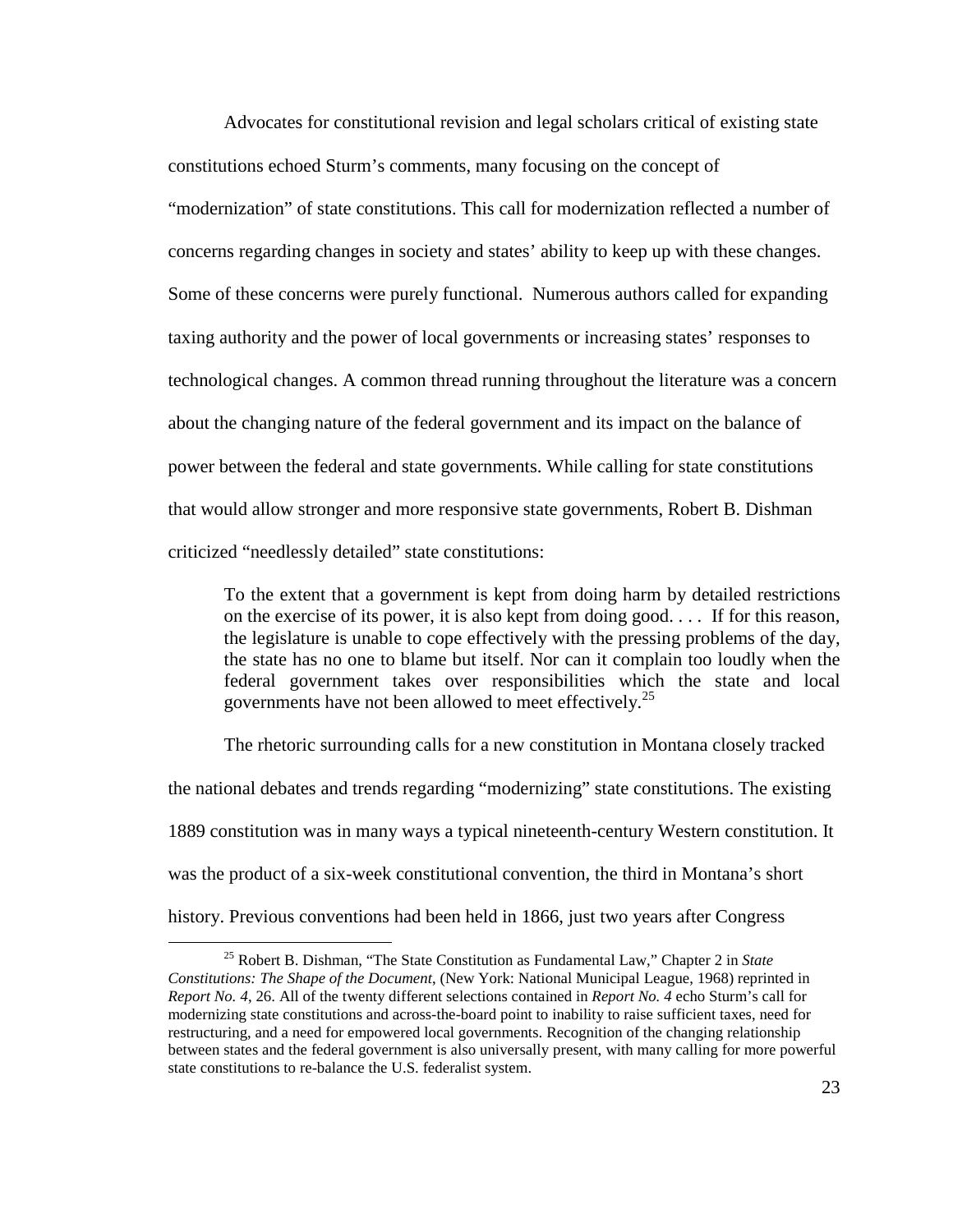established Montana Territory in the 1864 Organic Act; and in 1884, which was inspired by the recent completion of the Northern Pacific Railroad and the desire to levy taxes on the newest addition to Montana's transportation network. The 1866 convention was mired in Civil War politics, failed to keep any records, and resulted in a constitution that "was promptly lost." The 1884 convention produced a document that, according to one historian, "drew heavily from precedents found in existing state constitutions." The document drew widespread support among voters, likely due to the fact that voter passage and congressional acceptance of a constitution were prerequisites for achieving statehood. Despite support for the document and an intense desire for statehood among Montanans, Congress did not approve the 1884 constitution. The politics of western statehood were closely tied to the prevailing local political affiliations and political tensions in Congress. Montana was narrowly Democratic at this time and the Republicancontrolled Senate was wary of admitting a state into the Union that could shift the balance of power in Congress. The 1889 constitution was written, approved by voters, and ultimately accepted by Congress due to an increase in Republican power in Congress that alleviated fears of admitting a nominally Democratic state into the Union.<sup>26</sup>

<sup>26</sup> Michael P. Malone, Richard B. Roeder, and William L. Lang, *Montana: a History of Two Centuries*, revised ed. (Seattle: University of Washington Press, 1991), 96 – 103 , 195 – 198 . Richard Roeder was a delegate to the constitutional convention which may have affected his approach towards analyzing the constitutional history of Montana; Ibid, 102; Ibid, 194; Margery H. Brown, "Metamorphosis and Revision: A Sketch of Constitution Writing in Montana," *Montana: The Magazine of Western History*, 20, no. 4 (1970):  $2 - 17$ . Margery Brown, an historian and journalist, was a member of the Montana Constitution Revision Commission and an active supporter of the pro-constitutional convention campaign at the time she wrote this article. As a lauded professional whose emphasis was on local government and the press as well as Montana constitutional history, there is no reason to doubt the validity of her analysis. However, it must be noted that her active role in the constitutional revision discussions may have contributed to her contemporary analysis of the existing constitution. Malone, Roeder, and Lang, *Montana*, 194 – 195; Brown, "Metamorphosis and Revision," 2 – 17.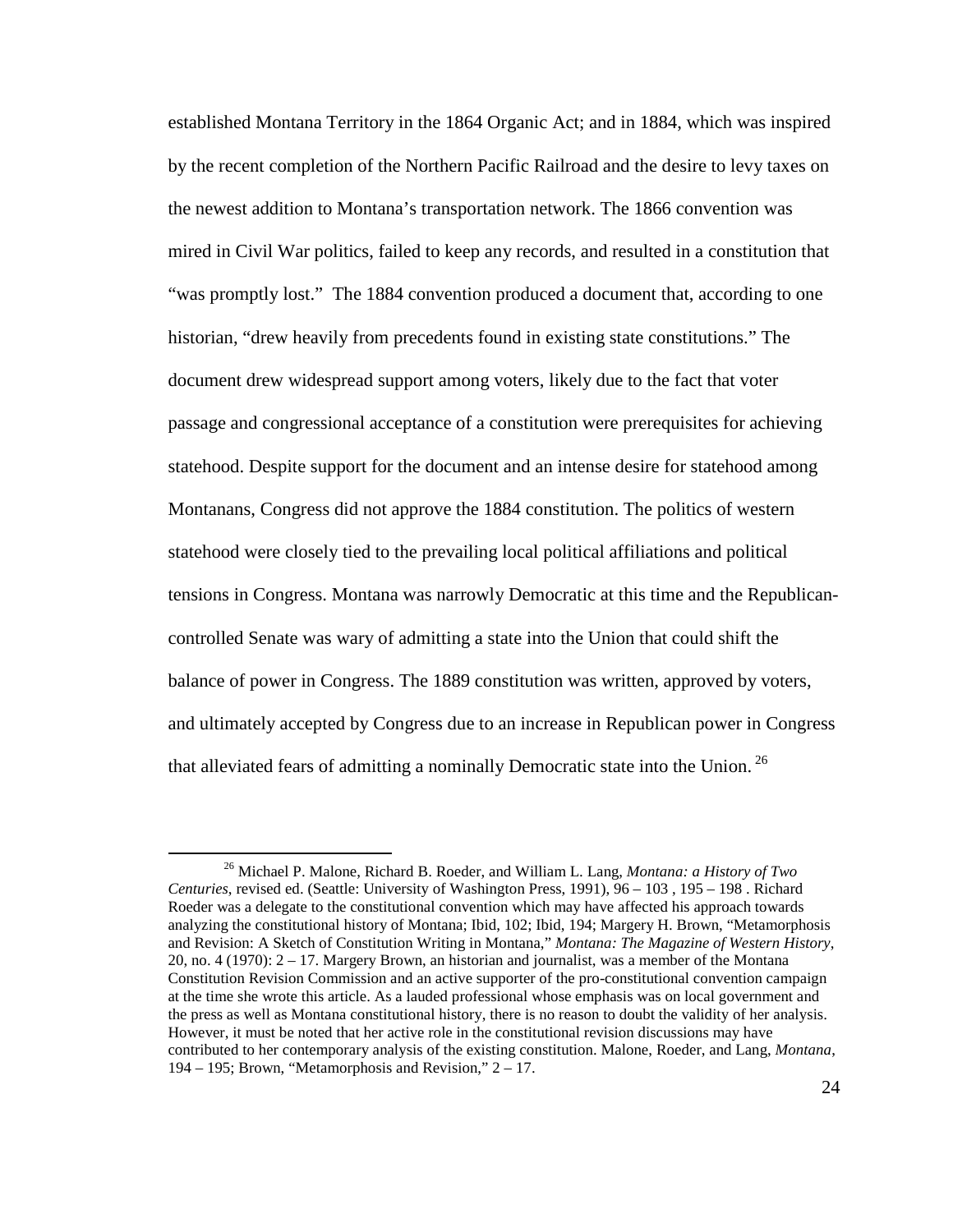The partisan convention delegates, thirty-nine Democrats and thirty-six Republicans, produced a document in which "ninety percent of the wording of the earlier constitution [the unsuccessful 1884 constitution] was readopted." This document closely reflected the interests of the delegates. Mining interests received favorable taxation provisions, limiting the revenue-raising potential of the nascent state; and rural counties succeeded in winning a "little federal system" apportionment scheme, ensuring "overrepresentation of rural counties" in the state legislature. Controversial issues, such as suffrage for women, were rejected, purportedly because they could jeopardize the primary goal of statehood. Reflecting the attitude of scholars and reformers during the 1950s through 1970s, the 1889 Constitution was critiqued by Montana historian and constitutional revision advocate Margery Brown as very much a "product of its era—a prescriptive code of laws for the problems of the day."<sup>27</sup>

 Almost immediately following its adoption, Montanans began to attempt to amend the 1889 constitution. According to Alexander Blewett, chairman of the Montana Constitutional Convention Commission, which was charged with compiling information for and providing assistance to the 1972 delegates, the frequency of and increase in amendments "led directly to the legislature's decision to place the question of calling a convention before the people." Between 1889 and 1969 over 500 amendments were proposed in the legislature, sixty-one placed in front of the voters, and thirty-seven successfully adopted. During the 1960s, there was a significant increase each legislative session in the number of proposed constitutional amendments. Encompassing roughly

 $27$  Brown, "Metamorphosis and Revision," 17; Harry Fritz, "The Origins of Twenty-First-Century Montana," *Montana: The Magazine of Western History* 42, no. 1 (1992): 77 – 81. Malone, Roeder, and Lang, *Montana*, 197; Brown, "Metamorphosis and Revision," 4, 17.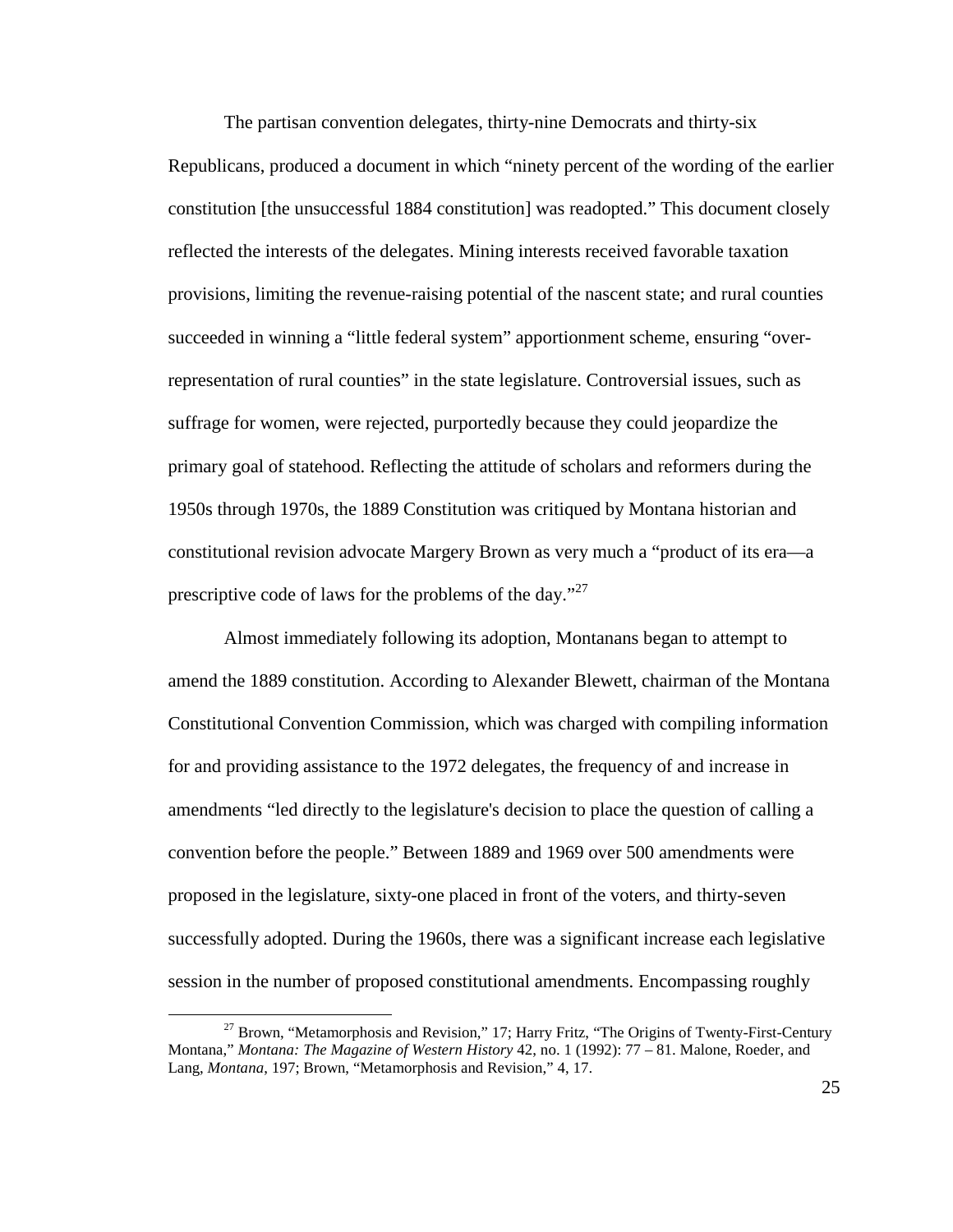28,000 words, the 1889 Montana constitution was about four times longer than the U.S. Constitution. Critics in the 1950s and 1960s seized on this fact and, echoing the charges of legal scholars and reformers across the country, criticized the document as too long and too detailed and thus requiring frequent amendment. By 1967 there was a growing consensus that "major areas of the Montana Constitution need[ed] examination and modernization." Under the existing system this could only occur in a "piecemeal" manner.  $^{28}$ 

Despite growing concerns about the efficacy of state constitutions during the 1960s, state legislatures often stood in the way of reform due to investment in the existing power structures and representation schemes. Scholars universally point to the pivotal U.S. Supreme Court decision in *Baker v. Carr* (1962) as pushing open the gate to state constitutional revision in the 1960s and 1970s. Historically, elections and the drawing of legislative and other local election districts had been the responsibility of the states. Many states, particularly in the South, apportioned districts in ways that discriminated against, or even disenfranchised, ethnic or political groups. However, in the mid-twentieth century the U.S. Supreme Court began to face the question of whether the Constitution

<sup>28</sup> Alexander Blewett, *Constitutional Amendments Introduced in the Legislative Assembly, 1889 to 1969*, prepared by the Montana Constitutional Revision Commission in preparation for the Montana Constitutional Convention (Helena, MT, 1968) preface, available online at www.mtmemory.org/cdm4/document.php?CISOROOT=/p15018coll20&CISOPTR=1036 (Accessed

December 4, 2009); Ibid, 4; Ibid, preface; Gerald J. Neely, "Constitution: Too Long?" *Con-Con Newsletter*, no 1 (1971): 1, available online at

www.mtmemory.org/cdm4/document.php?CISOROOT=/p15018coll20&CISOPTR=16056, (Accessed on December 9, 2009). The Montana State Library date stamp for the *Con-Con Newsletter* (Con-Con was popular shorthand terminology for Constitutional-Convention and was used extensively by the press, delegates, and public) is 1974. However, the *Newsletters* themselves are dated 1971 or 1972 and, according to the Campbell Collection of the William J. Jameson Law Library at The University of Montana, were produced while Gerald Neely was working as a reporter prior to and during the Constitutional Convention of 1972. Brown, "Metamorphosis and Revision," 4; Blewett, *Constitutional Amendments*; Larry M. Elison and Fritz Snyder, *The Montana State Constitution: A Reference Guide* (Westport, CT: Greenwood Press, 2001), 6 – 8; Malone, Roeder, and Lang, *Montana*, 394 – 395; and Harry Fritz, "Origins," 77 – 79.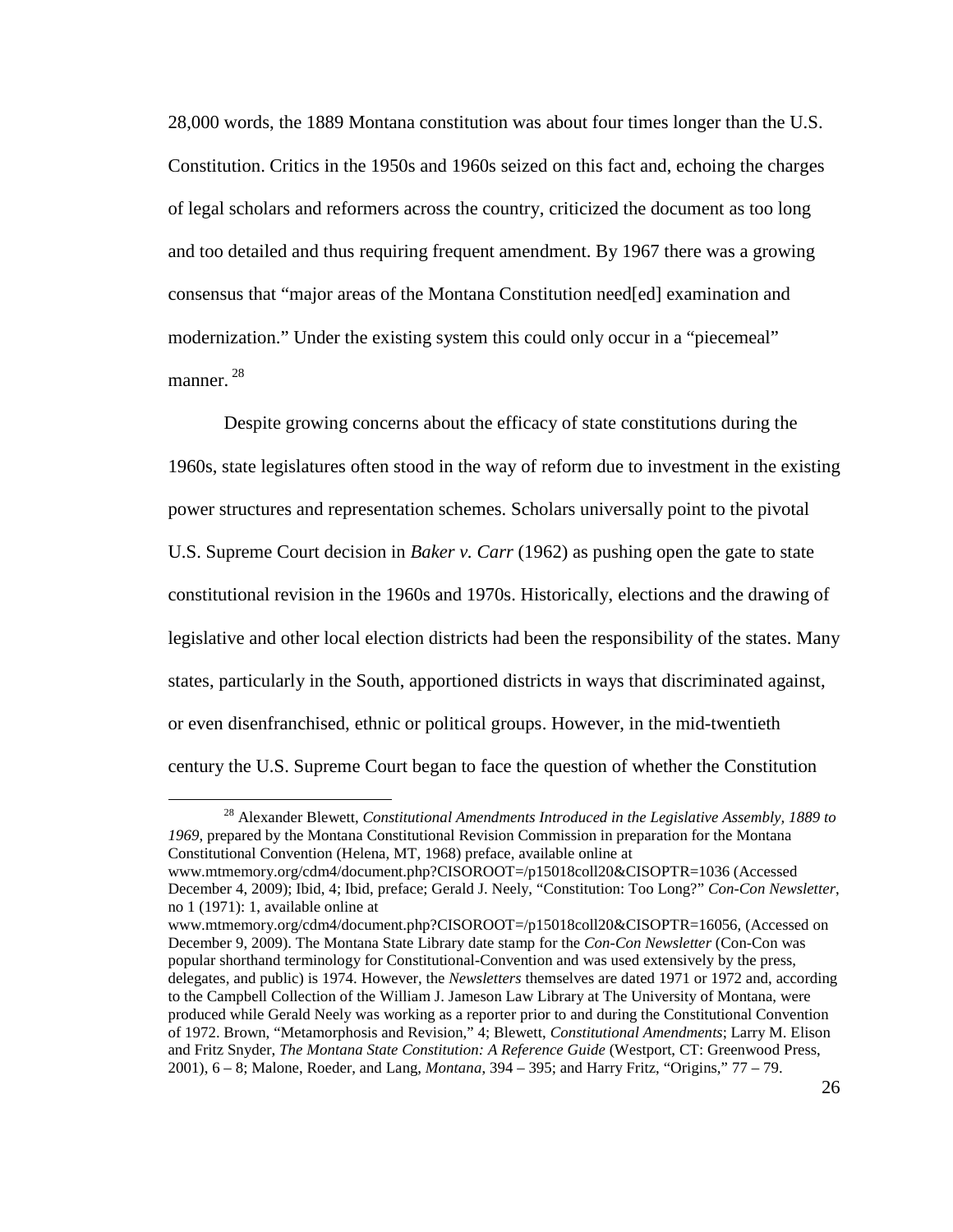required proportional representation in state and federal offices. The Court was first asked whether Congressional districts had to include a roughly equal number of people in *Colegrove v. Green* (1946). The Court rejected the argument that the Equal Protection Clause of the Fourteenth Amendment required congressional districts to include approximately the same number of people. They ruled that issues of congressional apportionment were political in nature, best left to the legislatures and therefore outside of the realm of judicial oversight. $^{29}$ 

In the early 1960s, however, the Court revisited this decision and issued a number of opinions on legislative apportionment. In *Baker v. Carr* (1962), the Court abandoned its opinion that reapportionment was a political question beyond the reach of the judicial branch. Once the Court had determined that apportionment was a judicially appropriate topic, a number of cases regarding apportionment came before the Court. Throughout these cases the Court articulated the concept of equal political power, or "one person, one vote." In *Reynolds v. Sims* (1964) the concept was clearly declared a constitutional principle; the Court ruled that an apportionment scheme that awarded one state senator per county—instead of apportioning representation in both chambers of the state legislature based on population—was a violation of the Equal Protection clause of the Fourteenth Amendment. The Court said that it violated the concepts of fairness required in a representative system to dilute the political power of individuals based on where they live. "Little federal" and county unit systems across the country faced extinction based on

 $29$ The Equal Protection clause is the shorthand reference for the following language in the Fourteenth Amendment: "Nor shall any State…deny to any person within its jurisdiction the equal protection of the laws." U.S. Constitution, Fourteenth Amendment, Section 1; Colegrove v. Green, 328 U.S. 549 (1946); Dinan, *American State Constitutional Tradition*, Chapter One.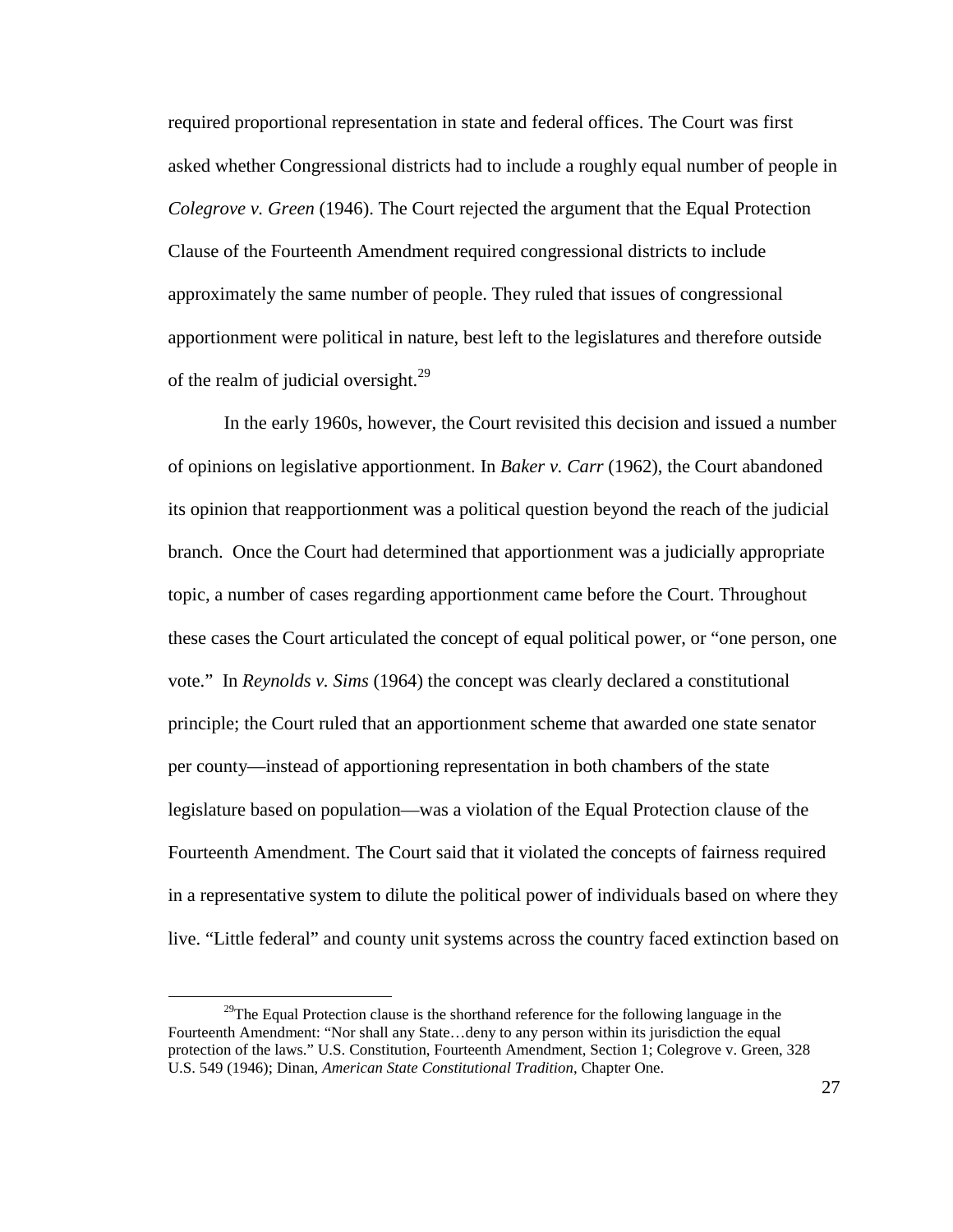the "one person, one vote" concept. As political scientist John Dinan has noted, "once the Court made it clear that malapportionment would no longer be tolerated, rural legislators were no longer able to prevent the calling of conventions." Reapportionment sparked significant political change in numerous state legislatures and broke down barriers to constitutional revision.<sup>30</sup>

As with many states, reapportionment was central to the steps leading up to Montana's constitutional convention. The 1889 constitution included an apportionment scheme very similar to the one the Court had struck down in *Reynolds v. Sims*. This scheme gave a drastically disproportionate amount of power to the rural counties; in fact, according to historian Harry Fritz, "senators representing just 16 percent of the people constituted a legislative majority." Even after the U.S. Supreme Court decisions regarding reapportionment, the powerful and entrenched set of rural legislators "refused to apportion themselves out of their jobs." As a result, a federal court took over reapportionment and created new districts for the 1966 legislative elections.<sup>31</sup>

The new districts resulted in a shift in legislative "representation from rural to urban counties" across Montana. According to Fritz, there was a "political revolution" in Montana that "began with federally-mandated legislative reapportionment." New, younger, more professional and more middle-class individuals were elected to the legislature. These legislators brought with them a focus on modernization, and in

<sup>30</sup>The cases leading up to *Reynolds v. Sims* were: *Grey v. Sanders* (1963), in which the Court held that Georgia's county unit system for statewide elections, which assigned a specific number of unit votes to each county to be awarded to the winner of the popular vote in that county, violated the Equal Protection clause of the Fourteenth Amendment and *Wesberry v. Sanders* (1964), in which the Court extended this reasoning to the county unit system being used for Congressional elections in Georgia. Baker v. Carr, 369 U.S. 186 (1962); Grey v. Sanders, 372 U.S. 368 (1963); Wesberry v. Sanders, 376 U.S. 1 (1964); Reynolds v. Sims, 377 U.S. 533 (1964); Dinan, *American State Constitutional Tradition*, p. 10.

<sup>&</sup>lt;sup>31</sup> Harry Fritz, "Origins," 77.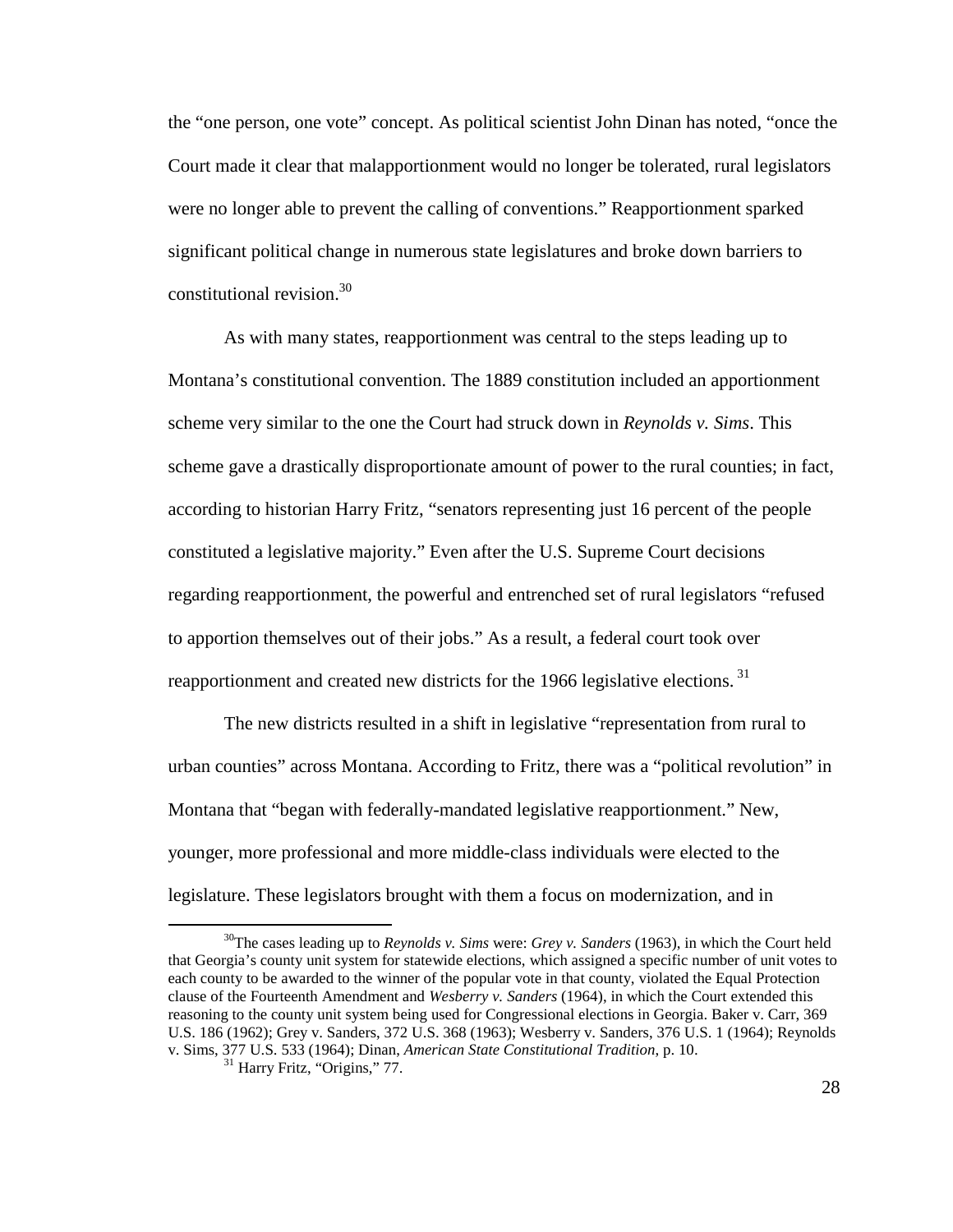journalist Charles Johnson's view, they were "reluctant to stay shackled to the old constitution."<sup>32</sup>

Reapportionment converged with several other events in Montana that brought about a particular and new political culture. The Anaconda Company (often referred to as simply, "The Company"), a massive mining venture that was the largest corporation in Montana, had wielded vast political and economic power throughout the first half of the twentieth century. The Company was so synonymous with power that a common narrative developed in Montana of the "little guy" versus the Company. Many politicians and reformers set themselves up in this manner to gain the trust and support of the voters. Beginning in the mid-1950s, the Company began to loosen its grip on Montana politics; instead of legislators turning to Company staff for advice, the legislature formed the Legislative Council and hired its first staff in 1957. The long-standing interest in reforming government and removing the Company's influence ushered in a focus on updating, reforming, and professionalizing the legislature and government in Montana. $^{33}$ 

Moreover, the Company's economic influence began to dwindle just as its role in politics had begun to wane. In the late 1950s, the long-serving head of the Company

<sup>32</sup> Elison and Snyder, *The Montana State Constitution*, 8; Harry Fritz, "Origins," 77; Charles "Chuck" Johnson, interview in Gus Chambers and Paul Zalis, "For This and Future Generations: Montana's 1972 Constitutional Convention," (Montana PBS: KUFM-TV, University of Montana, 2002), DVD, 60 minutes.

<sup>33</sup> The extent of the Anaconda Company's grip on Montana politics is a topic of debate. The majority of the historiography, especially from the 1960s and 1970s, attributes significant power to the Company. Others, such as David Emmons have challenged that narrative and suggested that, while powerful, the Company was vulnerable to defeat in some arenas. David M. Emmons, "The Price of 'Freedom': Montana in the Late and Post-Anaconda Era," *Montana: The Magazine of Western History* 44, no. 4 (Autumn, 1994): 66 – 73; Malone, Roeder, and Lang, *Montana*; Ellenore M. Bridenstine, "My Years as Montana's First Woman State Senator," *Montana: The Magazine of Western History* 39, no. 1 (Winter, 1989): 54 – 58; Burton K. Wheeler, *Yankee From the West: The Candid Story of the Freewheeling U.S. Senator from Montana* (New York: Doubleday, 1962); Jules A. Karlin, *Joseph M. Dixon of Montana* (Missoula: University of Montana Press, 1974).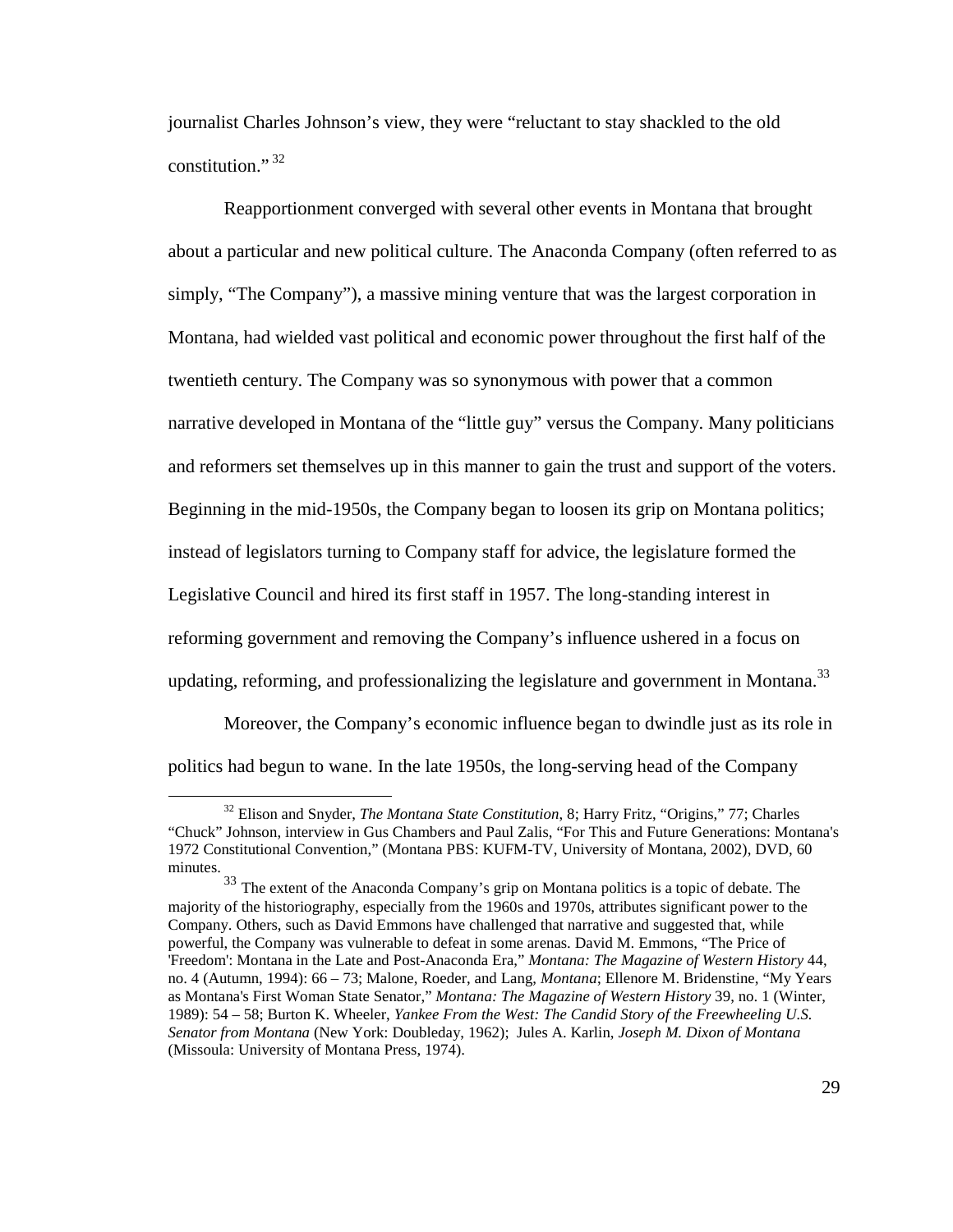retired and the organization moved towards a more modern structure. The business began to shift its focus from Montana copper to Chilean copper. Around the same time, the Company sold its chain of newspapers. The firm had controlled the papers in all major cities except Great Falls. The Lee Newspaper chain out of the Midwest bought all of the Company's papers and, at least to some extent, the editorial focus shifted; and the papers hired young professional journalists with an interest in investigative and national journalism. In some areas, especially Missoula, these new journalists zeroed in on the burgeoning environmental movement, which was building strong grass roots presence and organizing to pass environmental legislation in 1967 in Montana.  $34$ 

The end of the 1960s and the dawn of the 1970s saw a further reduction in the Company's economic and political investment in Montana. During 1969 and 1971, "the Marxist Allende government of Chile nationalized the great Anaconda mines there and drove that old, established corporation to the brink of bankruptcy." This sapped the Company's resources and drove its focus away from Montana, just as the state was preparing to craft a new constitution. At the same time, there was an active student movement protesting the Vietnam War, which succeeded in shutting down the dorms at Montana State University and hosting a well-attended student strike at the University of Montana in 1970. All of these forces—reapportionment, the declining power of the Company, a new focus on professionalism and modern government, a fresh and active

<sup>34</sup> Malone, Roeder, and Lang, *Montana*, 323 – 328, 366 – 378, 378 – 397; Michael P. Malone, "The Close of the Copper Century," *Montana: The Magazine of Western History* 35, no. 2 (Spring, 1985): 69 – 72; Emmons, "The Price of 'Freedom': Montana in the Late and Post-Anaconda Era"; Kenneth E. Melichar, "The Making of the 1967 Montana Clean Air Act: A Struggle over the Ownership of Definitions of Air Pollution," *Sociological Perspectives* 30, no. 1 (January, 1987): 49 – 70; Dennis Swibold, "Anaconda Sheds Its Press: The Story behind the Company's Decision to Sell Its Newspapers," *Montana: The Magazine of Western History* 56, no. 2 (Summer, 2006): 2 – 15.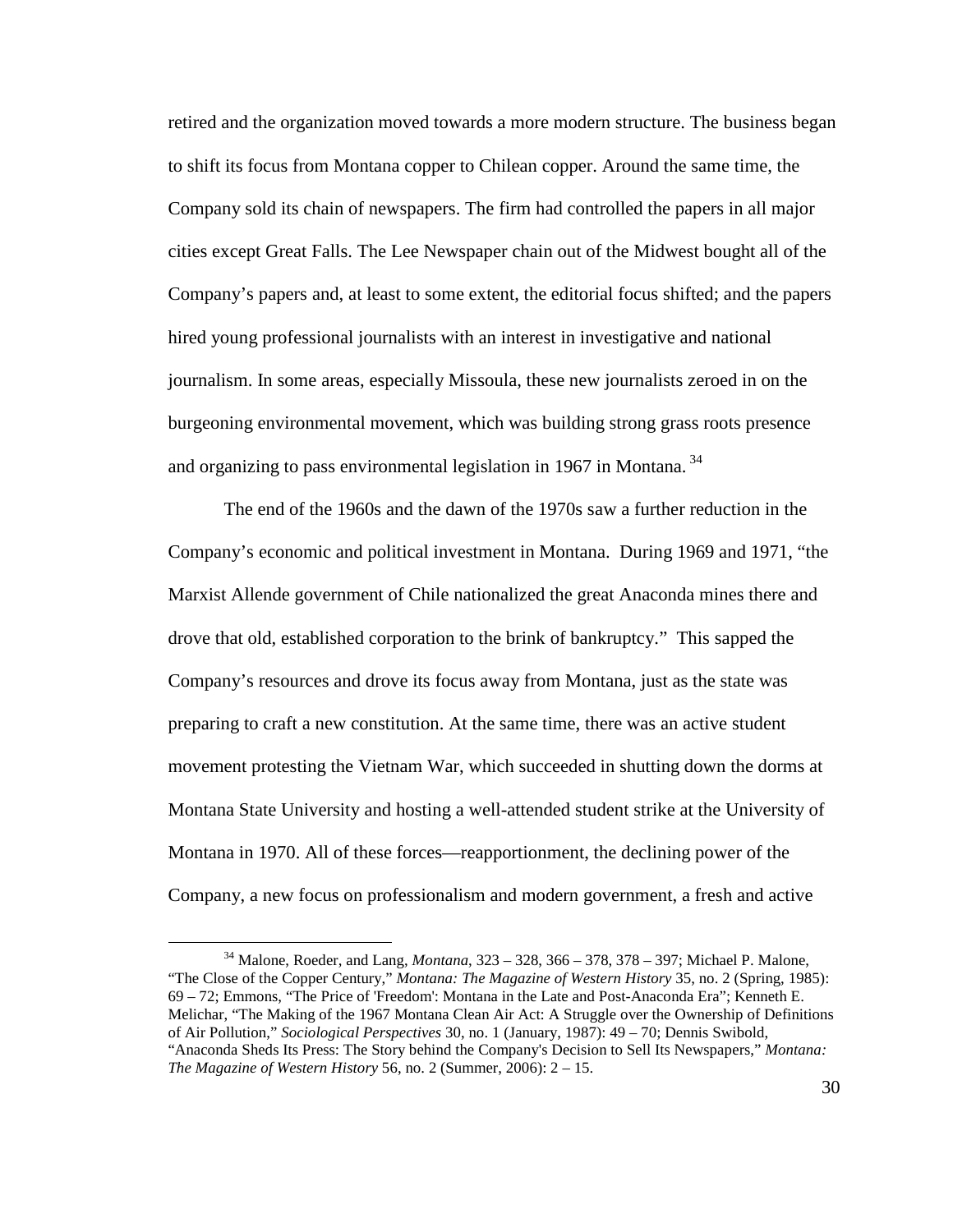news media, and an active liberal grassroots community—converged and created a sense of optimism, possibility, and dedication to reform and the future. It also resulted in a transition in political power away from older, rural, corporate-focused leaders and toward younger, more middle-class, reform-focused individuals.<sup>35</sup>

 This shift in political power was a necessary step for the legislature to take action toward a constitutional convention. They did so by passing House Resolution No. 17 and Senate Resolution No. 22, identical documents, during the 1967 legislative session, which directed the Legislative Council to study and "determine whether or not the present constitution of Montana is adequately serving the needs of the people of the state." The Legislative Council study compared the Montana constitution, section by section, with similar sections in the constitutions recently enacted by Alaska, Hawaii, Michigan, New Jersey, Puerto Rico, and in the Model State Constitution of the National Municipal League. According to legal scholars Larry Elison and Fritz Snyder, these particular documents were chosen for comparison "because of either their recent adoption or their evaluation as excellent state constitutions." The result was an unfavorable report on the adequacy of the constitution. In stark words, the Legislative Council reported:

> This study has led to the general conclusion that there is need for substantial revision and improvement in the Montana constitution. Provisions which invite subterfuge, provisions which are archaic, provisions which are ambiguous, provisions which are statutory, and provisions which place serious limitations on effective state government were found throughout the

<sup>35</sup> Malone, "The Close of the Copper Century"; Malone, Roeder, and Lang, *Montana*, 393 – 397; Michael P. Malone and Dianne G. Dougherty, "Montana's Political Culture: A Century of Evolution," *Montana: The Magazine of Western History* 31, no. 1 (Winter, 1981): 44 – 58; Harry W. Fritz, "Republican Demise, Democratic Ascendancy? Montana Politics, 1968 – 1988," *Rendezvous* 24, no. 1  $(1988): 25 - 33.$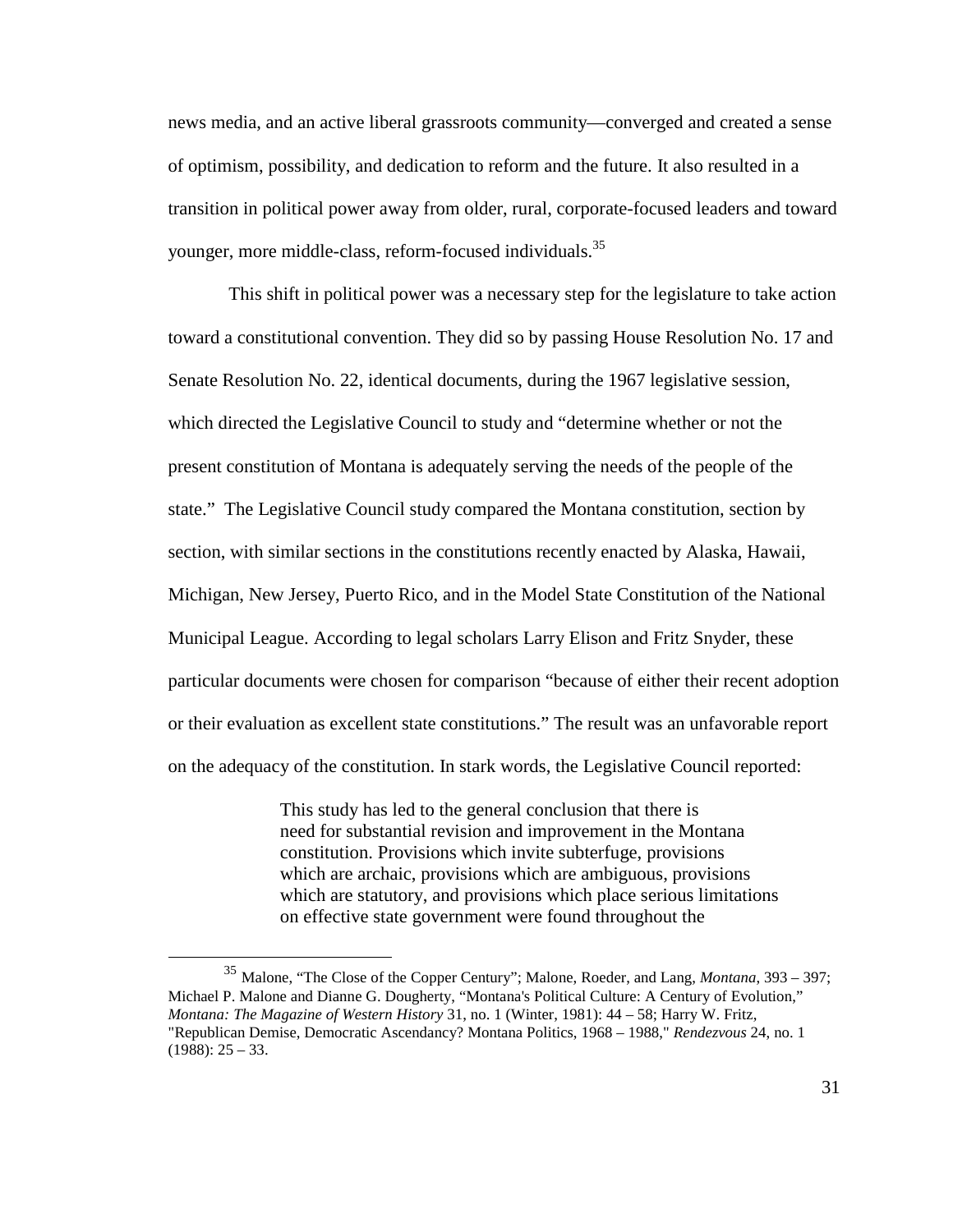Montana constitution. The changes needed in the Montana constitution cannot be accomplished adequately through the present amendment process.<sup>36</sup>

In particular, the Legislative Council urged a restructuring of "state government to meet modern needs." The Legislative Council asserted that Montana needed a constitution with a focus on basic guiding principles instead of topics that were better addressed in statutory law. In response to this report the 1969 legislature placed referendum 67 before the voters in 1970 and established the Montana Constitution Revision Commission. Referendum 67 asked the voters whether a constitutional convention should be called. Voters answered with a resounding yes; 133,482 voiced their support and only 71,643 objected. $37$ 

 The resulting constitution, including its far-reaching Declaration of Rights, laid the groundwork for the later embrace of state constitutionalism by the Montana Supreme Court. This followed a regional trend: scholars agree that both attorneys and courts in western states have been more likely to embrace the concept of state constitutionalism. As Ronald K. L. Collins, Peter J. Galie, and John Kincaid reported from their survey and analysis of state constitutional-grounds decisions in the first half of the 1980s, unlike other regions, in cases before state courts in the West "state constitutional issues are raised with greater frequency than, or the same frequency as, federal constitutional issues

<sup>36</sup> Montana House Resolution No. 17 and Senate Resolution No. 22, included in Montana Legislative Council, *The Montana constitution, 1889-1970; resource or burden?*, available online at http://www.mtmemory.org/cdm4/document.php?CISOROOT=/p15018coll20&CISOPTR=1817, (Accessed on December 9, 2009); Elison and Snyder, *The Montana State Constitution*, 8; Montana Legislative Council, *Resource or Burden*, preface.

<sup>37</sup> Montana Legislative Council, *Resource or Burden*, 89; Brown, "Metamorphosis and Revision," 4; Montana Secretary of State, "Initiative and Referendum Issues Since Adoption of Constitutional Amendment, Article V, Section I, Permitting the Referendum and Initiative," 2008, available online at http://sos.mt.gov/elections/forms/history/initandref2008tbl.pdf. (Accessed on December 9, 2009).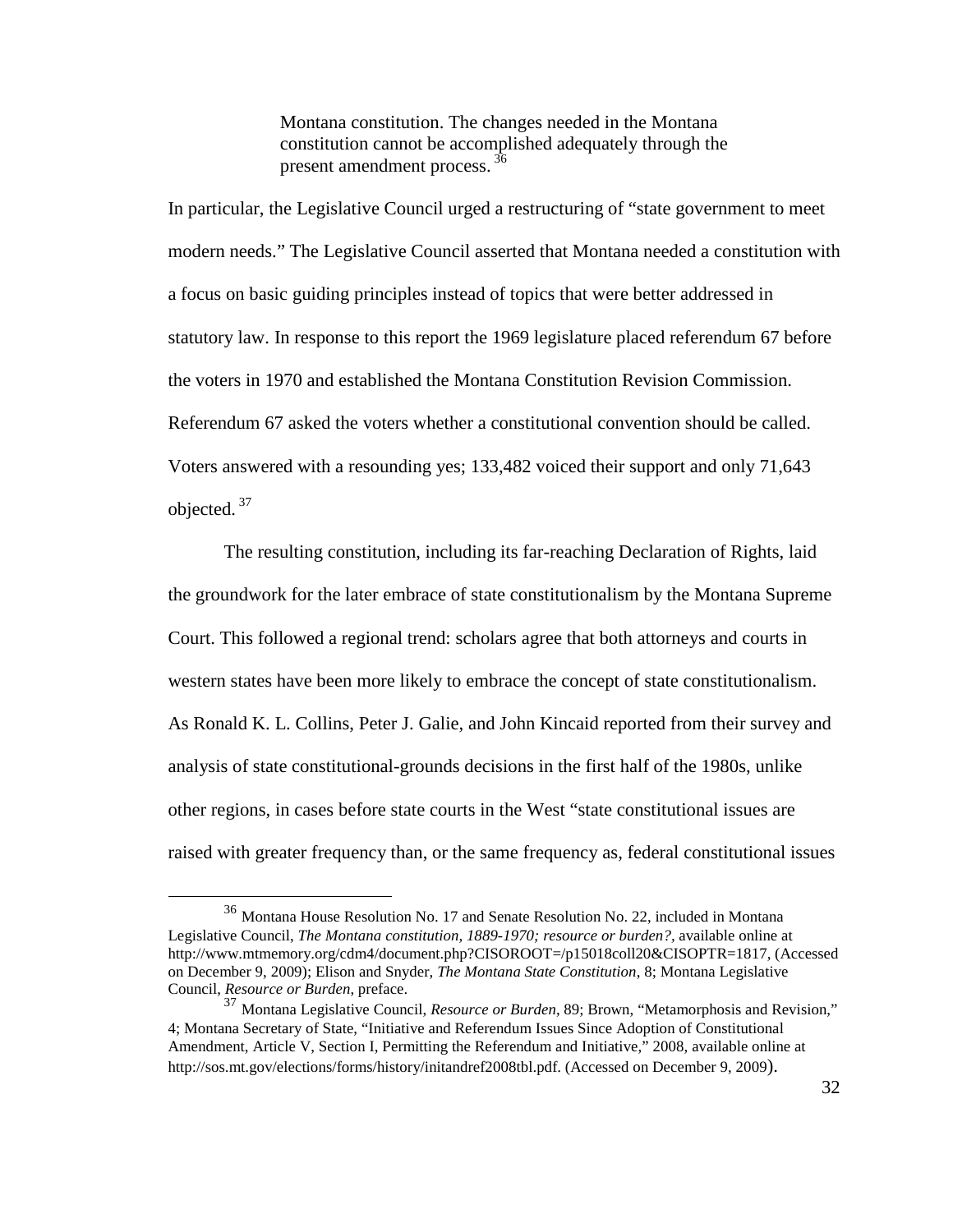in individual rights cases."<sup>38</sup> Montana, in particular, is recognized as one of the most active states in using independent state constitutional grounds. The Collins, Galie, and Kincaid survey found that the Montana Supreme Court was among the 9% of U.S. state courts where "state claims are raised more frequently than federal claims." Jeffrey S. Walz and Staci L. Beavers found in 1998 that during the 1970s and 1980s Montana was among the top four states where state supreme court decisions on criminal procedure issues had been based on state rather than federal constitutional grounds  $39$ 

The active use of state constitutionalism in Montana is directly attributable to the

unique provisions of the 1972 Constitution. As former Montana Supreme Court Justice,

Frank B. Morrison, commented in the 1980s in the Collins, Galie, and Kincaid survey:

 $\overline{a}$ 

During the years I have been a Montana Supreme Court Justice, I have become more interested in developing the area of law known as "independent state grounds." The new Montana Constitution adopted in 1972 is a rather unique document and provides a basis for considerable departure from federal precedent. This has been particularly true in the civil area where we have developed a new

<sup>&</sup>lt;sup>38</sup> Scholars have not explored the reasons for this heightened utilization of state constitutionalism in the West. Further research should be done on the topic. However, a strong reliance on local or state power and a desire to minimize the power of the federal government comports with the narrative of many historians of the West. There are, however, historians who argue that the perception of Westerners resisting federal power is a myth. For a sampling of historians' perspectives on Westerner-federal government relations see, Richard White, *"It's Your Misfortune and None of My Own": A New History of the American West* (Norman: University of Oklahoma Press, 1991); Karen R Merrill, "In Search of the 'Federal Presence' in the American West," *The Western Historical Quarterly* 30, no. 4 (1999): 449 – 473; Patricia Nelson Limerick, *The Legacy of Conquest: The Unbroken Past of the American West* (New York: W.W. Norton & Company, 1987); and Richard Etulain, *Beyond the Missouri: The Story of the American West* (Albuquerque: University of New Mexico Press, 2006).

 $9$  Jeffrey S. Walz, and Staci L. Beavers, "Modeling Judicial Federalism: Predictors of State Court Protections of Defendants' Rights under State Constitutions, 1969 - 1989" *Publius* 28, no. 2 (1998): 43 – 59; May, "Constitutional Amendment and Revision Revisited"; Coltanuono, "The Revision of American State Constitutions"; Howard, Graves, and Flowers, "State Courts, the U.S. Supreme Court, and the Protection of Civil Liberties,"; Ronald K. L., Collins, Peter J. Galie, and John Kincaid, "State High Courts, State Constitutions, and Individual Rights Litigation since 1980: A Judicial Survey," in "The State of American Federalism, 1985," special issue, *Publius* 16, no. 3, (1986): 141 – 160, 147. For Montana's tendency to utilize state constitutional grounds see May, "Constitutional Amendment and Revision Revisited"; Collins, Galie, and Kincaid, "State High Courts, State Constitutions, and Individual Rights Litigation since 1980"; Howard, Graves, and Flowers, "State Courts, the U.S. Supreme Court, and the Protection of Civil Liberties,"; and Walz and Beavers, "Modeling Judicial Federalism."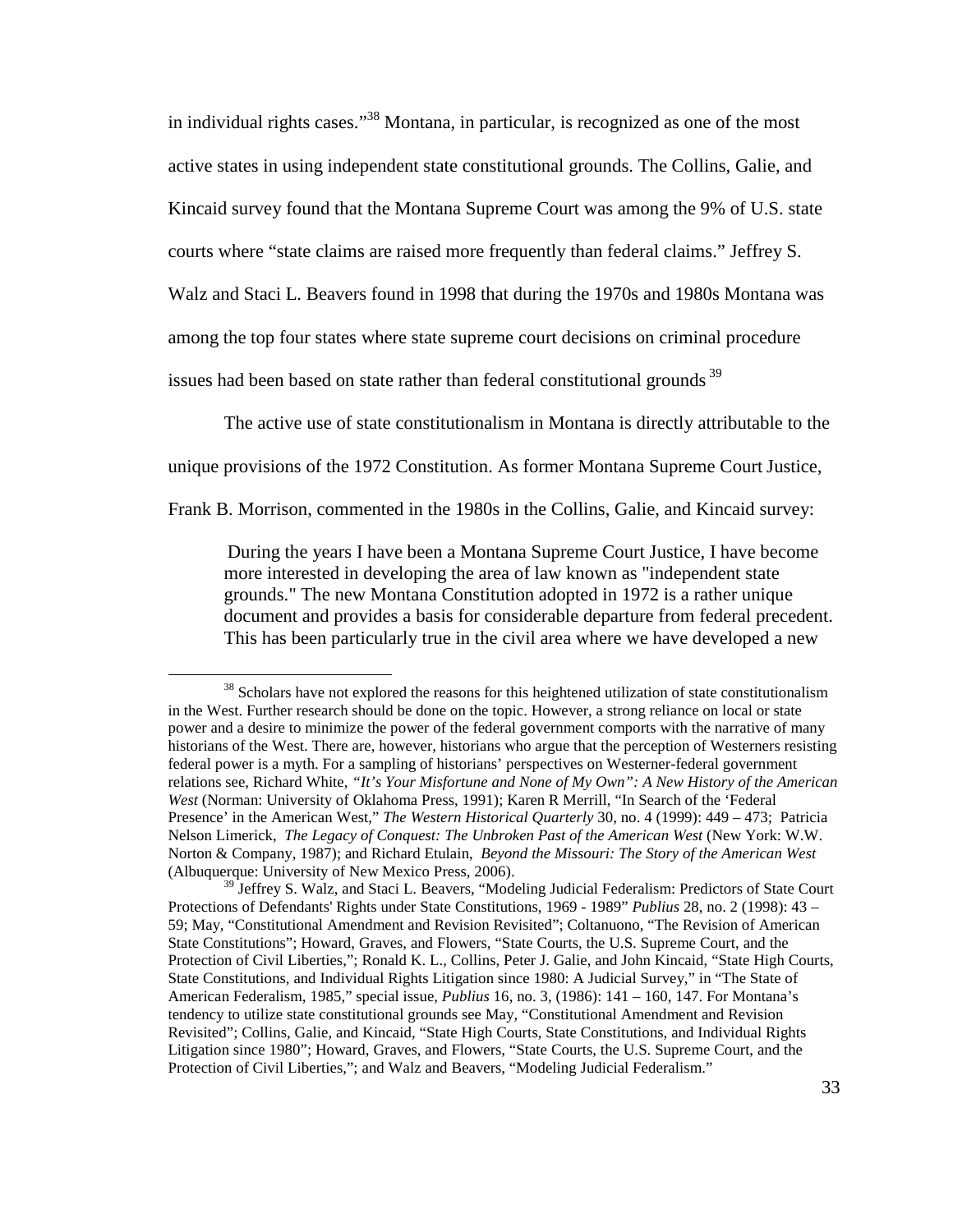equal protection law relying upon the implication of fundamental rights declared in our State Constitution and requiring a showing of a compelling state interest to justify legislative discrimination.<sup>40</sup>

This modern, influential constitution was not produced by legal scholars or judges; it was written by citizen-delegates with public input. The delegates to the 1972 Montana Constitutional Convention represented a cross-section of the population. It was indeed a grassroots convention; this was in large part due to the decision of the Montana Supreme Court in *The Forty-Second Legislative Assembly of the State of Montana v. Joseph L. Lennon* (1971), which held that all state and local elected officials were ineligible to serve as delegates to the upcoming state constitutional convention. The court based its decision on a somewhat obscure provision in the 1889 constitution that prohibited public officials from holding more than one office. As a result of this decision the races for convention delegates were heavily contested: 532 people ran for the 100 delegate positions. Individuals who had never served in office, who had lost previous campaigns for the legislature, or who had little political experience won election as constitutional convention delegates.

Delegates were elected in November 1971 at the same election at which they were faced with a Republican-led referendum to institute a sales tax. Voters soundly rejected the sales tax proposal, two to one. It is highly likely that the Republican party advocacy for the sales tax referendum affected the outcome of the delegate elections, with antisales tax voters declining to vote for candidates who supported the sales tax proposal.

<u>.</u>

<sup>40</sup> Collins, Galie, and Kincaid, "State High Courts, State Constitutions, and Individual Rights Litigation since 1980," 145.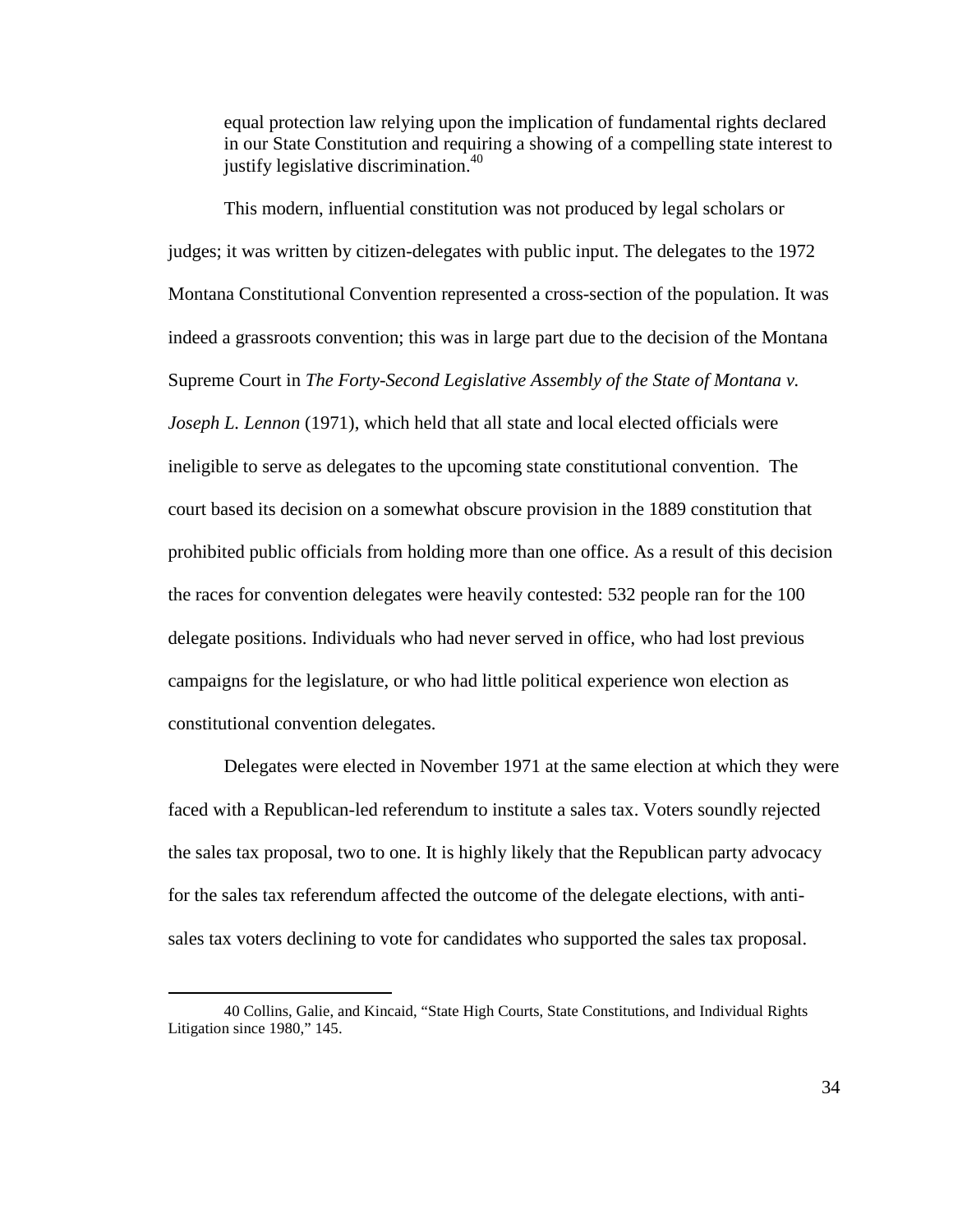According to Charles Johnson, many of those elected were such political neophytes that they had never before been inside the capitol building where the convention was held. He argued that "people who could never have been elected to the legislature were elected to the constitutional convention." Among those who were unlikely to be elected to the legislature but were chosen for the convention were women. The 1971 legislature, for instance, included only one female member—Representative Dorothy Bradley of Bozeman—while nineteen women were elected to the convention. Many of these women were members of the League of Women Voters. As Bob Campbell, delegate from Missoula, noted, "The League of Women Voters found that they were not only well versed on why a new constitution was needed, but their role went from lobbyists to candidates." The presence of so many women activists, he contended, had a strong impact on the content of the constitution. $41$ 

Once convened, the unlikely delegates spent less than three months crafting a new constitution. According to Elison and Snyder, the record shows that despite their lack of knowledge and political experience, the delegates were driven, confident, and "relied on their own experience coupled with 2,300 pages of carefully researched reports prepared by a group of dedicated researchers." The delegates attacked the work of the convention by dividing into ten committees, each with the responsibility for crafting a section of the

<sup>&</sup>lt;sup>41</sup> The Forty-Second Legislative Assembly of the State of Montana v. Joseph L. Lennon, 156 Mont. 416, 481 P.2d 330 (1971); Charles Hillinger, "Montanans Drafting New Constitution," *Los Angeles Times*, Part I, January 21, 1972, p. 28, Brown Collection, University of Montana William J. Jameson Law Library, accessed online at

http://www.umt.edu/law/library/Research%20Tools/State%20Pages/MontanaConstitution/default.htm (hereafter cited as Brown Collection); Elison and Snyder, *The Montana State Constitution*, 10 – 12; Chuck Johnson, interview in Chambers and Zalis "For This and Future Generations"; Bob Campbell, excerpt from unpublished manuscript sent via email February 19, 2010, in author's possession. (Hereafter cited as, Campbell, *Manuscript*).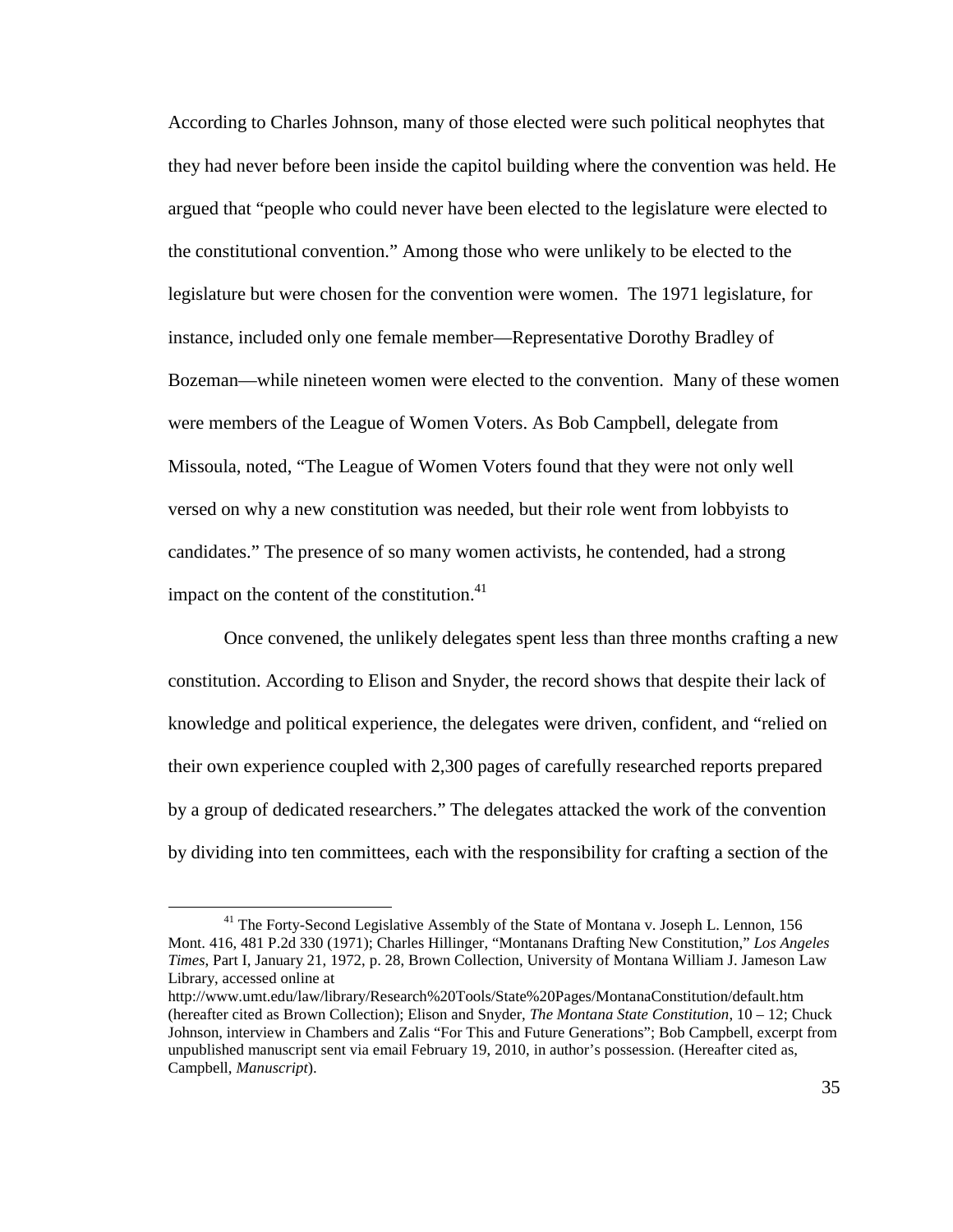constitution. Four other committees monitored the procedural, stylistic, and administrative concerns of the convention. $42$ 

While the delegates were elected on a partisan basis there was, and is, overwhelming consensus that the delegates generally engaged with each other in a nonpartisan manner. As Elison and Snyder noted, "Democrats, Republicans, and Independents lined up against other Democrats, Republicans, and Independents on many issues." The convention broke with the legislature's tradition of seating arranged by party; instead, they were seated alphabetically. Betty Babcock, delegate and wife of the former Governor Tim Babcock, proudly claimed that the delegates "came together for good government" regardless of party. Leo Graybill, who was elected chair of the convention, told the Associated Press that he saw "no evidence of partisan politics." Instead, Graybill commented, the convention seemed to divide along liberal, moderate, and conservative ideological lines. The *Billings Gazette* attributed the phenomenon to "a truly bipartisan slate of leaders and committee chairmen, and most important, fundamental issues on which neither party has a traditional position." The ideological divide that Graybill witnessed was often categorized by the press more simplistically: sometimes it described the differences as a liberal-conservative split and sometimes as an ideological split. It never however, defined differences as a partisan divide. According to the *Gazette*, the ideological division in the convention could be best illustrated by the two sides, each of which contained members of all parties, of a debate between those who wanted "broad sweeping changes in the constitution versus those who would like it changed only slightly." These ideological divisions often reflected rural-urban and

<u>.</u>

36

<sup>42</sup> Elison and Snyder, *The Montana State Constitution*, 10 – 11.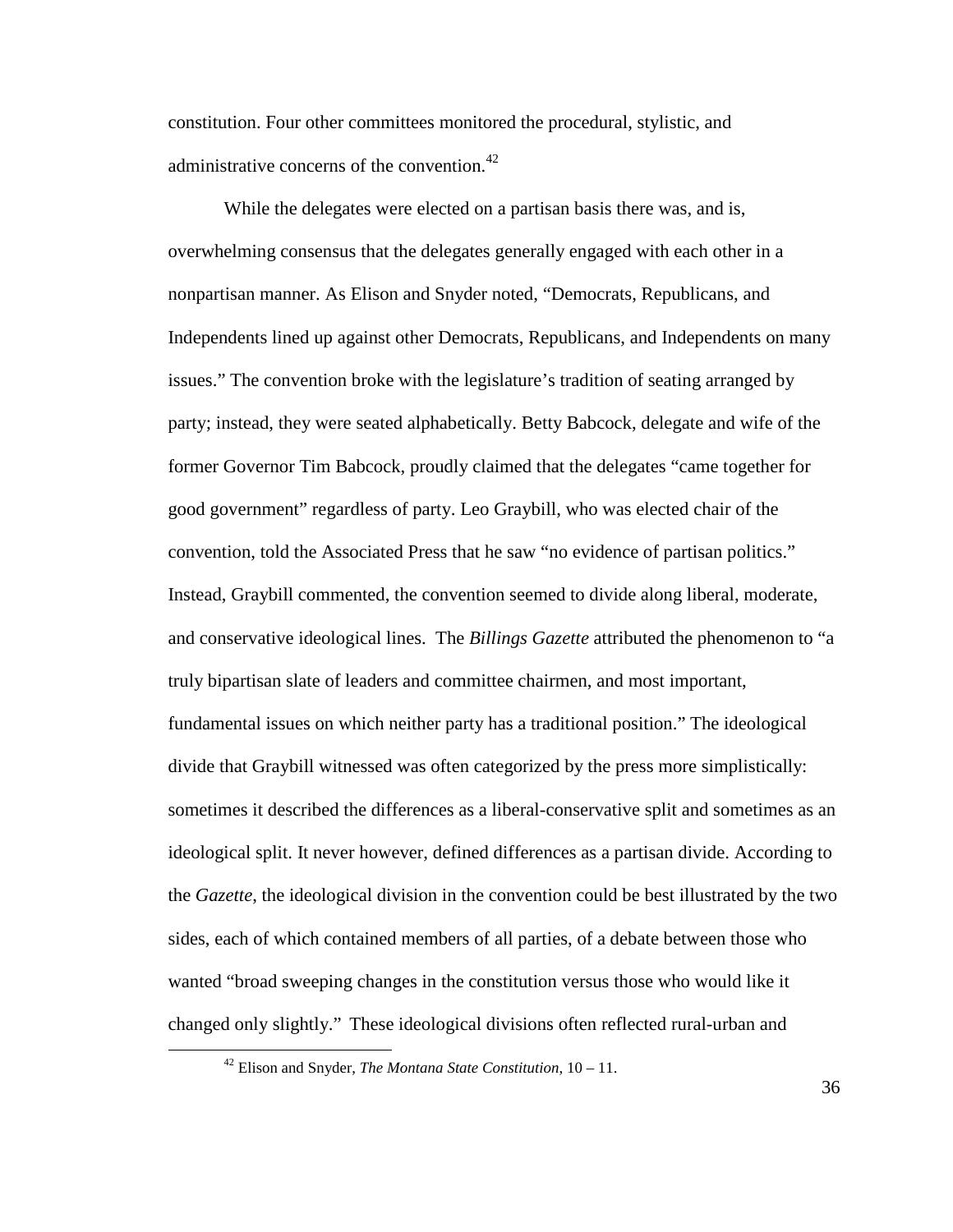eastern Montana-western Montana divisions as well, with the urban and western delegates generally more in favor of broad change.<sup>43</sup>

This analysis comports with Montana's political history. Partisan loyalty had never been a powerful factor in Montana politics. The Company had long had caucuses within each major party. Effective coalitions, such as the Progressive reformers of the early twentieth century, often organized across party lines with an emphasis on particular issues. In addition, it was common for politicians to enter politics easily and view themselves as reformers fighting centralized power, in the form of corporations or the government, on behalf of the people. The non-partisan emphasis of the convention on individual rights and issues such as open government is perfectly tied into the traditional narrative of politicians in Montana.<sup>44</sup>

These reform minded delegates consciously, and with the input of the public, drafted a constitution that was intended to provide strong protections for individual rights. As the following chapter will show, state constitutionalism was integral to the efforts and arguments of constitutional revision advocates from the 1950s to the 1970s and the Montana delegates were well-informed about and connected to the constitutional revision activity that was occurring across the country. In addition, the public was

<sup>43</sup> Dennis E. Curran, "Con-Con is Still Leary of Legislators," *Billings Gazette*, no date, Brown Collection, 93; John Kuglin, "Con Con and Legislature: Much Alike, Much Different," *Great Falls Tribune*, no date but likely mid-February, Brown Collection, 96; Hillinger, "New Constitution."; Elison and Snyder, *The Montana State Constitution*, 10 – 11; "Con-Con Misses Its Public," Associated Press, no newspaper identified, no date, Brown Collection, 56; Dennis E. Curran, "The Unbelievable Happened," *Billings Gazette*, February 17, 1972, Brown Collection, 84.

<sup>44</sup> Wheeler, *Yankee in the West*; Karlin, *Dixon*; K. Ross Toole, *An Uncommon Land* (Norman: University of Oklahoma Press, 1959); K. Ross Toole, *Twentieth Century Montana: A State of Extremes* (Norman: University of Oklahoma Press, 1972). K. Ross Toole was a well-known historian in Montana and was most active during the 1950s-1970s. He has been credited with intensifying the narrative of the people v. centralized power, often the Company. He was a professor at the University of Montana and likely taught many of the constitutional delegates, suggesting that they were very familiar with the concept of Montana history as being a fight of the people against those who wanted to exploit them.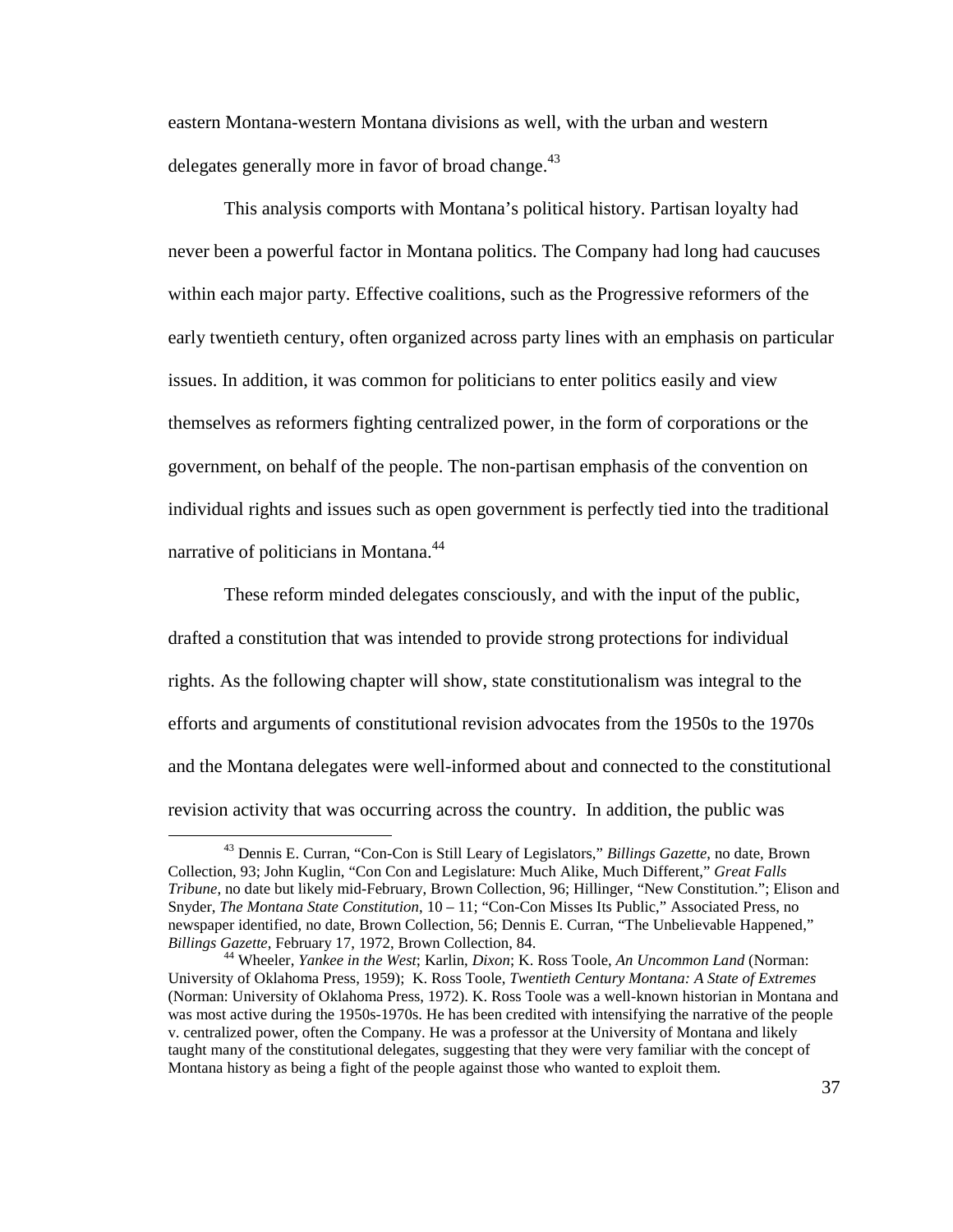familiar with the concept of state constitutionalism and encouraged the delegates to establish state protections for individual rights that were independent of those guaranteed by the federal Constitution.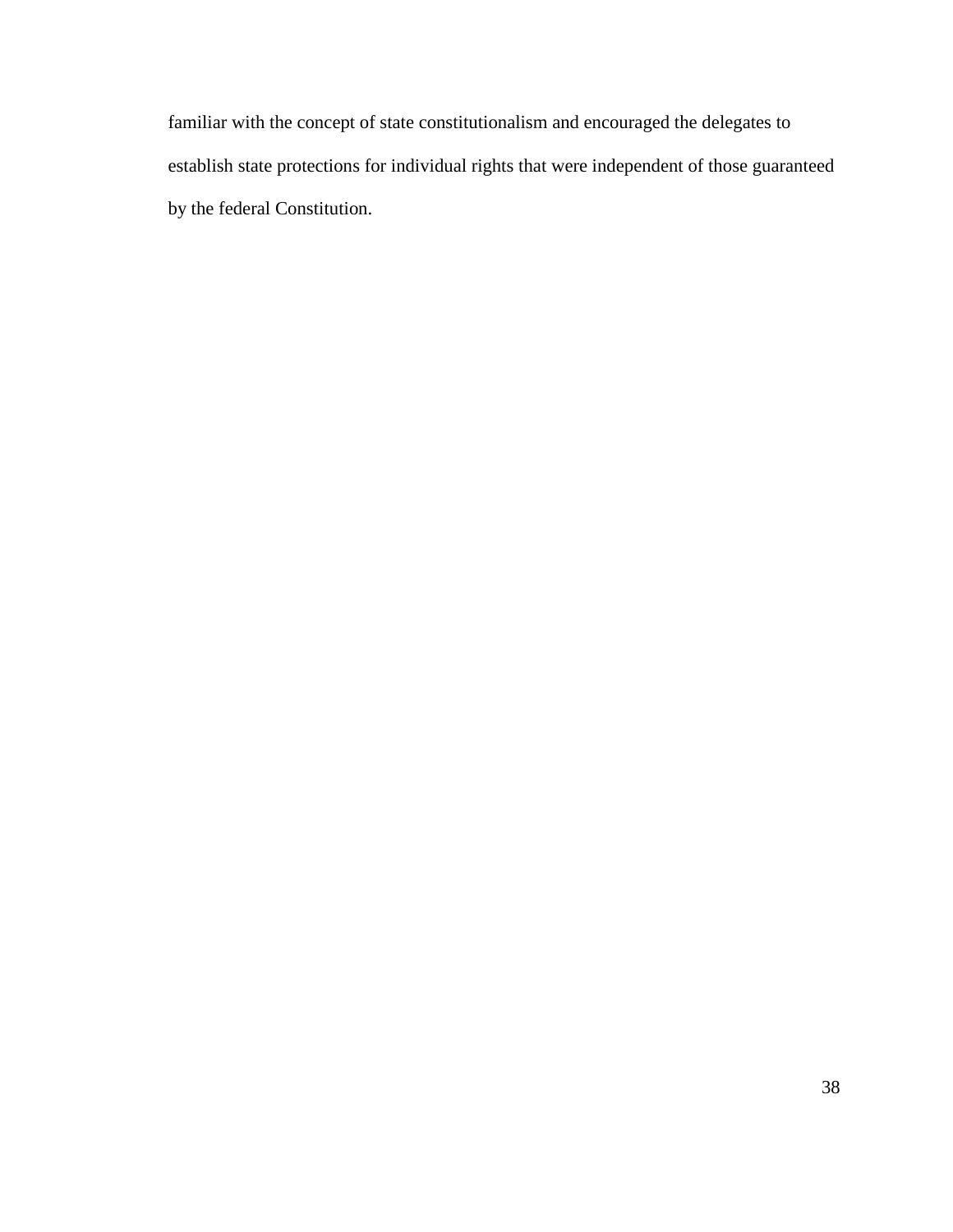## Chapter 3: State Constitutional Revision and State Constitutionalism

While many scholars point to the genesis of the concept of state constitutionalism in judicial decisions or law review articles in the mid-1970s, the idea was actually an integral aspect of mid-century constitutional revision and was part of the many discussions regarding the scope and purpose of state constitutions that took place in the 1950s, 1960s, and early  $1970s<sup>1</sup>$  During this era, legal scholars, political scientists, legislators, and other political players crafted numerous documents on constitutional revision and the purpose and ideal components of state constitutions. This literature addressed concerns about the state of federalism and the changing balance of power between the state and federal governments. Additionally, it discussed ways for states to boost their power in relation to the federal government. Expanding constitutional protections for individual rights beyond the federal protections is one way scholars argued that states could limit federal involvement in areas traditionally under state authority.

People representing three groups produced the mid-century material on constitutional revision: civic organizations, state constitutional revision commissions, and scholars based in universities or law schools. These organizations and scholars identified a number of problems with existing state constitutions: the foundational documents limited the effectiveness of state and local governments and their ability to address issues related to changing technology, population growth, and societal changes; they contained outdated and irrelevant provisions; and they were lengthy and too detailed. The vast

 $\overline{a}$ 

39

<sup>&</sup>lt;sup>1</sup> See Chapter One, note 8.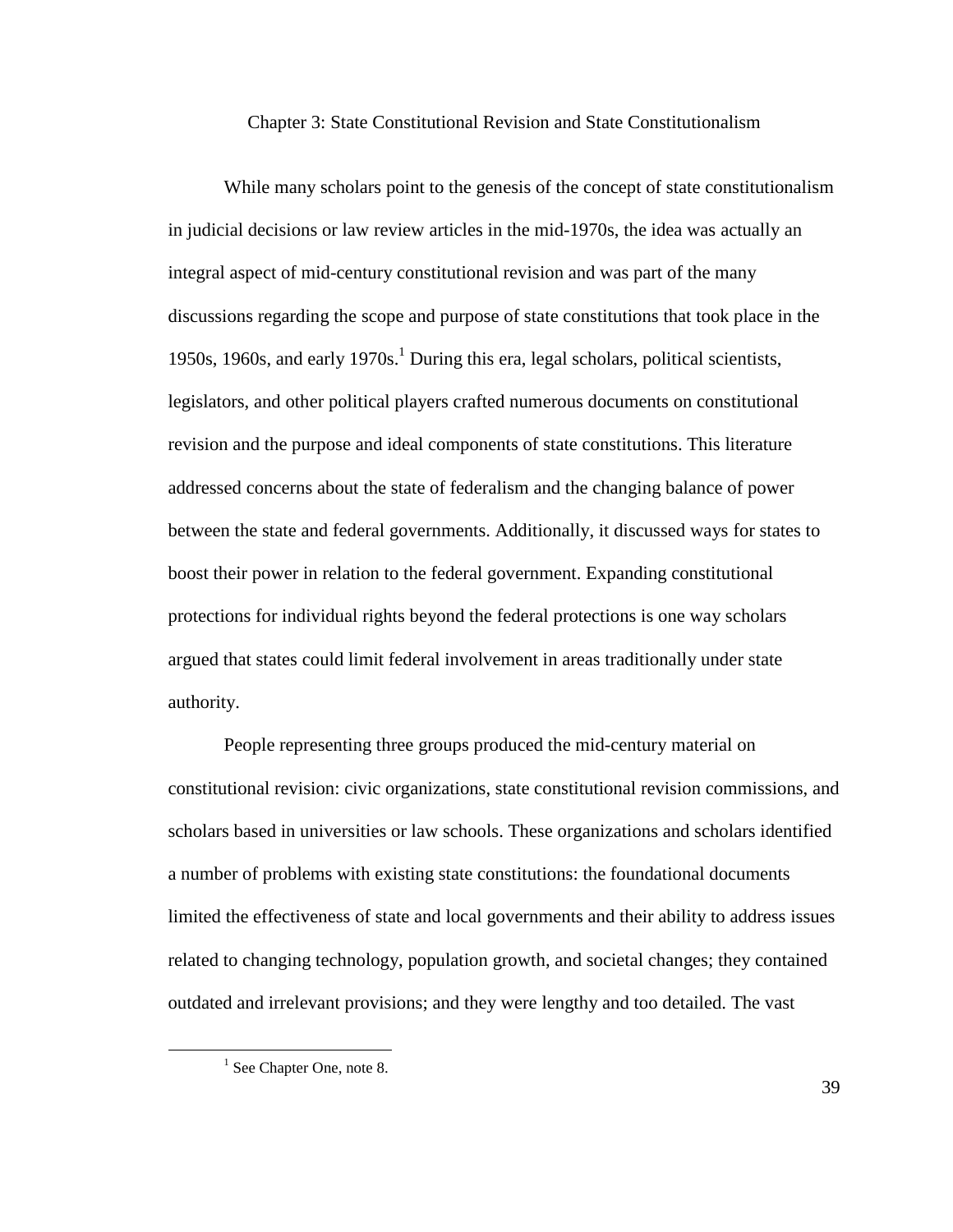majority of those who asserted that state constitutions were inadequate and needed to be revised had a core concern: weak and inefficient state governments and constitutions had contributed to the shift in the balance of power from the states to the federal government. Those who held this view believed that the federal system was endangered because the states had become too weak in relation to the federal government. As an analysis of the literature on this topic will show, this viewpoint was not limited to conservatives or states' rights advocates, but shared by those in moderate and left-leaning organizations.<sup>2</sup>

The Council of State Governments (CSG) and the National Municipal League (NML) were two of the leading civic organizations that were particularly active during this era.<sup>3</sup> They produced extensive contemporary documentation on state constitutional

<u>.</u>

<sup>2</sup> John Marshall Butler, *Commission on Intergovernmental Relations: A Report to the President for Transmittal to the Congress* (Washington D. C.: Government Printing Office, 1955); David Fellman, "What Should State Constitutions Contain?," Chapter 8 in *Major Problems in State Constitutional Revision*, edited by W. Brooke Graves (Chicago: Public Administration Service, 1960), reprinted in Montana Constitutional Convention Studies, *A Collection of Readings on State Constitutions, Their Nature, and Purpose*, report no. 4 prepared by the Montana Constitutional Convention Commission for the delegates to the Montana Constitutional Convention, (Helena, Montana, 1971) (hereafter cited as, *Report No. 4*);Albert L. Sturm, "Effective State Governments Need Modern Constitutions," *National Civic Review* 60 (1971): 65 – 72; Robert B. Dishman, "The State Constitution as Fundamental Law," Chapter 2 in *State Constitutions: The Shape of the Document*, (New York: National Municipal League, 1968), reprinted in *Report No. 4*; Paul G. Kauper, "The State Constitution: Its Nature and Purpose" (Detroit: Citizens Research Council of Michigan, 1961), reprinted in Montana Constitutional Convention Studies, *Report No. 2: A Collection of Readings on Recent Constitutional Revision Activities in the Fifty States*, prepared by the Montana Constitutional Convention Commission for the delegates to the Montana Constitutional Convention, (Helena, Montana, 1971) (Hereafter cited as "*Report No. 2*"); Albert L. Sturm, "Nature of State Constitutions," Chapter 1 in *Major Constitutional Issues in West Virginia*, (Morgantown: Bureau of Government Research, West Virginia University, 1961):  $1 - 5$ ,  $7 - 11$ ; Roger H. Thompson, "The Theory of State Constitutions," *Utah Law Review*, no. 3 (1966): 542 – 562; John P. Wheeler, Jr, "The Ideal State Constitution," excerpted from *Salient Issues of Constitutional Revision* (New York: National Municipal League, 1961): xi – xvii; John E. Bebout, "The Central Issues: Constitutional Reform—What For?" Chapter 11 in *Salient Issues of Constitutional Revision*; James Nathan Miller, "Dead Hand of the Past," *National Civic Review* 57, no. 2 (1968): 183 – 188; all reprinted in *Report No. 4.* 

<sup>&</sup>lt;sup>3</sup> The Council of State Governments is a non-partisan, moderate to right-leaning organization that was founded during the Great Depression and since that time has served as a public policy resource to leaders within all three branches of state government. For more on the history of the Council of State Governments, see http://www.csg.org/about/default.aspx (accessed May 18, 2011); The National Municipal League is a non-partisan yet left-leaning, reform-minded organization that was founded in the late 1800s and served as a lobbying and policy-research entity for state and local governments. For more on the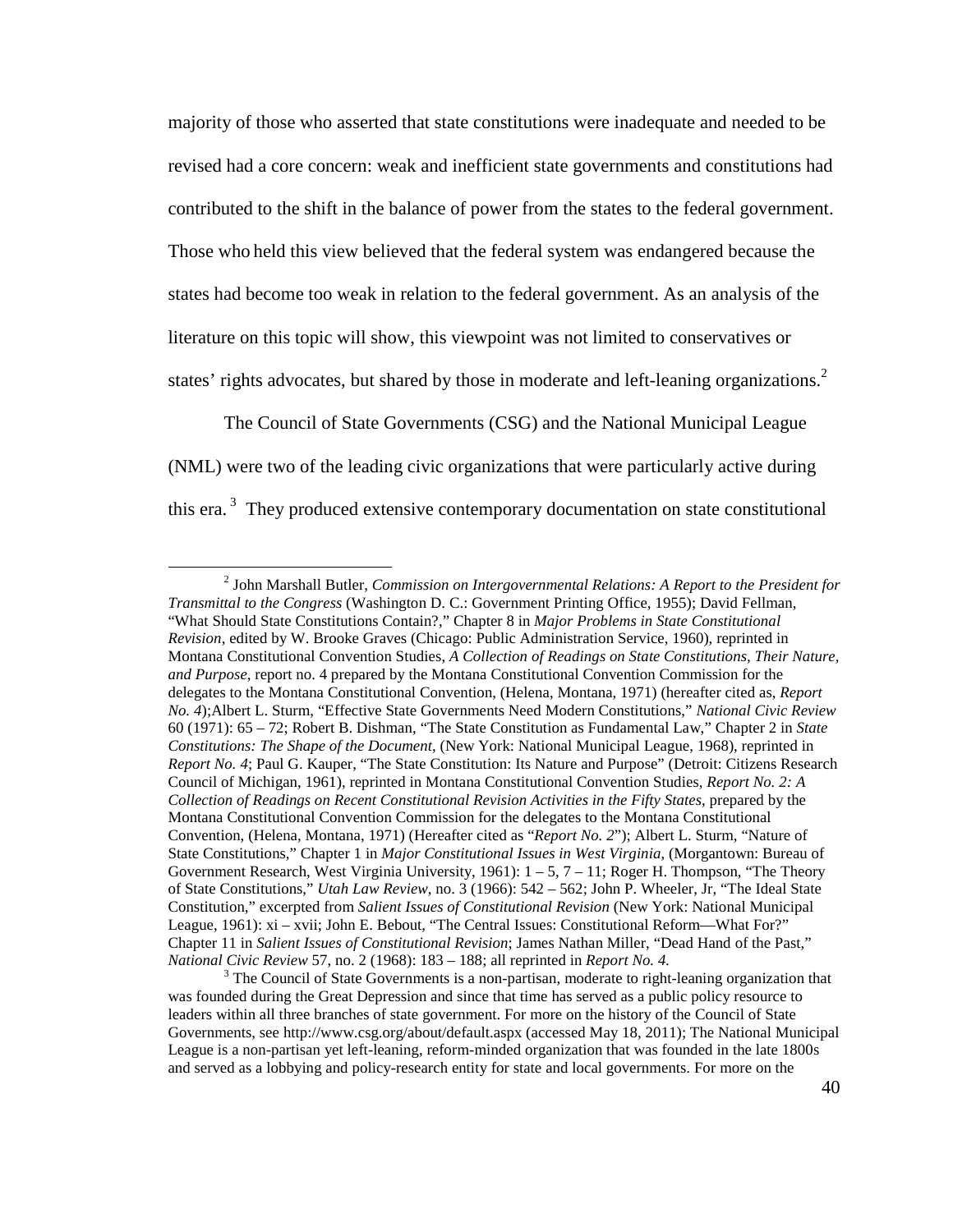revision trends. CSG, for instance, regularly published biennial reports on state constitutional revision activities. Some of these reports asserted that societal changes, such as the civil rights movement or advances in technology, and Warren court decisions presented states with new challenges and expectations that could not be met under existing state constitutions. CSG argued that it was necessary to revise state constitutions in order for states to have the legal authority to address these challenges because the existing constitutions sharply limited state government in various ways such as making it difficult to levy taxes, sharply limiting the length and scope of legislative sessions, or limiting the strength of executive officers. The organization expressed significant concern about the expansive decisions of the Warren Court and the growing tendency of the federal government to intervene in areas historically under state authority, such as apportionment of legislative districts. The Council of State Governments advocated for modernizing and enhancing state constitutions in order to prevent the U.S. Supreme Court from ruling that state laws or systems fell short of the protections required by the U.S. Constitution. Doing so, they argued, would allow states to "remain viable partners in the federal system."<sup>4</sup>

<u>.</u>

history of the National Municipal League, see Clinton Rogers Woodruff, "The National Municipal League," *Proceedings of the American Political Science Association* 5 (1908): 131 – 148; and Frank Mann Stewart, "A Half Century of Municipal Reform," *The Western Political Quarterly* 4, no. 2 (June, 1951): 374 – 375. For more on twentieth century state and local government reorganization and the players involved, see Richard Chackerian, "Reorganization of State Governments: 1900-1985," *Journal of Public Administration Research and Theory: J-PART* 6, no. 1 (January, 1996): 25 – 47.

<sup>&</sup>lt;sup>4</sup> The Council of State Governments also floated other proposals to limit the scope of the U.S. Supreme Court's power and enhance the power of the states. For example, they proposed that a panel of state supreme court judges should be allowed to overrule decisions of the U.S. Supreme Court. Council of State Governments, *Constitutional Revision Activities 1969 – 1970* (Lexington, Kentucky: privately printed, 1971), 4; Council of State Governments, *Constitutional Revision Activities 1968 – 1969*, (Lexington, Kentucky: privately printed, 1970), reprinted in *Report No. 2,* Chapters One and Two; Rick Applegate, *Bill of Rights,* report no. 10 prepared by the Montana Constitutional Convention Commission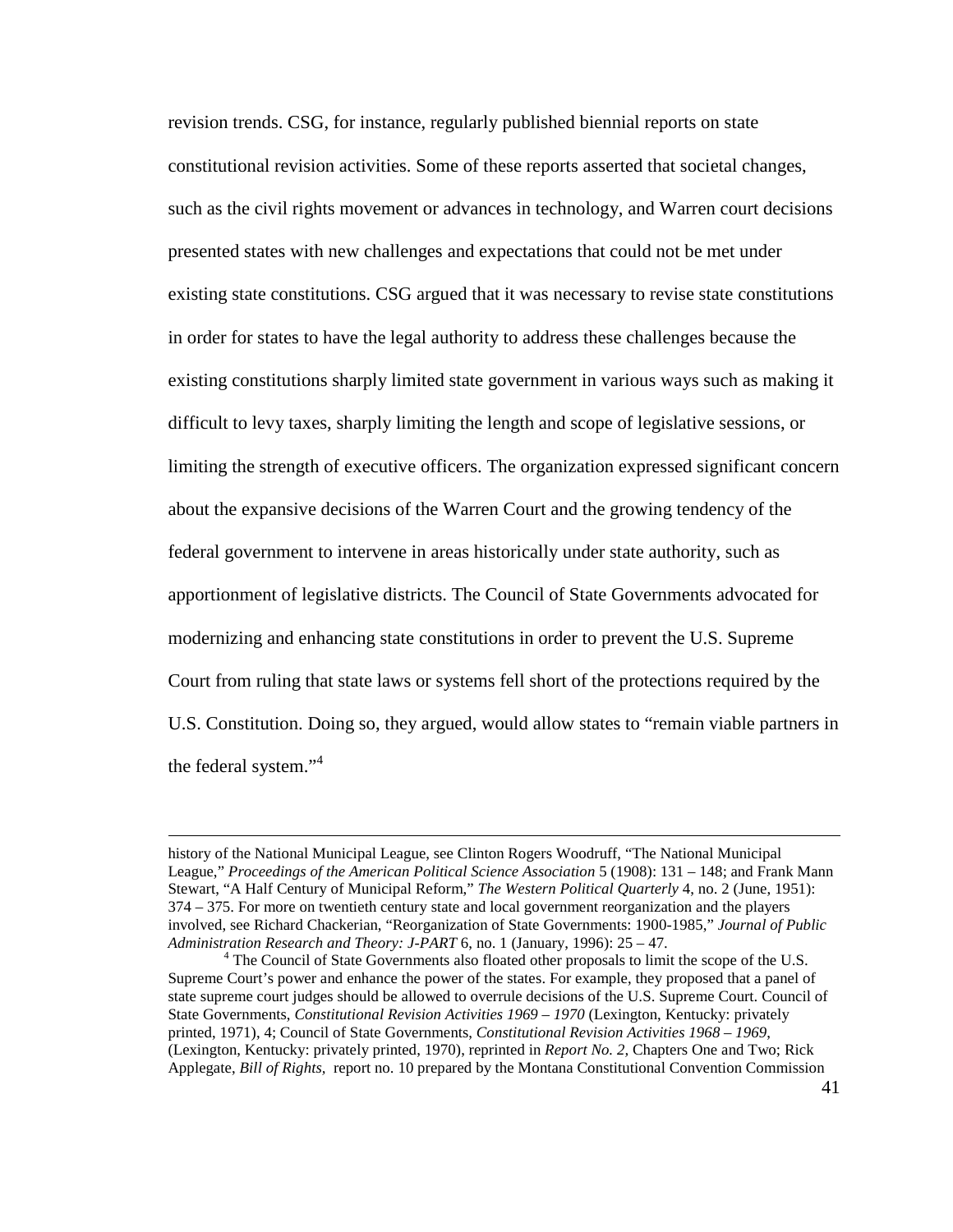In the middle of the twentieth century the National Municipal League (NML) engaged numerous scholars to examine the efficacy of existing state constitutions and make suggestions for reform. The NML had significant influence on discussions regarding constitutional revision and the content of revised state constitutions.<sup>5</sup> On behalf of the NML, Albert Sturm pointed to the Supreme Court's reapportionment decisions, population growth and urbanization, and the civil rights movement as emerging challenges to state authority which states were unable to adequately address because of the nature of their constitutions. State constitutions impaired states' ability to respond to these challenges, according to Sturm, because they were too detailed, limited the powers of the legislature and executive branches too severely, and simply lacked provisions regarding modern concerns such as technological advances. In another NML document, Robert Dishman directly linked the states' inability to address modern challenges with restrictive existing constitutions. As a result, he asserted, the federal government had to insert itself into problems that should be handled on a state level. This assertion was backed up by the Kestnbaum Commission's 1955 report, which partially blamed weak state governments and their inadequate constitutions for expanded federal authority.<sup>6</sup>

for the delegates to the Montana Constitutional Convention, (Helena, Montana, 1971): 55 (hereafter cited as Applegate, *Bill of Rights*).

<sup>5</sup> Like many of the mid-century advocates for constitutional revision, the National Municipal League (NML) advocated for concise, streamlined documents. Additionally, NML was particularly interested in "good government" proposals focused on transparency, accountability, and citizen engagement (such as open records requirements). For a critique of the widely-accepted NML approach to constitutional revision, see Frank P. Grad, "The State Constitution: Its Function and Form for Our Time," *Virginia Law Review* 54 (June, 1968): 928 – 973. Frank Grad not only criticized the approach of the NML, he also disagreed with the assertion, which underlies most constitutional-revision advocates' arguments, that the state-federal government balance of power had shifted in favor of the federal government.

<sup>6</sup> Sturm, "Effective State Governments Need Modern Constitutions;"; Dishman, "State Constitution as Fundamental Law"; Butler, *Commission on Intergovernmental Relations Report*.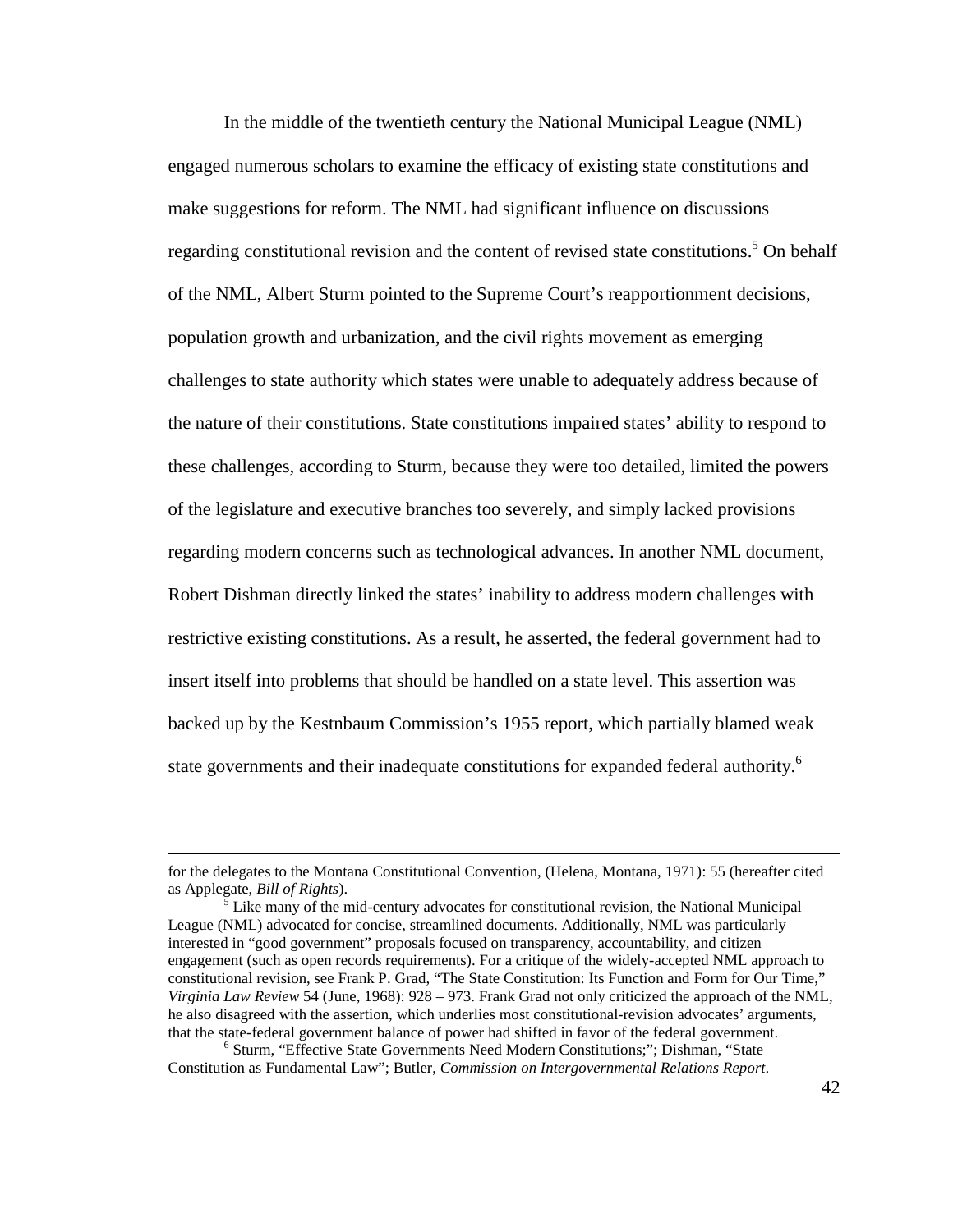To address these challenges, the NML produced a Model State Constitution, which encouraged brevity and increased state legislative powers. The model constitution also included protections for individual rights that went beyond those found in the federal constitution. John P. Wheeler of the NML clarified that advocates of NML-style constitutional revision did not embrace stronger state constitutions and state governments to further a "states' rights" agenda. Instead, Wheeler asserted, strong and relevant state governments made for a stronger federal system, which would allow for greater citizen participation, offer the opportunity for more relevant and tailored government programs, and make it less likely that the centralized federal government would over-reach its sphere of authority. $<sup>7</sup>$ </sup>

Scholars writing for government advisory commissions concurred with the assertions of the NML and the CSG. On behalf of the federal Public Administration Service, political scientist David Fellman pointed out that federal Supreme Court decisions or recent federal statutes had invalidated numerous state constitutional provisions or made them anachronistic. For example, the Kentucky constitution limited suffrage to male citizens, a provision that had been invalidated by the Nineteenth Amendment to the U.S. Constitution in 1920. In his report to the Michigan constitutional

<sup>7</sup> National Municipal League, *Model State Constitution* (New York: privately published, 1963 and 1968), see in particular Article I, Section 1.03, Search and Seizure which limits electronic monitoring and wiretapping; Article I, Section 1.06, Subsection (a), Trial and Right to Counsel; and Article I, Section 1.02, Equal Protection. Wheeler, "The Ideal State Constitution." According to Morton Horwitz, "states rights" advocates grew out of a backlash to growing federal authority and many of the Court's incorporation decisions, in particular many states rights advocates in the south became activists as a result of the school de-segregation cases such as *Brown v. Board of Education*. States' rights advocates seized on the issue of federalism to further their agenda and sought to bolster state authority and limit the ability of the federal government to intervene in states in order to resist challenges to existing racial power structures. Morton J. Horwitz, *The Warren Court and the Pursuit of Justice* (New York: Hill and Wang, 1998), Chapters 2 and 3. For a legal analysis of the civil rights cases which many argue led to this backlash as well as an analysis of the legal arguments of states' rights advocates, see W. Joseph Wagner, "The History and Role of a Supreme Court in a Federal System," *Montana Law Review* 20 (1958 – 1959): 189 – 190.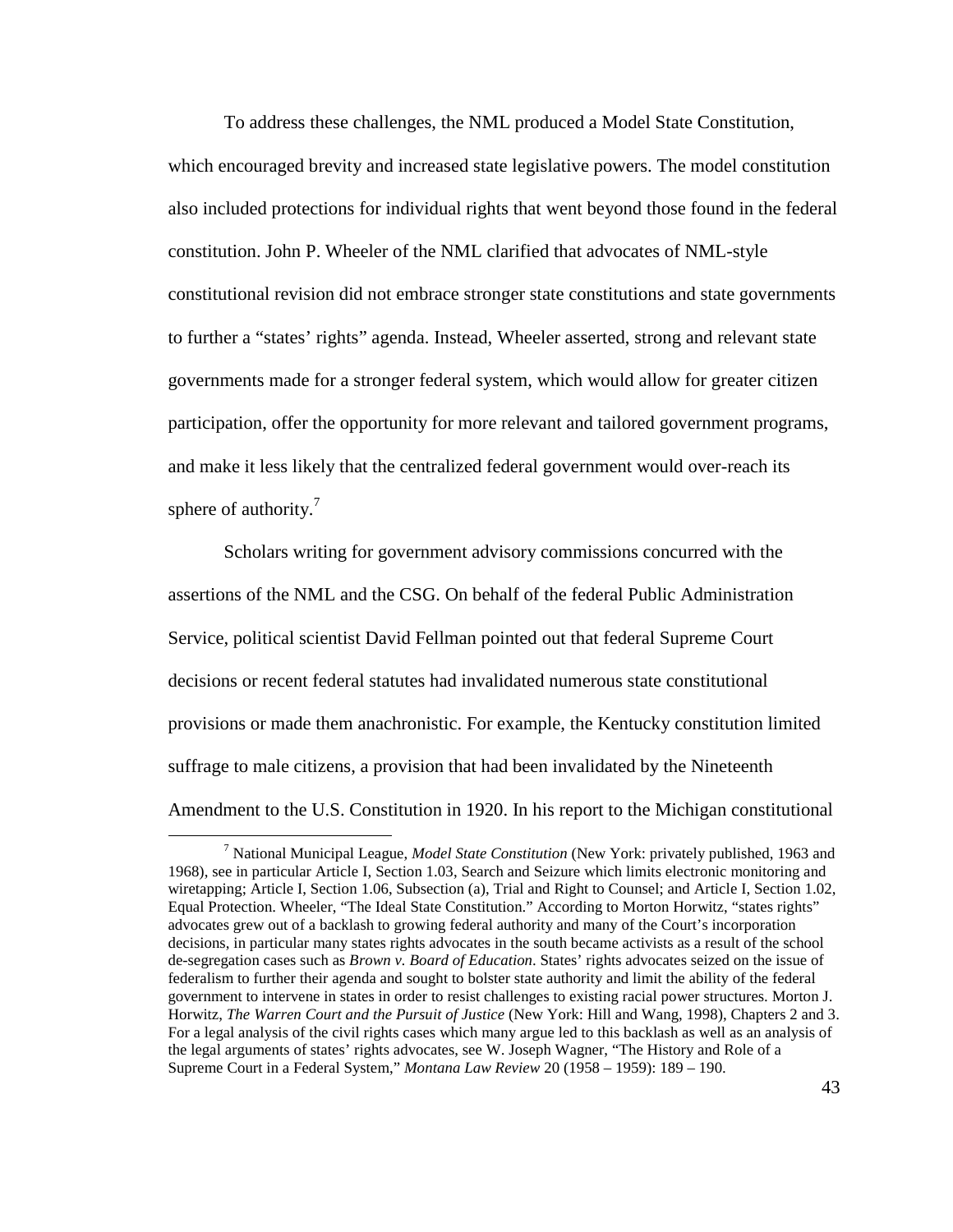convention, law professor Paul G. Kauper lamented the increasing powers of the federal government, such as greater federal regulation of the economy as a result of the U. S. Supreme Court's expansive interpretation of the Commerce Clause of the U.S. Constitution, and the consequent increased federal intervention into state affairs. In particular, he pointed to the ways that the application of the Bill of Rights to the states, otherwise known as incorporation, had limited state authority. For example, decisions prohibiting school segregation had led to federal oversight of local school districts. He attributed much of this increased intervention and the judicial review of state practices and laws to the failure of states to function effectively or adequately protect the civil rights of their citizens.<sup>8</sup>

In his independent scholarship, legal scholar Roger H. Thompson asserted that since the late 1940s the federal government had exerted growing power over the states, particularly in economic affairs and with the rise of federal aid to the states—which came with specific guidelines and oversight—for housing, healthcare, and education programs. Indeed, he argued now "there is almost no area of traditional state activity from which Congress is excluded." He forcefully advocated for preserving the federal system, while—much like Wheeler of the NML—dismissing the calls of states' rights advocates to allow states to reject federal laws.<sup>9</sup>

Across the board, these scholars and advocates of constitutional revision argued that adopting new state constitutions or reforming old ones would give states the ability to maintain their relevance and preserve the federal system. For example, the New York

<sup>&</sup>lt;sup>8</sup> Fellman, "What Should a State Constitution Contain?"; Kauper, "The State Constitution: Its Nature and Purpose."

<sup>9</sup> Thompson, "The Theory of State Constitutions," reprinted in *Report No. 4,* 242.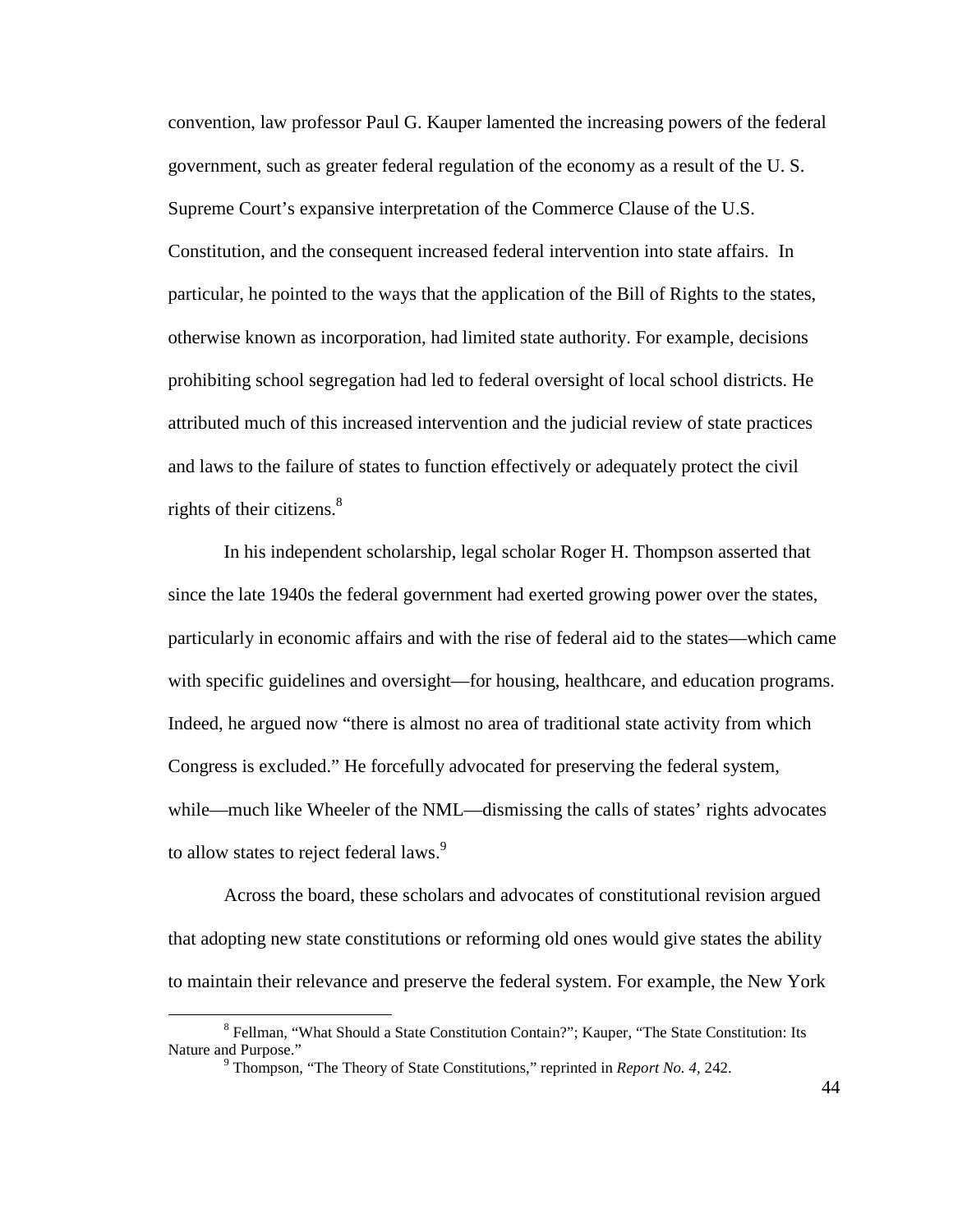Committee for Economic Development pointed to the need to revitalize the federal system as a key reason for New York to revise its constitution. Because much of the federal government's intervention in areas of state authority was a result of states' failure to protect individual rights, advocates argued that strengthening states' bills of rights was one way to boost state authority and limit federal intervention.<sup>10</sup>

Groups and individuals writing about constitutional revision universally identified the bill of rights as one of the fundamental components of a state constitution. As early as 1955, the Alaska Statehood Committee addressed the importance of states' bills of rights and the possibility of including rights that were not protected at the federal level. The suggestion that states update their bills of rights and include new "modern" rights ran throughout the mid-century literature on constitutional revision.<sup>11</sup>

Writing in 1960, Fellman encouraged states to revise their bills of rights to reflect modern society and new understandings of fundamental rights, such as protection against discrimination, rights of women, due process rights in administrative proceedings, and prohibition against electronic monitoring. In 1961, Kauper strongly advocated for states to maintain or adopt stronger protections in their bills of rights than those that existed at the federal level, especially in the areas of equal protection and anti-discrimination. Doing so, he asserted, not only allowed for states to identify and protect newly accepted or identified rights, but would also result in "maximum state responsibility and autonomy

<sup>&</sup>lt;sup>10</sup> Committee for Economic Development, "Introduction and Summary of Recommendations," and "Constitutional Revision," Part of Chapters 1 and 6 in *Modernizing State Government*, (New York: Committee for Economic Development, 1967): 9 – 22, 67 – 70, reprinted in *Report No. 4*, 285 – 303.

 $11$  Alaska Statehood Committee, "The State Constitution with the American Political System," Chapter 1, in *Constitutional Studies* (Alaska, November 8, 1955)1: 1 – 49, Prepared for the Alaska Constitutional Convention, reprinted in *Report No. 4*, 189 – 190.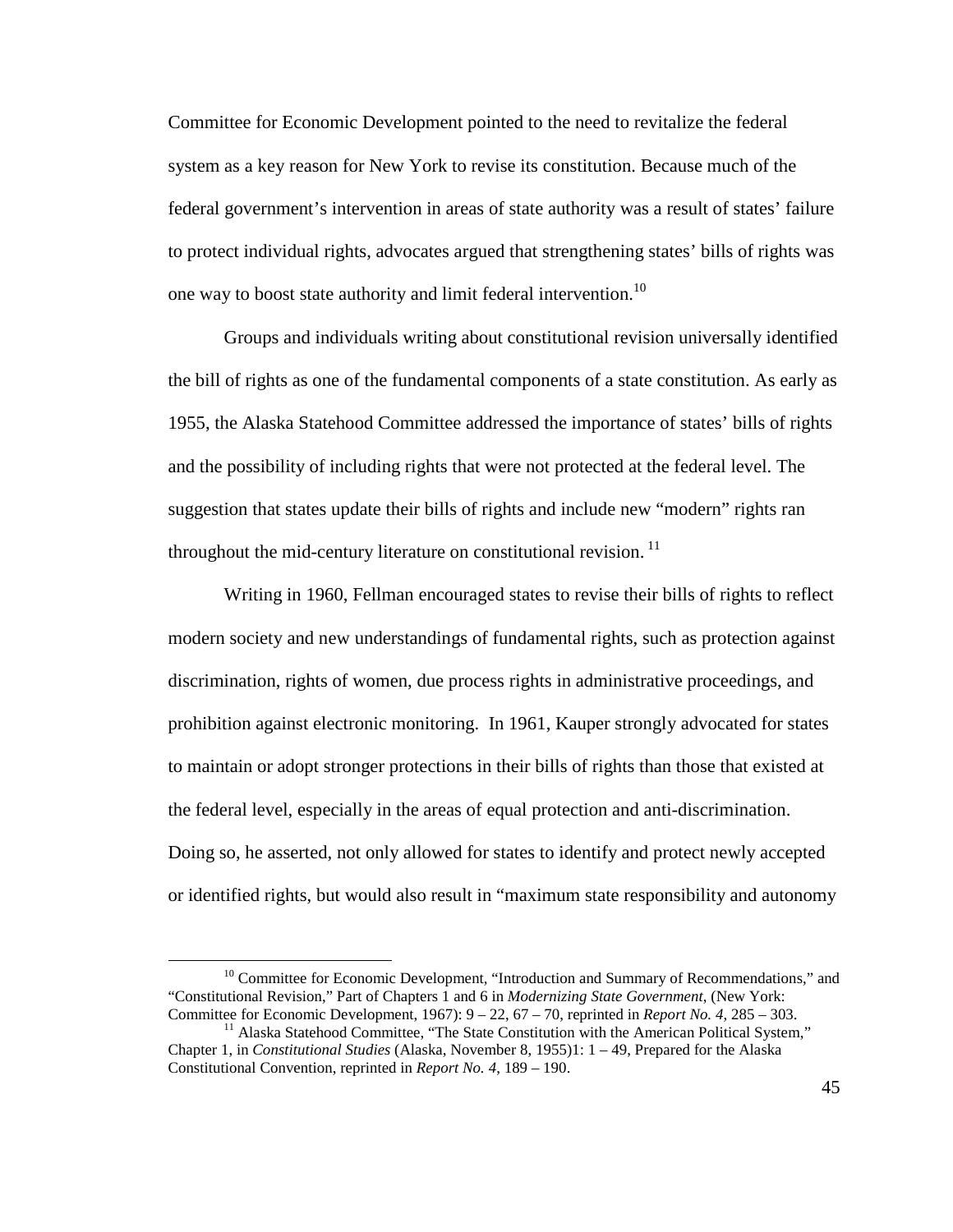in this area and a corresponding minimum of federal intervention." As Thompson noted in 1966, states had the legal authority to go beyond the protections contained in the federal Bill of Rights. Indeed, he suggested, it would make sense to do so because not all the federal protections had been applied to the states, because states could develop novel approaches to protecting individuals from new challenges to their rights, and because it would strengthen the relationship between individuals and their state government. In 1967, the New York Committee for Economic Development identified "private and civil rights" beyond those protected at the federal level as "crucial elements" to be examined and included in a new state constitution. Even at the end of the Warren Court era in 1968, Albert Sturm considered the federal protections to be "minimal" and "insufficient" and urged states to revise their constitutions to include rights that had recently been identified, such as broad anti-discrimination clauses.  $^{12}$ 

Because these discussions took place from the mid-1950s through the late 1960s, it is clear that they were not a result of anticipation that the Burger Court would be more conservative than the Warren Court. Instead, they explicitly linked the idea of providing stronger state protections for individual rights to strengthening the federal system. This interest in increasing state authority and diminishing the potential for federal intervention in the states comports with the discussions and political culture in Montana in 1972, and is apparent in the constitution adopted by the state that same year.

<sup>&</sup>lt;sup>12</sup> Fellman, "What Should a State Constitution Contain?," reprinted in *Report No. 4*, 60; Kauper, "The State Constitution: Its Nature and Purpose," reprinted in *Report No. 4*, 145 – 147; Thompson, "The Theory of State Constitutions," reprinted in *Report No. 4*, 244 – 246; New York Committee on Economic Development, *Modernizing State Government*, reprinted in *Report No. 4*, 300; Sturm, "What Should a Model Constitution Contain?," reprinted in *Report No. 4*, 226 – 227.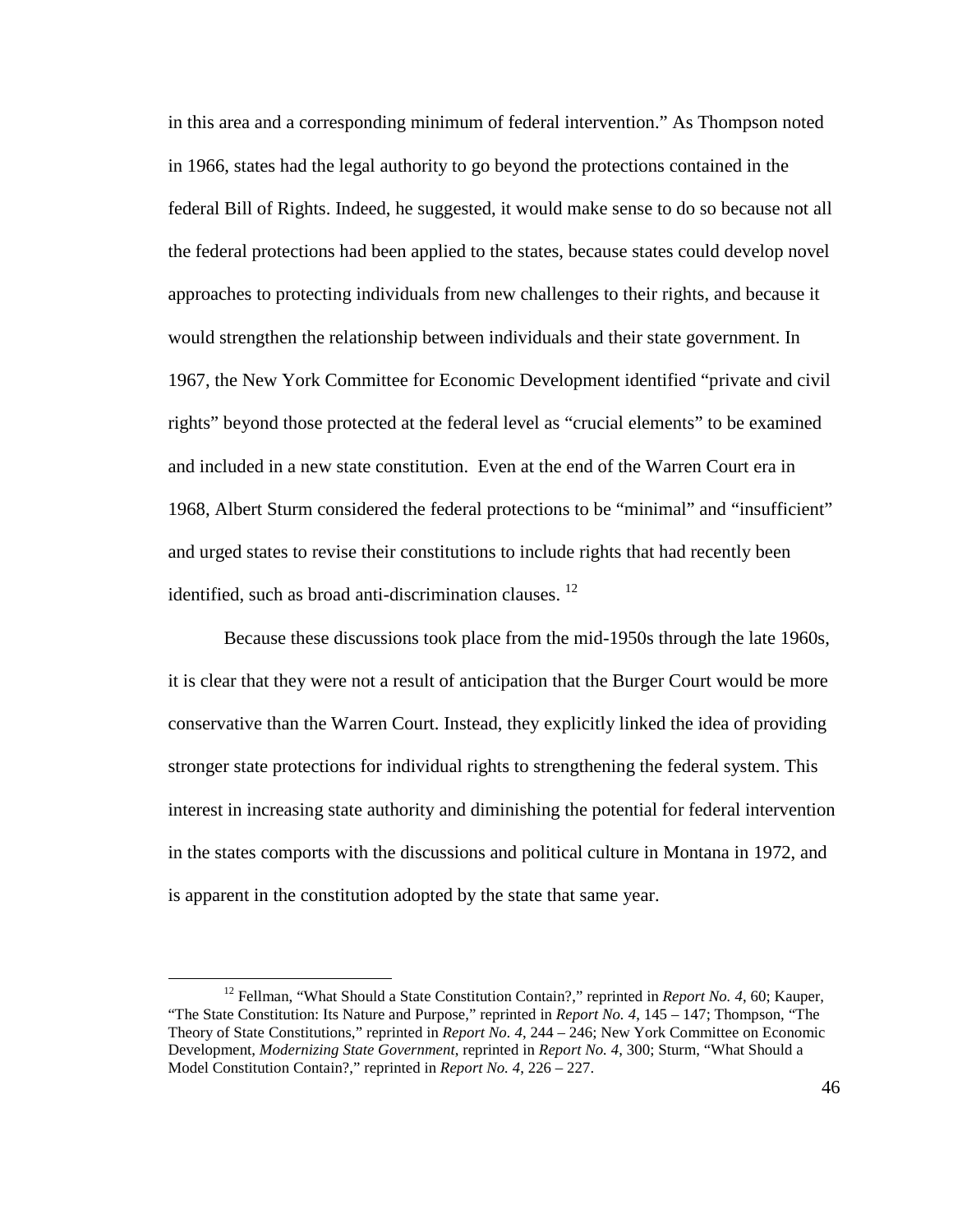The delegates to Montana's constitutional convention were fully aware of the various positions and materials on constitutional revision produced by scholars and civic organizations. The Montana Constitutional Convention Commission ordered a series of research reports for the delegates. These reports included historical background on the Montana and U.S. Constitutions, documents analyzing recent constitutional revision activities in other states, comparisons of new or highly regarded state constitutions; topicand section-specific analysis and suggestions; and the scholarship of attorneys, professors, researchers, civic organizations and governmental commissions on the role and content of state constitutions. Given their lack of political, and in most cases, legal experience, the delegates relied heavily on these reports and the research and assistance of the convention staff.<sup>13</sup> The delegates also received input from convention staff, the media, and the Montana public, which encouraged them to craft a constitution that protected individual rights at a uniquely high level.

All convention delegates received, and the members of the Bill of Rights Committee read and discussed, a 425-page report on the Bill of Rights, authored by Rick Applegate, the committee's research analyst. This document included histories of particular rights and their application at the federal and state levels and contemporary debates and discussions about emerging rights. Throughout the document, Applegate forcefully advocated for the committee to view the federal protections as minimums and

<u>.</u>

<sup>13</sup> Montana Constitutional Convention Studies, *Reports No. 1 – 16* and *Memorandums No. 1 – 10*, prepared by the Montana Constitutional Convention Commission for the delegates to the Montana Constitutional Convention, (Helena, Montana, 1971). All of the documents analyzed earlier in this chapter were included in *Report No. 4* and *Memorandum No. 3*.; Elison and Snyder, *The Montana State Constitution*, 10 – 11.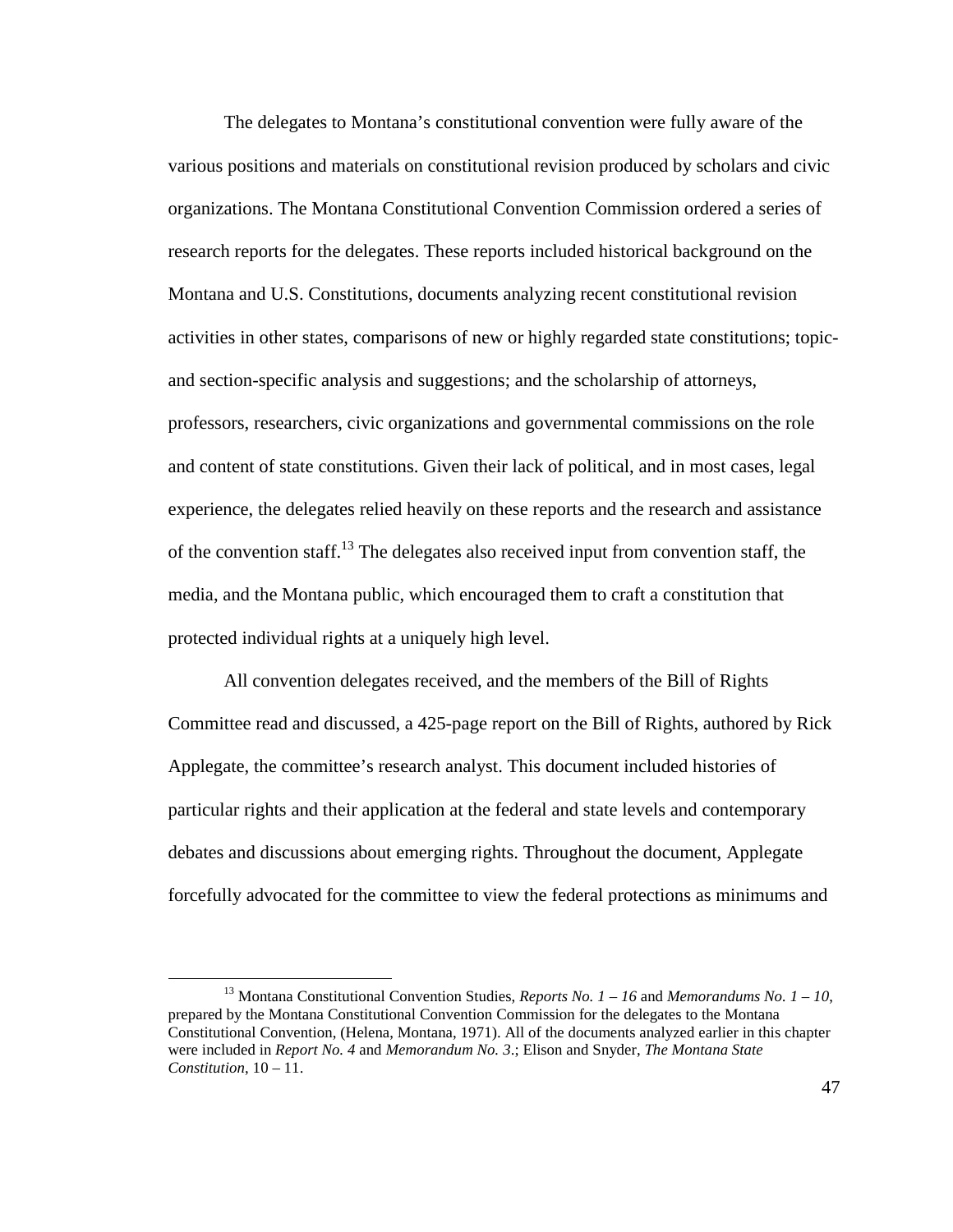to draft a constitution that would result in "the vigorous enforcement and extension of safeguards of civil liberty."<sup>14</sup>

Applegate discussed the state of federalism in the United States and the reasons for a stronger state bill of rights, and he advanced suggestions for new rights that the convention could include in Montana's 1972 constitution. Like many scholars, Applegate attributed the federal government's ascendency in the role of civil liberties to the failure of states to rigorously protect individual rights and the U.S. Supreme Court's acceptance of the incorporation doctrine. He strenuously advocated for strong state bills of rights for three primary reasons. First, he argued, the federal protections were the bare minimum. If states went beyond those protections, they would be returning to their traditional role as the primary protector of civil liberties and would prevent further federal intervention into state affairs. Second, not all the federal protections had been extended to the states and, in a departure from the scholars of the 1960s and in language that anticipated Justice Brennan's analysis in his 1977 article, Applegate argued that the decisions of the Warren Court faced significant opposition and could be rolled-back by a more conservative Burger Court. Finally, he argued that modern society required more and different rights protections than those adopted in the eighteenth century and that the states had the unique

<sup>14</sup> Rick Applegate, *Bill of Rights,* 4. At the time of the constitutional convention Rick Applegate was a recent graduate of the University of Montana where he had been deeply involved in left-leaning student activism, including protesting the Vietnam War and advocating for student rights. See, George James, "Con-Con Comments By the Delegates From District 23," *Great Falls Tribune*, February 5, 1972, Brown Collection, 40; Frank Adams, "Or Maybe Its Not So Hot: Bill of Rights is Good, But it Could Have Been Better," *The Montana Standard*, March 13, 1972, Brown Collection, 173; James Grady, "Turn In Draft Cards: Students, Teachers Pledge Passive Draft Resistance," *Montana Kaimin* 71, no. 82, (April 23, 1969): 1, Record Group 22, Box 3, Folder 1, Constitutional Convention Collection, Montana Historical Soceity Archives and Library, Helena, MT (hereafter cited as RG 22, MHSL).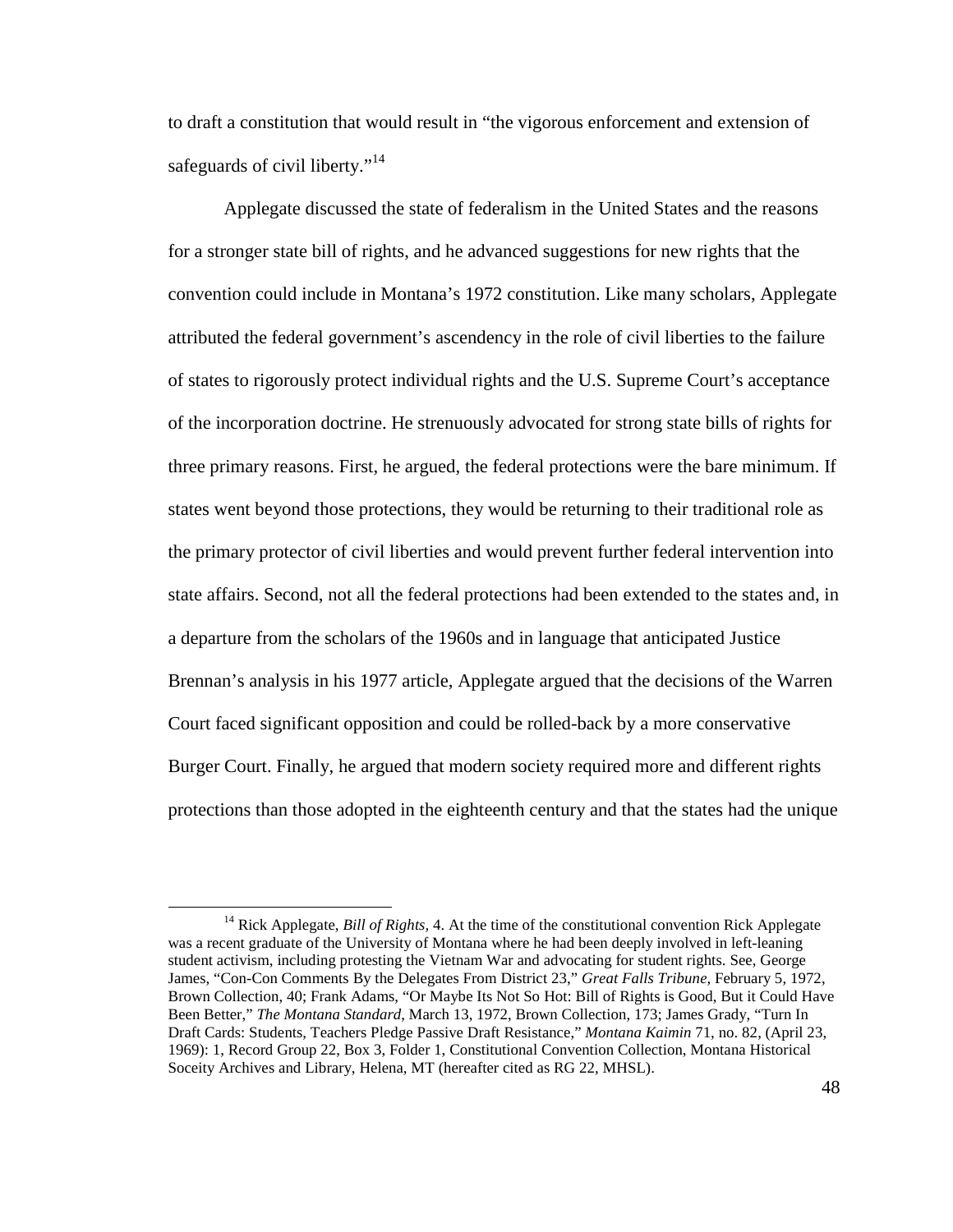ability to be "little laboratories," experimenting with protecting emerging rights and setting the groundwork for protecting those rights at a national level.<sup>15</sup>

A large portion of Applegate's *Bill of Rights* was dedicated to discussing ways Montana's new constitution could protect individual rights at a higher level than the federal government in both emerging, yet accepted, realms as well as novel areas. Chapter X of Applegate's *Bill of Rights* was dedicated solely to new rights, such as equal protection, non-discrimination, extending constitutional individual rights protections to actions by private entities, and rights of minors. His final chapter, "Contemporary Concerns and The Bill of Rights," explored novel concepts such as preventing discrimination based on income, incorporating a right to life's basic necessities, and balancing rights to privacy with zero-population goals. Throughout the other sections of *Bill of Rights*, Applegate dedicated considerable space to more widely-accepted, emerging rights that were the topic of debate at the federal level such as the right to privacy, rights of prisoners, and environmental rights.<sup>16</sup>

<sup>15</sup> On Rick Applegate's analysis of federalism and civil liberties issues, see Applegate, *Bill of Rights*, 3, all of Chapter 3, "Are States' Bills of Rights Necessary?," 47 – 63, and 129 – 130. For Applegate's discussion of the Warren Court- Burger Court transition see, Applegate, *Bill of Rights*, 53 – 54, and 55. This was a minor part of his argument but, since it differs from the scholars of the 1960s and sounds like those of the mid-1970s, it does suggest that a transition was beginning to take place in the arguments of those advocating for state constitutionalism. It also suggests that both an interest in federalism and fears about a loss of protections at the federal level could have contributed to Montana's acceptance of state constitutionalism. For his discussion on states as "little laboratories," see Applegate, *Bill of Rights*, 4, 11, 19, and 56. The term "little laboratories" was first used by Justice Brandeis in his dissent in *New State Ice Co. v. Liebmann*, 285 U.S. 262, 311 (1932), and refers to the concept of states as independent sovereign entities that could serve as laboratories for democratic reforms which could later be extended to the county as a whole.

<sup>16</sup>Applegate, *Bill of Rights*, Chapter X "New Provisions," 301 – 324, Chapter XI "Contemporary Concerns and the Bill of Rights,"  $325 - 356$ , Chapter VI "Procedural Rights and Issues,"  $129 - 213$ , Chapter VII "Privacy and Its Invasions," 215 – 248, and Chapter VIII "Environmental Protection," 249 – 285.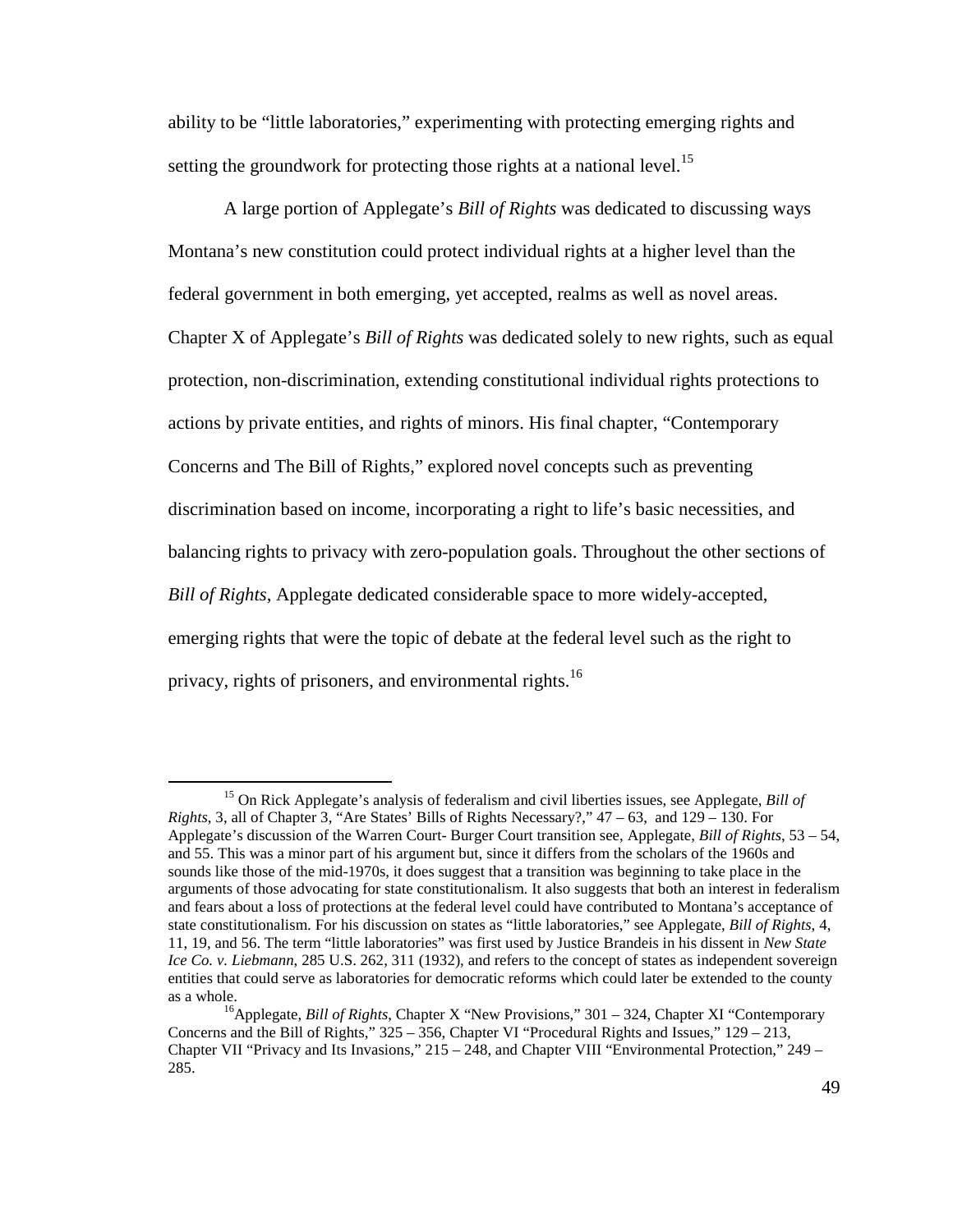Applegate's *Bill of Rights* and the various writings on state constitutional revision that the delegates received identified changes to the federal system, resulting in greater federal intervention into areas traditionally under state control—particularly in the realm of civil liberties—as a serious problem. They also identified constitutional revision and the adoption of state bills of rights that went beyond the federal protections as the solution to this problem. Delegates were not only provided the written materials, but during the first week of the convention, study sessions were held during committee meetings with staff presenting and discussing these documents. Because these were the primary sources of scholarship and information on the topic for the delegates, it is clear that the delegates were familiar with the general debates on state constitutional revision, federalism, and the role of incorporation and states' bills of rights. They also received strong suggestions about why and how to go beyond federal protections in Montana's new bill of rights. $17$ 

The research and recommendations of convention staff and the work of scholars and civic organizations across the country would have been influential on their own. However, members of the public in Montana, both in the media and the voting public in general, shared these concerns about the status of federalism and the effects of the Supreme Court's incorporation decisions. These Montanans also urged the delegates to

<sup>17</sup> Elison and Snyder, *The Montana State Constitution*, 10 – 11; Minutes of the First Meeting of the Bill of Rights Committee, Montana Constitutional Convention, January 17, 1972, RG 22, Box 2, Folder 2-37, MHSL; Minutes of the Second Meeting of the Bill of Rights Committee, Montana Constitutional Convention, January 20, 1972, Folder 2-37, Box 2, RG22, MHSL; Minutes of the Third Meeting of the Bill of Rights Committee, Montana Constitutional Convention, January 21, 1972, RG22, Box 2, Folder 2- 37, MHSL.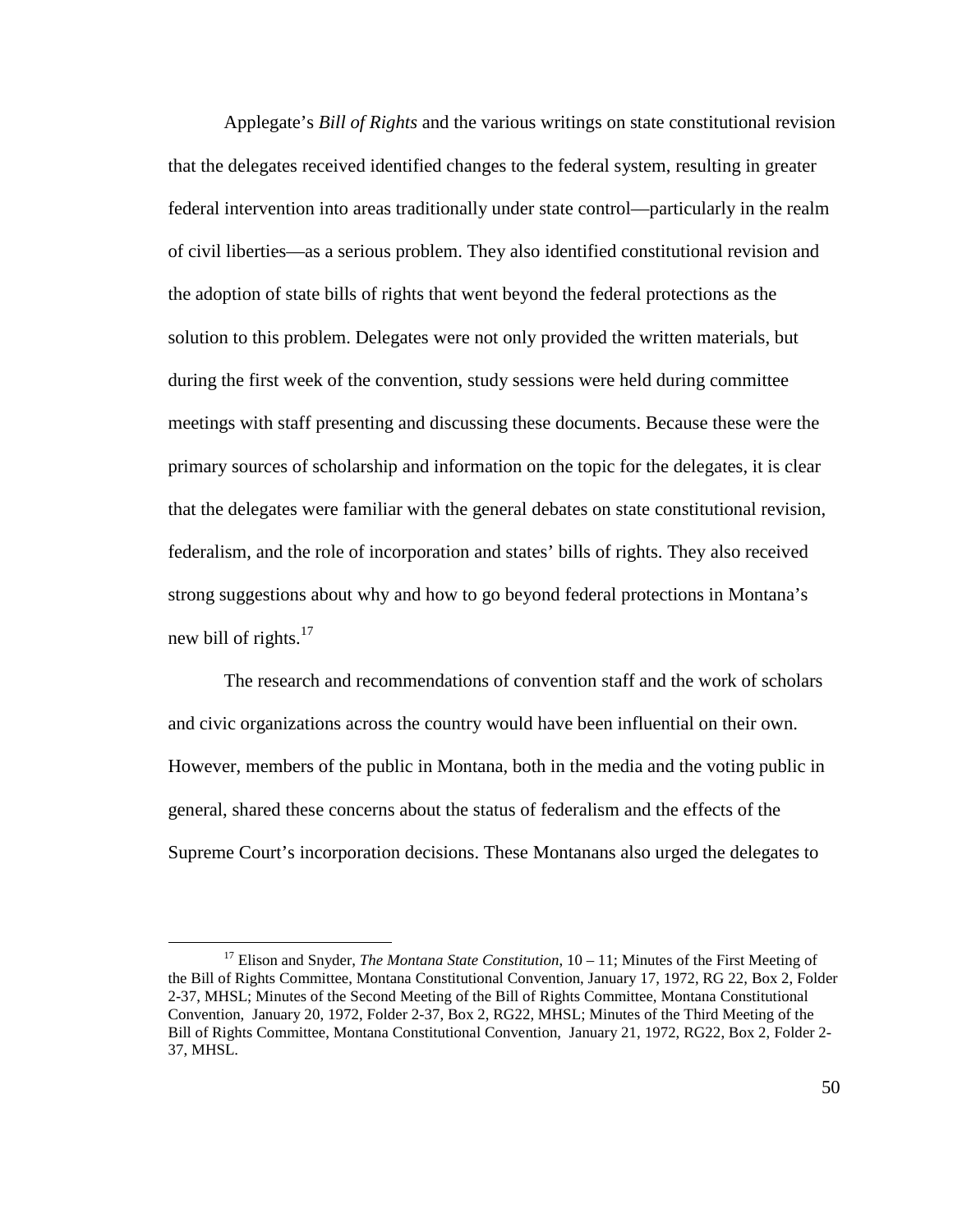draft a constitution that went beyond the individual rights protections contained in the U.S. Constitution.

Media outlets in Montana that discussed the concept of state constitutionalism and encouraged greater state protections fell into two categories: legal media and local and statewide newspapers. Throughout the 1950s and 1960s the *Montana Law Review (MLR)*—the legal journal of the University of Montana School of Law—produced numerous articles that discussed the relationship between state and federal law and civil rights and liberties, encouraged strong state protections for individual rights, and presented analyses of how and why Montana should go beyond the protections contained in the federal Bill of Rights. As a majority of the twenty-four convention delegates who were attorneys had attended the University of Montana School of Law after WWII, it can be assumed that they had considerable familiarity with the articles published in the *MLR*. 18

As early as 1950, *Montana Law Review* author David Williams had advocated for Montana courts to interpret state constitutional provisions as protecting individual rights at a higher level than federal interpretations of similar provisions. Williams presented an analysis of recent Supreme Court decisions, *Thornhill v. Alabama* (1940) and *American Federation of Labor v. Swing* (1940), which had found picketing to be protected speech under the First Amendment of the U.S. Constitution. Williams pointed out that Montana

<sup>&</sup>lt;sup>18</sup> This analysis on the content and tenor of the *Montana Law Review* is based on the author's review of all of its publications from 1945 to 2010. See also, *Verbatim Transcript of Proceedings, 1972 Montana Constitutional Convention*, 7 vols., prepared by the Montana Legislature in cooperation with the Montana Legislative Council and the Constitutional Convention Editing and Publishing Committee (Helena, Montana, 1979): vol. 1, "Delegate Biographies and Delegate Proposals," available online at http://courts.mt.gov/library/montana\_laws.mcpx (Accessed on June 3, 2010) (hereafter cited as *Verbatim Transcript*).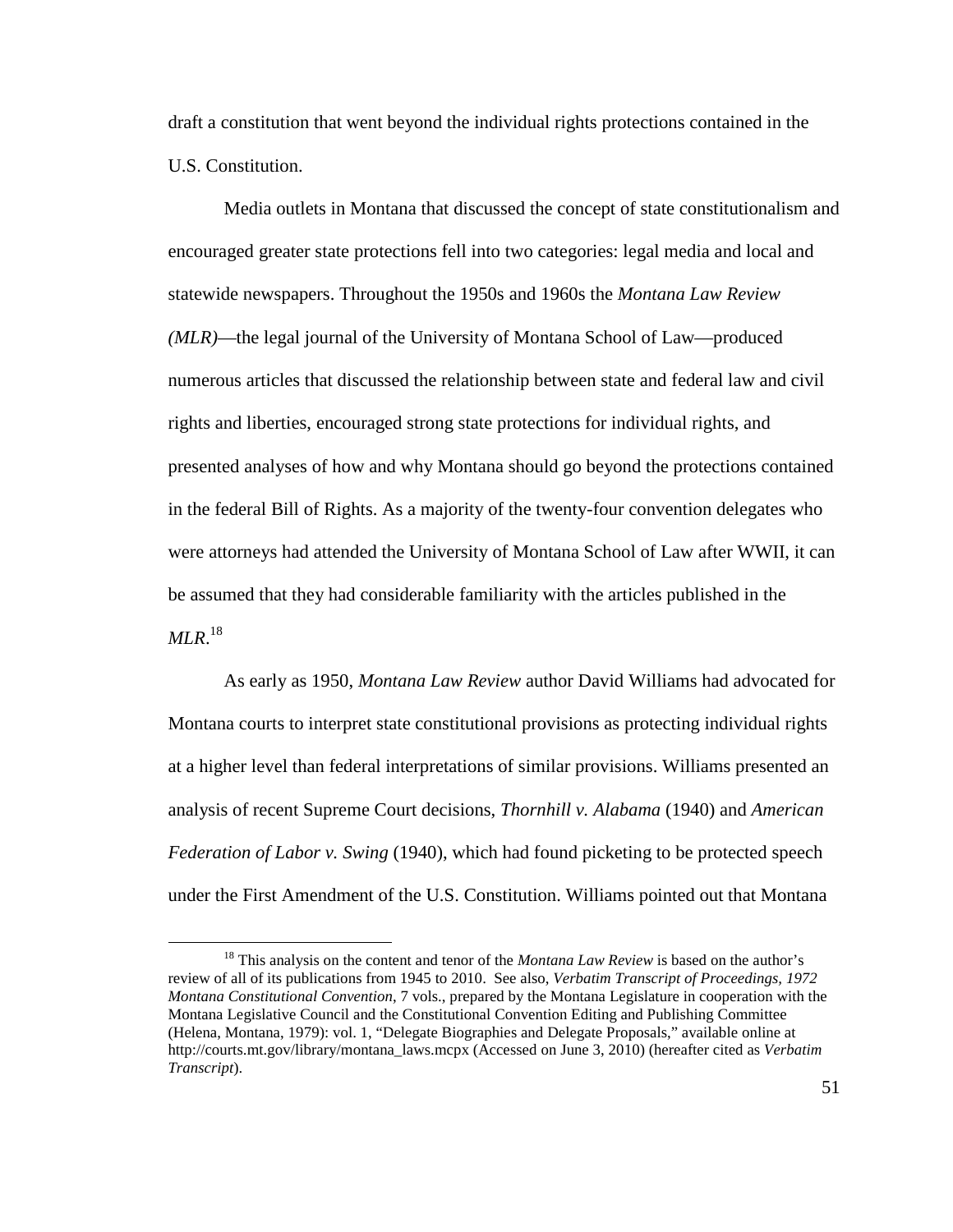had held picketing to be protected speech and subject to very strong protection under the Montana Constitution since 1908, as a result of the Montana Supreme Court ruling in *Lindsay & Co., Ltd. v. Montana Federation of Labor* (1908). He argued that, despite recent federal rulings, Montana courts should continue to apply the more stringent state protections because Montana's free speech clause was intended to be stronger than the federal clause. Also in 1950, David R. Mason, anticipating potential incorporation decisions by the U.S. Supreme Court regarding the Fourth Amendment, encouraged Montana to provide more stringent requirements—either constitutionally or statutorily for arrest warrants in order to avoid federal challenges or oversight.<sup>19</sup>

During the 1960s the *Montana Law Review* regularly published articles or notes discussing the concept of state constitutionalism. In 1964, in the wake of the Supreme Court's decision in *Gideon v. Wainwright* (1963), which held that the Sixth and Fourteenth Amendments required states to provide attorneys to indigent defendants, Larry Elison analyzed Montana's approach to assigning attorneys to indigent defendants. He pointed to local desires to avoid federal oversight of the state criminal justice system and the potential for the Court to extend the right to counsel to administrative hearings and appeals as reasons why either Montanans or the Montana Supreme Court could, and

<u>.</u>

<sup>&</sup>lt;sup>19</sup> David Williams, "Peaceful Picketing as an Exercise of Free Speech," *Montana Law Review* 11, (1950): 68 – 81. This article presents an analysis of the long-standing absolute right to free speech in Montana (first established in 1908) and provides a very strong counter to the argument of scholars who assert that states did not have developed state-specific constitutional law on civil liberties prior to the Warren Court era and the subsequent application of state constitutionalism in the 1970s. For an example of this argument see, Alan G. Tarr, "The Past and Future of the New Judicial Federalism," *Publius* 24, no. 2 (1994): 63 – 79. On the general historical inadequacy of state constitutions see, Kermit L. Hall, "Mostly Anchor and Little Sail" in *Toward a Usable Past: Liberty Under State Constitutions*, eds. Paul Finkelman and Stephen E. Gottlieb (Athens: University of Georgia Press, 2009). David R. Mason, "Arrests Without a Warrant in Montana," *Montana Law Review* 11 (1950): 1 – 20.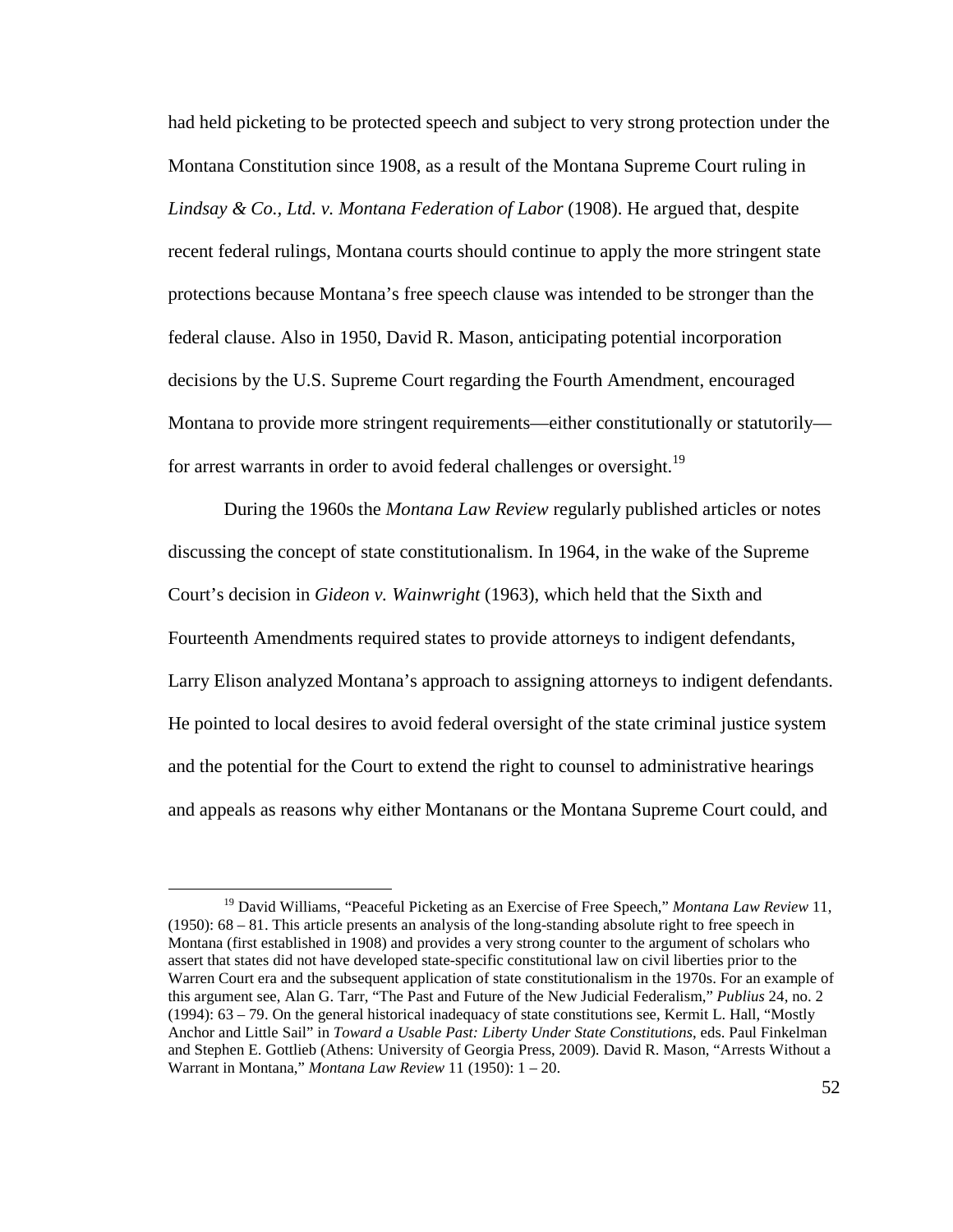should, establish a broader right to counsel at the state level than was required under the federal constitution.<sup>20</sup>

The right to privacy was a popular topic in the *MLR* and in a 1965 analysis of this evolving right, Gary L. Davis commented on the inadequacy of existing federal protections and, in particular, the absence of an explicit right to privacy in the federal Constitution. He also assessed the status of Montana privacy protections and, in light of the inadequate federal protections and his assertion that states were better positioned to protect the right to privacy, encouraged Montana to more stringently protect privacy by any means possible, including state supreme court interpretation, statute, common law, and new legislation. In a 1968 *MLR* article Elison advocated for strengthening the right of privacy. He suggested combining it with the right to free expression in order to provide constitutional protection for obscenity. This privacy-enhanced freedom of expression right did not need to be established at the federal level: Elison encouraged Montana and other states to further cement the right to privacy and to strengthen the freedom of expression independent of federal protections.<sup>21</sup>

<sup>20</sup> Larry M. Elison, "Assigned Counsel in Montana: The Law and The Practice," *Montana Law Review* 26, (1964 – 1965): 1 – 30. Larry Elison was a professor of law at the University of Montana School of Law and taught a number of the attorneys who served as delegates to the convention as well as testified before the convention committees. He served as a resource to Bob Campbell, a member of the Bill of Rights Committee and the author of a number of proposals for new constitutional provisions guaranteeing individual rights, many of which went beyond the federal Bill of Rights either in degree or because they were not included in the federal Bill at all. His pre-convention writings show an interest in the topic of state constitutionalism; and in the late 1970s and early 1980s he wrote articles that reflect a strong dedication to the concept. Bob Campbell, excerpt from unpublished manuscript sent via email February 19, 2010, in author's possession. (Hereafter cited as, Campbell, *Manuscript*); Minutes of the Ninth Meeting of the Bill of Rights Committee, Montana Constitutional Convention, February 3, 1972, RG 22, Box 3, Folder 3-1, MHSL; Larry M. Elison and Dennis NettikSimmons, "Federalism and State Constitutions: The New Doctrine of Independent and Adequate State Grounds," *Montana Law Review* 45 (1984): 177 – 214.

<sup>21</sup> Gary L. Davis, "Electronic Surveillance and the Right to Privacy," *Montana Law Review* 27, (1965 – 1966): 173 – 192. At the time this article was written, the U.S. Supreme Court had only hinted at a federal right to privacy, which they found later that year in the "penumbras" of the First, Third, Fourth,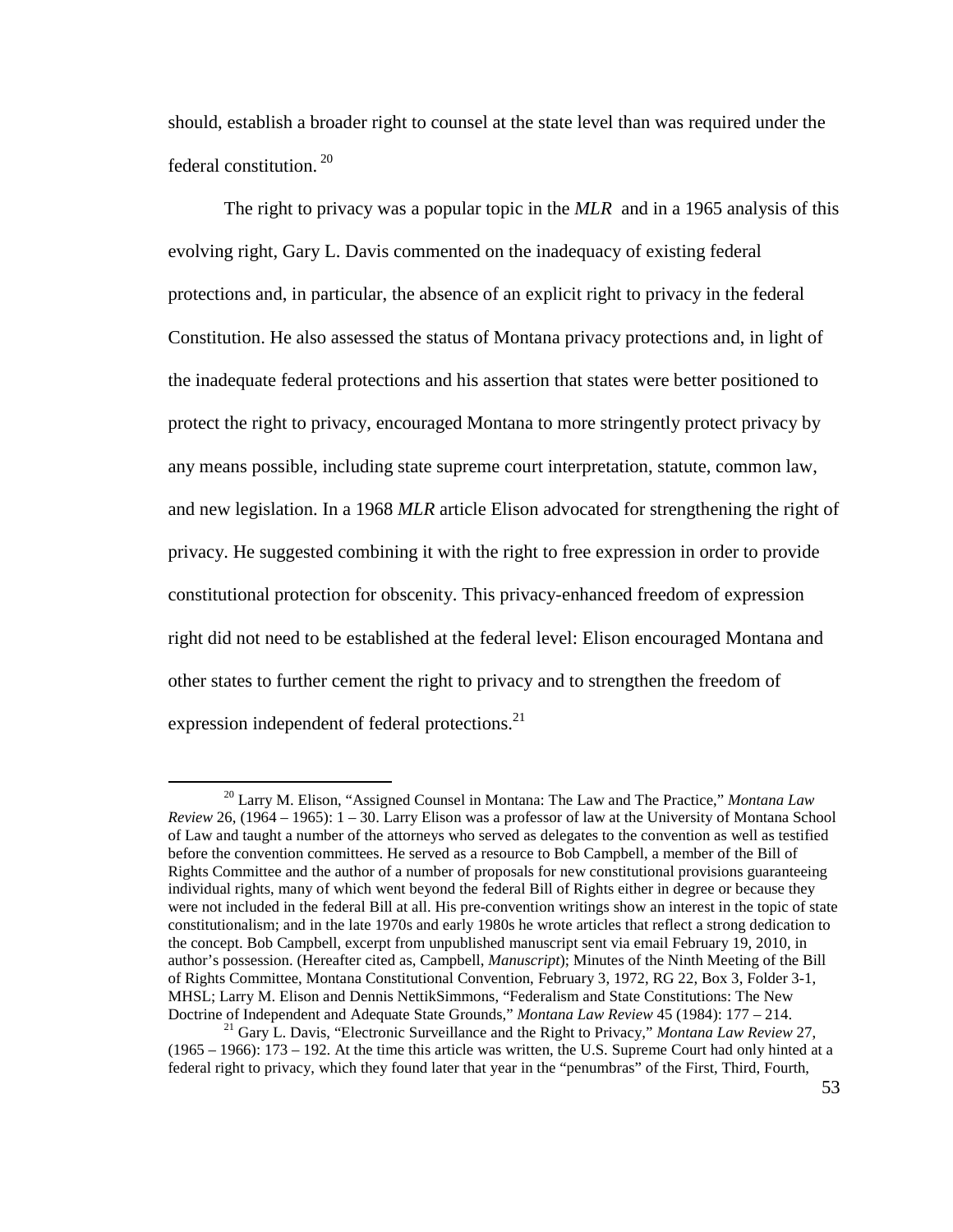On the eve of its meeting in 1971, P. Bruce Harper encouraged the convention to adopt new constitutional provisions that would go beyond federal protections in his article on equal access to facilities and establishments, "vagrancy laws," and loitering statutes that denied services or access to homeless individuals and members of particular counter-cultures.<sup>22</sup> These various *MLR* articles represented decades of discussion among Montana's legal community on topics of federalism and civil rights and liberties. They and the legal culture they represent plausibly had an impact on, at a minimum, the twenty-four attorneys who were delegates to the convention. At least one of the advocates for this position in Montana, Professor Larry Elison, who authored several of these articles, testified before committees and provided assistance and feedback on proposals to the delegates, suggesting that even those delegates who were not members of the legal community were exposed to his theories regarding state constitutionalism.

It was not just members of the legal community in Montana who were aware of and advocated for state constitutionalism. Local newspapers ran editorials and articles discussing the concept during the constitutional convention and encouraged delegates to adopt a bill of rights that was strong, independent, and more protective of individuals than the federal Bill of Rights. The press reported extensively on the Bill of Rights Committee and consistently noted that the committee was considering or adopting provisions that went beyond the protections in the existing state constitution and the federal Constitution. For example, the *Great Falls Tribune* ran an article about the

Fifth, Ninth, and Fourteenth Amendments in *Griswold v. Connecticut,* 381 U.S. 479 (1965). Larry M. Elison and Gary L. Graham, "Obscenity: A Compromise Proposal," *Montana Law Review* 30, (1968 –  $1969$ :  $123 - 140$ .

<sup>22</sup> P. Bruce Harper, "Locomotion, Liberty, and Legislation," *Montana Law Review* 32, (1971): 279 – 293; Minutes of the Ninth Meeting of the Bill of Rights Committee; Campbell, *Manuscript*.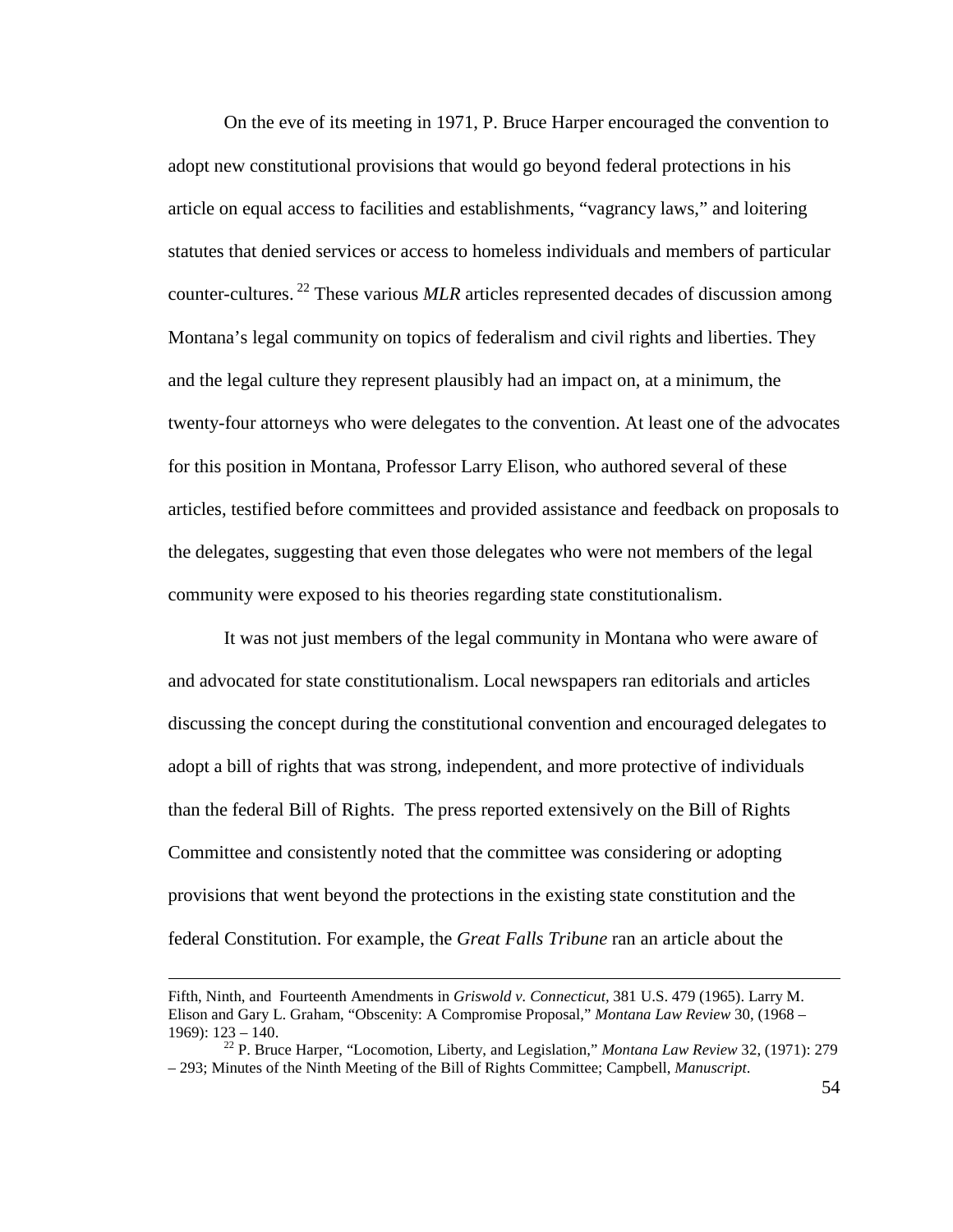committee's proposal, which was eventually adopted, to extend the rights of adults to minors that they entitled: "Montana Studies a National First: Basic Rights for Children, Youth." $^{33}$ 

Additionally, the handful of editorials addressing the Bill of Rights encouraged the convention delegates to go beyond federal protections. An editorial in the *Billings Gazette* called for a "strong, broad bill of rights" that was "more strict and inclusive than the federal one." As part of a complex battle over a provision guaranteeing citizens open access to public meetings and records, several newspapers called for a strong, absolute "right to know" that was unlike anything at the federal level. $^{24}$ 

While the legal media and local newspapers reported on and encouraged the delegates to adopt state constitutionalism, the many members of the Montana public strongly advocated for state protections that went beyond the federal Bill of Rights.<sup>25</sup> The public's familiarity with and strong advocacy for the concept is best documented in the correspondence between the public and convention delegates and public testimony before

<sup>&</sup>lt;sup>23</sup> A review of the newspaper clippings from around the state about the constitutional convention held in the Brown Collection at the University of Montana William J. Jameson Law Library shows at least 62 articles written about the Bill of Rights Committee and its proposals. The vast majority of these articles point out that many of the proposals advanced new rights or rights that were not recognized at the federal level. J.D. Holmes, "Montana Studies a National First: Basic Rights for Children, Youth," *Great Falls Tribune*, 11, February 1, 1972, Brown Collection, 25.

<sup>24</sup> Editorial, "Let's Have Bill of Rights," *Billings Gazette*, February 10, 1972, Brown Collection, 57; For more on the debate surrounding the Right to Know provision, see Chapter Four; Editorial, "A Freedom Abridged," *The Independent Record*, Helena, 4, March, 9, 1972, Brown Collection, 155; Editorial, "It's the Public's Right to Know," *Great Falls Tribune*, 22, March 10, 1972, Brown Collection, 167.

 $25$  The delegates did receive one letter from Frank Clift, a prolific letter-to-the-editor writer, who argued that a state bill of rights was unnecessary because of the incorporation of the federal Bill of Rights. He also, however, goes on to say that American citizens have more rights than are explicitly protected in the federal Constitution as a result of the Ninth Amendment. He also comments on the unconstitutionality of most federal legislation, especially education funding. Frank Clift to Lucile Speer, January 25, 1972, Lucille Speers Papers, Collection Number MSS 585, Box 6, Folder 1, Maureen and Mike Mansfield Library Archives and Special Collections, University of Montana—Missoula (hereafter cited as, "Speer Papers, MSS 585, UMML")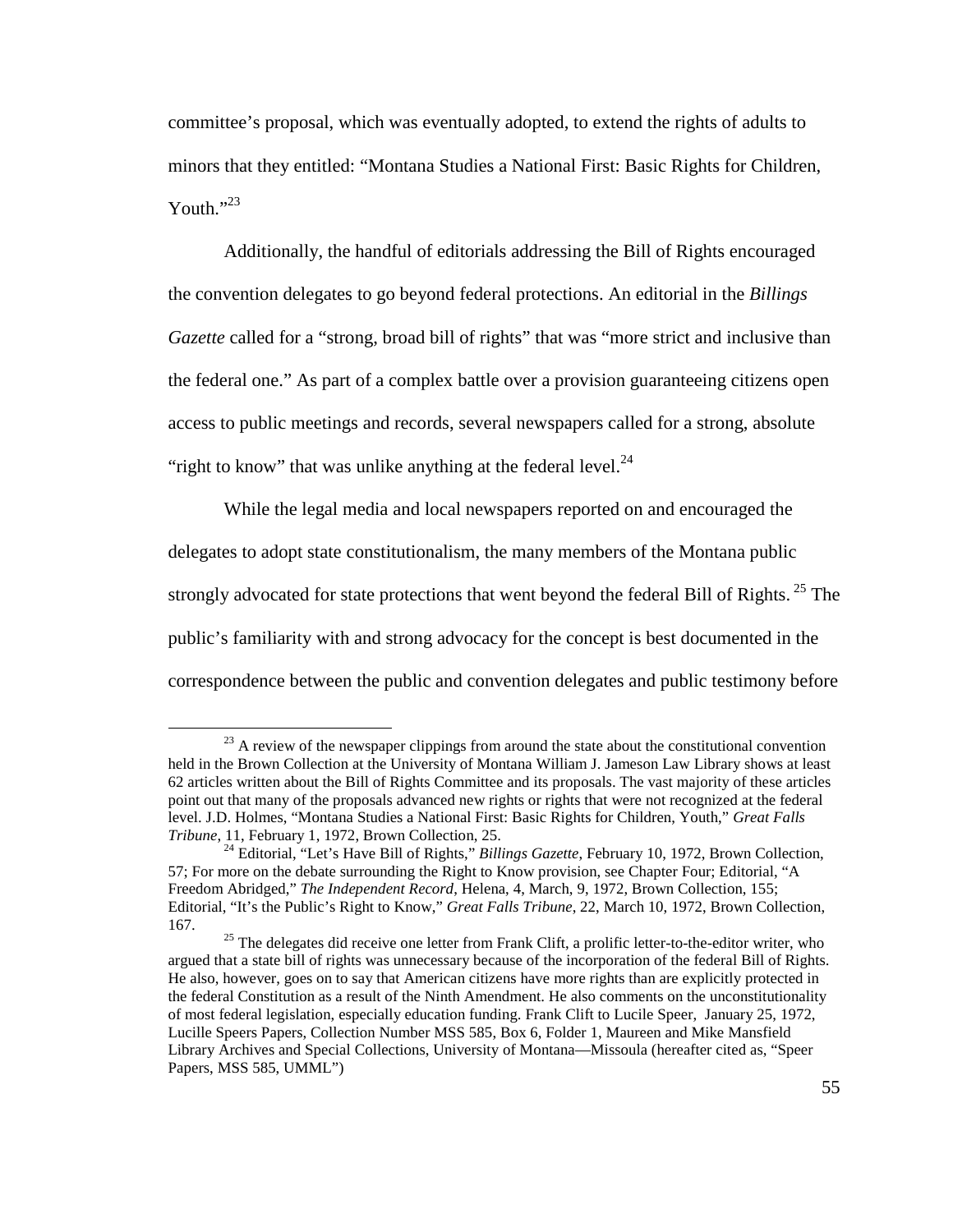convention committees. There were multiple examples of Montanans championing new and unique constitutional protections, a brief exploration of three examples will illustrate the extent to which they understood the concept of state constitutionalism and their level of interest in establishing stronger protections at the state level. These examples include the debate surrounding the extent to which the new constitution would guarantee freedom of religion and prevent state support for religious institutions, the calls for an absolute right to bear arms, and the successful campaign to extend all constitutional rights to minors. $26$ 

Montana's 1889 constitution contained a provision that prohibited any form of direct or indirect public funding, aid, or support to any institution, educational or other, which had a relationship of any form with any religion. As a result, there were no legislative attempts to provide state aid to religious schools in Montana during the twentieth century. However, the topic of state aid to religious schools had been vigorously debated at the national level since the 1940s. Beginning in 1947, the Supreme Court ruled in a series of cases on the constitutionality of the type and extent of state aid to religious schools. The Court's position was constantly evolving and somewhat confusing, but by 1971 it had established that states could allow some forms of indirect aid so long as the statute authorizing the aid in question had a secular purpose, that it neither prohibited nor advanced religion, and that it did not promote "excessive

<sup>&</sup>lt;sup>26</sup> Two delegates in particular, Dorothy Eck and Lucile Speer, meticulously preserved correspondence to them and their committees and made it available to the public by donating it to archives in the state of Montana. Eck and Speer also donated their personal collections to Montana libraries, which included varied documentation of the Montana Constitutional Convention. Dorothy Eck's papers are available at Dorothy Eck Papers, Record Group A-2, Boxes 1 – 5, Montana Historical Society Archives and Library, Helena, MT (hereafter cited as, "Eck Papers, RG A-2, MHSL"); for information on Lucile Speer's papers see note 25.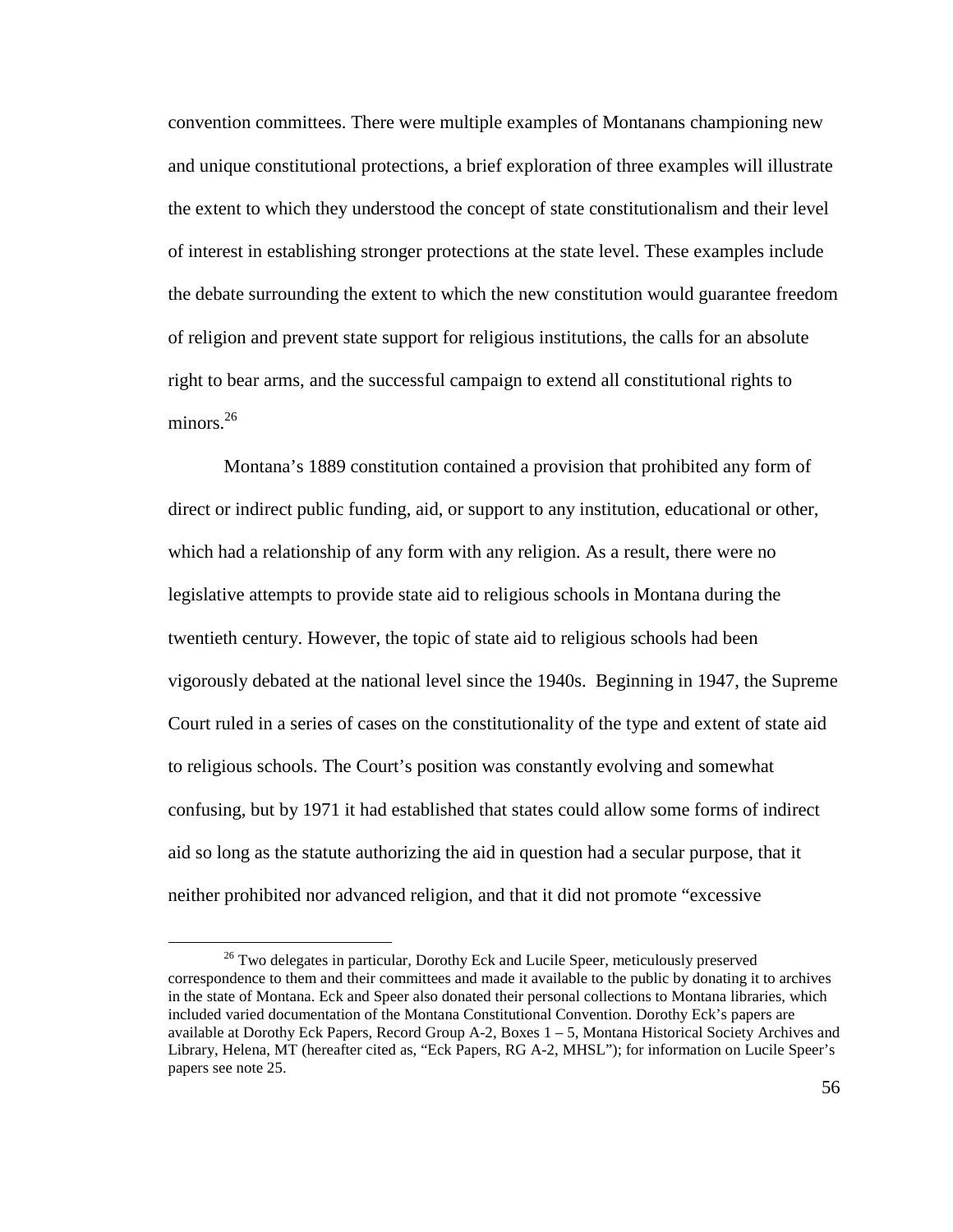entanglement" between government and religion. This last criterion was introduced in *Lemon v. Kurtzman* (1971) and, combined with a Congressional proposal to provide federal aid for religious schools, resulted in heightened interest in and debate about public aid to religious schools. $27$ 

The 1972 constitutional convention provided religious-education advocates with an opportunity to change Montana's constitution to the more permissive federal standard. The resulting campaign sparked some of the most fervent debates of the convention and highlighted Montanans' understanding about the concept of state constitutionalism. Many Montanans wrote the convention delegates about the topic. The debate centered on whether to adopt the language of the First Amendment of the federal Constitution or to maintain the stricter prohibition of the Montana Constitution. Proponents of adopting the federal standard argued that since "excessive entanglement" between church and state was prohibited by the federal Bill of Rights, it was unnecessary and unwise to go beyond that standard. The Montana Catholic Conference advised the convention that "it is not necessary to establish a double standard, and it is sufficient to follow the concise provisions of the federal Constitution and its Amendments in this matter." A petition signed by twenty residents of a small southwestern Montana town urged the replacement of the 1889 provision with the text of the First Amendment to the U.S. Constitution.<sup>28</sup>

 $^{27}$  1889 Montana Constitution, Article XI, Section 8; Everson v. Board of Education of Ewing Township, 330 U.S. 1 (1947); Lemon v. Kurtzman, 403 U.S. 602 (1971); Associated Press, "Dems Seek School Bill Credit," no newspaper identified, no date but from the content it appears to be from 1971, Box 6, Folder 1, Speer Papers, MSS 585, UMML. For more on the development of U.S. Constitutional law regarding state aid to religious institutions see, Henry J. Abraham and Barbara A. Perry, *Freedom and The Court: Civil Rights and Liberties in the United States*, 8<sup>th</sup>ed. (Lawrence: University of Kansas Press, 2003), Chapter 6.

<sup>&</sup>lt;sup>28</sup> Reverend James H. Provost, Montana Catholic Conference, "Remarks to the Committee on the Bill of Rights," January 25, 1972, Box 2, Folder 10, Eck Papers, RG A-2, MHSL; "Petition To Adopt the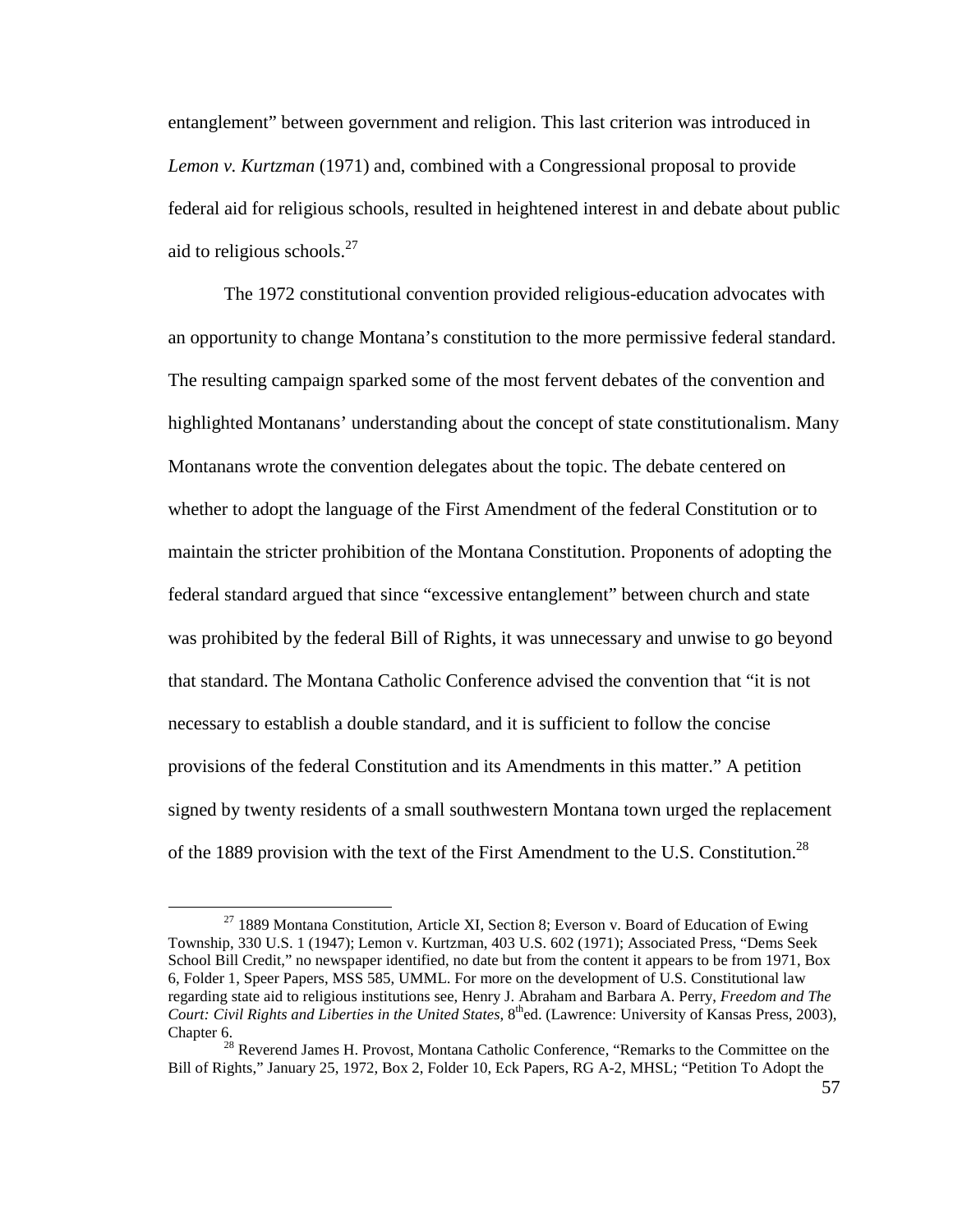Opponents of state aid to religious institutions argued that the stronger Montana standard better ensured religious liberty and that the federal standard was too permissive. Floyd L. Rouse, a realtor from Great Falls, urged Dorothy Eck, the former statewide president of the League of Women Voters, to maintain an absolute ban on state aid because, unlike the First Amendment of the U.S. Constitution, the existing language of the 1889 provision was "so clear that it is extremely difficult to find a way of destroying its true intent." Norman D. Ostrander from Helena argued that the federal standards meant some involvement of church and state was acceptable and "this cannot be permitted if we are to provide the people with the security of freedom of religion." A petition signed by sixteen people, mostly from the small towns of Ovando and Helmville, argued that the strong language of the existing constitution was the reason Montana's religious freedom protections were stronger than other states. These petitioners asked the convention to maintain this level of protection and keep the absolute ban language in the new constitution. The correspondence of both the proponents and opponents showed a familiarity with the idea that states could go beyond federal protections, and the opponents clearly advocated for a constitution that did so. Ultimately, the convention and the voters agreed with the opponents regarding state funds and retained the 1889 provision mandating an absolute prohibition on state aid to religious institutions.

<u>.</u>

Language of the United States Constitution," Box 2, Folder 10, Eck Papers, RG A-2, MHSL. For further examples of the correspondence from proponents, see Mrs. Erwin Heschle to Delegate Dorothy Eck, February 3, 1972, Box 3, Folder 6, Eck Papers, RG A-2, MHSL; Reverend David W. Konecny, Sacred Heart Schools, to Dorothy Eck, February 2, 1972, Box 3, Folder 6, Eck Papers, RG A-2, MHSL.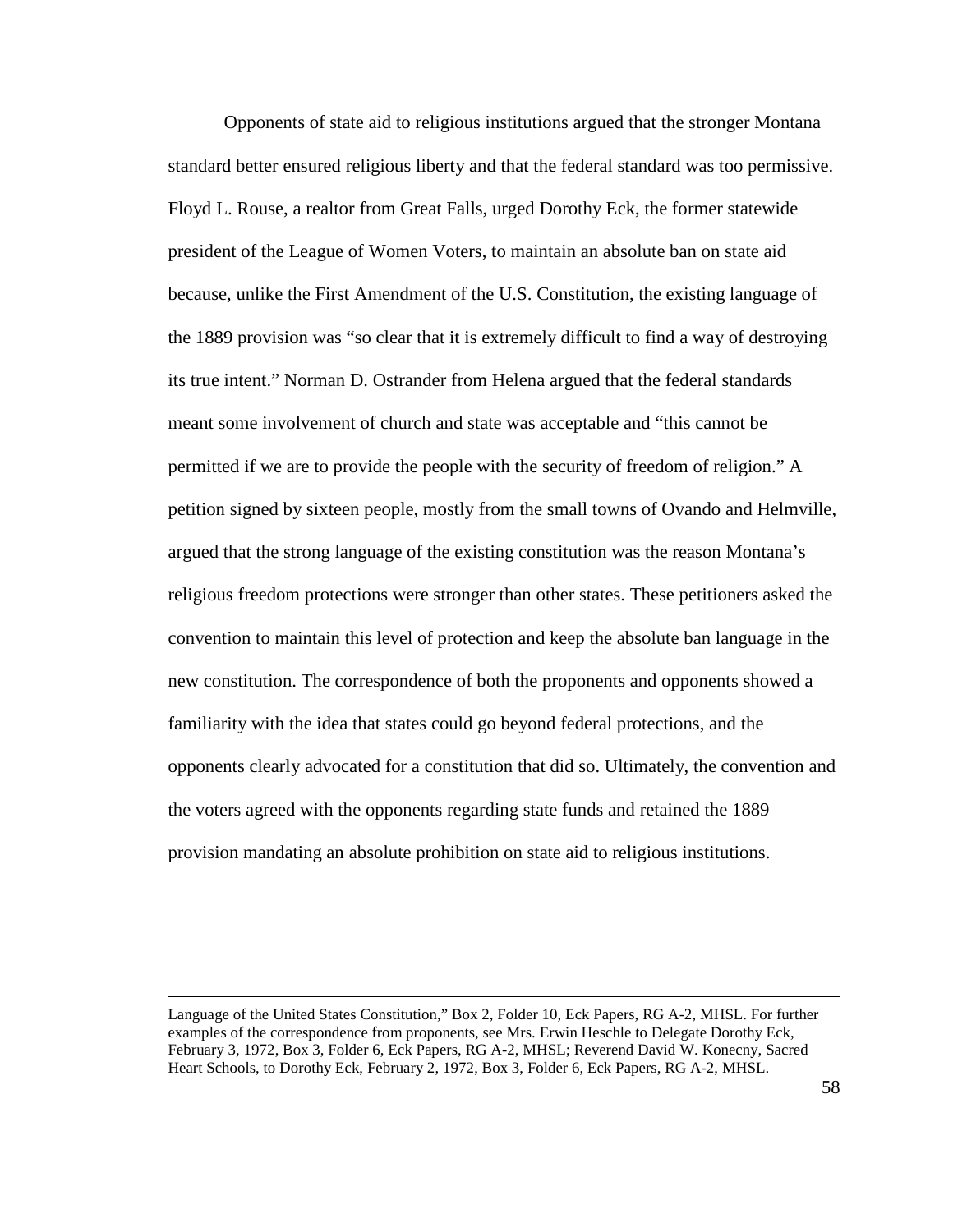However, they slightly amended the original language and included a provision allowing for the distribution of federal aid intended for non-public education.<sup>29</sup>

The right to bear arms was another topic that inspired numerous Montanans to call for stronger protections at the state level than existed at the federal level. The 1889 Constitution included a provision guaranteeing the right of individuals to bear arms. At the time, this was a more direct guarantee of an individual's right to own a gun than existed at the federal level because the Second Amendment had never been interpreted to guarantee an individual, as opposed to a collective, right to bear arms. The rise of state licensing laws caused distress among gun rights advocates who challenged these laws in federal court. However, in 1969 the U.S. Supreme Court declined to hear a challenge to New Jersey's gun licensing law. This led to continued uncertainty about the individual right to bear arms under the federal Constitution. $30$ 

 $29$  Floyd L. Rouse to Dorothy Eck, January 31, 1972, Box 2, Folder 1, Eck Papers, RG A-2, MHSL; Norman D. Ostrander, Montana Conference of Seventh-Day Adventists, to Education Committee no date, RG 22, Box 2, Folder 2-28; Petition, no date, RG 22, Box 1, Folder 1-2, MHSL. For other examples of correspondence from opponents see, Chris F. Courtnage to Leo Graybill, March 10, 1972, RG 22, Box 1, Folder 1-3, MHSL; Lorelei Saxby to Delegate Dorothy Eck, January 2, 1972, RG A-2, Box 3, Folder 6, Eck Papers, MHSL; Alvin T. Westdal to Leo Graybill and all Constitutional Convention Delegates, March 9, 1972, RG 22, Box 1, Folder 1-2, MHSL; Floyd L. Rouse, Religious Liberty Association of Great Falls, to Leo Graybill and All Constitutional Convention Delegates, March 7, 1972, RG 22, Box 1, Folder 1-2, MHSL. A very small portion of the correspondence from the opponents contained strains of anti-Catholicism, which had been present in Montana since the early 1900s. Overall, the correspondence does not suggest that anti-Catholicism was the driving force behind wanting a more stringent standard of church-state separation in Montana, but especially for non-secularists it may have been a contributing factor. For more on Montana's history of anti-Catholicism see, Christine K. Erickson, "'Kluxer Blues': The Klan Confronts Catholics in Butte, Montana, 1923-1929," *Montana: The Magazine of Western History* 53, no. 1, (Spring, 2003): 44-57. 1972 Montana Constitution, Article X, Section 6 and Article II, Section 5.

<sup>30</sup> Burton v. Sills, 394 U.S. 812 (1969); 1889 Montana Constitution, Article III, Section 13. It was not until 2008 that the U.S. Supreme Court officially held that the Second Amendment protected an individual's right to bear arms, *District of Columbia v. Heller*, 554 U.S. 570 (2008), and not until 2010 did the Court apply the 2nd Amendment to the states via the Fourteenth Amendment, *McDonald v. Chicago*, 561 U.S. 130 S.Ct. 3020 (2010).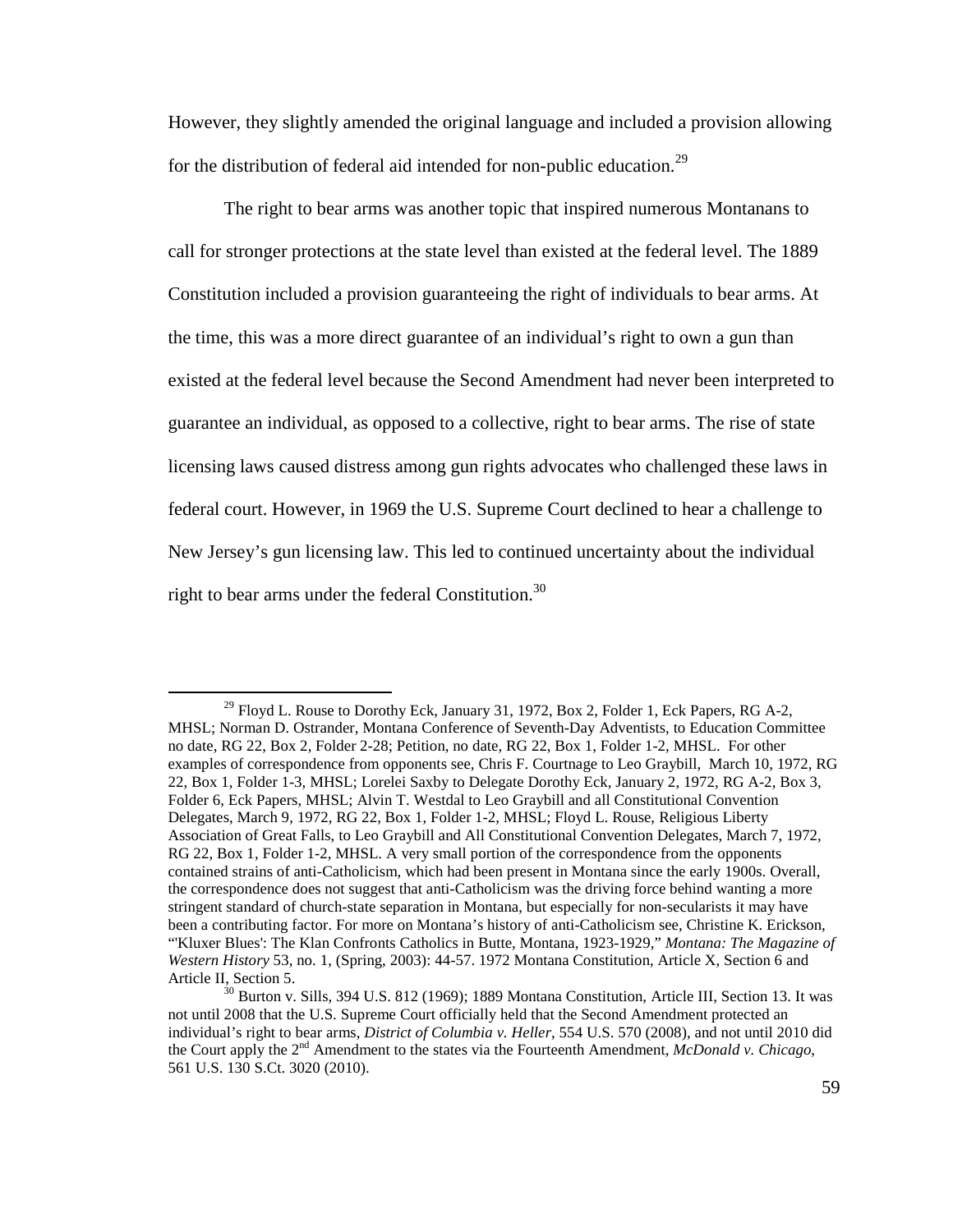Gun rights advocates seized the opportunity of the constitutional convention to ensure that the new constitution ensured the individual right to bear arms. They also sought to prohibit firearms registration or licensing in the same provision. Proponents of this proposal argued that banning licensing was necessary to guarantee the freedom to own firearms and pointed out that the Montana Constitution was central to this freedom given the status of the federal Amendment. These guns rights advocates were vocal, attending numerous committee hearings. Despite their activism, ultimately the convention simply maintained the individual right to bear arms, but did not extend it further to prohibit licensing and registration. The adopted clause, Article III, Section 12 read:

**The Right to Bear Arms**. The right of any person to keep or bear arms in defense of his own home, person, and property, or in aid of the civil power when thereto legally summoned, shall not be called in question, but nothing herein contained shall be held to permit the carrying of concealed weapons. $31$ 

The proposal, which was ultimately adopted, to extend all constitutional rights to minors is another example of Montanans urging the convention to go beyond federal protections. Indeed, advocates for this position appeared thrilled at the possibility of Montana being the first state to adopt such a constitutional provision. In general, at the federal and state levels, minors did not have the same constitutional rights as adults. Juvenile courts operated under different rules than criminal courts for adults and did not

<sup>&</sup>lt;sup>31</sup> "Gun Lobbyists take Potshots at 'Rights' Proposal," Associated Press, No date but most likely February 14, 1972, Brown Collection, 71; Elmer B. Bertram to Leo Graybill, no date, RG 22, Box 1, Folder 2, MHSL; Minutes of the Fourth Meeting of the Bill of Rights Committee, Montana Constitutional Convention, January 25, 1972, RG 22, Box 1, Folder 2, MHSL; Minutes of the Fifth Meeting of the Bill of Rights Committee, Montana Constitutional Convention, January 29, 1972, RG 22, Box 1, Folder 2, MHSL Minutes of the Eighth Meeting of the Bill of Rights Committee, Montana Constitutional Convention, February 9, 1972, RG 22, Box 1, Folder 2, MHSL; 1972 Montana Constitution, Article II, Section 12.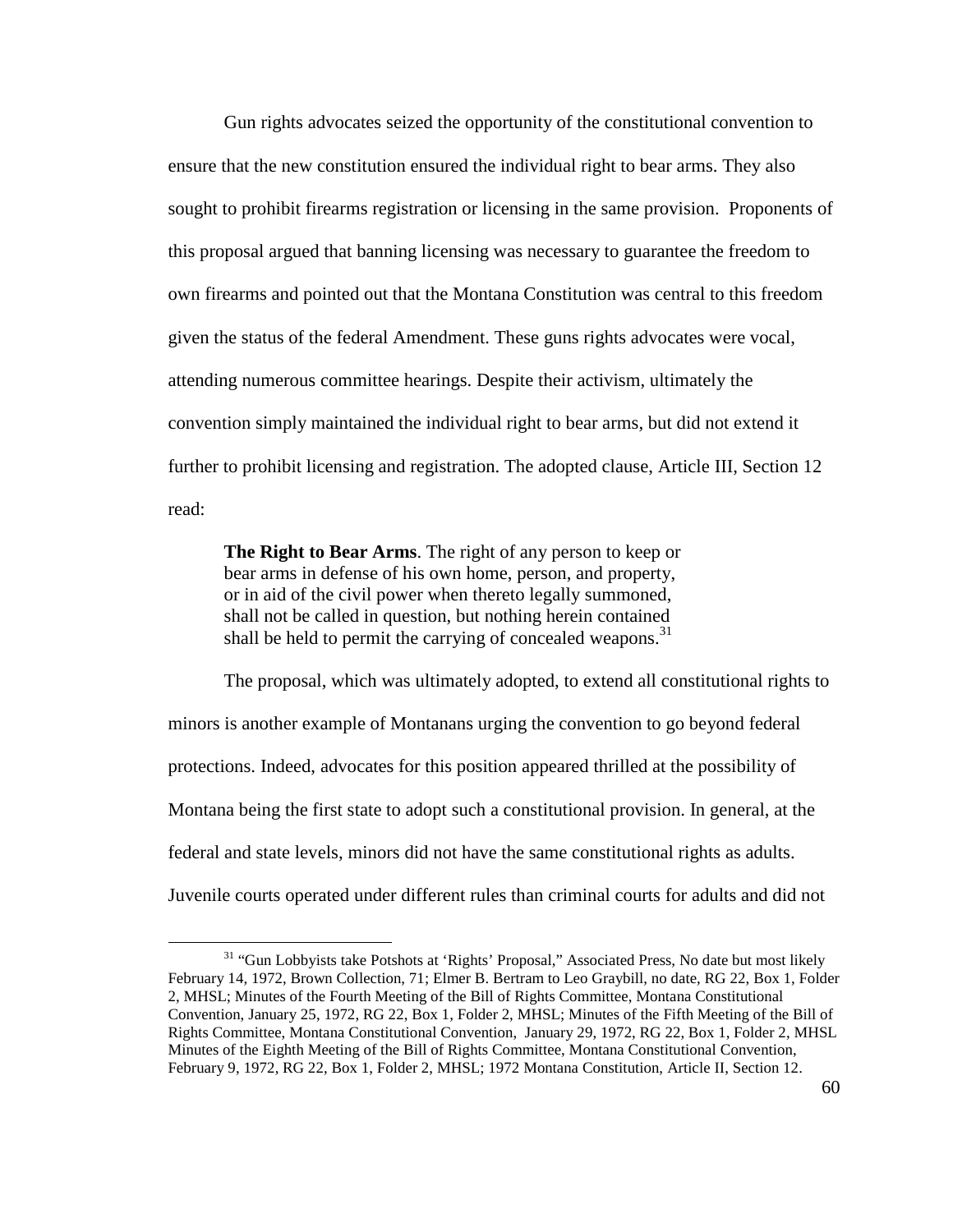necessarily grant minors due process rights, such as the right to counsel, trial by jury, or other criminal procedural rights. The extent of minors' freedom of expression rights was also unclear. The 1960s and 1970s saw significant student activism involving both minor students and those above the age of majority. These politicized youth challenged restrictions on their expression and other provisions denying them the rights of adults. These challenges received varying levels of support and opposition from the courts and lawmakers, leading to a body of law that was somewhat inconsistent. Rick Applegate's *Bill of Rights* dedicated a significant portion of the "New Provisions" chapter to discussing the status of minor rights and potential new provisions to expand them. Child advocates joined the discussion and, both as individuals and organizations, lobbied the convention delegates to extend all constitutional rights to minors.<sup>32</sup>

On behalf of the Montana Advisory Council on Children and Youth and with the assistance of Applegate, on January 13, 1972 Gerry Fenn proposed a clause guaranteeing minors "all the fundamental rights of a Montana person." Child advocates saw this proposal as a way to protect minors from abuse. Student activists saw it as a way to guarantee their participation in the political system. The constitutional novelty of such a provision was widely remarked upon. Frank Sennett claimed that by adopting Fenn's proposed clause "Montana can serve as an example to the rest of this nation, and possibly to other countries of the world, in their leadership in recognition of basic human rights under Constitutional government." Advocates collected the opinions of state and national

<sup>32</sup> 1972 Montana Constitution, Article II, Section 15; *Tinker v. Des Moines School District*, 393 U.S. 503 (1969), a breakthrough case on the rights of students; Applegate, *Bill of Rights*, Chapter X, 301 – 305; Gerry Fenn, "Statement on Rights of Those Under the Age of Majority," January 29, 1972, RG 22, Box 2, Folder 5, MHSL.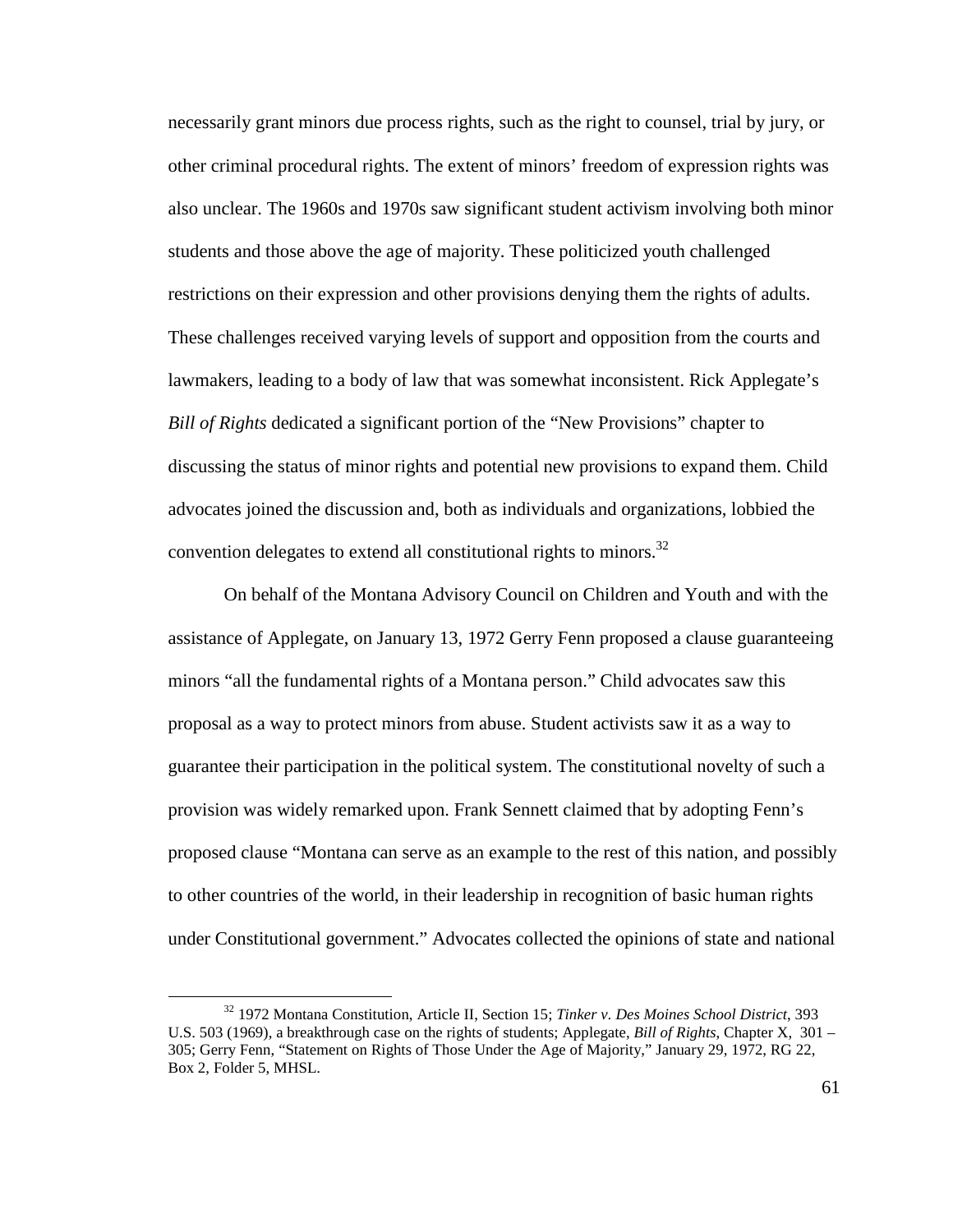child advocacy leaders on the proposal and highlighted their responses about the unique nature of the proposal. The committee members were told that Isabella Jones of the National Committee for Children and Youth though the proposal would be "unusual in a state Constitution and certainly a breakthrough for children and youth." Diane Hedin of the University of Minnesota's Center for Youth Development and Research told the committee "no state constitution has anything specific relating to the rights of children and youth." The proponents of this proposal heavily emphasized the uniqueness of the proposal and how it went beyond existing state or federal protections. This focus suggests that Montanans were interested in having a constitution that contained new protections independent of the federal Constitution. The delegates responded to the public advocacy on this issue and included a provision, which read:

The rights of persons under 18 years of age shall include, but not be limited to, all the fundamental rights of this Article unless specifically precluded by laws which enhance the protection of such persons. $33$ 

<u>.</u>

\* \* \*

As this chapter has illustrated, the concept of state constitutionalism was deeply intertwined into the debates on state constitutional revision. This was true for the nationally disseminated scholarship on the topic. It was also true in Montana where the

<sup>&</sup>lt;sup>33</sup> Gerry Fenn to Delegate Wade J. Dahood, January 13, 1972, RG 22, Box 2, Folder 2, MHSL; Frank R. Sennett, "Statement to the Montanan Constitutional Convention Bill of Rights Committee," no date, RG 22, Box 1, Folder 3, MHSL; Letters of Support On the Rights of Those Under the Age of Majority, no date, RG 22, Box 1, Folder 3, MHSL. For other examples of correspondence urging the committee to adopt a statement of minor rights see, John C. Vaughn to Dale Harris, Montana Constitutional Convention Commission, November 18, 1971, RG 22, Box 2, Folder 2-37, MHSL; Jan Brown to Dale Harris, Montana Constitutional Convention Commission, December 9, 1971, RG 22, Box 2, Folder 2-37, MHSL; James L. Pippard to Bill of Rights Committee, January 29, 1972, RG 22, Box 1, Folder 3, MHSL; Rick Davenport to Bill of Rights Committee, January 29, 1972, RG 22, Box 1, Folder 3, MHSL; 1972 Montana Constitution, Article II, Section 15.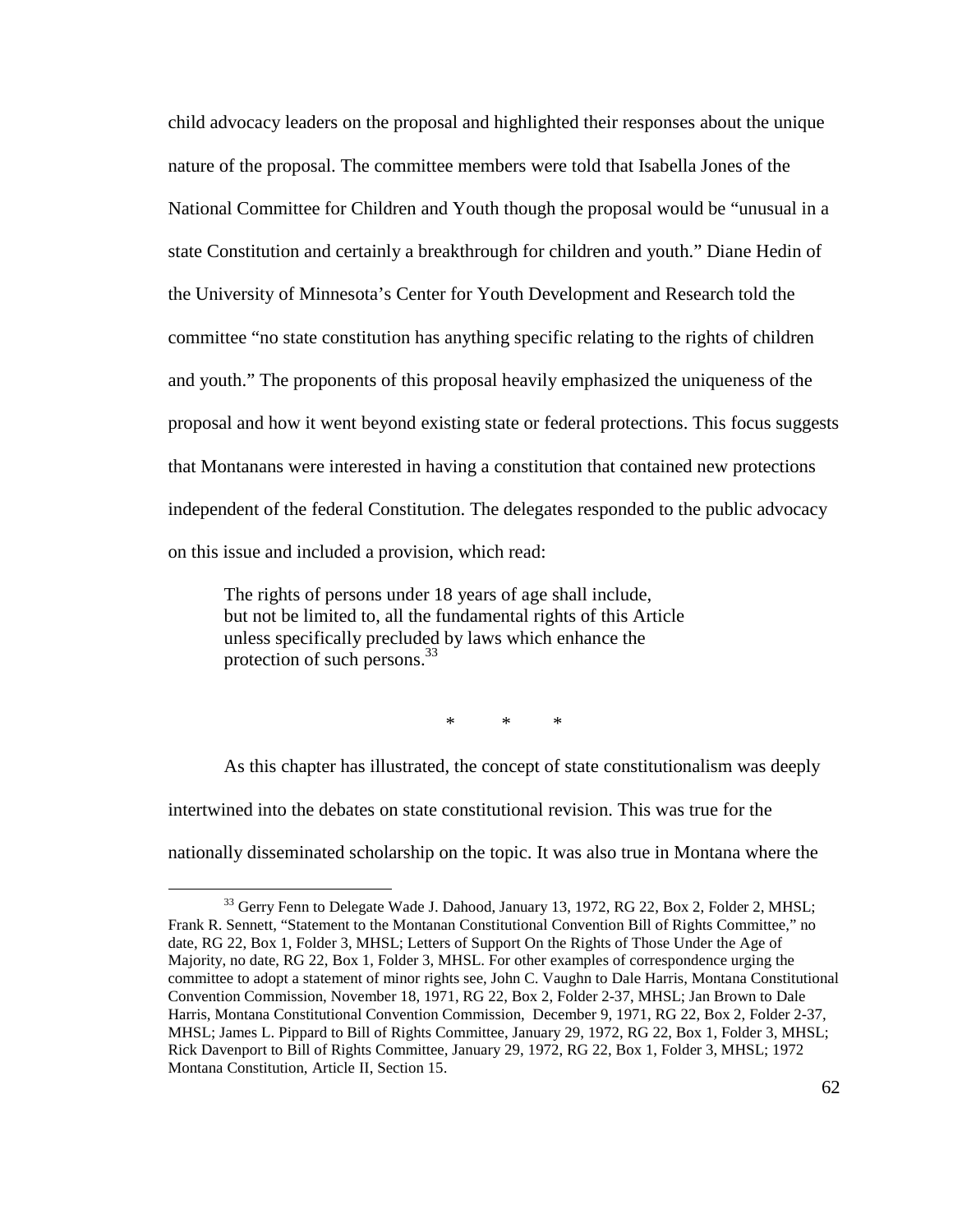legal media, popular media, and members of the public advocated for a constitution that protected individual rights much more stringently than the federal Constitution. Convention delegates responded to this advocacy and wrote a constitution that intentionally provided strong protections for individual rights. This new document, with its rights provisions, provided the legal basis for court decisions in the 1970s and beyond that established state-specific protections for individual rights that were stronger than those at the federal level. The rights proposals discussed in this chapter were just some of the many proposals for individual rights at the Montana Constitutional Convention. Two other additions to Montana's Declaration of Rights deserve a deeper investigation due to their subsequent important role in Montana's approach to state constitutionalism: the privacy clause and the dignity clause. Exploring the history of these two clauses and how they served as the basis for Montana's embrace of state constitutionalism further proves that citizen-driven constitutional revision was intimately connected to the birth of state constitutionalism.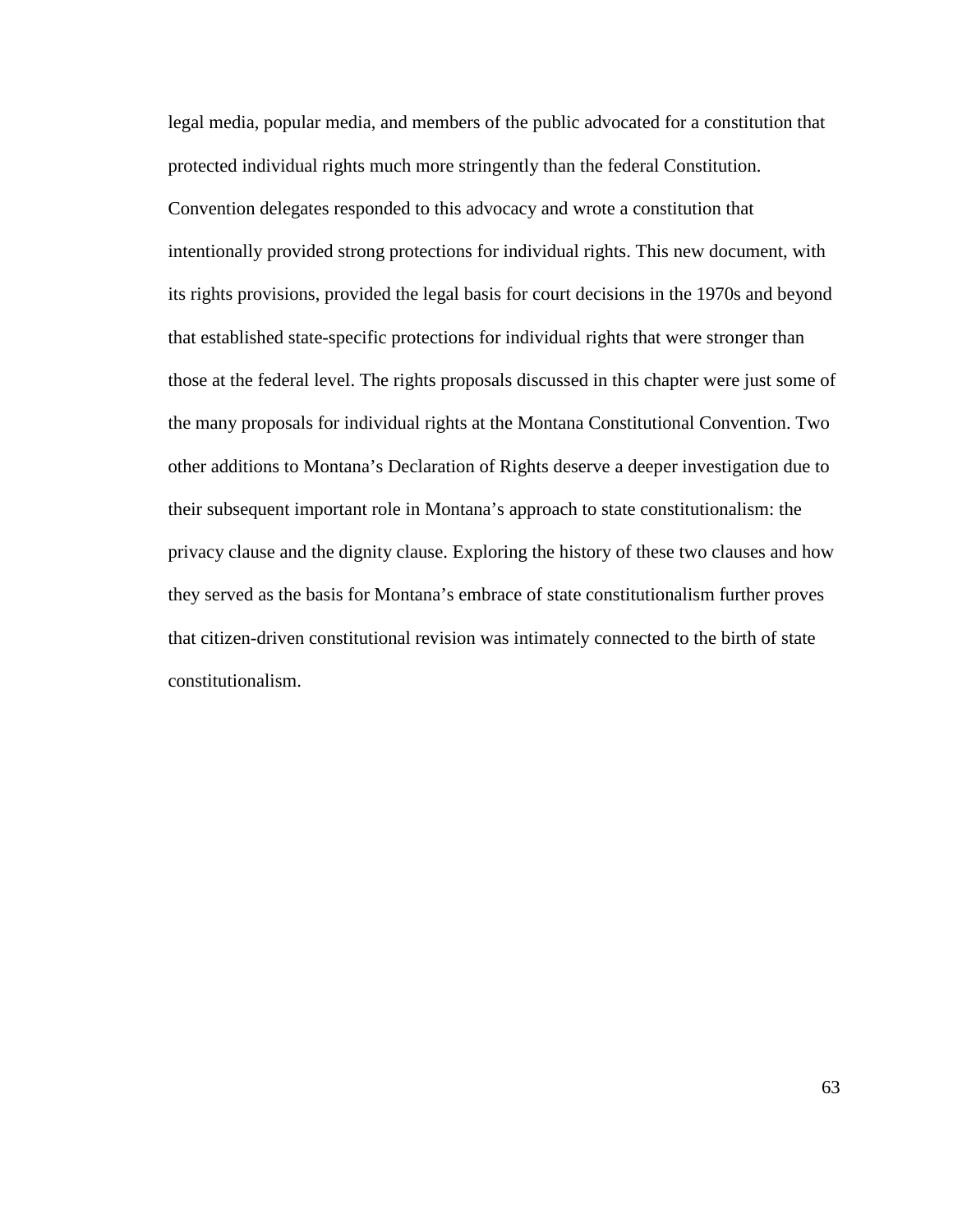## Chapter 4: The Right of Privacy

The right to privacy is an excellent example of states adopting rights protections that do not explicitly exist at the federal level. In Montana, and other states, a limited right to privacy existed decades before the U.S. Supreme Court's groundbreaking *Griswold v. Connecticut* case (1965) established a federal right to privacy. The right to privacy was thoroughly discussed before and during the Montana Constitutional Convention. The public communicated strong support for the concept, and the convention intentionally adopted a privacy clause that went far beyond any contemporary constitutional right to privacy. Montana's privacy clause has, moreover, provided the legal basis for several groundbreaking decisions utilizing state constitutionalism principles. The history of the crafting, adoption, and interpretation of Montana's privacy clause shows the close connection between citizen-driven constitutional revision and the rise of state constitutionalism.

The challenge of how to define and determine the extent of privacy rights was first tackled by the convention's Bill of Rights committee (BOR committee).<sup>1</sup> Reflecting on his experience at the convention, BOR committee member Bob Campbell, one of the two lawyers on the committee, lamented the absence of a clearly worded right to privacy at the federal level. "Because privacy is the essence of freedom," he said, "it was my hope to place it in the Montana Bill of Rights, even before I was elected as a delegate."

<sup>&</sup>lt;sup>1</sup> Dennis E. Curran, "The Unbelievable Happened," *Billings Gazette*, February 17, 1972, Brown Collection, 84, University of Montana William J. Jameson Law Library, accessed online at http://www.umt.edu/law/library/Research%20Tools/State%20Pages/MontanaConstitution/default.htm (hereafter cited as Brown Collection); Gary Langley, "Individual Rights Prime Concern of Delegates," *Missoulian*, February 9, 1972, Brown Collection, 53.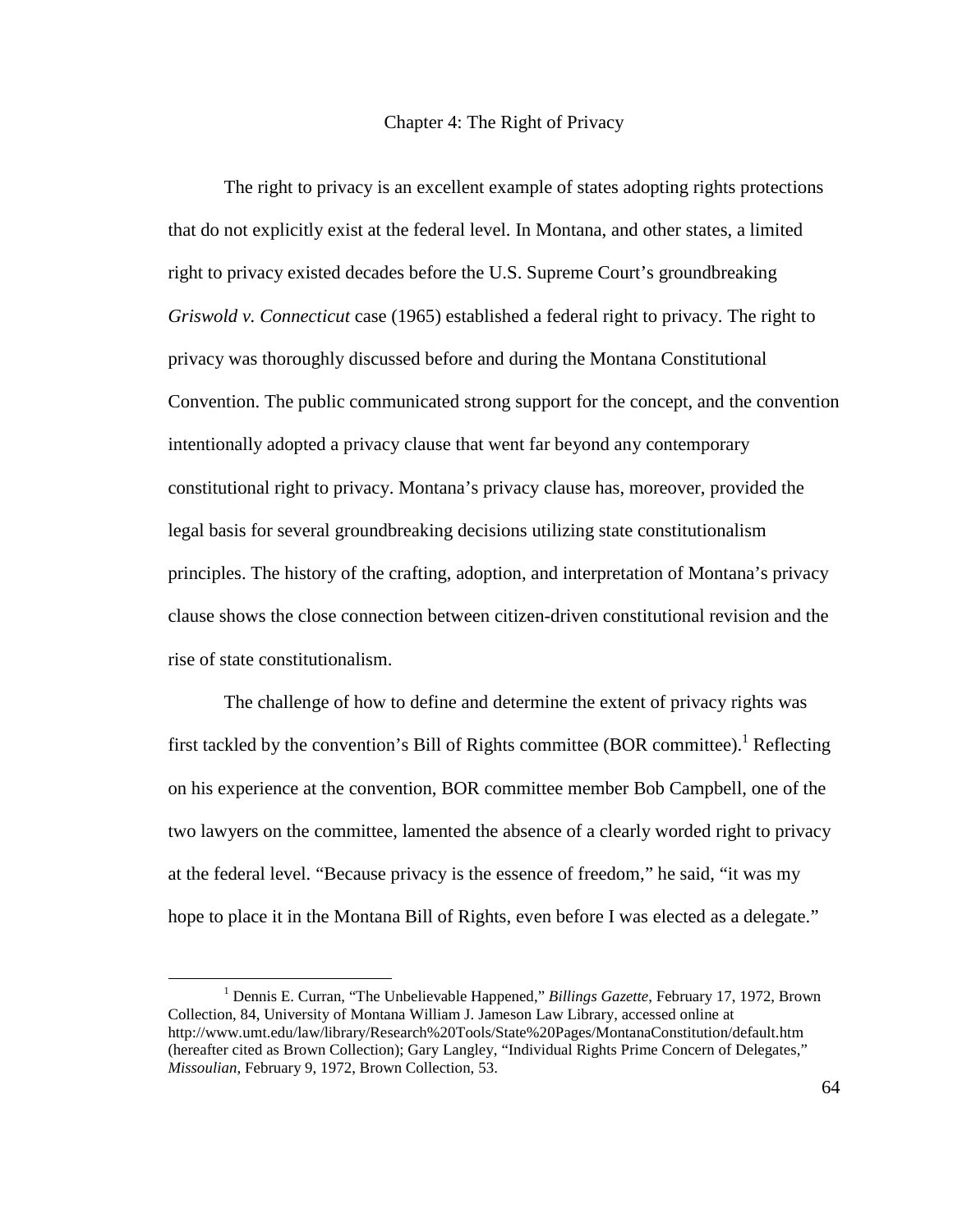Campbell was eccentric and earnest; he was well liked by his fellow delegates because of his warmth and humor, often joking to relieve tension on the convention floor. His engaging nature may have contributed to his fellow committee members' and delegates' willingness to support his deeply engrained commitment to the concept of a right to privacy. The history of the right to privacy in Montana also shows that the concept of privacy was intimately connected with protections regarding search and seizure law.<sup>2</sup> As a result, in order to capture the intentions of the delegates regarding privacy it is essential to study the debates surrounding two sections of the Declaration of Rights: section eleven, the search and seizure clause, and section ten, the privacy clause.<sup>3</sup>

The first area in which this focus on privacy rights became evident was in the debate regarding the nature and scope of the new search and seizure clause. On January 21, 1972, Campbell submitted a proposal, Delegate Proposal (DP) # 14, to amend the existing search and seizure clause to prohibit electronic monitoring without a warrant. This proposal was supported by other members of the Bill of Rights Committee,

<u>.</u>

 $2<sup>2</sup>$  In addition to the search and seizure clause and the privacy clause, the right to privacy was at the center of the debate on another unique provision of Montana's constitution: the right to know clause. This clause, both as proposed and adopted, guaranteed Montanans the right to access government records and meetings. However, it contained an exception to this right "in cases in which the demand of individual privacy clearly exceeds the merits of public disclosure." 1972 Montana Constitution, Article II, Section 9. The press and some members of the public strongly opposed this privacy exception and an intense debate raged on the topic, mostly driven by members of the press and the Montana Press Association. Unfortunately, space limitations prohibit a thorough examination of this additional aspect of the Montana Constitutional Convention's interest in a right to privacy.

<sup>&</sup>lt;sup>3</sup> Gus Chambers and Paul Zalis, "For This and Future Generations: Montana's 1972 Constitutional Convention," (Montana PBS: KUFM-TV, University of Montana, 2002), DVD, 60 minutes; Larry M. Elison and Fritz Snyder, *The Montana State Constitution: A Reference Guide* (Westport, CT: Greenwood Press, 2001), 1 – 23; Charles Hillinger, "Montanans Drafting New Constitution," *Los Angeles Times*, Part I, January 21, 1972, Brown Collection, 28; Pat Murdo, "Campbell Contributes Reform, Poems, Humor to Convention," *Montana Kaiman*, no date but from the content it is clear that it was written postconstitutional convention and pre- June 6 ratification vote, Brown Collection.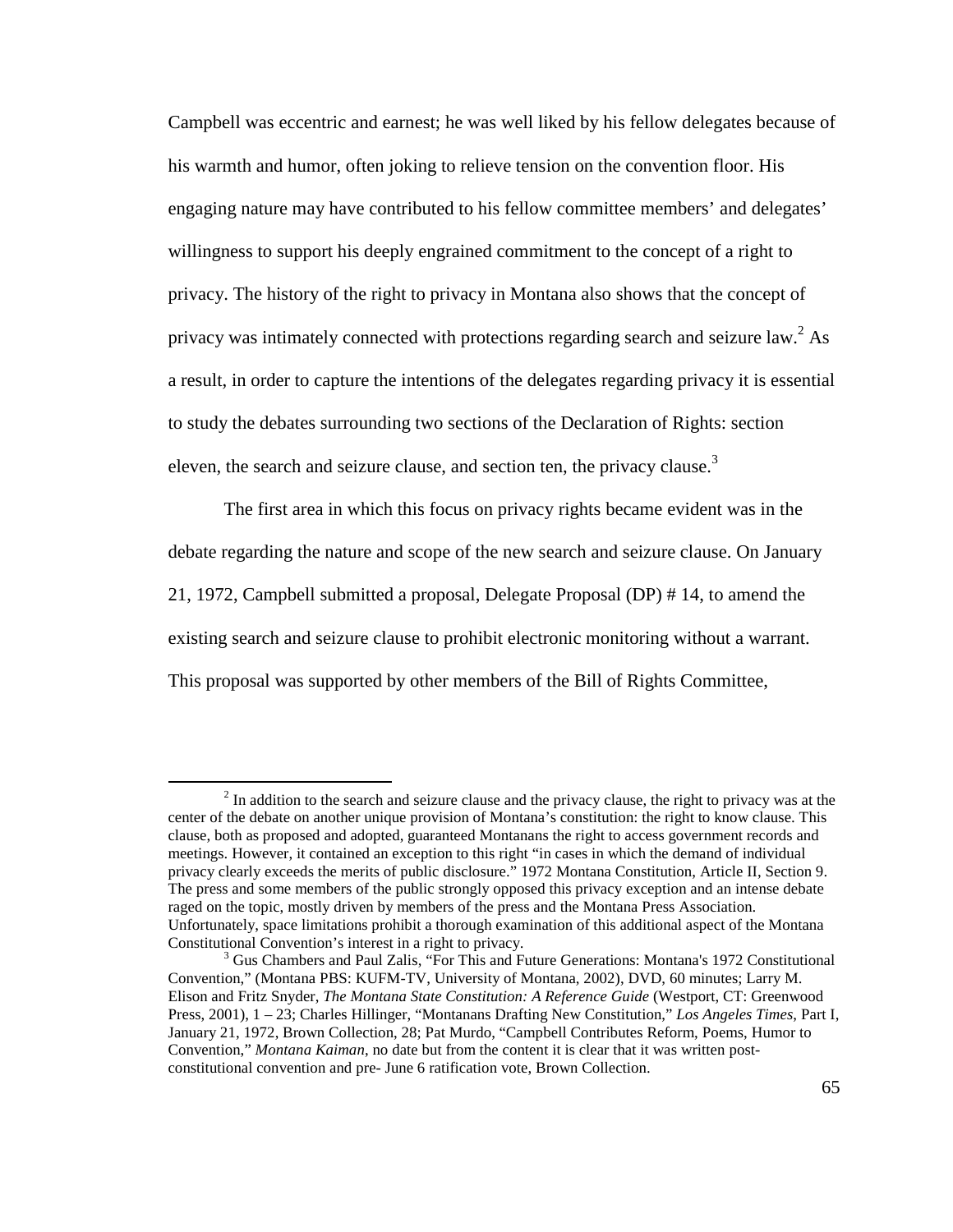including Dorothy Eck and Jerome Cate. The existing 1889 clause mirrored the federal

Fourth Amendment and read:

 $\overline{a}$ 

The people shall be secure in their persons, papers, homes, and effects, from unreasonable searches and seizures, and no warrant to search any place or seize any person or thing shall issue without describing the place to be searched, or the person or thing to be seized, nor without probable cause, supported by oath or affirmation, reduced to writing.

Campbell's DP # 14 would have amended the section to read:

The people shall be secure in their persons, papers, homes, and effects, from unreasonable searches and seizures, *invasions of privacy*, and no warrant to search any place, *utilize electronic or other means to intercept oral or other communications*, or seize any person or thing shall issue without describing the place to be searched, or the person or thing to be seized, nor without probable cause, supported by oath or affirmation, reduced to writing.<sup>4</sup>

On February 8, 1972 the BOR committee met to review and discuss the existing

bill of rights and the proposals that committee members and other delegates had for a

new bill. Campbell proposed adding the following statement to DP # 14 to further clarify

his intended restrictions on electronic surveillance: "Any interception of communications

must be authorized by a court of record." The committee supported the proposal and

Campbell's amendment and quickly agreed to incorporate them as the new search and

seizure clause. This proposal and its subsequent treatment by the convention delegates

<sup>&</sup>lt;sup>4</sup> Bob Campbell, excerpt from unpublished manuscript sent via email February 19, 2010, in author's possession. (Hereafter cited as, Campbell, *Manuscript*); 1889 Montana Constitution, Article III, Section 7; *Verbatim Transcript of Proceedings, 1972 Montana Constitutional Convention*, 7 vols., prepared by the Montana Legislature in cooperation with the Montana Legislative Council and the Constitutional Convention Editing and Publishing Committee (Helena, Montana, 1979): vol. 1, "Delegate Biographies and Delegate Proposals," Delegate Proposal 14, 1:98, emphasis mine, available online at http://courts.mt.gov/library/montana\_laws.mcpx (Accessed on June 3, 2010) (hereafter cited as *Verbatim Transcript*).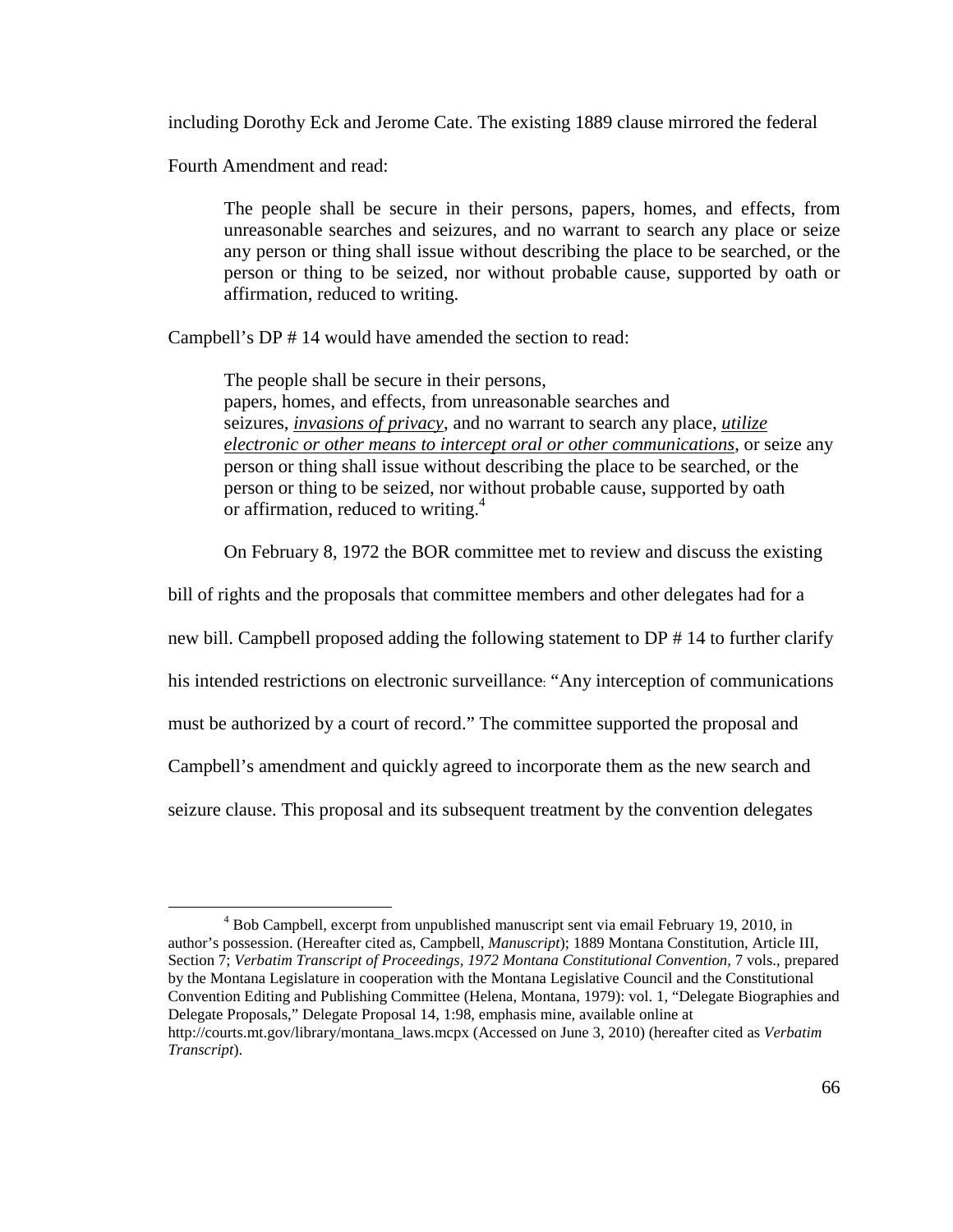reflected what appears to have been a real concern among Montanans regarding wiretapping and electronic surveillance.<sup>5</sup>

This concern was not sudden, nor was it limited to the few Montanans serving on the Bill of Rights committee. Bob Campbell and the BOR committee were responding, as citizens of a state that had long sought to protect privacy and limit governmental search and seizure powers, to high-profile developments at the federal and state level regarding wiretapping, electronic surveillance, and search warrants.<sup>6</sup>

At the federal level, electronic surveillance and its relationship to search and seizure protections had been an issue since the 1920s. The matter first came before the U.S. Supreme Court during Prohibition in *Olmstead v. United States* (1928). In 1919, the United States ratified the Eighteenth Amendment to the U.S. Constitution, which prohibited the "manufacture, sale, or transportation of intoxicating liquors" and gave both Congress and the states the power to enforce prohibition through legislation. Congress followed up by passing the Volstead Act, which provided for mechanisms to enforce the Eighteenth Amendment. There was widespread resistance to Prohibition, and, as a result, both the federal government and the states sought new ways to gather evidence against

<sup>&</sup>lt;sup>5</sup> Campbell's proposal would have required a warrant for electronic surveillance. Other delegates wanted an explicit ban on electronic surveillance written into the constitution. Delegate Dorothy Eck commented to a constituent who wrote to urge Eck to support the ban that she supported an outright ban, but that some of the Bill of Rights Committee members were opposed to an absolute ban on electronic surveillance. There is no other mention of such opposition in the committee minutes, in the verbatim transcript, in any other communication to or from delegates, or in the press and the ultimate outcome of this proposal, discussed in detail below, does not suggest significant opposition to an absolute ban. Mrs. Catherine R. Moffet to Dorothy Eck, January 18, 1972, Box 3, Folder 3-6, Dorothy Eck Papers, Record Group A-2, Boxes 1 – 5, Montana Historical Society Archives and Library, Helena, MT (hereafter cited as, "Eck Papers, RG A-2, MHSL").

<sup>&</sup>lt;sup>6</sup> Minutes of the Seventh Meeting of the Bill of Rights Committee, Montana Constitutional Convention, February 8, 1972, Record Group 22, Box 2, Folder 2-37, Constitutional Convention Collection, Montana Historical Society Archives and Library, Helena, MT (hereafter cited as RG 22, MHSL); Constitution of the State of Montana (1889), Article III, Section 7; U.S. Constitution, Amendment IV.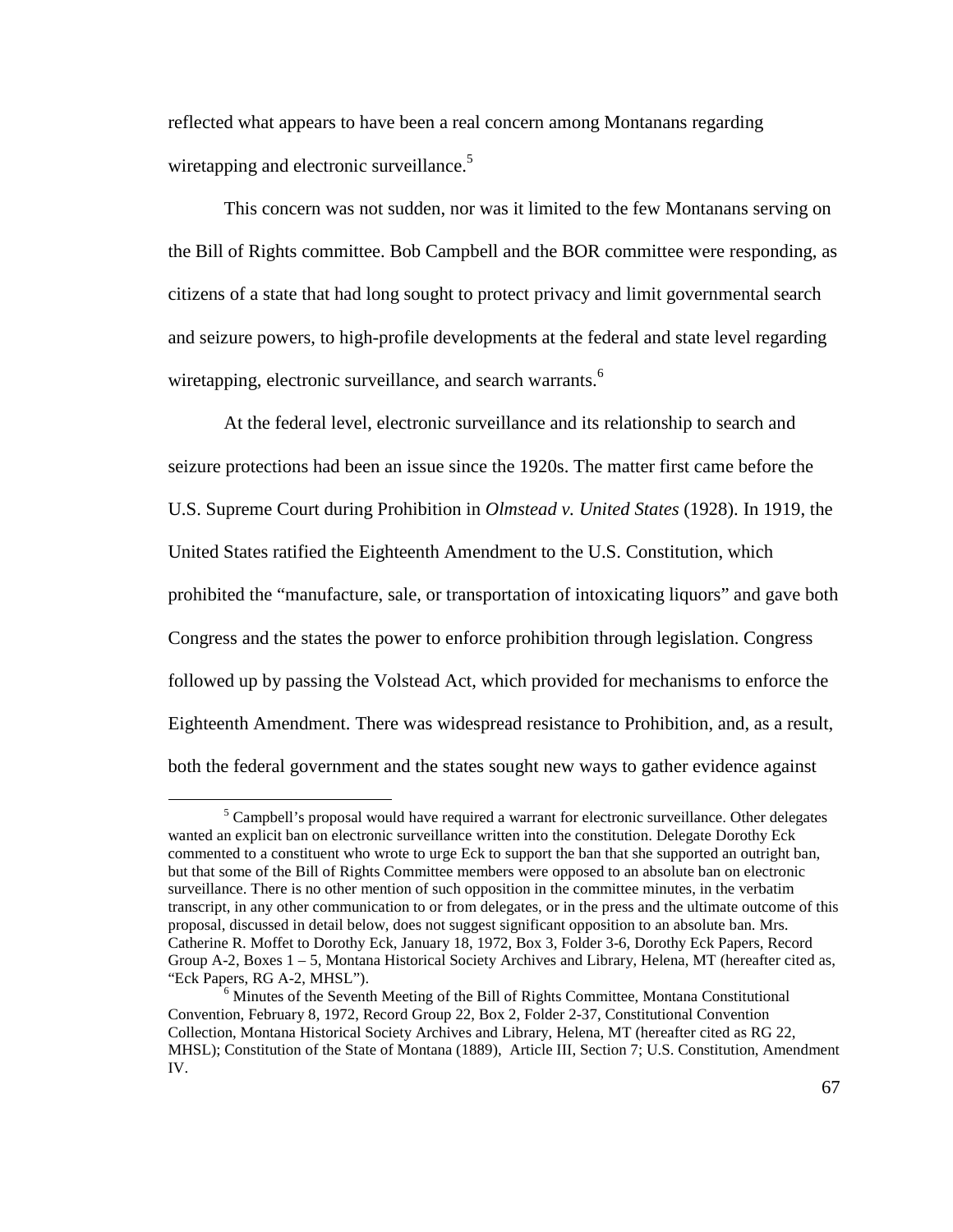bootleggers who refused to comply with restrictions on the manufacturing and sale of alcohol. The *Olmstead* case presented the question of whether wiretapping without a warrant was a constitutionally valid way for prosecutors to gather evidence, and, if it was not, whether the evidence could be used against the defendant. In a narrow reading of the Fourth Amendment, the Court held that wiretaps constituted neither a search nor a seizure. This was because a wiretap did not involve physically searching or entering one's home, office, or other location or physically seizing documents or physical evidence. Moreover, because the Court did not define wiretapping as a search or seizure, the Fourth Amendment protections requiring a warrant based on probable cause did not apply. $<sup>7</sup>$ </sup>

Justice Brandeis dissented vigorously in the *Olmstead* case. He argued that the Court's reading of the Fourth and Fifth Amendments was too narrow and called for a broad application of the underlying principles of the Amendments. In what is widely contended to be the first Supreme Court dissent to promote the idea of a right to privacy, Justice Brandeis argued that the authors of the Constitution "sought to protect Americans in their beliefs, their thoughts, their emotions and their sensations." "They conferred, as against the Government," Brandeis added, "the right to be let alone—the most comprehensive of rights, and the right most valued by civilized men." Justice Brandeis

 $7$ Olmstead v. United States, 277 U.S. 438 (1928); Weeks v. United States, 232 U.S. 383 (1914). The *Weeks* case introduced the "exclusionary rule" into federal criminal law. The exclusionary rule requires evidence that was gathered unconstitutionally, for example evidence gathered without a search warrant, to be excluded from the evidence presented at trial. In *Olmstead*, the defendant argued that evidence against him gathered via a wiretap without a warrant was akin to the gathering of physical evidence without a warrant and therefore must be excluded from his trial under the exclusionary rule announced in *Weeks*; U.S. Constitution, Eighteenth Amendment; Volstead Act of 1919, Pub. L. No. 305 – 323, 41 Stat. 305 (1919), available online at http://arcweb.archives.gov/arc/action/ExternalIdSearch?id=299827, (Accessed February 9, 2010).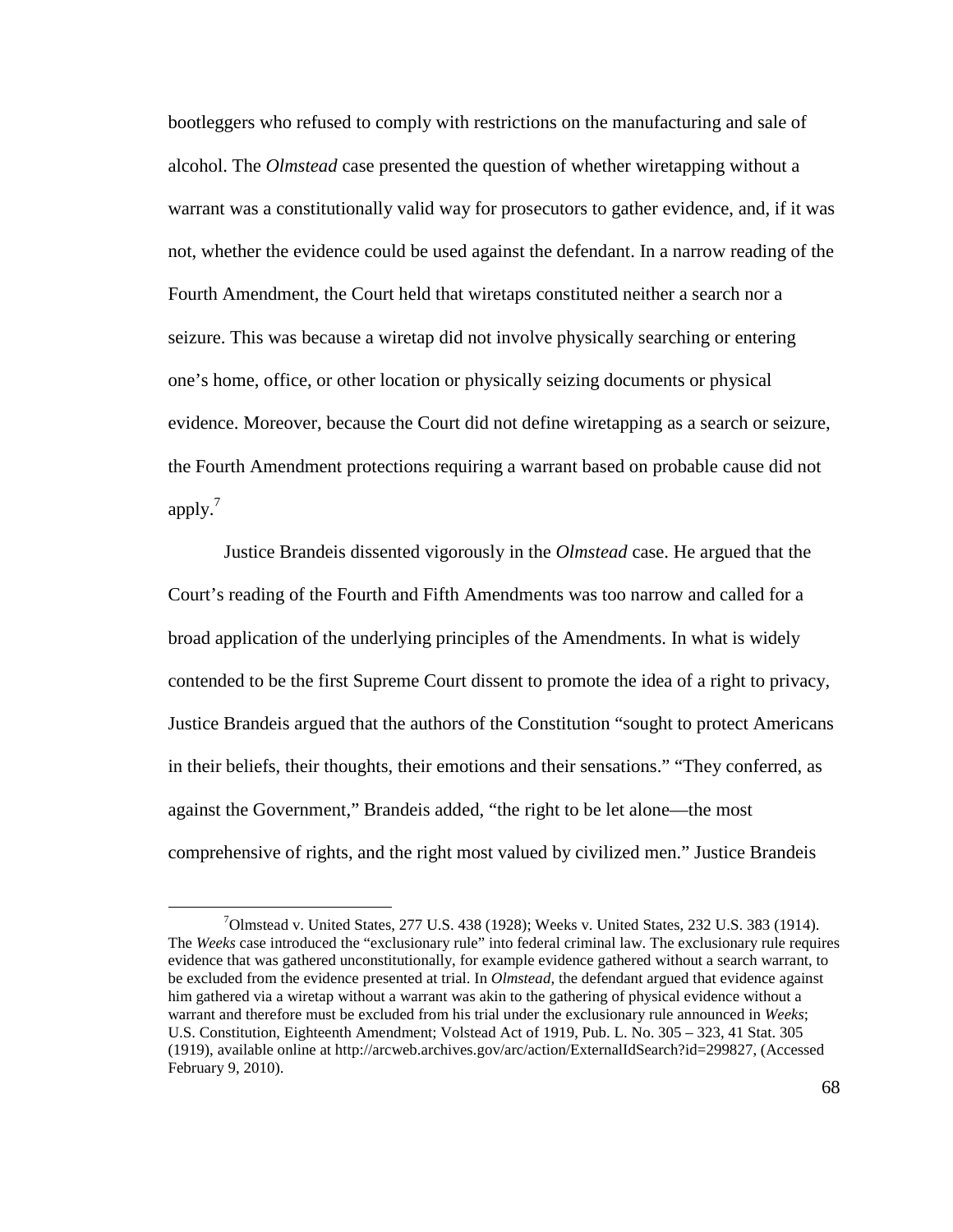added that, "To protect that right, every unjustifiable intrusion by the Government upon the privacy of the individual, whatever the means employed, must be deemed a violation of the Fourth Amendment." His argument that wiretapping violated an individual's right to privacy was quickly embraced by civil libertarians, and some federal law makers, among them Montana's junior U.S. Senator, Burton K. Wheeler.<sup>8</sup>

In the early 1930s there were various measures regarding wiretapping—some seeking to authorize the practice and others to prohibit it—proposed in Congress. The flurry of legislative activity regarding wiretapping reflected, in part, reactions to the *Olmstead* decision, the growth of organized crime, and advances in technology. A number of proposals to explicitly authorize wiretapping in certain situations passed the House but failed in the Senate. Senator Wheeler, informed by his experiences in Montana as U.S. Attorney during World War I, the opinions of his constituents, and his personal commitment to civil liberties, went out of his way to get legislation authorizing wiretapping assigned to his committee in order to ensure it would fail to pass the Senate.<sup>9</sup> After years of contention on the matter, Congress passed the Electronic Communications Act of 1934, which, in Section 605, ostensibly prohibited unauthorized wiretapping of

<sup>&</sup>lt;sup>8</sup> Justice Louis Brandeis, dissenting opinion in Olmstead v. United States, 277 U.S. 438 (1928). Richard T. Ruetten, "Burton K. Wheeler and the Montana Connection," *Montana: The Magazine of Western History* 27, no. 3 (1977): 7.

 $9$  Burton Wheeler served as the U.S. Attorney for Montana 1913 – 1918 and during that time witnessed a number of events which shaped his understanding of and commitment to civil liberties. He described wartime hysteria with some citizens accusing others of not being patriotic and demanding investigations and prosecutions. He viewed the Espionage and Sedition Acts and the vigorous prosecution of war dissenters to be a misuse of the justice system. As U.S. Attorney, he also oversaw the prosecution of bootleggers, witnessed significant violence between labor and management, and at various times was encouraged to use his office for the gains of one or the other side. In his biography, he attributed these experiences with strengthening his commitment to civil liberties and his subsequent work as a U.S. Senator to resist attempts to weaken constitutional protections for individual rights. See, Burton K. Wheeler, *Yankee From the West: The Candid Story of the Freewheeling U.S. Senator from Montana* (New York: Doubleday, 1962), chapters five, six, seven, ten, and fifteen.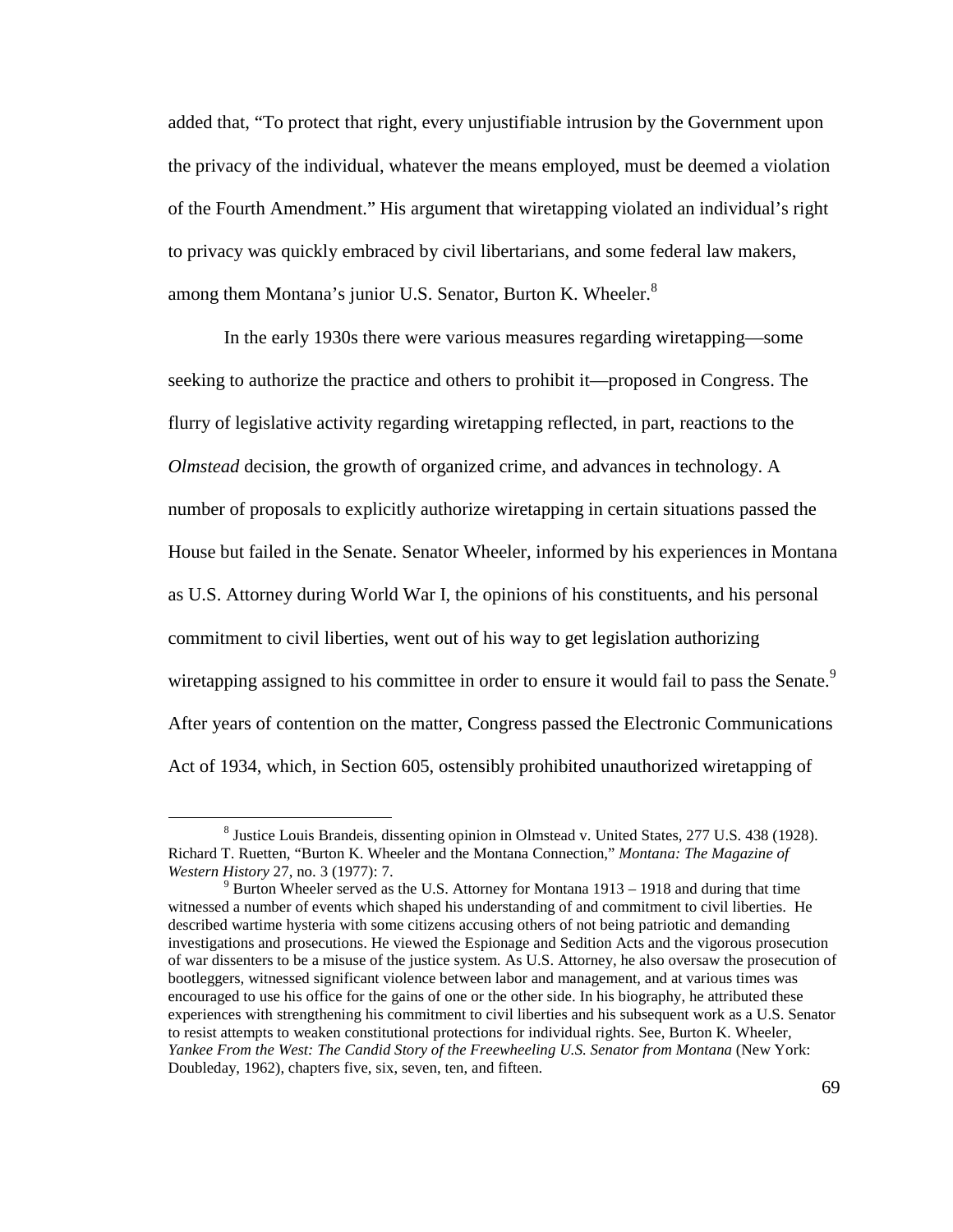phone lines. Over the next thirty-five years, federal law, policy, and practice regarding wiretapping were far from consistent. In *Nardone v. United States* (1937) the Supreme Court held that evidence obtained through wiretapping in violation of Section 605 of the Electronic Communications Act could not be used as evidence against a defendant. Despite this ruling, the federal government continued to use wiretapping in their investigations, leading to continual disagreement over how evidence against defendants had been obtained and whether it was admissible in court. Additionally, the Supreme Court allowed the use of other means of electronic surveillance, such as wired informants and detectaphones—devices which enhanced hearing but did not physically invade the suspect's home or office.<sup>10</sup>

A pair of U.S. Supreme Court cases in 1967 sought to streamline previous interpretations of the constitutionality of various electronic surveillance devices and to definitively determine whether a warrant was needed in order to use evidence gathered by such devices. In doing so, the Court reaffirmed the concept of a right to privacy protected by the Fourth Amendment and defined the issue of constitutionality and electronic surveillance for contemporaries of the Montana Constitutional Convention delegates. In *Berger v. New York* (1967) the Court invalidated a New York state law allowing electronic surveillance without meeting the warrant requirements of the Fourth Amendment. The case involved the placing of a recording device inside of a bar owner's

<sup>&</sup>lt;sup>10</sup> Ruetten, "Wheeler," 7; "Congressional Wiretapping Policy Overdue," *Stanford Law Review* 2, no. 4 (1950): 744 – 762; Alan F. Westin, "Science, Privacy, and Freedom: Issues and Proposals for the 1970's. Part II: Balancing the Conflicting Demands of Privacy, Disclosure, and Surveillance," *Columbia Law Review* 66, no. 7 (1966): 1205 – 1253; Nardone v. United States, 308 U.S. 338 (1939); Rick Applegate, *Bill of Rights, report* no. 10 prepared by the Montana Constitutional Convention Commission for the delegates to the Montana Constitutional Convention, (Helena, Montana, 1971): 226 – 232 (hereafter cited as Applegate, *Bill of Rights*).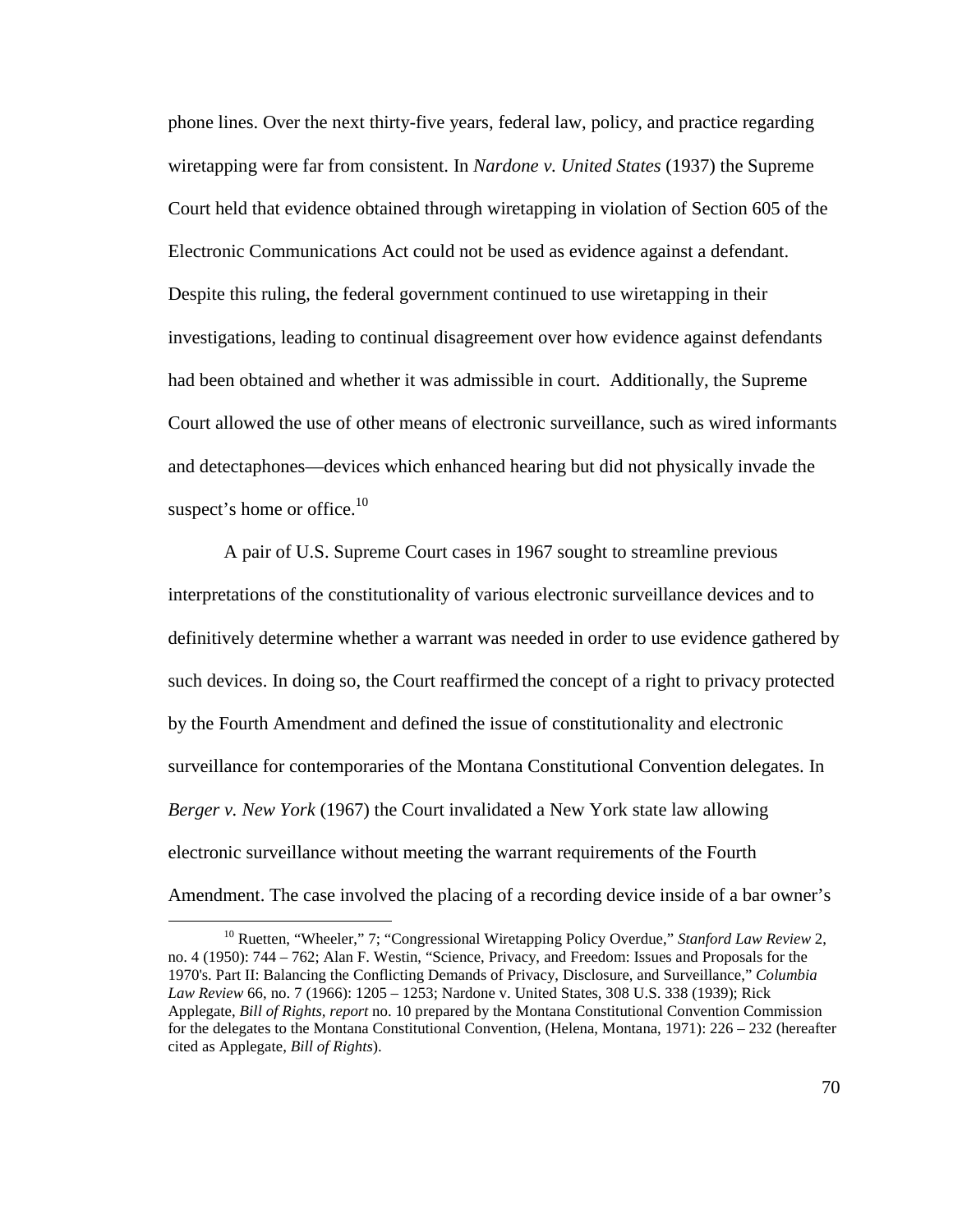office in order to gather evidence of a conspiracy to bribe the Chairman of the New York State Liquor Authority. The Court held that the electronic surveillance invaded an individual's right to privacy and that the Fourth and Fourteenth Amendments required certain criteria be met in order to justify governmental invasions of privacy. The Court set forth three criteria that the government must meet in order to use evidence gained through electronic surveillance against a defendant: 1) court authorization, 2) probable cause, and 3) immediate need. $11$ 

The second case, *Katz v. United States* (1967), involved a wiretap which had been placed by the FBI on a public pay phone in order to gather evidence against an individual who was suspected of illegal gambling. In the *Katz* decision, the Court overturned the 1928 *Olmstead* decision by rejecting the idea that the Fourth Amendment required invasion of a particular space:

The Government's activities in electronically listening to and recording the petitioner's words violated the privacy upon which he justifiably relied while using the telephone booth, and thus constituted a "search and seizure" within the meaning of the Fourth Amendment. The fact that the electronic device employed to achieve that end did not happen to penetrate the wall of the booth can have no constitutional significance.  $12$ 

<sup>&</sup>lt;sup>11</sup> The U.S. Supreme Court had announced a general right to privacy, which protected individuals from state as well as federal actions, two years earlier in *Griswold v. Connecticut*, a case that will be thoroughly discussed later. This right to privacy was based, in part, on the Fourth Amendment; Berger v. New York, 388 U.S. 41 (1967). The Court in *Berger* was able to hold that evidence gathered under the existing New York law must be excluded from the defendant's trial because it had earlier held in *Mapp v. Ohio* (1961) that the exclusionary rule announced in *Weeks v. United States* (1914) applied to the states as well as the federal government. This was based on the finding that the Fourteenth Amendment applied the protections of the Fourth Amendment against state, as well as federal, actions as part of the general right to privacy announced in the *Griswold v. Connecticut* case. The court did not specifically identify the meaning of "immediate need" but was rejecting the long-term gathering of information and the ability to extend the wiretaps for a period of two months or more.

<sup>&</sup>lt;sup>12</sup> Katz v. United States, 389 U.S. 347 (1967).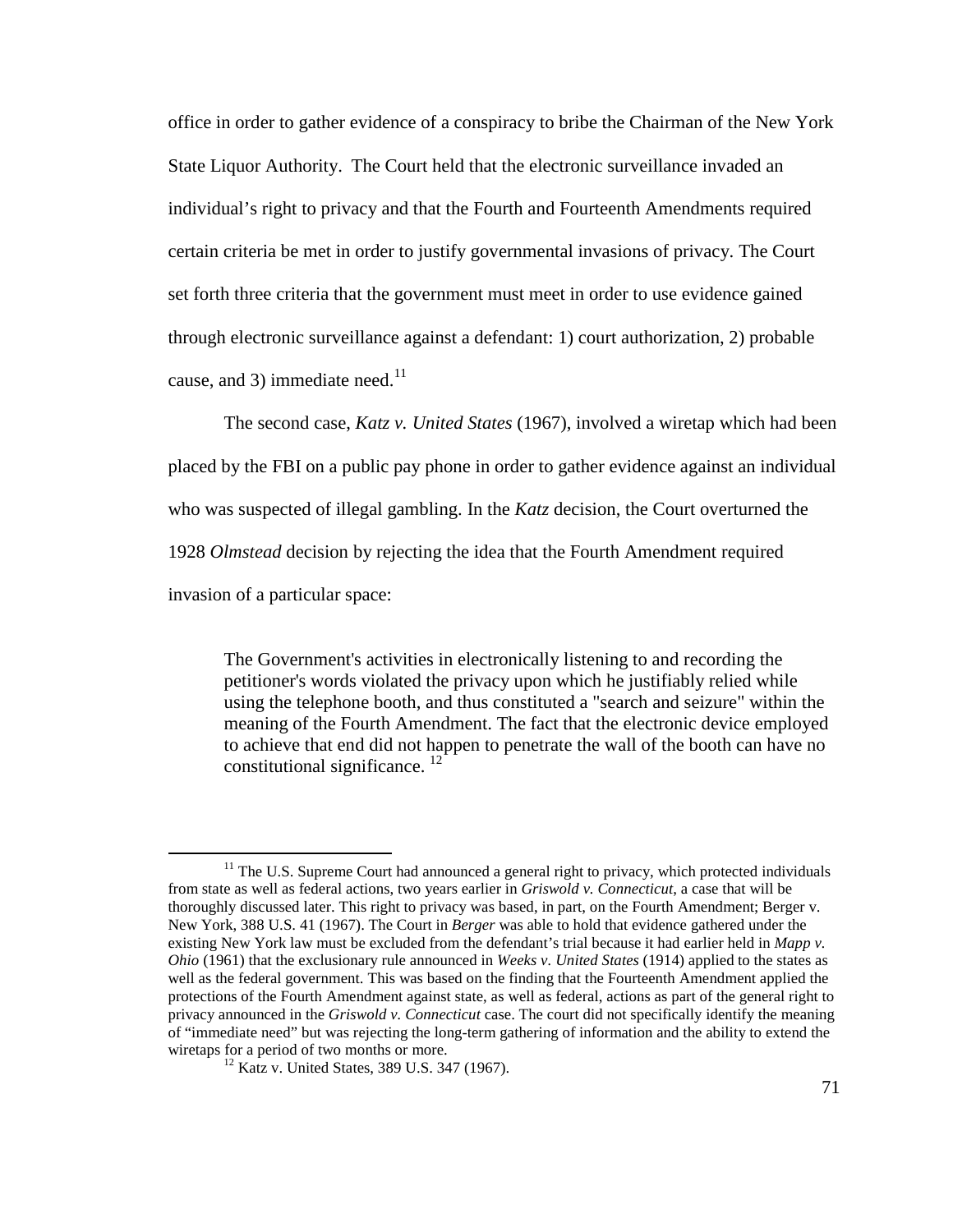Because these two decisions created new expectations of law enforcement and altered the manner in which Section 605 of the 1934 Electronic Communications Act could be applied, Congress responded with legislation addressing the issue: Title III of the Omnibus Crime Control and Safe Streets Act of 1968. Title III required detailed procedures be developed and adopted prior to law enforcement embarking on electronic surveillance. Most notably, it also defined who could engage in electronic surveillance, a list that included certain state officials—with state legislative approval—such as the Attorney General, and County and City Attorneys.<sup>13</sup>

This federal recognition of the potential wiretap authority of state officials in the Omnibus Crime Bill is where the federal background on wiretapping, search and seizure, and the right to privacy intersects with Montana's history. Article III, Section 7 of Montana's existing 1889 constitution mirrored the Fourth Amendment to the U.S. Constitution.<sup>14</sup> Montana court cases interpreting this clause, and applying the Fourth Amendment, resulted in many similar conclusions to those announced by the U.S. Supreme Court. For example, in a decision reminiscent of the U.S. Supreme Court decision in *Weeks v. United States* (1914), the Montana Supreme Court in *State ex rel. King v. District Court* (1924) held that evidence obtained without a valid search warrant

<sup>&</sup>lt;sup>13</sup> "Fourth Amendment Electronic Surveillance," *The Journal of Criminal Law and Criminology* 69, no. 4 (1978): 493 – 504; Applegate, *Bill of Rights*, 232 – 234.

<sup>&</sup>lt;sup>14</sup> The 1889 Montana Constitution, Article III, Section 7 read: "The people shall be secure in their persons, papers, homes, and effects, from unreasonable searches and seizures, and no warrant to search any place or seize any person or thing shall issue without describing the place to be searched, or the person or thing to be seized, nor without probable cause, supported by oath or affirmation, reduced to writing." The Fourth Amendment of the U.S. Constitution reads, "The right of the people to be secure in their persons, houses, papers, and effects, against unreasonable searches and seizures, shall not be violated, and no Warrants shall issue, but upon probable cause, supported by Oath or affirmation, and particularly describing the place to be searched, and the persons or things to be seized.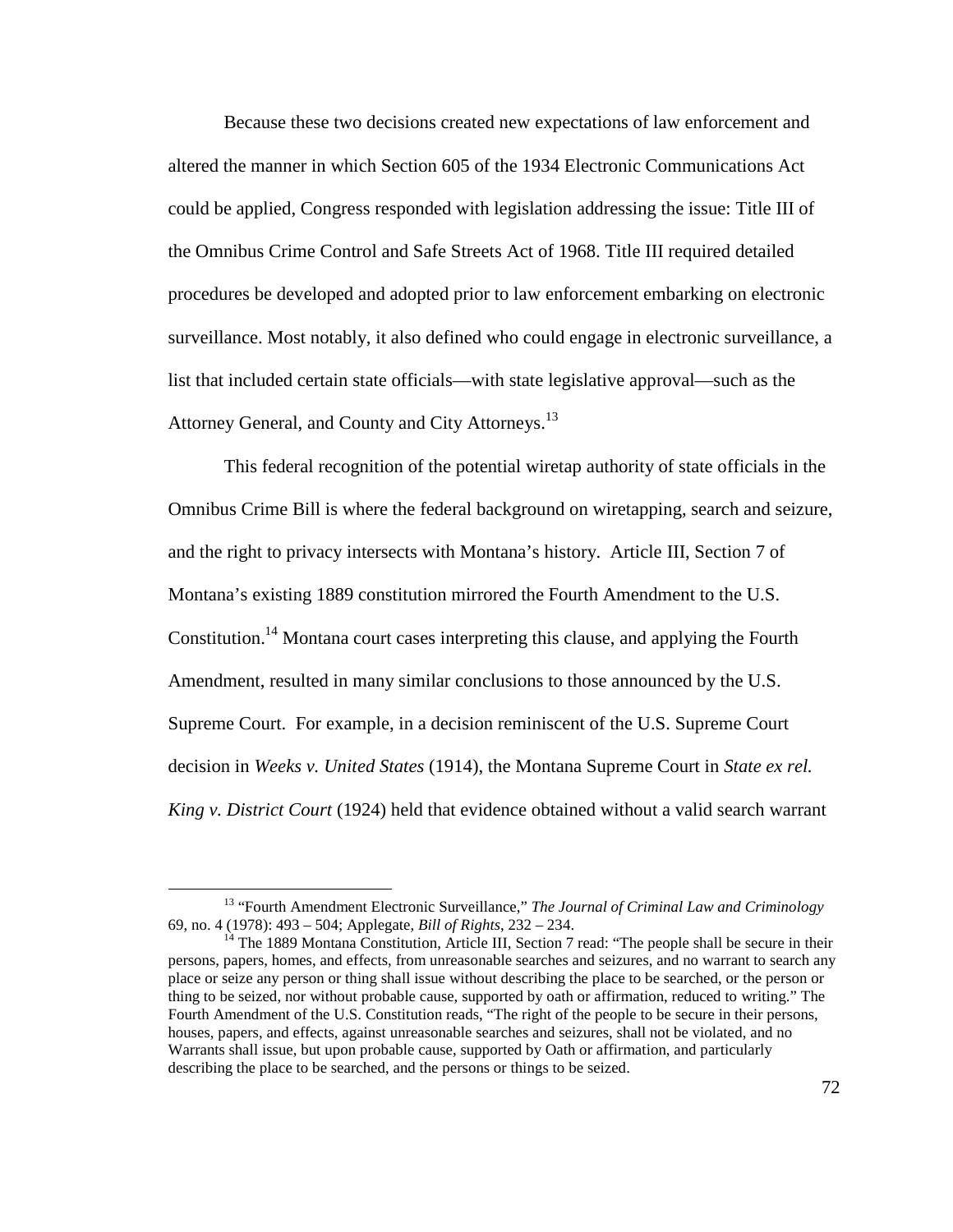had to be excluded from a defendant's trial. This case also involved a search without a warrant for evidence of bootlegging.<sup>15</sup>

Despite some similar applications of constitutional search and seizure protections, there were a number of ways in which, even before the 1972 constitution, Montana required a higher level of protection from police searches and seizures than did federal law. This bias toward individual privacy, when juxtaposed with governmental investigation into one's home or personal affairs, reflected the cultural importance of privacy in Montana. A pair of cases decided by the Montana Supreme Court in 1968 encapsulates both Montana's historical protection of privacy and the legal and the political mood that was prevalent in Montana leading up to the constitutional convention. The two cases, *State v. Langan* and *State v. Kurland*, involved the search of Mary Langan's home in Bozeman, where Sandra Kurland lived as Langan's roommate, and the seizure of marijuana, which resulted in the police arresting the two women. The search was authorized by a warrant issued by a justice of the peace and was based on information from an undercover informant that there was marijuana present in Langan and Kurland's residence. The women were convicted of violating the state's Uniform Drug Act, based in large part on the court's admission of the seized marijuana as evidence against them in their trial. The Montana Supreme Court overturned their convictions for two reasons. First, it said that the search violated the Uniform Drug Act because it "absolutely prohibits the issuance of a search warrant to search a private residence for narcotics." This prohibition, which was enacted along with the general laws

-

<sup>15</sup> State ex rel. King, v. District Court et al., 70 Mont. 191, 224 P. 862, (1924); Applegate, *Bill of Rights*, 232 – 236.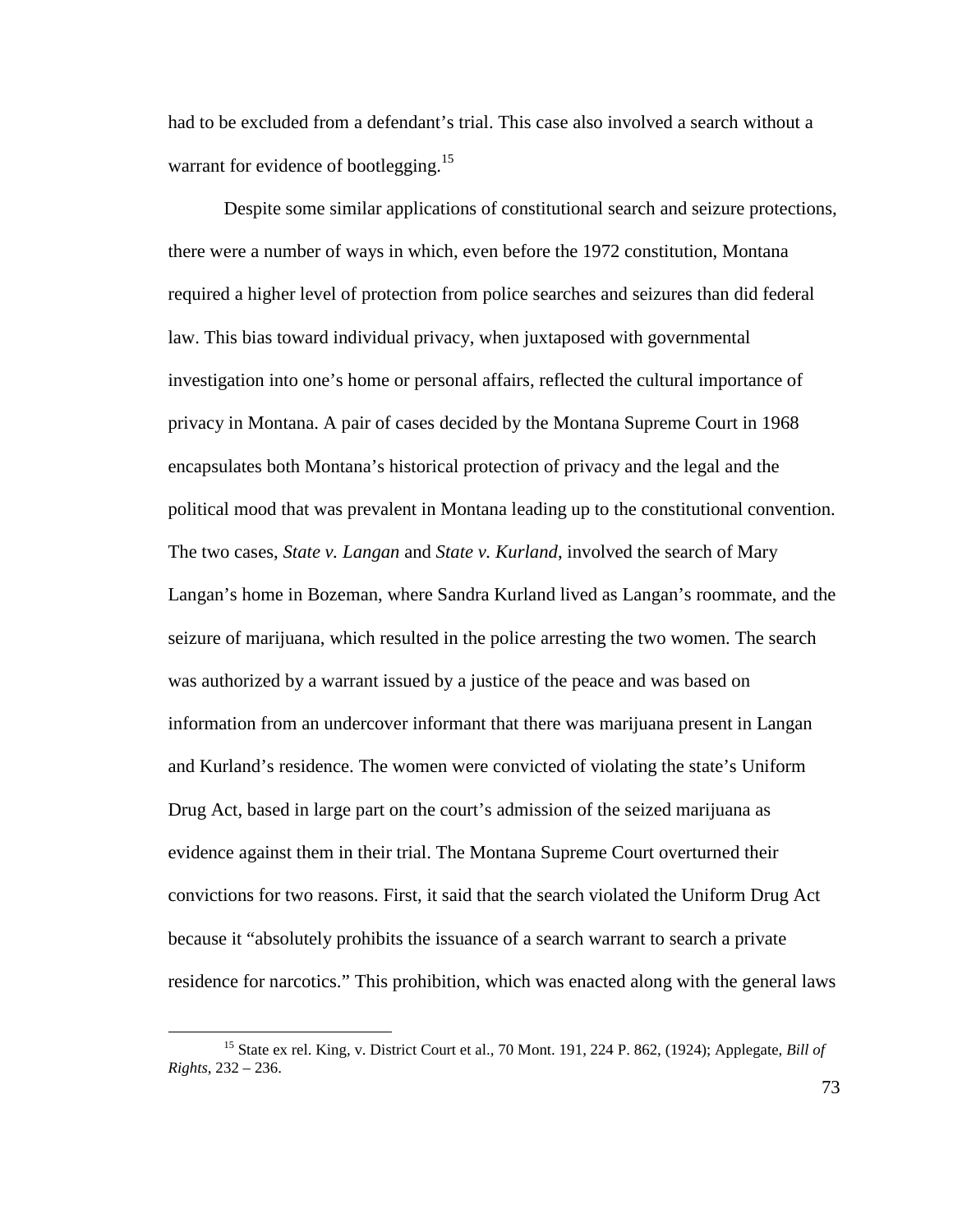governing narcotics in Montana in 1937, reflected a reverence for privacy. The strong ban on searching a home for narcotics, even with a warrant, suggests that the legislators who passed the Act prioritized the sanctity of an individual's home and, arguably, even considered the decision to possess and use narcotics in one's home a private decision. The second reason the Court gave for overturning the convictions was the long-standing exclusionary rule, which prohibited evidence gained through an illegal search from being used at trial. The Court reaffirmed Montana's commitment to this principle and pointed to the recent decision in *Mapp v. Ohio*, in which the U.S. Supreme Court had extended the federal exclusionary rule to states. These two cases reflected a contemporary legal community that prioritized individual privacy over "law and order," as well as the endurance of high legal standards favoring individual privacy in Montana.<sup>16</sup>

The debate over state and federal wiretap authority overlapped with Montana's concern for privacy and the expectation of limited governmental search and seizure authority that the *Langan* and *Kurland* cases illustrated. The legal community in Montana had engaged in discussions on electronic surveillance throughout the 1960s and encouraged lawmakers to adopt statutes banning the practice. Local newspapers published articles and editorials supporting moves to limit wiretapping and other forms of electronic surveillance in Montana. Legislators responded to these calls, and by 1971 Montana had adopted a number of statutes prohibiting the government from engaging in electronic surveillance and disclosure of information obtained through electronic

<sup>&</sup>lt;sup>16</sup> Marijuana was considered a narcotic under Montana's Uniform Drug Act of 1937. State v. Langan, 151 Mont. 558; 445 P.2d 565 (1968); State v. Kurland, 151 Mont. 569; 445 P.2d 570 (1968).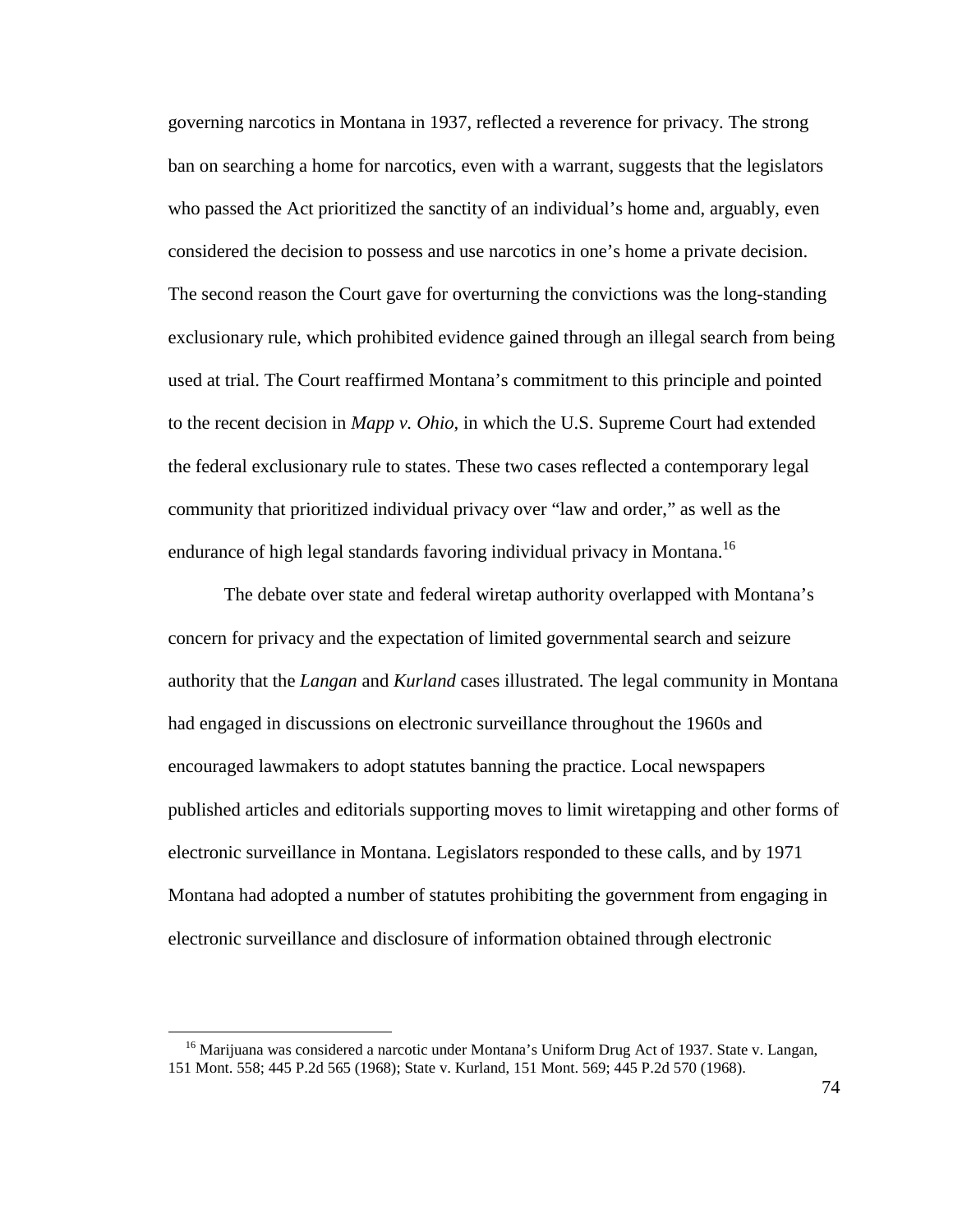surveillance. This meant state officials could not obtain a warrant for any form of electronic surveillance.<sup>17</sup>

The courts also limited the use of any form of electronic surveillance. In 1971 the Montana Supreme Court ruled that information obtained by a third party through electronic surveillance, without the defendant's consent, violated the search and seizure clause of the state constitution and the defendant's right to privacy inherent in that provision. In this case, *State v. Brecht*, the third party electronic surveillance consisted of the sister of a murder victim testifying about a telephone conversation she had listened in on, on another line, between the victim and the defendant, in which the defendant threatened to shoot the victim. Within hours of the telephone call in question, the victim had been shot by the defendant in the bar in which she worked; the defendant claimed the shooting was accidental. The combination of the Montana Supreme Court rulings in *Brecht* and *State ex rel. King,* and the various state statutes regarding electronic surveillance, resulted in a firm prohibition against state and local law enforcement officials gathering information, or using information gathered, through any form of electronic surveillance.<sup>18</sup>

The 1968 Omnibus Crime Bill's provisions allowing state and local officials, if authorized by the state legislature, to engage in electronic surveillance with a warrant were in stark contrast to the values reflected in Montana's engrained practice of protecting individual privacy rights against unlawful searches and seizures and resistance

<sup>&</sup>lt;sup>17</sup> State ex rel. King (1924); Davis, "Electronic Surveillance and the Right to Privacy"; John B. Dudis, Jr., "Electronic Surveillance: New Law For an Expanding Problem," *Montana Law Review* 32 (1971): 265 – 278; Editorial, "Let's Have Bill of Rights," *Billings Gazette*, February 10, 1972, Brown Collection, 57; Tom Wicker, "Snoops Undercut Individual Rights," *Missoulian*, January 14, 1970.

<sup>18</sup> State v. Brecht, 157 Mont. 264, 485 P.2d 47 (1971).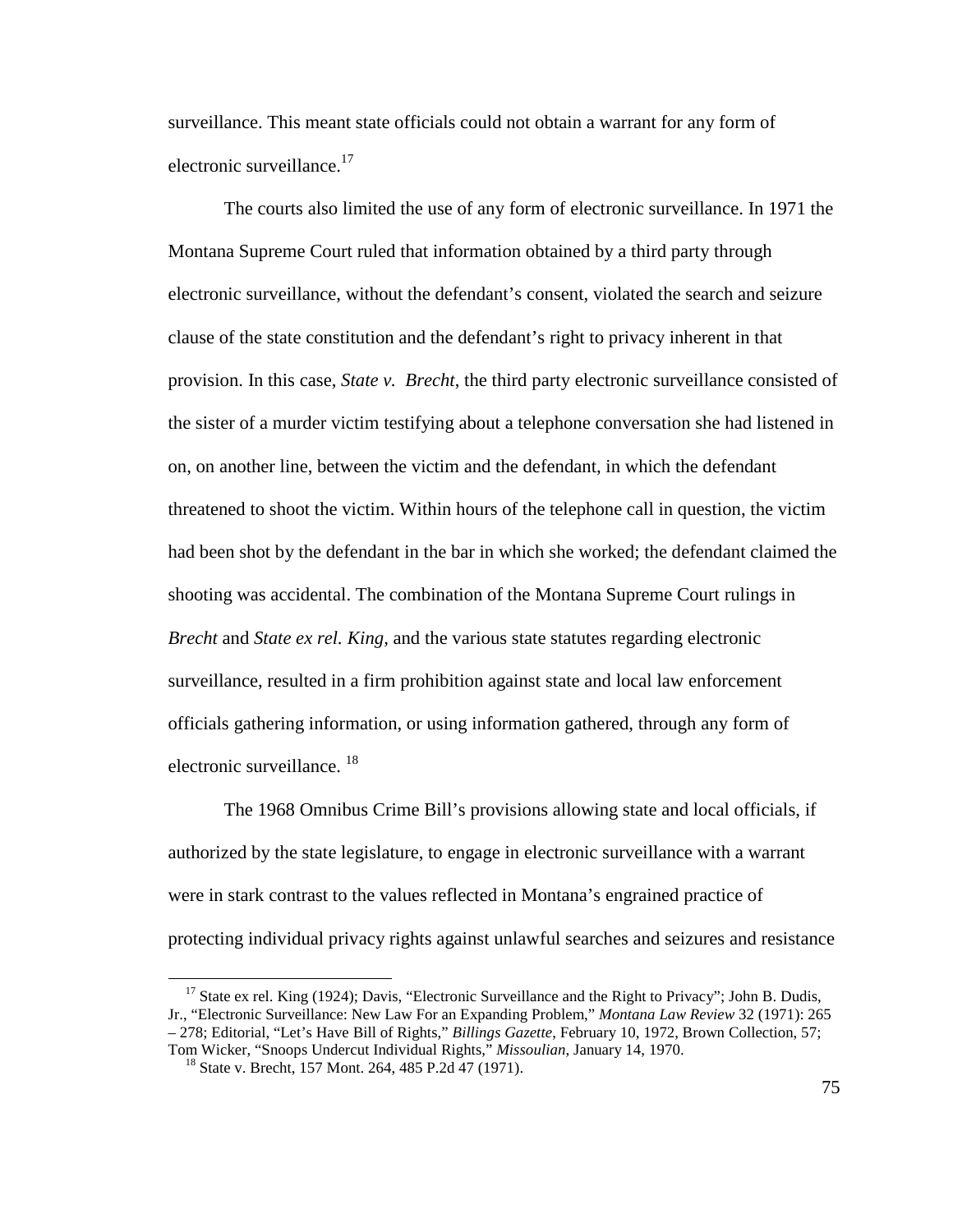to any electronic surveillance measures. During the 1971 Legislative Session, a proposal was introduced to authorize state and local officials, in line with the Omnibus Crime Bill, to engage in electronic surveillance with a warrant. The measure failed, but the debate surrounding it raised the profile of the issue and inspired a strong backlash among many Montanans.<sup>19</sup>

At the beginning of February 1972, when the BOR Committee quickly agreed to Bob Campbell's DP # 14 on electronic surveillance, this history regarding search and seizure law, electronic surveillance, and its relationship to a right to privacy was well known to Campbell and the other delegates. A lawyer practicing civil rights and constitutional law, Campbell was intricately aware of the legal issues surrounding electronic surveillance. Wade Dahood, the committee chair and an attorney who was widely expected to run for governor following the convention, regularly argued before the Montana Supreme Court and was thoroughly aware of this context. The rest of the committee had varying backgrounds and familiarity with privacy law. Moreover, the *Bill of Rights* report prepared by Rick Applegate, the young research analyst assigned to the BOR committee, provided them with extensive background on relevant issues regarding civil liberties, constitutional law, history, and recent constitution-making. It summarized the above discussion in some detail, laid out contemporary areas of concern, and provided examples of other states' constitutional provisions regarding search and seizure and electronic surveillance. The earliest meetings of the BOR Committee involved reviewing this document and discussing the issues and suggestions it contained. By the

<sup>19</sup> Applegate, *Bill of Rights*, 232 – 236; W. Bjarne Johnson, "State v. Brecht: Evolution or Offshoot of the Fourth Amendment Exclusionary Law?," *Montana Law Review* 34 (1973): 187 – 198.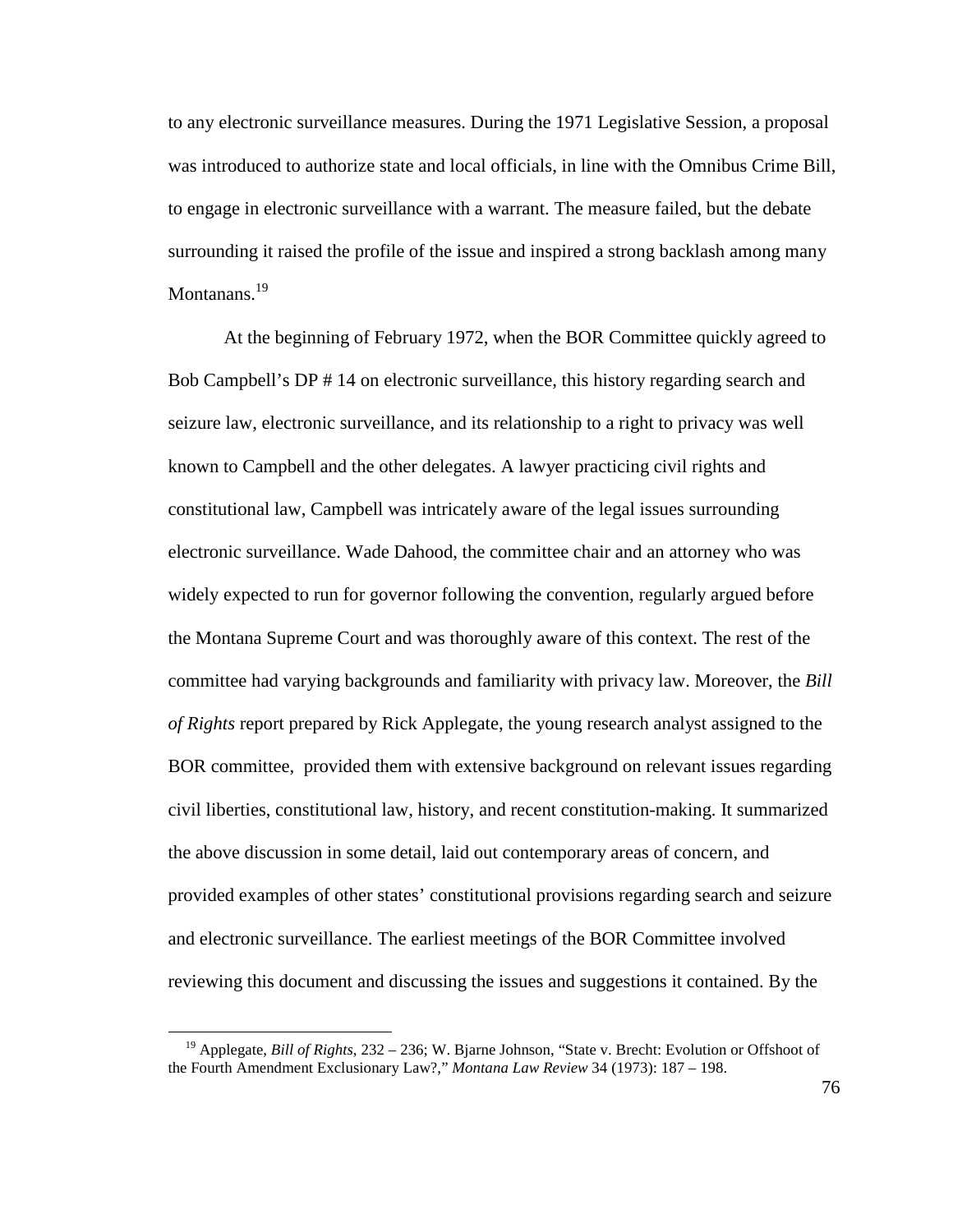seventh meeting of the BOR Committee, when Campbell made his proposal, the committee members were very familiar with the legal, philosophical, and constitutional issues Applegate's report addressed. $^{20}$ 

The committee held a number of hearings to solicit the opinions of the public on the BOR proposals, and news of the convention was prominent in newspapers across the state. This provided ample opportunity for public reaction to the convention's proposals. The public discussion regarding Campbell's DP # 14 reflected the importance—to the Montana public and the constitutional convention delegates—of protecting an individual's right to privacy. Dorothy Eck, a BOR Committee member and delegate from Bozeman commented that all the delegates to the convention, including Republicans and Democrats, "liked being recognized as populists." Given the public reception to proposals protecting an individual right to privacy, such as the proposed restriction on electronic surveillance, and the outcome of those proposals, the delegates were indeed populists. Testimony at public hearings was overwhelmingly in opposition to electronic surveillance and often urged the BOR Committee to adopt even stronger protections, such as an absolute ban on electronic surveillance. $21$ 

Testimony on the topic included the views of organized groups, individual citizens, and elected officials. There was no organized support for electronic surveillance. The Montana Sheriffs and Peace Officers' Association (MSPO) did not take a position,

 $20$  Dahood's gubernatorial ambitions were derailed, as many would argue, because of the nasty fight between the Press and the Bill of Rights Committee over the privacy exception in the right-to-know clause. See, Chapter 4, note 2 for more information on that battle. "A Republican from Anaconda: Wade Dahood Seen As Political Rarity," *Great Falls Tribune*, no date but most likely March 19, 1972, Brown Collection; Campbell, *Manuscript*; Murdo, "Campbell Contributes Reform, Poems, Humor to Convention,"; Applegate, *Bill of Rights*; Minutes of the Second Meeting of the Bill of Rights Committee, Montana Constitutional Convention, January 20, 1972, Folder 2-37, Box 2, RG22, MHSL.

<sup>&</sup>lt;sup>21</sup> Dorothy Eck, quoted in Chambers and Zalis, "For This and Future Generations."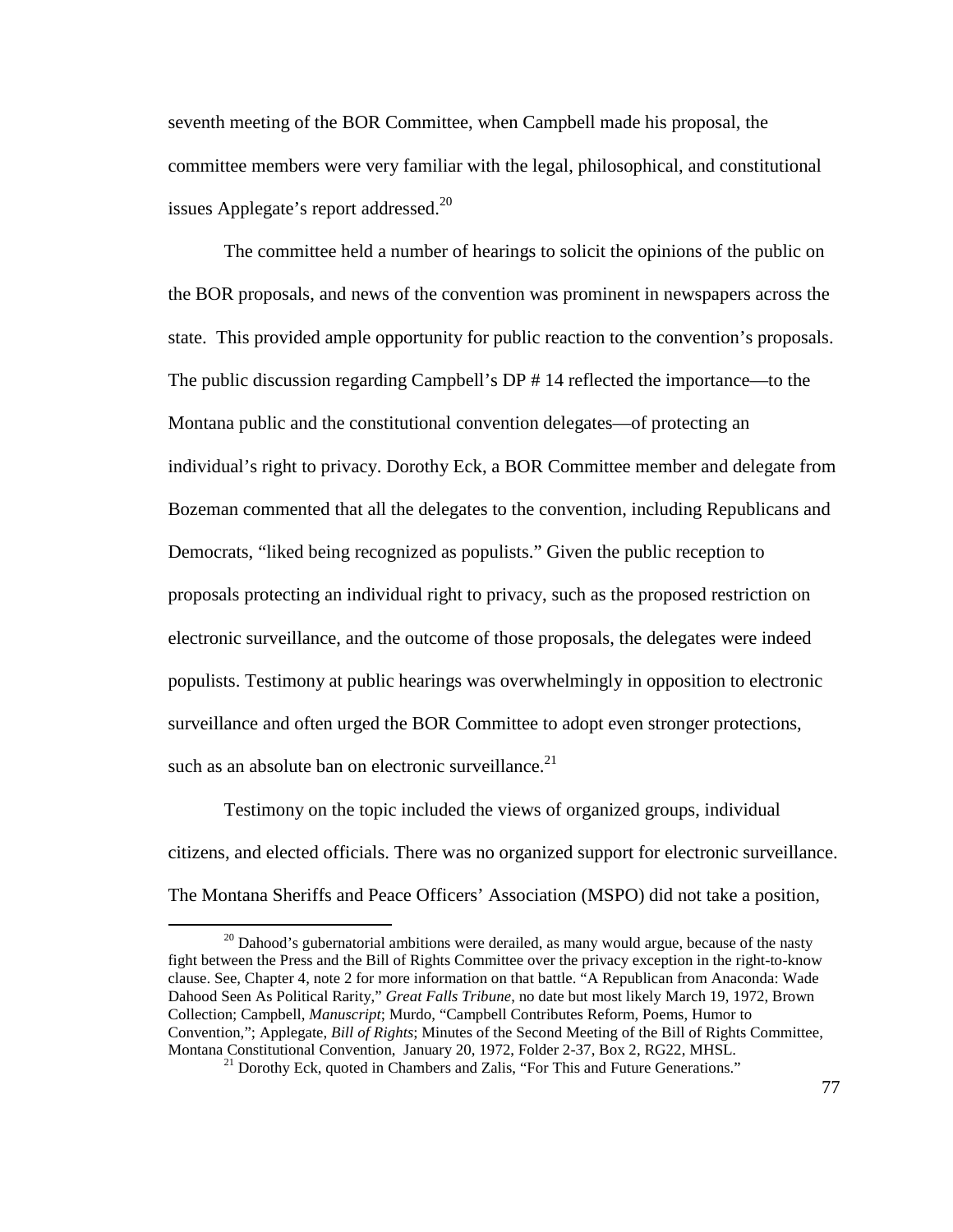and individual members of law enforcement did not testify. A fellow delegate, J. Mason Melvin reported to the Bill of Rights committee that he had attended an MSPO meeting, and some of the attendees conveyed an interest in being allowed to utilize electronic surveillance in major crimes investigations, but all supported being required to get a warrant. Everyone else who testified or communicated with the committee expressed discomfort with electronic surveillance. Some supported Campbell's DP # 14, but most people who testified or wrote their delegates urged them to go further and include an absolute ban on electronic surveillance in the constitution. Mrs. Irving Boettger, a homeowner in East Helena, appeared before the committee as "a private citizen expressing a personal opinion, not as a representative of any group" to share her belief that: "We can hardly feel like free citizens in a free state if we can never know when we are being intruded upon." She urged the committee to limit all forms of electronic surveillance to law enforcement and then "only under extremely rigid legal and judicial controls." On February 15, the Montana AFL-CIO voiced their support for the intent behind the proposal. However, they wanted the committee to go further and suggested inserting "an absolute ban on 'any interception of private communication'. . . into the section." Delegate Dorothy Eck received several letters from a constituent urging her to support a prohibition on wiretapping and electronic surveillance. Responding to the practice of the FBI monitoring activist groups, a group of citizens from Missoula submitted a signed petition that asserted: "Unfettered government surveillance is a powerful threat to the existence of democratic institutions." This petition specifically

78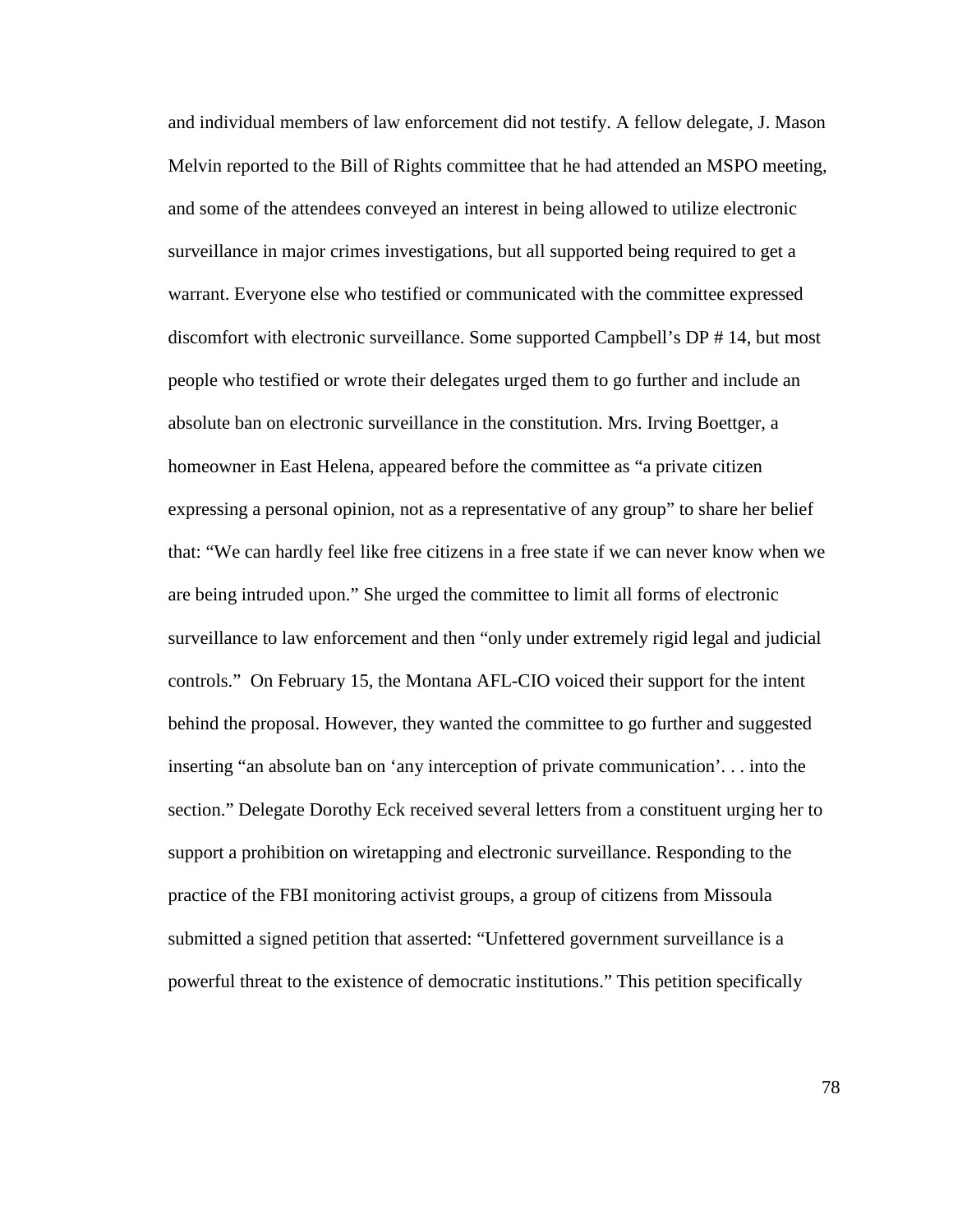called for "stronger guarantees" regarding surveillance than were present in the federal Bill of Rights.<sup>22</sup>

Tom Towe, a Democratic representative from Billings, testified extensively throughout February and March on the right to privacy and the search and seizure proposal. He suggested an absolute bar on intercepting communications, while acknowledging that under national law federal officials could engage in electronic surveillance within Montana. Kayle Jackson of Browning agreed with Towe and urged the committee to adopt an absolute ban on electronic surveillance because, "If people believe that their government may be listening to everything they say, it would seem certain to keep them from saying anything, which is not what a democracy is all about." The consistency of support for prohibiting electronic surveillance among a diverse representation of the public, and the absence of public testimony in favor of electronic surveillance, reflected the strong public support for constitutional provisions protecting an individual right to privacy. $^{23}$ 

 $^{22}$  J. Mason Melvin to Wade Dahood, Chair of Bill of Rights Committee, December 13, 1971, RG 22, Box 2, Folder 2-4, MHSL; Montana State AFL-CIO to Montana Constitutional Convention, Bill of Rights Committee, Bill of Rights Committee Meeting Minutes, February 15, 1972, RG22, Box 3, Folder 3- 2, MHSL; Mrs. Irving Boettger, "Testimony before the Bill of Rights Committee on Protection of Private Communications," January 26, 1972, RG22, Box 2, Folder 2-37, MHSL; Catherine R. Moffet to Dorothy Eck, February 4, 1972, Box 3, Folder 3-6, Dorothy Eck Papers, MHSL; Catherine R. Moffet to Dorothy Eck, February 19, 1972, Box 3, Folder 3-6, Dorothy Eck Papers, MHSL; Petition, "Support the Right of Individual Dignity, Privacy, and Free Expression," no date, but clearly toward the beginning of the convention, 1972, Box 6, Folder 2, Lucille Speers Papers, Collection Number MSS 585, Maureen and Mike Mansfield Library Archives and Special Collections, University of Montana—Missoula (hereafter cited as, "Speer Papers, MSS 585, UMML"). For more on the history of federal surveillance of activists during the mid-twentieth century see, Richard Morgan, *Domestic Intelligence: Monitoring Dissent in America*  (Austin: University of Texas, 1980); Kenneth O'Reilly, *"Racial Matters": The FBI's Secret File on Black America, 1960 – 1972* (New York: Free Press, 1989); Gerald D. McKnight, *The Last Crusade: Martin Luther King, Jr., the FBI, and the Poor People's Campaign* (Boulder: Westview, 1998).

<sup>&</sup>lt;sup>23</sup> Tom Towe, "Proposal to Bill of Rights Committee on Wiretapping and Privacy," February 12, 1972, RG22, Box 3, Folder 3-2, MHSL; Tom Towe, "Proposals for Right to Privacy and Explanation of Components of Privacy," February 4, 1972, RG22, Box 3, Folder 3-2, MHSL; Tom Towe to Dorothy Eck, March 6, 1972, RG A-2, Box 2, Folder 2-10, Eck Papers, MHSL; Kayle Jackson, Testimony, February 12,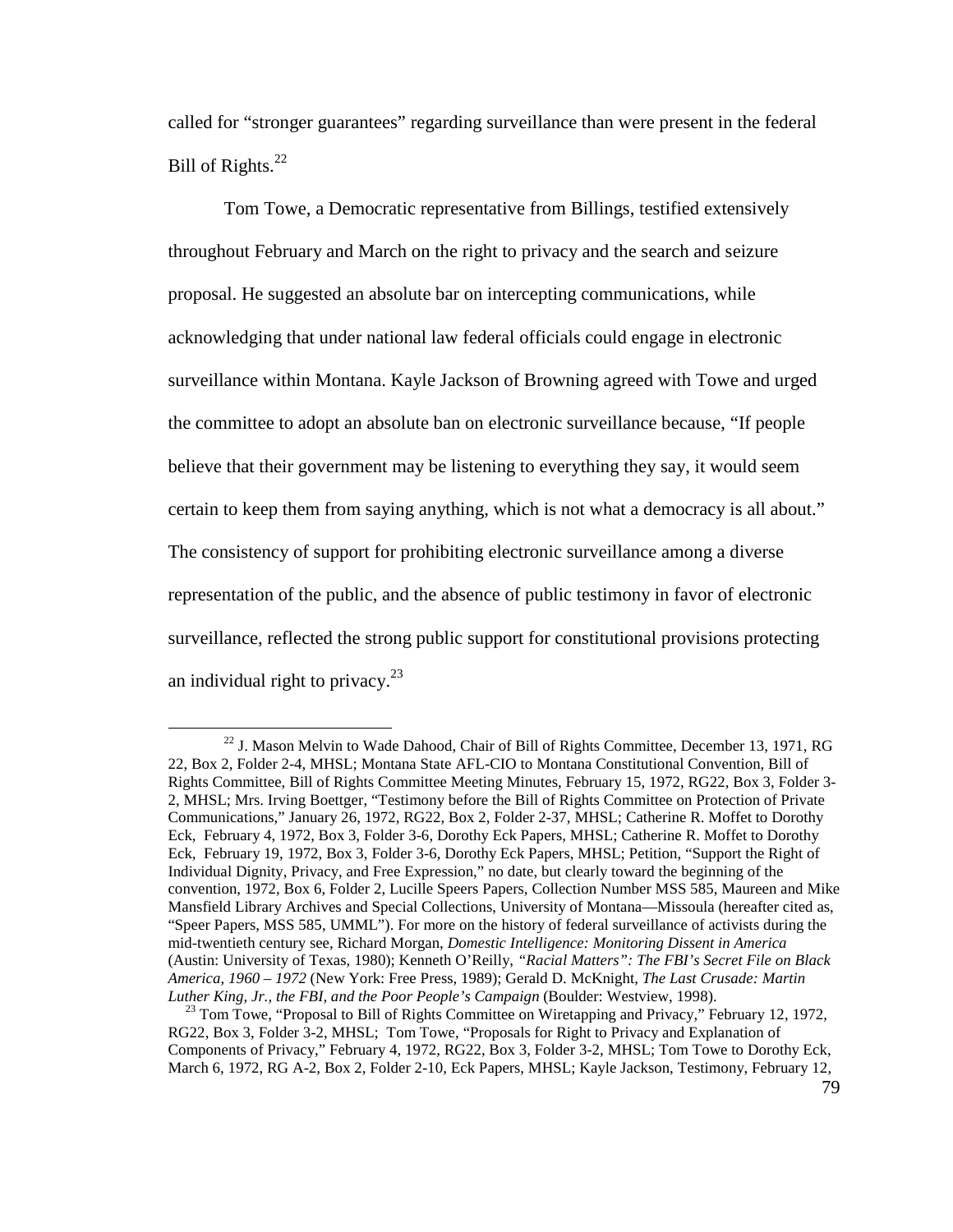The Bill of Rights committee stripped the provision addressing electronic surveillance from its final proposal on the search and seizure clause before it was submitted to the full convention on February 19, 1972. This directly reflected public pressure on the BOR committee to strengthen the provision or to ban electronic surveillance outright. Reporting on the last public hearing before the communication interception proposal was withdrawn, the *Great Falls Tribune* noted that multiple attorneys testified that they feared "the section would have the effect of authorizing wiretapping and bugging," which conflicted with existing Montana law. In addition to the attorneys, the paper reported that multiple witnesses "pressed for a stronger section banning illegal wiretapping during the four-hour hearing." Many of those who testified argued that, since electronic surveillance was currently illegal in Montana, DP #14 could have the effect of legalizing the practice because it stated that a warrant was required to engage in electronic surveillance. In response, the committee removed the language regarding electronic surveillance from the proposal in order not to inadvertently authorize it. By withdrawing the proposal, the Committee believed it was acting in the interest of individual privacy and, certainly, responding to overwhelming public sentiment.<sup>24</sup>

This decision was debated and rehashed in some detail once the proposal reached the full convention on March 7, 1972. The debate highlights just how crucial the concept of a right to privacy was to the delegates and how resistant Montanans were to electronic

<sup>1972,</sup> RG22, Box 3, Folder 3-2, MHSL; Public Petition, "Support Inclusion of Rights of Individual Dignity, Privacy and Free Expression in the Constitution of the State of Montana," February 3, 1972, RG22, Box 3, Folder 3-2, MHSL.

<sup>&</sup>lt;sup>24</sup> "Gun Lobbyists take Potshots at 'Rights' Proposal," Associated Press, no date but most likely February 14, 1972, Brown Collection, 71; "Right to Privacy Gains Convention Assurances," Associated Press, no date but most likely early March, Brown Collection, 160; *Verbatim Transcript*, 5:1682 – 1689.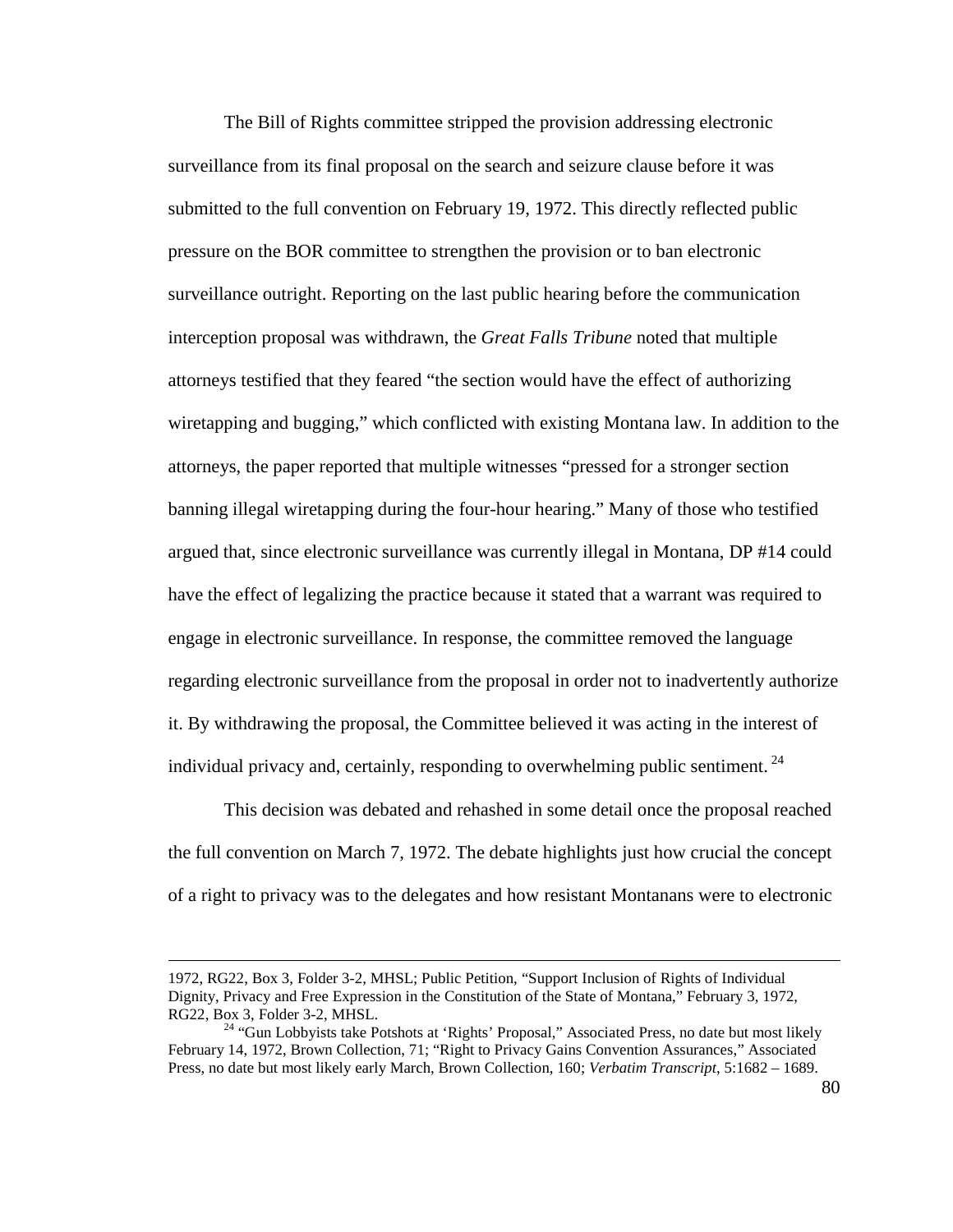surveillance. In an attempt to explain why they had removed the earlier language Campbell told the convention delegates: "We at the committee felt very strongly that the people of Montana should be protected as much as possible against eavesdropping, electronic surveillance, and such type of activity." Despite this assurance about the meaning of the search and seizure clause, a number of delegates had concerns that electronic surveillance would be allowed. $25$ 

Mae Nan Robinson, the youngest delegate to the convention and a graduate student at the University of Montana, attacked the committee's decision to omit language explicitly dealing with electronic surveillance. She proposed amending the clause to prohibit the interception of *any* communications. In support for her amendment, she referred to extensive statistics regarding the cost and futility of electronic surveillance, the analysis of contemporary legal scholars on privacy and communications, and Justice Brandeis's impassioned defense of a right to privacy in his *Olmstead* dissent. She ended her plea with the strong assertion that "no case has been or can be made for wiretapping in the state of Montana" and further stated that wiretapping reflected "a blatant disregard for the privacy of individuals." No one stood to oppose the concept of prohibiting wiretapping and no one rejected an individual's right to privacy. However, there was opposition to her amendment, which centered on concerns about the broadness of its language. Some delegates expressed concern that a ban on intercepting any communication would go beyond prohibiting wiretapping and also prohibit investigations into obscene calls and other phone-based harassment and prohibit prison officials from monitoring non-privileged communications to and from incarcerated individuals. In the

 $\overline{a}$ 

81

<sup>25</sup> *Verbatim Transcript*, 5:1682 – 1689.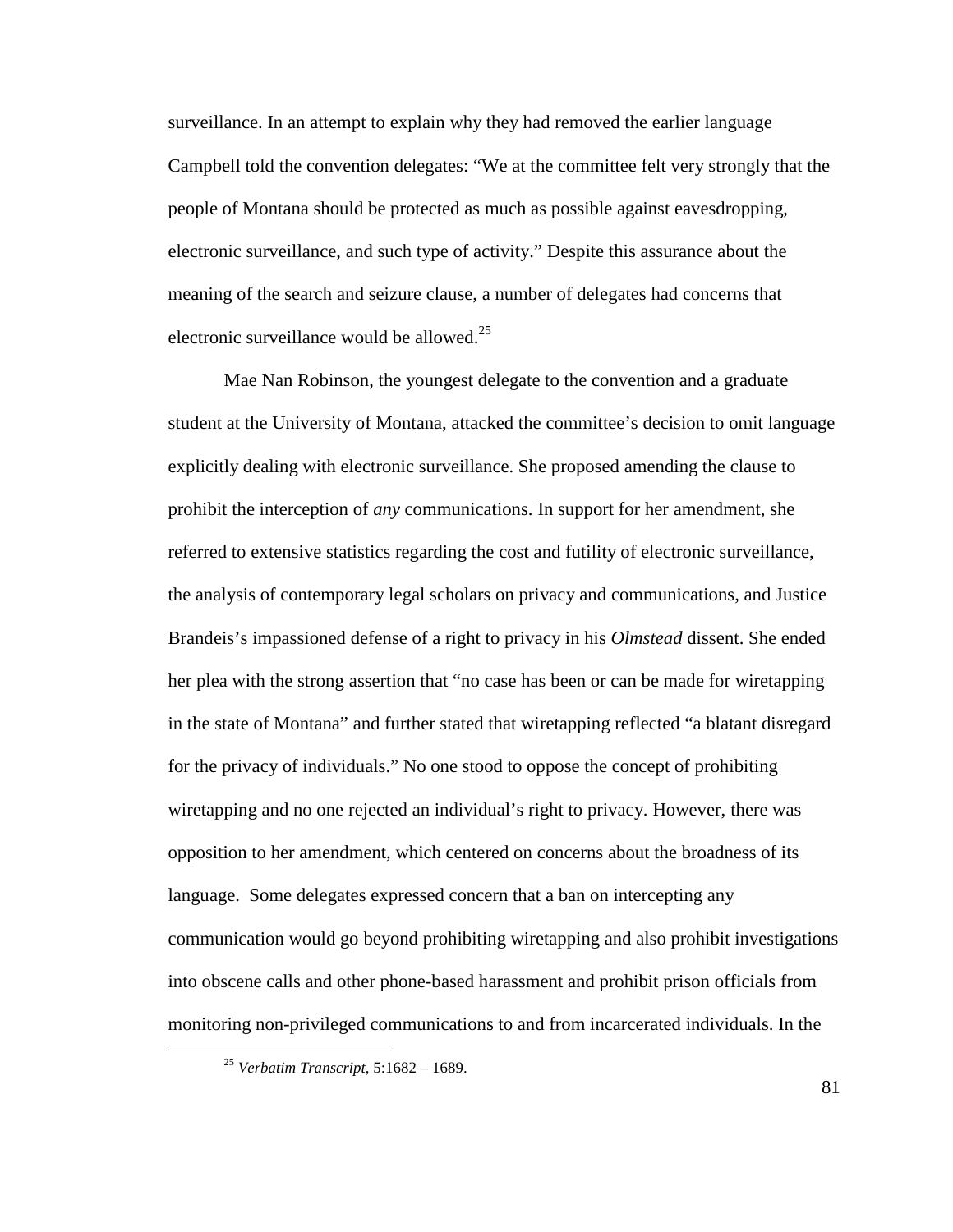end, the language of the clause was slightly revised and collective assurances were made that neither the committee nor the convention as a whole intended to authorize or allow electronic surveillance. $^{26}$ 

The evolution of the committee's search and seizure proposal is a clear example of the public demanding stronger protections for individual rights than existed at the federal level. This public demand resulted in a constitutional clause with the clear intent of protecting individual privacy. This clause, in combination with the right to privacy, has resulted in strong protections for individual rights in Montana's criminal law.<sup>27</sup>

The concept of a right to privacy was not limited to notions regarding government intrusion through searches or electronic surveillance. The delegates, and the people of Montana, held a broader conception of privacy, which was reflected in the parallel proposal for a stand-alone right to privacy. Bob Campbell submitted his initial proposal, Delegate Proposal # 33, guaranteeing a right to privacy almost upon arrival at the convention on January 26, 1972. It initially read:

The rights of individual dignity, privacy, and free expression being essential to the well-being of a free society, the state shall not infringe upon these rights without the showing of a compelling state interest.

This broad concept of privacy, related to concepts of freedom and quality of life, reflected legal developments at both the national and state level.<sup>28</sup>

In 1890, Louis D. Brandeis, future U.S. Supreme Court Justice, and Samuel D. Warren wrote a *Harvard Law Review* article that was widely considered to be one of the

<sup>26</sup> Hillinger, "New Constitution"; *Verbatim Transcript*, 5:1682 – 1689.

 $27$  Melissa Harrison and Peter Mickelson, "The Evolution of Montana's Privacy-Enhanced Search and Seizure Analysis: A Return to First Principles," *Montana Law Review* 64 (2003): 245.

<sup>28</sup> Campbell, *Manuscript*; *Verbatim Transcript*, Delegate Proposal 33, 1: 127.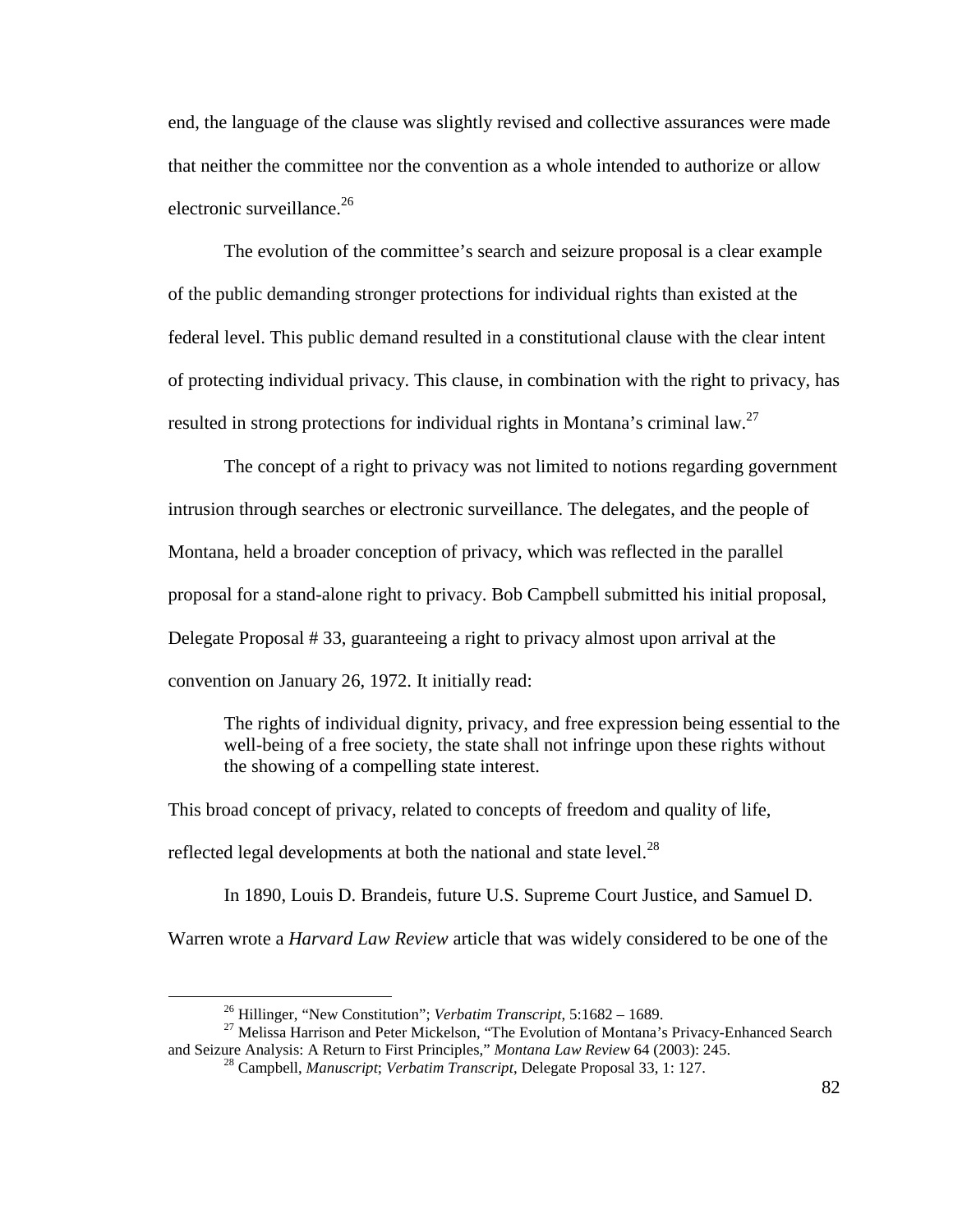earliest articulations of the concept of a right to privacy. In this article, Brandeis and Warren argued that a right to privacy had always existed within the common law; it was, they maintained, generally submerged within an individual's property rights. The changing nature of society and the growth of technology, Brandeis and Warren asserted, had changed the ways that privacy was being invaded. For example, technology allowed for photographs of an individual to be easily reproduced and circulated without permission, a harm that was not adequately addressed under existing property rights in the common law. Brandeis and Warren called for the law to evolve and for the courts to apply the principle underlying common law property protections—that individuals had "a right to be let alone"—to a variety of non-property based violations of privacy. To ensure this right, Brandeis and Warren proposed "a general right to privacy for thoughts, emotions, and sensations expressed by an individual."<sup>29</sup>

The Fourth Amendment concepts of search and seizure, addressing the invasion of government into an individual's private space, were the first areas of constitutional law to gravitate towards a right to privacy. Despite the far-reaching implications of the Brandeis and Warren article, the concept of a more general constitutional right to privacy was somewhat slow to be adopted. The early cases regarding a right to privacy reflected Brandeis and Warren's argument for a right to privacy within the common law and, except for the search and seizure/wiretap issue, were mostly civil cases involving tort

<sup>29</sup> Louis D. Brandeis and Samuel D. Warren, "The Right to Privacy" in *Privacy and the Constitution: Privacy Rights and the Body,* ed. Paul Finkleman and Madeline Mercedes Plasencia (New York: Garland Publishing, 1999), 3: 303 – 330, originally published as Louis D. Brandeis and Samuel D. Warren, "The Right to Privacy," *Harvard Law Review* IV, no. 5 (1890): 193 – 220.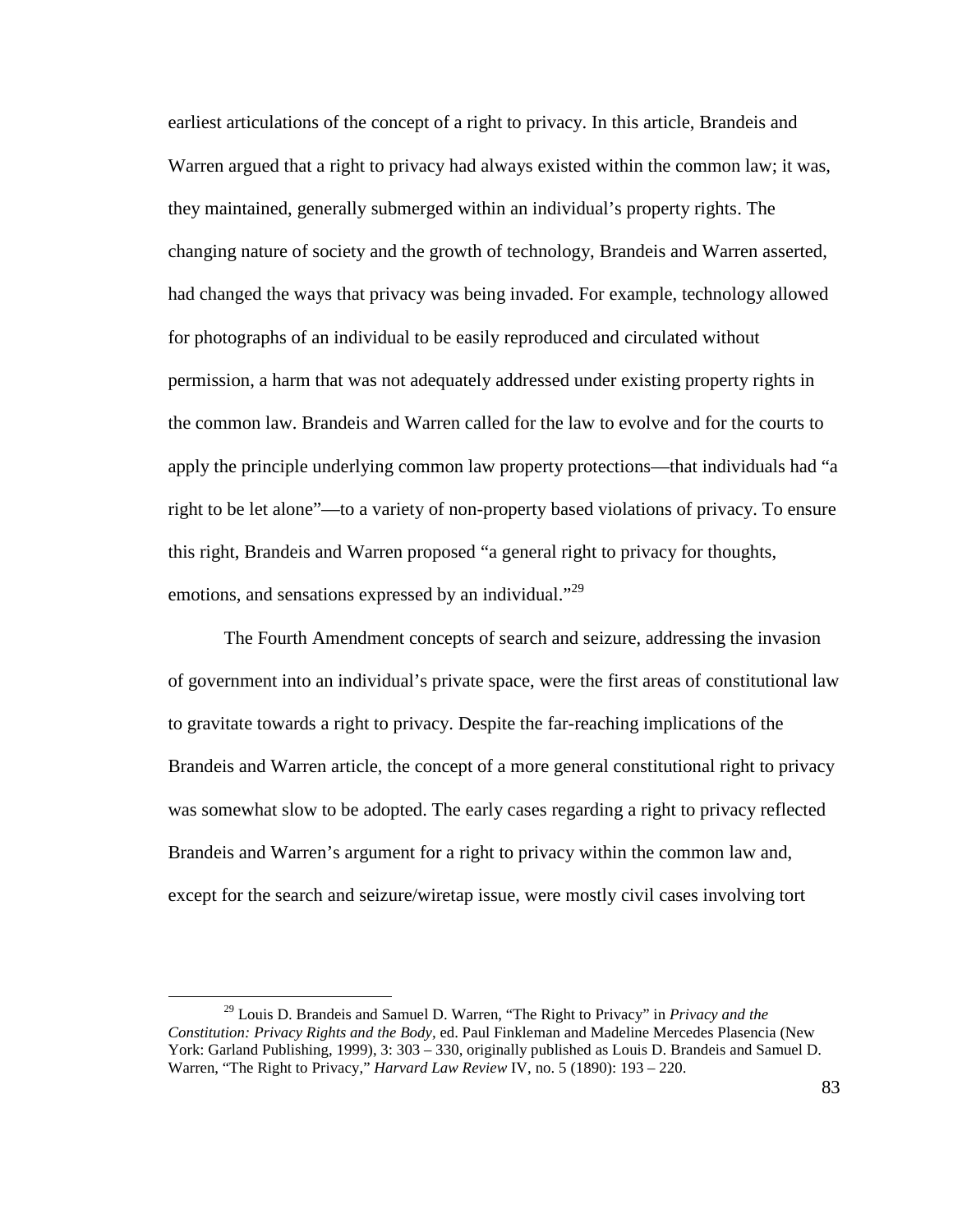law. Based on the interpretations of the prominent Judge Thomas M. Cooley, privacy rights came to be reflected in four torts:

- 1. Intrusion upon the plaintiff's seclusion or solitude, or into his private affairs.
- 2. Public disclosure of embarrassing private facts about the plaintiff.
- 3. Publicity which places the plaintiff in a false light in the public eye.
- 4. Appropriation, for the defendant's advantage, of the plaintiff's name or likeness.

States embraced the concept of a right to privacy much earlier than the federal government; between the 1930s and the 1960s most states in the country recognized some form of a right to privacy in tort law.  $30$ 

 The 1950s and 1960s saw an explosion of scholarship on the concept of a right to privacy and the debate regarding its breadth. During this time, legal scholars such as Alan Westin lamented growing intrusions into individuals' private lives. Westin believed that invasions of privacy were increasing in frequency and scope in part because of advances in technology, but also because of a growing culture of surveillance and information gathering, driven by both private and governmental interests. Legal scholars' increased focus on and recognition of a broad right to privacy challenged the status quo in federal

<sup>&</sup>lt;sup>30</sup> Brandeis and Warren, "Right to Privacy," 303, 316; Alan F. Westin, "Science, Privacy, and Freedom: Issues and Proposals for the 1970's. Part II: Balancing the Conflicting Demands of Privacy, Disclosure, and Surveillance," *Columbia Law Review* 66, no. 7 (1966): 1205 – 1253;Applegate, *Bill of Rights*, 237 – 242, 341 – 355; Patricia A. Cain, "The Right to Privacy Under the Montana Constitution: Sex and Intimacy, " *Montana Law Review* 64 (2003): 99 – 132; William L. Prosser, "Privacy," *California Law Review* 48, no. 3 (1960), in *Privacy and the Constitution: Privacy Rights and the Body*. The definition of a tort according to *Black's Law Dictionary* is "a civil wrong, for which the remedy is a common-law action for . . . damages," *Black's Law Dictionary*, Bryan A. Garner, ed., 8th ed, "tort." Judge Thomas M. Cooley was a leading jurist and legal scholar from Michigan in the second half of the nineteenth century. For more information on Judge Cooley see, Paul D Carrington, "The Constitutional Law Scholarship of Thomas McIntyre Cooley," *The American Journal of Legal History* 41, no. 3 (July, 1997): 368 – 399.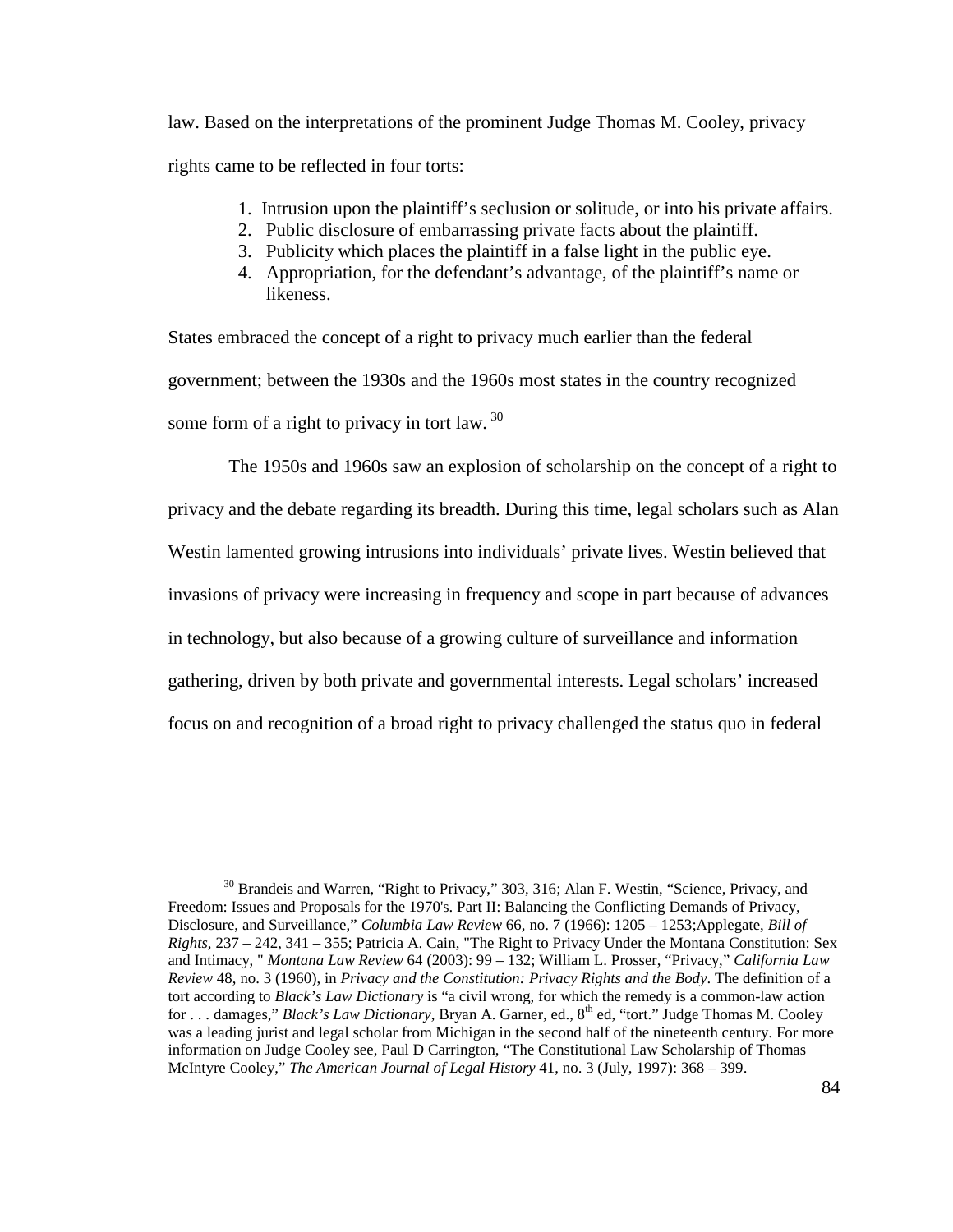constitutional and statutory law, which continued to limit the right to privacy to search and seizure-type matters until  $1965$ <sup>31</sup>

 That year federal constitutional law underwent a massive change with the finding of a right to privacy in *Griswold v. Connecticut*. The *Griswold* case involved a Connecticut statute which prohibited the dissemination of contraceptives, or information about them. Two prominent doctors challenged the law on behalf of their married patients who were seeking birth control. The Court held that access to information about contraceptives and decisions between married couples regarding contraceptive use fell within a protected marital right to privacy. A right to privacy, marital or otherwise, is not explicitly stated in the U.S. Constitution. Writing for a majority of the U.S. Supreme Court, Justice William Douglas asserted that this right was contained in the "penumbras," or shadows, of the First, Third, Fourth, Fifth, and Ninth Amendments. Basing their reasoning on precedent and the underlying principles behind the aforementioned Amendments, the Court stated that the Bill of Rights recognized a "zone of privacy created by several fundamental constitutional guarantees." This zone of privacy included a right to privacy in association, of which, the Court said, marriage was the most fundamental. The Court's recognition of this zone of marital privacy was reminiscent of the first of the four privacy torts described by Judge Cooley. Additionally, the Court said the Fourteenth Amendment's Due Process Clause protected this right from state as well as federal action. Significantly, while many disagreed with it, this decision elevated the right to privacy to the level of the most fundamental rights in the United States. This

<sup>31</sup> Brandeis and Warren, "Right to Privacy"; Westin, "Privacy"; Applegate, *Bill of Rights*, 237 – 242, 341 – 355; Cain, "The Right to Privacy."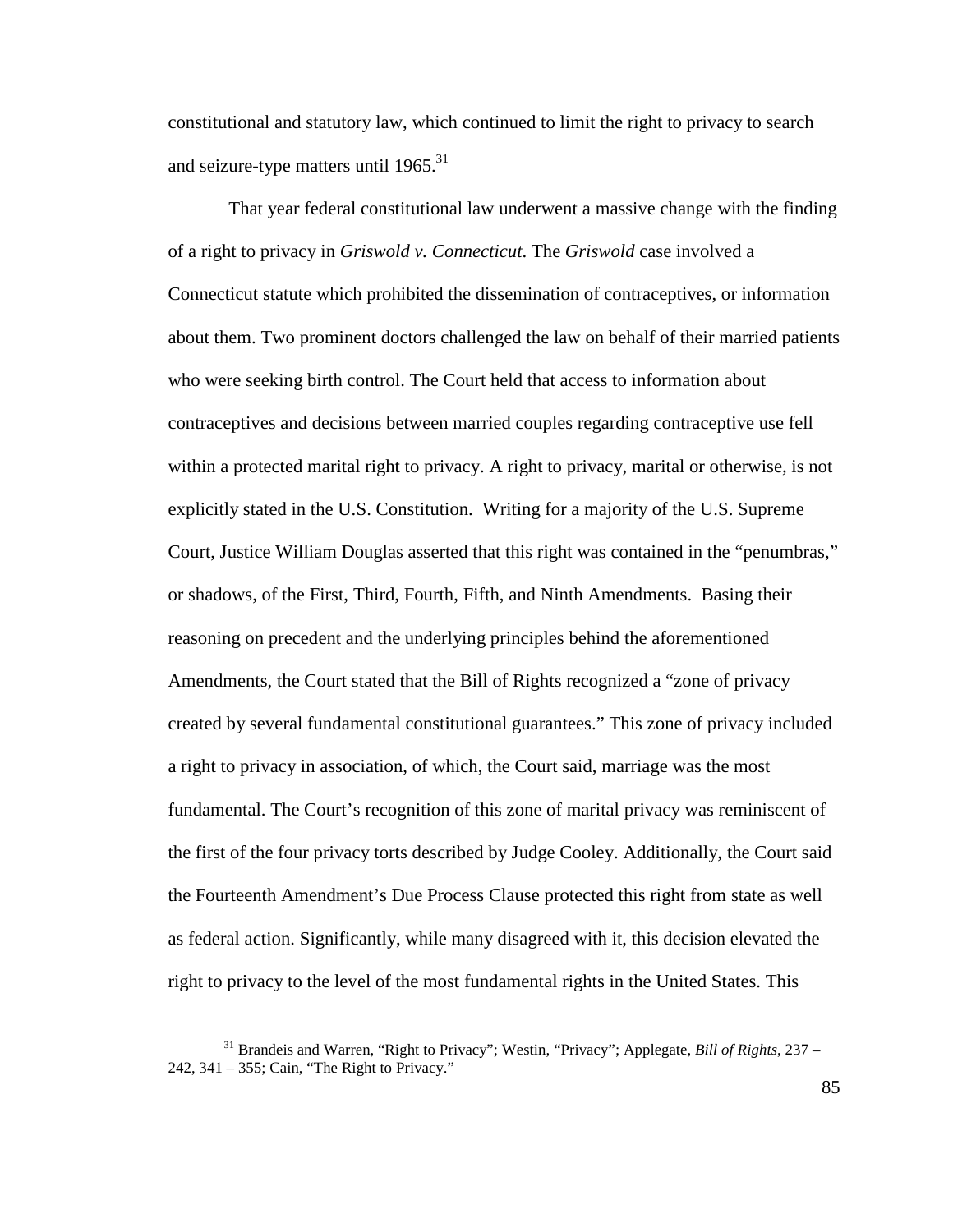decision, and the announcement of a federal constitutional right to privacy, led to a series of cases in which attorneys argued that state laws or actions violated individuals' right to privacy. For example, at the time of the Montana Constitutional Convention a number of cases, including *Doe v. Bolton* and *Roe v. Wade*, were working their way up to the Supreme Court, arguing that the newly announced right to privacy encompassed a woman's right to decide to terminate her pregnancy.<sup>32</sup>

The debate surrounding a right to privacy was neither limited to the federal level, nor was it new to Montana. In 1972 the majority of states embraced the concept of a right to privacy through their courts, though generally it was limited in scope. Two states, Arizona and Washington, had limited privacy rights protected by their constitution. The year of Montana's constitutional convention, Alaska amended its constitution to include a fairly broad right to privacy. Prior to the convention, Montana embraced the concept of a constitutional right to privacy largely through search and seizure cases, as discussed above. However, like many states, the Montana Supreme Court had been faced with the question of whether a right to privacy existed in tort law. The first time this question arose was in *Bennett v. Gusdorf* (1935), where a young woman sued a photographer for publically displaying her photograph without her consent; she argued this was a violation of her right to privacy. The court acknowledged that some jurisdictions had

<sup>&</sup>lt;sup>32</sup> Griswold v. Connecticut, 381 U.S. 479 (1965); Cain, "The Right to Privacy." The delegates had access to information regarding how a right to privacy might prohibit restrictions on abortions, an issue which would become controversial in the near future. Applegate's *Bill of Rights* discussed the major cases (*Roe* and *Doe*) working their way through the federal courts as well as the general legal theories behind the issue. He went so far as to discuss Montana's existing restrictions on abortion and state that these restrictions would most likely be unconstitutional when analyzed against a right to privacy. The delegates themselves however, did not explicitly discuss abortion and the right to privacy clause. The convention as a whole rejected a proposal to ban abortion by a vote of  $71 - 15$ , with some delegates saying it was a legislative issue. See, Applegate, *Bill of Rights*, 237 – 242, 341 – 355, and Associated Press, "Abortion Issue Flares, Fails in Con Con," no date but most likely mid-March, Brown Collection, 148.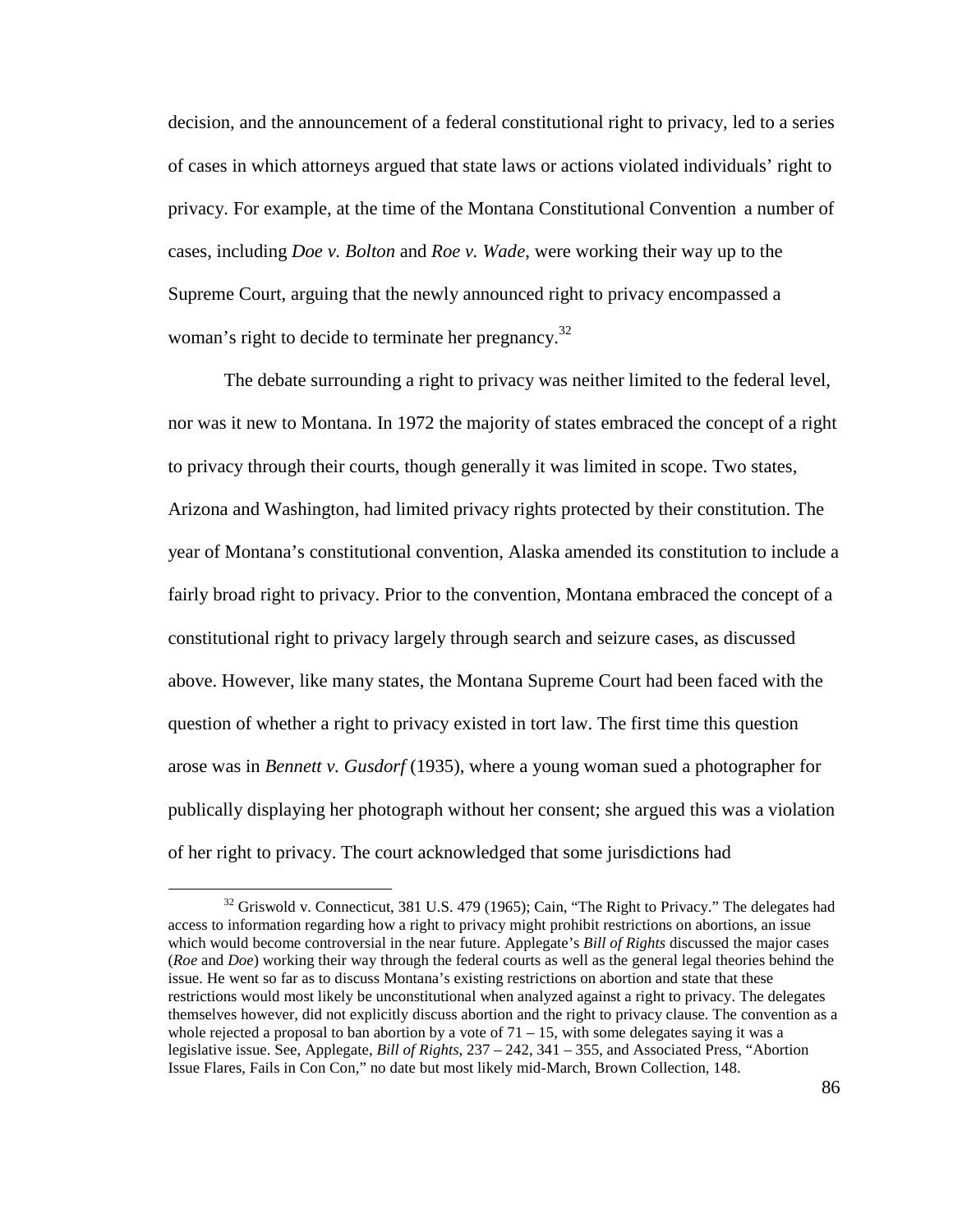acknowledged the existence of a common-law right to privacy but passed on the question of whether this right existed under Montana law. Instead, the court held that the actions of the photographer violated the contract he had with the young woman.  $33$ 

In 1952 the Montana Supreme Court firmly embraced the concept of a right to privacy in tort cases in *Welsh v. Roehm et al*. The case involved a landlord who moved into his tenant's apartment without permission, refused to leave, and harassed and generally interrupted the family's normal life. The decision was notable because of the strong language the court used in upholding a right to privacy that could be protected from intrusions. This case, in combination with the tenor of Montana's search and seizure protections, resulted in a right to privacy that was protected to some extent from both private and governmental intrusions. The language used by the state supreme court in *State v. Brecht* (1971), the case which excluded testimony regarding an overheard telephone conversation, reaffirmed the ruling in *Welsh v. Roehm* and hinted at the existence of a broad privacy right. While the Montana courts had embraced the concept in tort law and search and seizure law, in 1972 there was no explicit right to privacy in Montana's statutes or constitution.<sup>34</sup>

The tenuous nature of both the federal and state right to privacy was very clear to the staff and delegates at the convention. The background materials provided to BOR committee members on the right to privacy included an overview of the philosophical and legal writings on the topic, the few applicable court cases, and an overview of Montana's privacy law. The materials discussed the controversy surrounding the right to

<sup>33</sup> Applegate, *Bill of Rights*, 237 – 242; Cain, "The Right to Privacy"; Bennett v. Gusdorf*,* 101 Mont. 39; 53 P.2d 91 (1935).

<sup>&</sup>lt;sup>34</sup> Welsh v Roehm 125 Mont. 517, 241 P.2d 816, (1952); State v. Brecht (1971).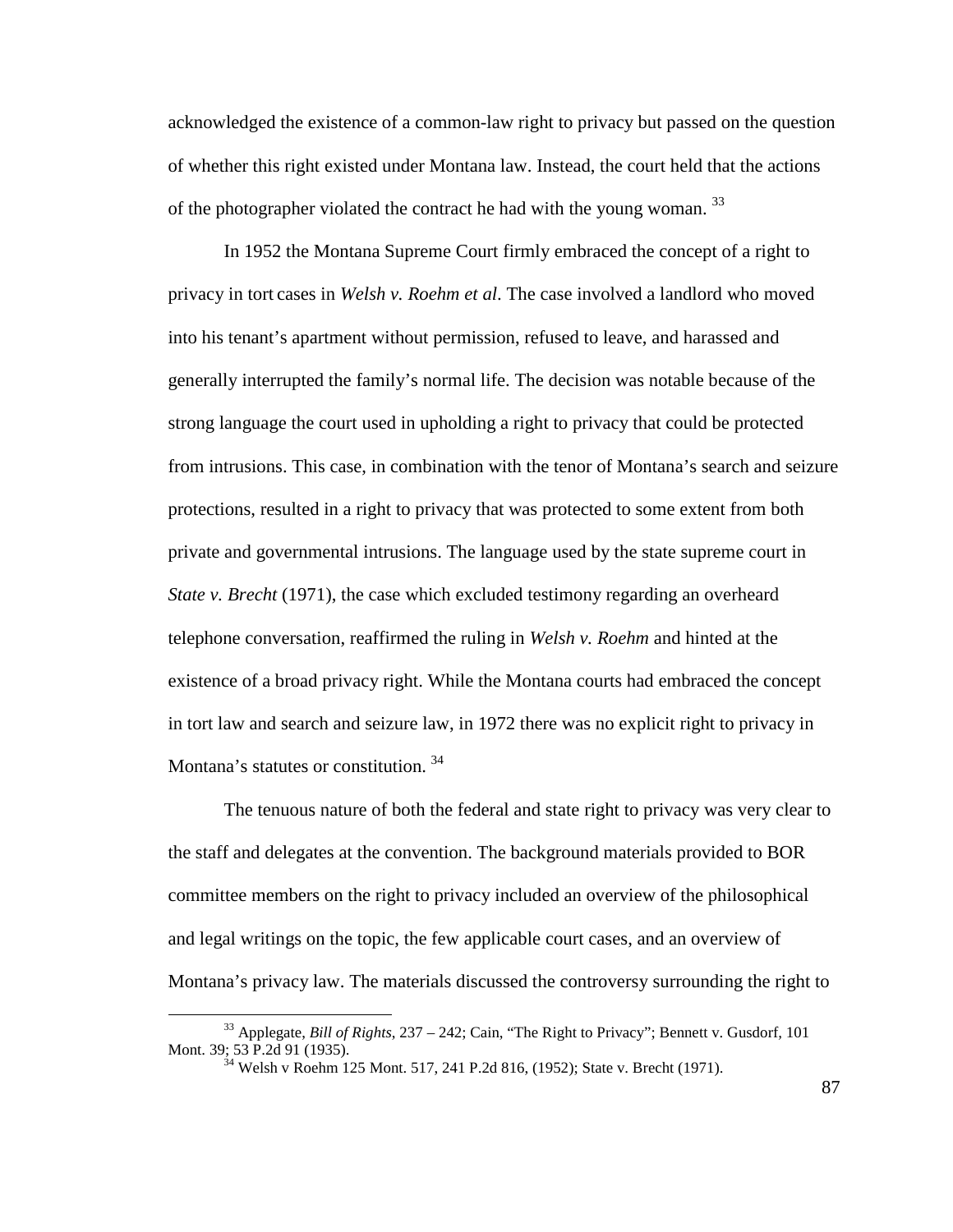privacy at the federal level and its potential impermanence. In his *Bill of Rights* document, Rick Applegate warned:

There is considerable dissension over the recent period of judicial activism on the part of the Warren Court and its alleged circumvention of the principles of federalism in its extension of federal civil liberties protections to bind the states. Of course, this means that the federal Court's status as primary guardian of civil liberties may be only temporary—or at least that it may not be definitive.

Borrowing heavily from Westin, a leading advocate for establishing a broad right to privacy, Applegate urged the Committee to protect associational, communicative, and personal privacy. He also presented extensive information on the reasons state constitutions should go beyond federal protections. Two of these reasons in particular were consistent with state constitutionalism advocates. First, he argued that leaving the protection of civil liberties to the federal government encouraged more intrusion into the states by the national government. Second, he asserted that, given the conservative opposition to newly upheld rights such as the right to privacy, the likelihood of continued protection of these rights was tenuous.<sup>35</sup>

 The BOR Committee also received correspondence that expressed concern about a shift in the Supreme Court's philosophy on constitutional interpretation and argued that it was now the role of "state constitutions to make certain individual rights are safeguarded." The constitutional convention delegates were urged, both by staff and by many in the public, to adopt stronger protections for civil liberties, and explicitly the right to privacy, than existed at the federal level. The Butte newspaper, *The Montana Standard,* editorialized that a right to privacy was necessary because times had changed

<sup>35</sup> Applegate, *Bill of Rights*, 54. Applegate's reference to the potential for future courts to reverse the decisions of the Warren court was reminiscent of the language used by state constitutionalism advocates in the mid-to-late 1970s.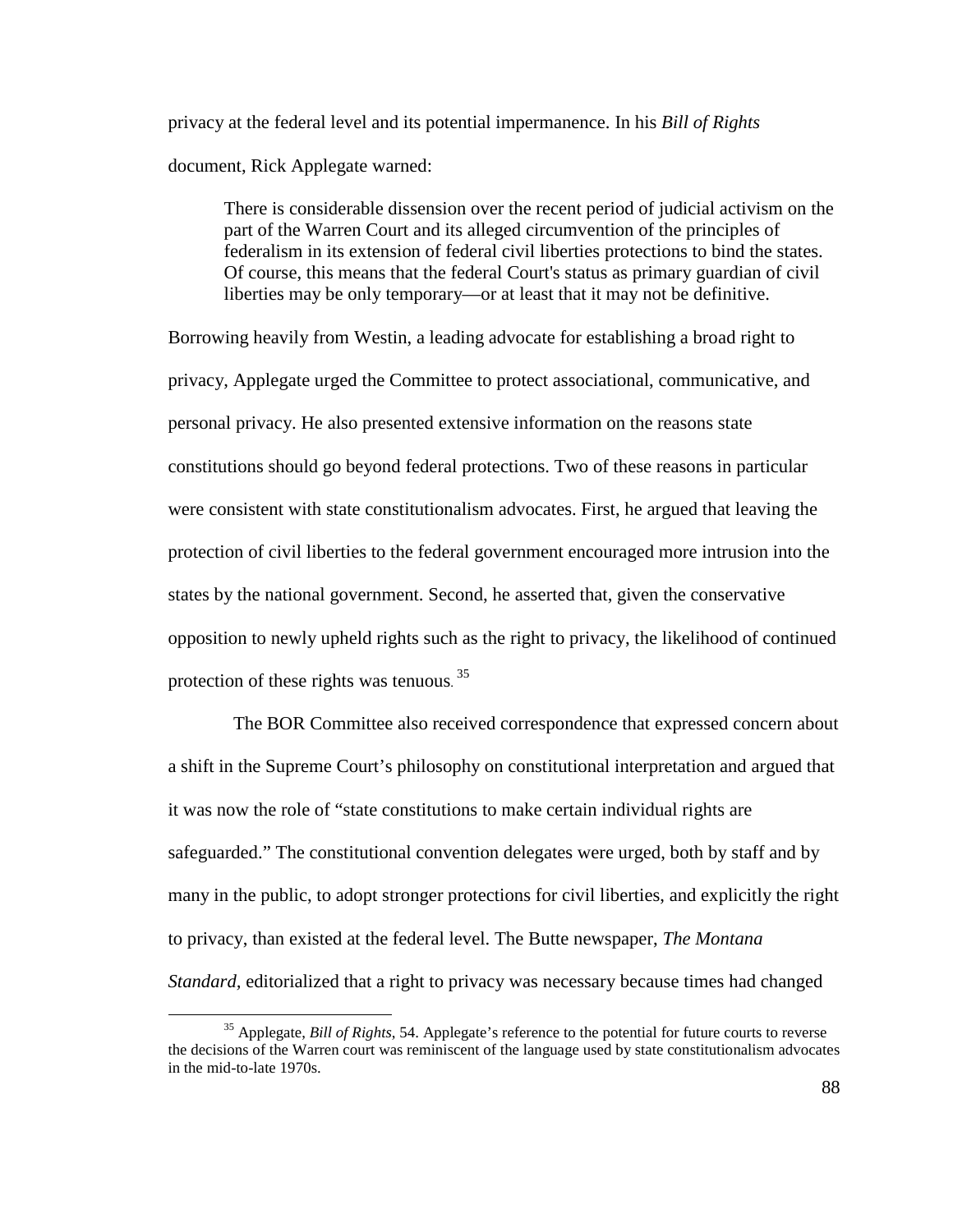as a result of technology, because government had expanded its reach, and because corporations had increased their intervention in individuals' lives. *The Standard* noted that the federal Constitution and the existing 1889 Montana constitution provided inadequate protections against intrusions into one's privacy, but that the convention could remedy this by adopting a strong privacy clause.<sup>36</sup>

The BOR committee accepted this challenge and eventually put forth a proposal that sought to cement the tenuous right to privacy in a way that reflected contemporary thinking on the topic. The legal and philosophical background behind the movement to grant broad privacy rights was evident in Bob Campbell's initial proposal # 33 regarding "the right of individual dignity, privacy, and expression." Numerous newspaper articles applauded this proposal for expanding individuals' protection against government interference. Additionally, delegates communicated to their constituents regarding the proposal in a supportive manner.<sup>37</sup>

 The proposal, however, did not last long in its original form. The Style and Drafting Committee argued that it contained too many distinct and different rights and needed to be broken up into separate proposals for each distinct right. Campbell responded by breaking up his proposal into two different proposals; he felt that a pre-

<sup>&</sup>lt;sup>36</sup> Don (D.A.) Scanlin, ACLU, to the Bill of Rights Committee, January 21, 1972, RG22, Box 2, Folder 2-37, MHSL; Public Petition, "Dignity, Privacy and Free Expression"; Editorial, "Let's have bill of rights"; Editorial, "The Right of Privacy," *The Montana Standard,* February 3, 1972.

<sup>37</sup> John Kuglin, "Con Con and Legislature: Much Alike, Much Different," *Great Falls Tribune*, no date but likely mid-February, Brown Collection, 96; Gary Langley, "Individual Rights Prime Concern of Delegates," *Missoulian*, February 9, 1972, Brown Collection, 53; Dennis E. Curran, "Convention May Give Individuals More Rights," *Helena Independent Record*, January 31, 1972, Brown Collection, 37; Editorial, "The Right of Privacy"; George James, "Con-Con Comments by the Delegates from District 23," no date most likely early February, possibly Feb 5<sup>th</sup>, no newspaper identified, Brown Collection, 40; Bob Gilluly, "Now At Hand, Dr. Ward Reports Serious Business of Convention," *Hamilton Newspaper*, February 16, 1972, Brown Collection, 87.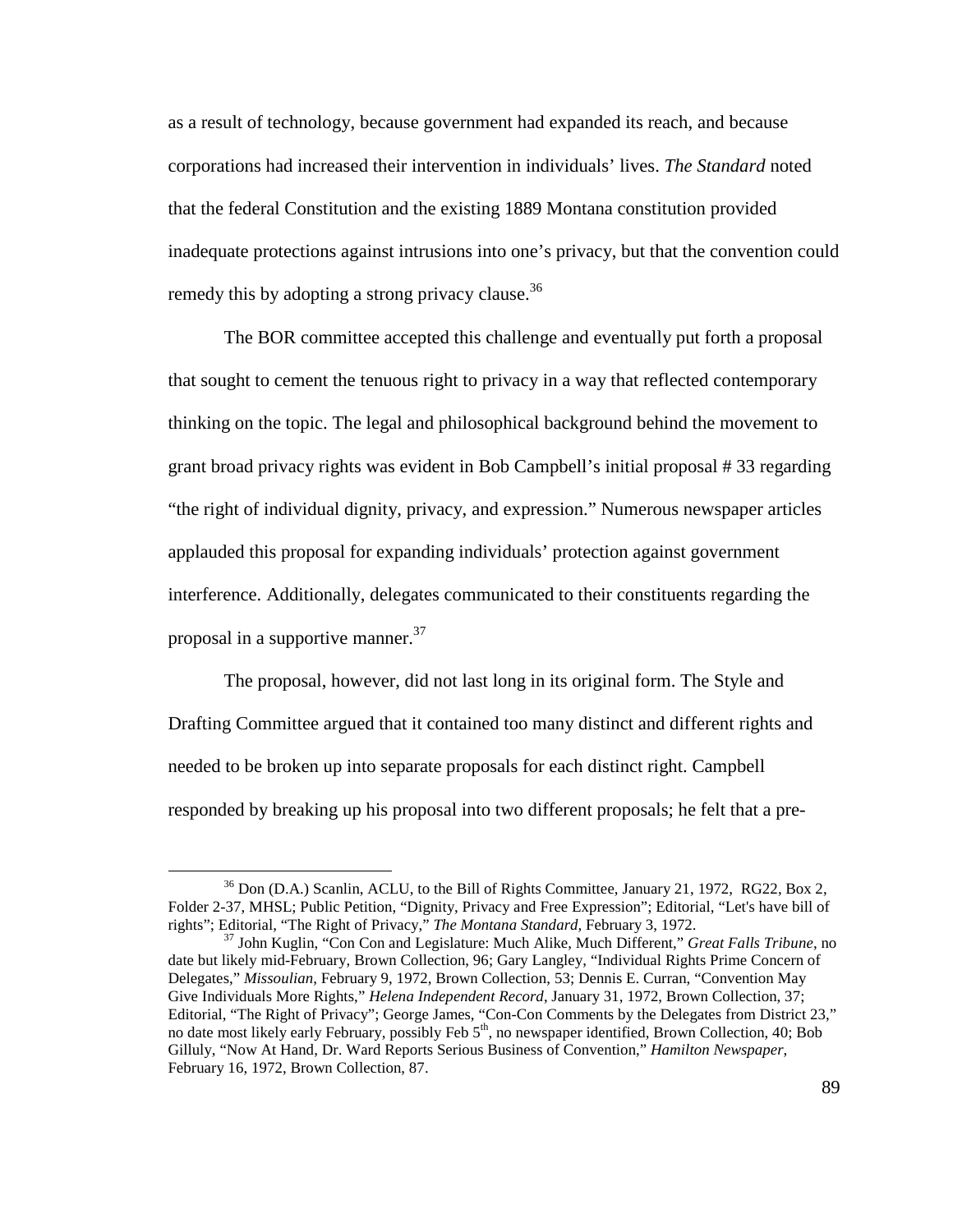existing proposal (DP # 61) guaranteeing equal rights and individual dignity addressed the portion of his original proposal guaranteeing a right to dignity. He amended the free speech clause to include a right of expression. Finally, he drafted the proposal for a right to privacy that would ultimately be adopted by the Convention. Campbell subsequently said he "wanted to state it as absolute as possible but still have room for recognizing situations where the state could enter a private home for such emergencies as fighting a fire or a call to stop violence toward an adult or child needing immediate protection." As there were only a few examples of privacy clauses in other state constitutions, all of which Campbell found too permissive, he had to turn to other sources for inspiration. Campbell has said that he "used the pattern in the right to bear arms in the Second Amendment by making a statement that could not be questioned and then state the right with the highest possible standard for court review." As of February 3, 1972 the final product read: "The right of privacy is essential to the well-being of a free society and shall not be infringed without the showing of a compelling state interest."<sup>38</sup>

 Direct public response to any of the specific proposals was minimal. Support for the general concept of a right to privacy, however, was fairly extensive. Concerns regarding individual privacy were pervasive throughout the testimony before the BOR Committee. H.R. Williams wrote the Missoula delegation to share his belief that "We need a strong bill of rights, especially concerning the rights of individual dignity, privacy,

<sup>&</sup>lt;sup>38</sup> Bob Campbell's original proposal on privacy, DP # 33, read: "The rights of individual dignity, privacy, and free expression being essential to the well-being of a free society, the state shall not infringe upon these rights without the showing of a compelling state interest." Campbell, *Manuscript*; Campbell, Introduction; Minutes of the Seventh Meeting of the Bill of Rights Committee, Montana Constitutional Convention, February 8, 1972, Box 2, Folder 2-37, RG 22, MHSL. Campbell's interpretation that the Second Amendment provided a model for a clear and unquestioned right has not been shared by many scholars who have studied the Second Amendment. See, Chapter 3, note 30.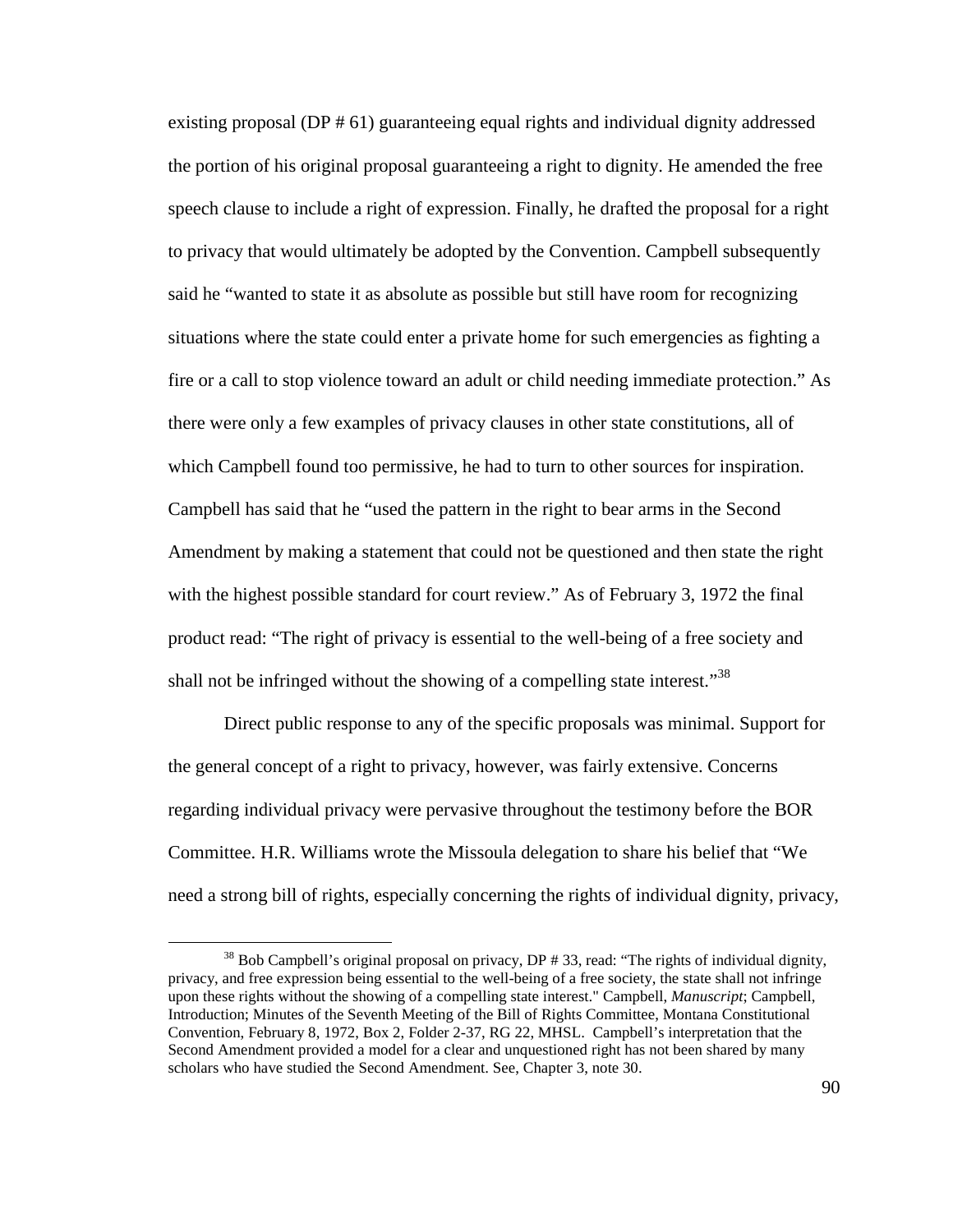freedom of expression, and a clean environment." Much of the testimony and correspondence reflected the type of concerns about growing technology, private and governmental, expressed by Alan Westin and Rick Applegate. Testifying before the BOR Committee on January 26, 1972, Journalist Daniel Foley commented about the right to privacy:

The Committee is very concerned about the right of privacy, and well that you should be in this era of credit checks and computer banks, wiretaps and bugging devices, and military spying on those exercising their rights of free speech and assembly. $39$ 

Tom Towe, a representative from Billings, was as close to an opponent of

Campbell's proposal as existed. He submitted multiple alternative proposals for a right to

privacy, all which sought to define in significantly more detail exactly what a right to

privacy would protect. Towe's proposals sought to define three areas where privacy

would be protected: "home and other physical areas," "communications," and "the

mind." Towe's proposals, while asserting that since the *Griswold* decision "everyone has

assumed that privacy is essential and must be protected," would leave out:

[P]eripheral claims which, in my opinion, are more properly described as freedom to control one's body, freedom to act in any manner that does not interfere with another and freedom from bureaucratic harassment—quite separate notions.<sup>40</sup>

The "peripheral claims" which Towe's proposal would leave out were of

particular importance to scholars such as Westin, and, more importantly, to Bob

Campbell, the clause's author. Campbell's February 3, 1972, speech introducing his right

<sup>&</sup>lt;sup>39</sup> H.R. Williams to the Missoula County Delegates, February 9, 1972, MSS 585, Box 6, Folder 2, Speer Papers, UMML; Daniel J. Foley, "Testimony before the Bill of Rights Committee on Public Access to State Records," January 26, 1972, RG22, Box 2, Folder 2-38, MHSL; Public Petition, "Dignity, Privacy and Free Expression"; Boettger, "Testimony."

<sup>&</sup>lt;sup>40</sup> Towe, "Privacy"; Towe to Dorothy Eck, March 6, 1972.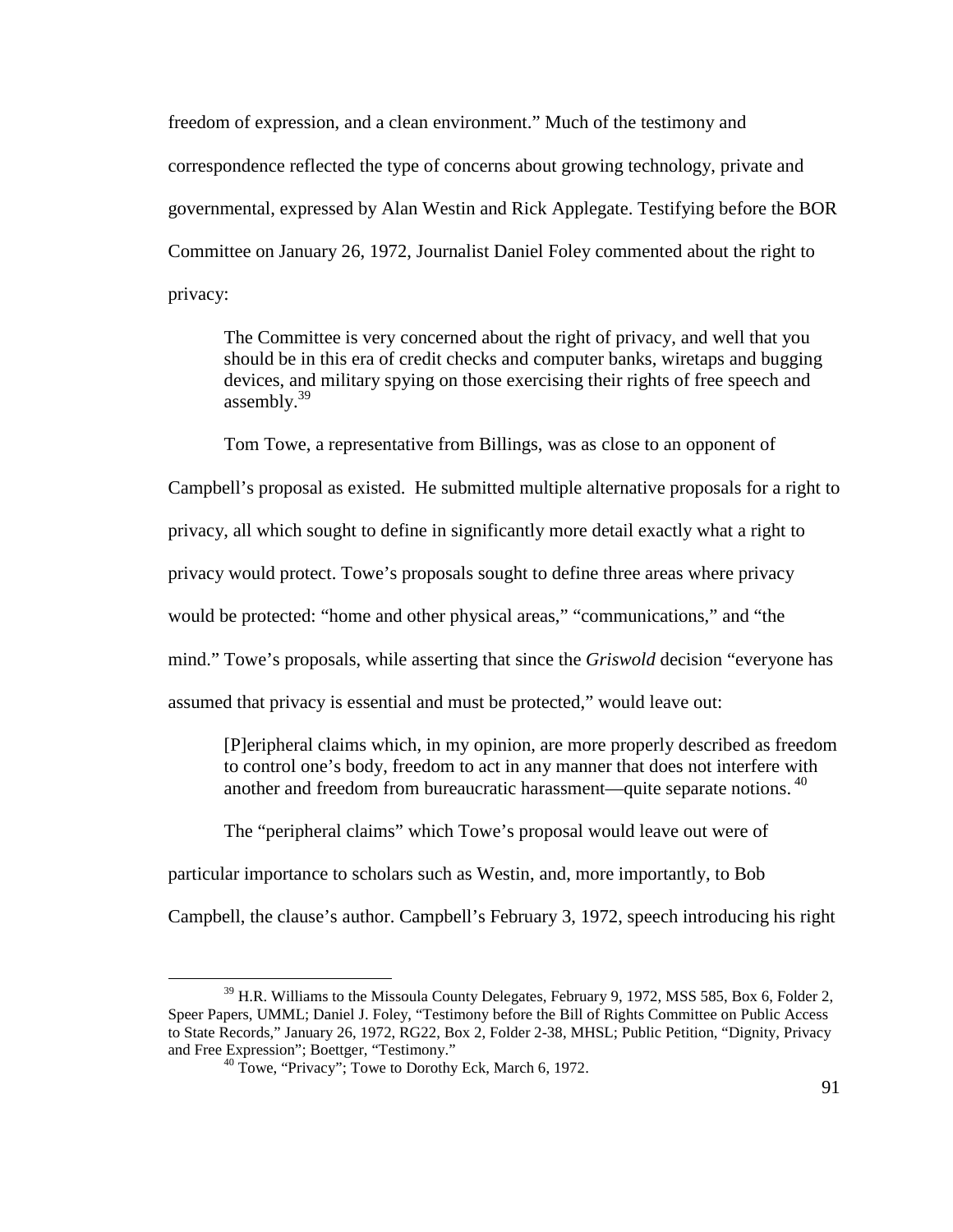to privacy proposal was clearly influenced by Brandeis and Warren's early advocacy of a "right to be let alone," Westin's advocacy for a broad privacy right that encompassed a variety of personal interactions and information, and the U.S. Supreme Court's embrace of a right to access and use birth control, as well as other forms of controlling one's body. Campbell wanted the broadest and most absolute privacy right possible but one that would still acknowledge that "there are areas of legitimate state interest and these areas may affect an individual's right to privacy." Campbell was not alone in his support for the broadest privacy clause that could be applied in a practical manner, and no one on the BOR committee made an attempt to substitute Towe's more limited right to privacy for Campbell's broad proposal. Indeed, the committee wholeheartedly endorsed Campbell's proposal, adopting it on February 8, 1972.  $41$ 

 The press reported that the BOR committee's proposed Bill of Rights generally expanded individual rights. The right to privacy was almost universally commented on in these newspaper articles, with varying levels of explanation regarding its extent and potential effects. It was portrayed to the public in the *Helena Independent Record* as protecting "individuals from harassment by the state in so-called 'victimless crimes' where nobody is hurt." The *Missoulian* reported that the right to privacy could guarantee that "welfare recipients would not, for example, be required to answer 'embarrassing' personal questions when applying for welfare." Despite these potentially radical interpretations of the right to privacy, visible opposition was limited to Tom Towe, who simply wanted a slightly less extensive right to privacy, albeit one that would not extend

<sup>41</sup> Campbell, *Manuscript*; Campbell, *Introduction*; Minutes, Bill of Rights Committee Meetings January 21-March 1, 1972, RG 22, Boxes 2 and 3, Folders 2-37, 2-38, 3-1, and 3-2, MHSL.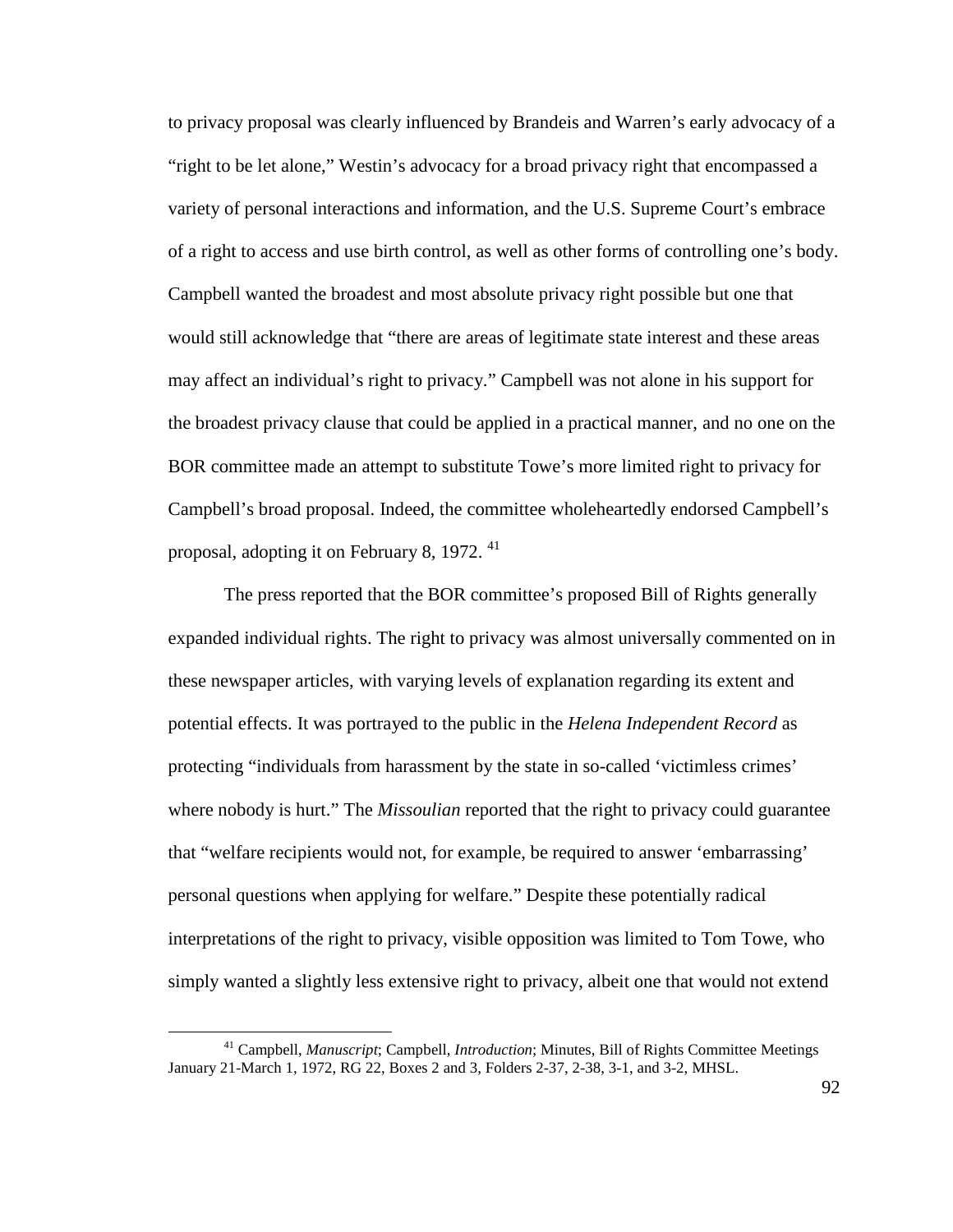to the soon-to-be more controversial aspects of a right to privacy reflected in *Roe v. Wade* or *Griswold*. Delegates reported to their constituents that privacy concerns had dominated the BOR committee hearings, yet there is no evidence of constituents or the public expressing dissatisfaction with this focus.  $42$ 

 The embrace of a broad right to privacy followed the proposal from the BOR Committee to the convention floor. Bob Campbell recalls that when the proposed Declaration of Rights article was introduced on March 7, 1972 to the full convention, the section on the right to privacy "received the strongest support of any in the Declaration of Rights article." Regardless of party membership or liberal or conservative philosophical ideology, the delegates supported the concept of a right to privacy: Campbell noted that "No one rose to speak against it." This apparently unanimous support for a right to privacy was an example of the phenomenon of the political right and left agreeing on an outcome for somewhat different reasons. While conservatives and liberals in the convention embraced the idea of a "right to be let alone," it seems that they had different ideas about what constituted intrusions on this right. The more liberal delegates and staff expressed particular concerns regarding police misconduct, and the potential for state laws prohibiting abortion and contraception. Conservative delegates and citizens expressed concerns regarding big government and the increasing scope of governmental powers. There were shared concerns, however; individuals from both political ideologies expressed fear of technological developments and government intrusion, such as

<sup>42</sup> Associated Press, "Gun Lobbyists"; John Kuglin, "Committee Sets Forth Proposal for 'Rights of Individuals," *Great Falls Tribune*, February 4, 1972, Brown Collection, 60; Langley, "Individual Rights"; Curran, "Convention May Give Individuals More Rights"; James, "Con-Con Comments"; Gilluly, "Now At Hand."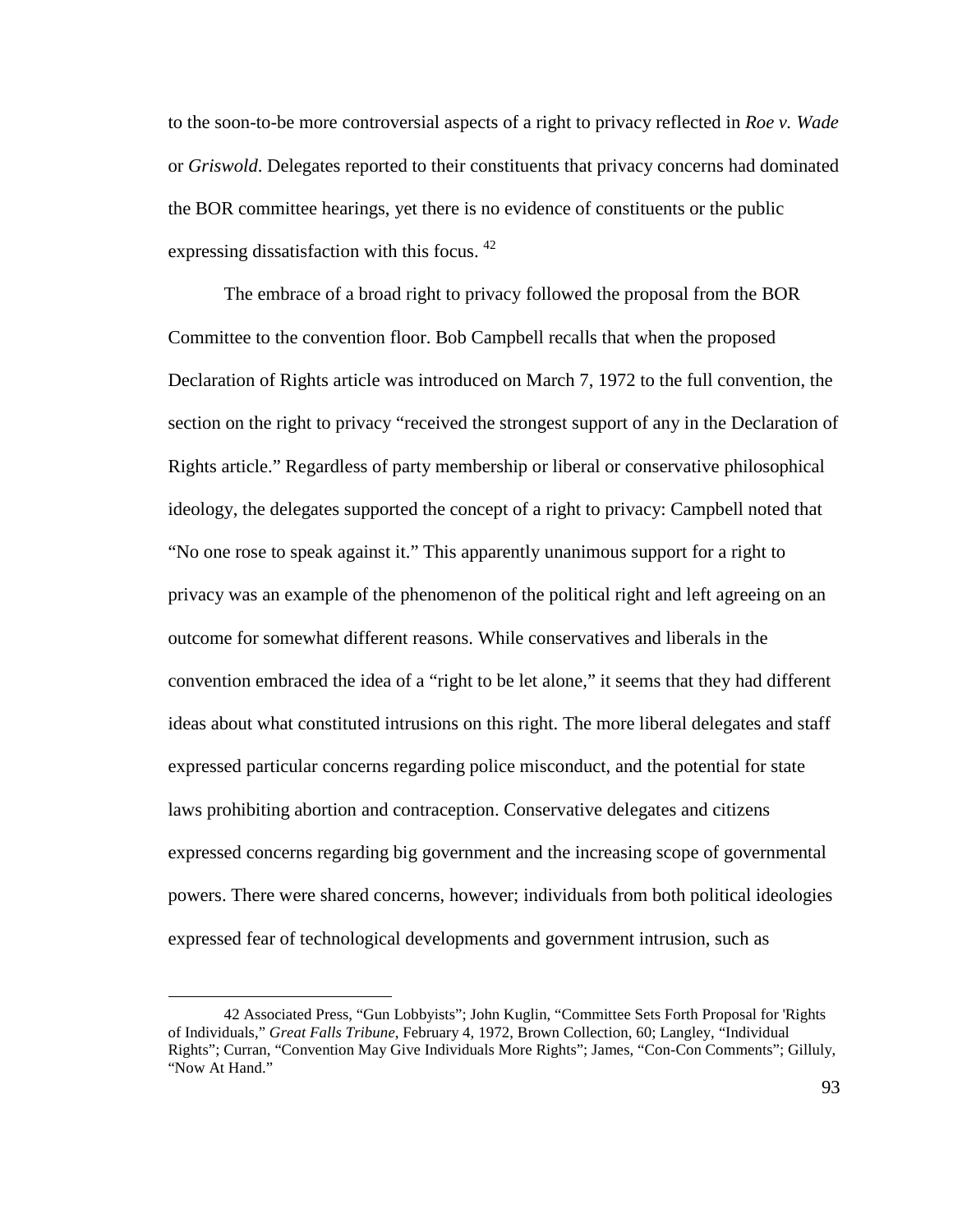wiretapping. Additionally, no one argued with the interpretations of the other delegates. For example, when Bob Campbell, on the convention floor, discussed the *Griswold* case and how the right to privacy was used to allow access to birth control as a reason why the clause should be adopted, none of the more conservative delegates voiced opposition to such applications of Montana's right to privacy clause. <sup>43</sup>

Surprisingly, once the clause had been introduced on the floor of the convention, Helena delegate George Harper, an Independent and an ordained Minister, proposed striking the provision allowing for invasion of privacy with a compelling interest. He wanted an absolute right to privacy. He appeared to believe the search and seizure clause should, and did, provide the only acceptable purpose for invading individual privacy. Surprised, Bob Campbell agreed and the convention passed the proposed amendment. Later on, Tom Ask, a delegate and former county attorney, approached Campbell and said he intended to propose an amendment reinserting "without the showing of a compelling state interest." Law enforcement officials and organizations had expressed concerns that an absolute right to privacy would conflict with the search and seizure clause and prohibit any and all search warrants. Campbell communicated with the professor of constitutional law at the University of Montana, Larry Elison, regarding the absolute right to privacy. Elison believed that even though the convention had stripped out the compelling interest provision the courts would balk at applying an absolute right.

<sup>43</sup>Campbell, *Manuscript*. To explore the subtle differences in rationale for a right to privacy see, Applegate, *Bill of Rights*, 213 – 241, 288 – 289, 345 – 348; *Verbatim Transcript*, 5: 1680 – 1682; Campbell, *Introduction*; Citizens for Constitutional Government to Bill of Rights Committee, January 25, 1972, RG 22, Box 2, Folder 2-37, MHSL. Citizens for Constitutional Government did not speak directly to the concept of a right to privacy but did provide extensive comments illustrating the far-right's fear of big government and desire to be protected from governmental intrusion.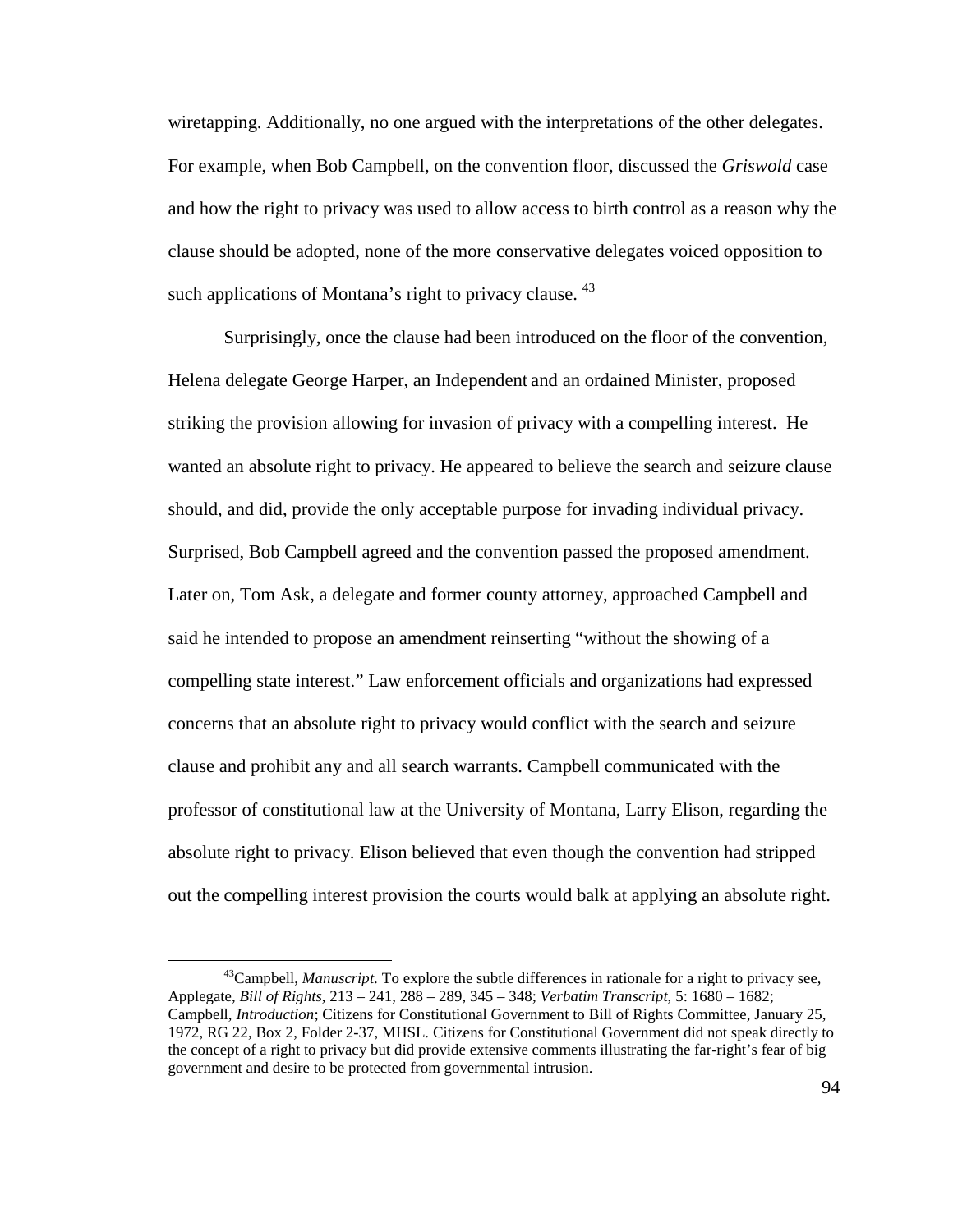Based on this discussion and Tom Ask's discussions with law enforcement, the next day Campbell supported the reinsertion of the compelling interest provision. Ask and Campbell informed the convention that Harper's amendment had been adopted hastily because the concept of an absolute right to privacy was so appealing to the delegates. They shared the concerns of law enforcement and Professor Elison's analysis with the convention. The proposed amendment easily passed the convention on March 8, 1972 after Campbell and Ask explained their reasoning.<sup>44</sup>

 The proposed Montana constitution now had an explicit and far-reaching right to privacy, which offered a strong guarantee of protection for a right that had just recently been recognized at the federal level. Indeed, Montana's provision was designed to go beyond the federal privacy right and to establish the most protection for privacy of any state in the country. Members of the Montana public had encouraged the delegates to guarantee strong protections for privacy. Their advocacy and the actions of the convention are clear examples of the role that constitutional revision played in establishing the legal basis for state constitutionalism.

According to legal scholar Patricia Cain, "the state of Montana created the strongest protection for privacy rights of any state in this country." Without the efforts of the Montanans and delegates responsible for this clause, it would have been very difficult for future judges to argue that Montana's constitution protected privacy at a higher level than the federal Constitution. In reality however, this clause, often in combination with the

<sup>44</sup> Campbell, *Manuscript*; Cain, "The Right to Privacy"; Elison and Snyder, *The Montana State Constitution*, 49 – 53; *Verbatim Transcript*, 6: 1850 – 1853.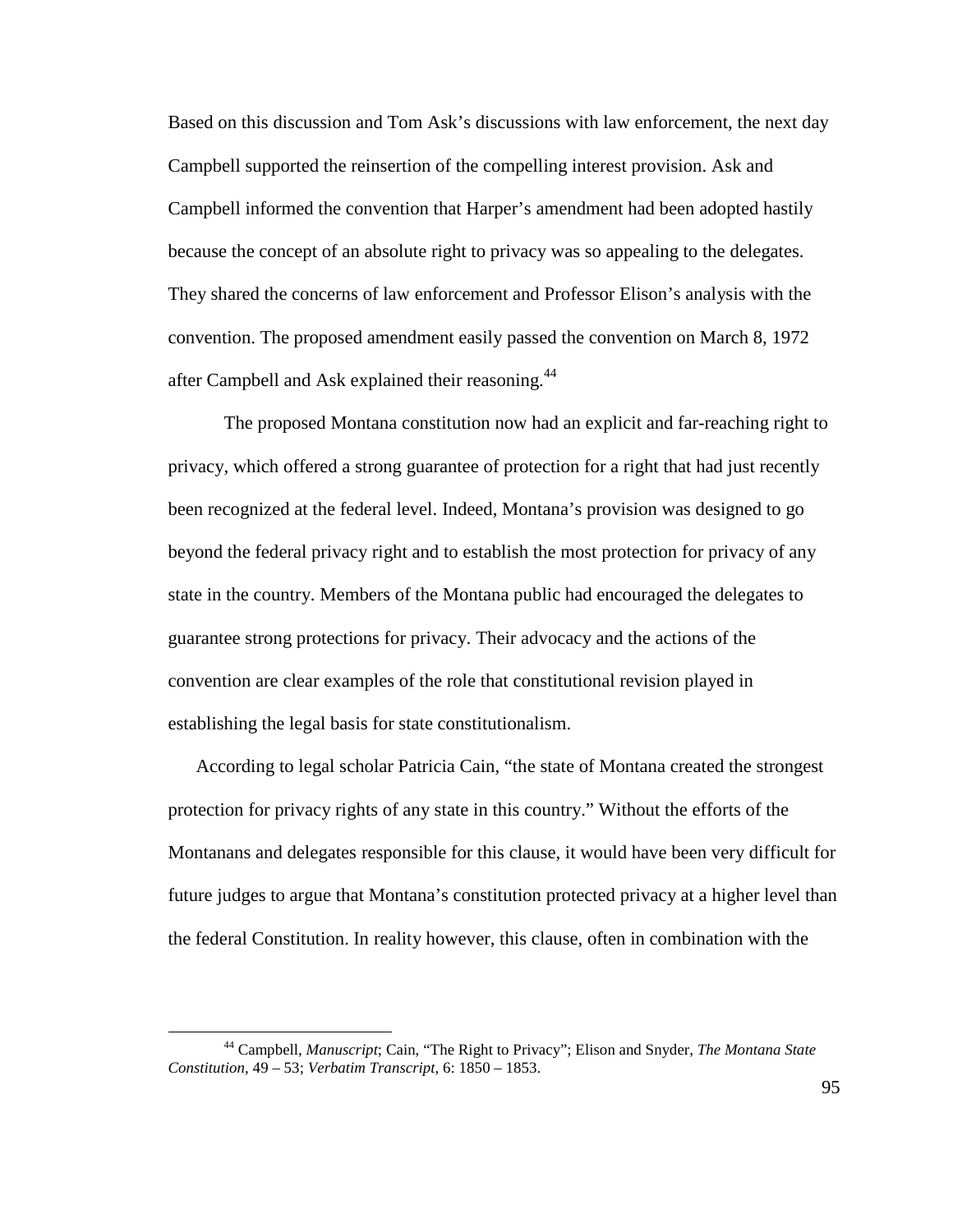dignity clause, would be used by attorneys and the courts to protect individual rights in Montana at a level that went well beyond the federal Bill of Rights.<sup>45</sup>

<sup>45</sup> Elison and Snyder, *Montana State Constitution*, foreward; Cain, "The Right to Privacy."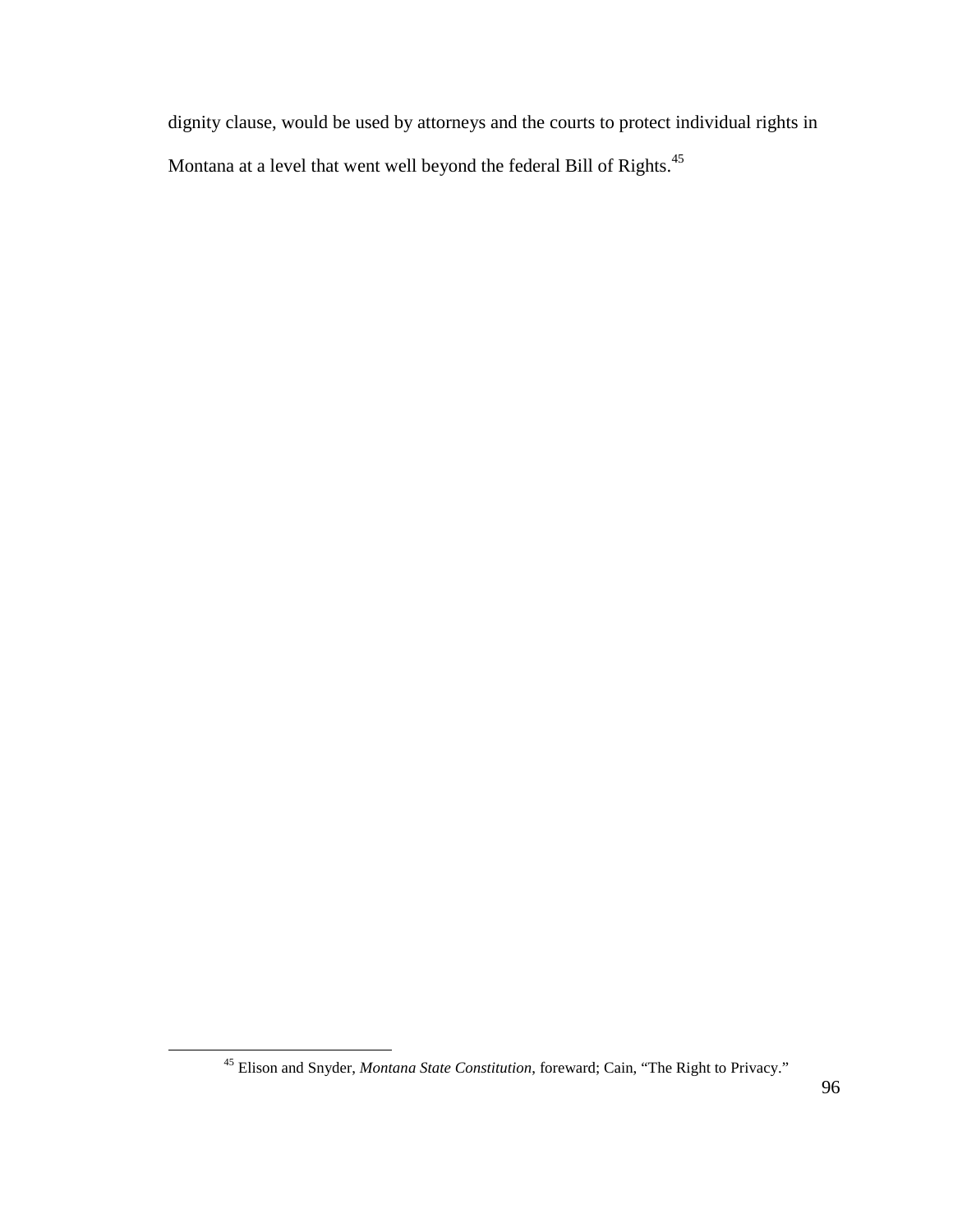## Chapter 5: Individual Dignity

The Montana Constitutional Convention delegates' interest in creating a foundational document that protected individual rights at an unprecedented level resulted in numerous provisions that went beyond the protections in the federal Bill of Rights. In addition to the far-reaching privacy clause, the convention adopted a section that included both a broad anti-discrimination provision and an equal protection clause. This section of the Montana Declaration of Rights, entitled "Individual Dignity," has been lauded by legal scholars as "novel" and as a unique "approach to 'equal protection' and nondiscrimination law." It is an excellent example of how the values and mores of the midtwentieth century influenced the advocates for state constitutional revision and state constitutionalism. The individual dignity clause is complex and packs a number of related rights concepts into three short sentences. Exploring the history of these concepts and how they came to be expressed in the Montana constitution greatly contributes to our understanding of state constitutionalism.<sup>1</sup>

The clause itself—section 4, Article II of the 1972 Montana Constitution—reads:

**Individual Dignity.** The dignity of the human being is inviolable. No person shall be denied the equal protection of the laws. Neither the state nor any person, firm, corporation, or institution shall discriminate against any person in the exercise of his civil or political rights on account of race, color, sex, culture, social origin or condition, or political or religious ideas. $2$ 

This brief paragraph reflects three intricate concepts about individual rights and the role of government: a notion of human dignity that cannot be violated; a

<sup>1</sup> Larry M. Elison and Fritz Snyder, *The Montana State Constitution: A Reference Guide* (Westport, CT: Greenwood Press, 2001), 10.

<sup>&</sup>lt;sup>2</sup> 1972 Montana Constitution, Article II, Section 4.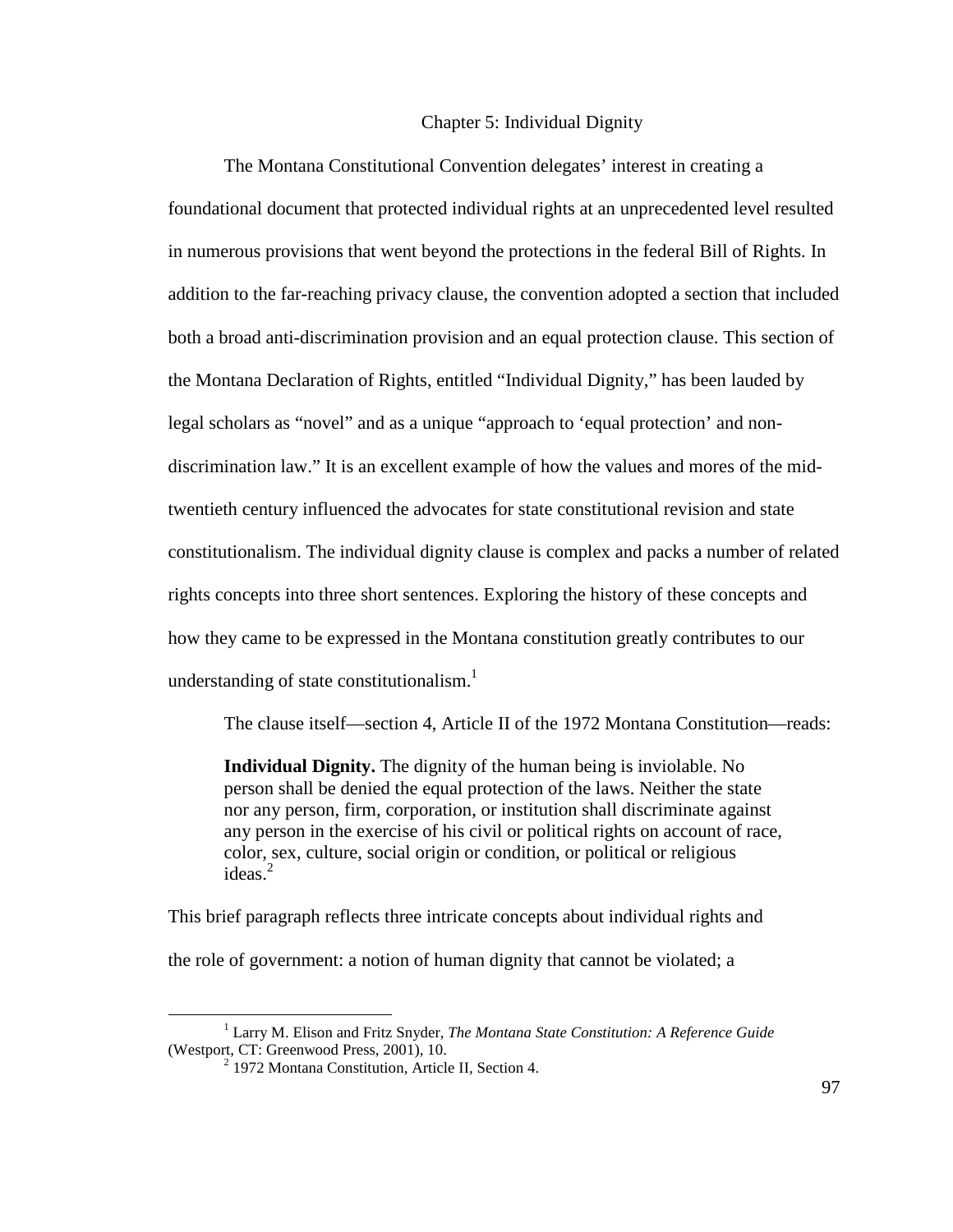guarantee of equal protection under the law; and a protection from discrimination based on a variety of characteristics, which is extended to discrimination by both governmental and private actors. These concepts reflect several of the emerging rights that scholars of constitutional revision had identified as areas where new state constitutions could offer stronger guarantees than the federal Constitution. This chapter explores the history of these concepts at the federal and state level and then recounts the process by which they became incorporated into the Montana constitution.<sup>3</sup>

In many respects the Montana dignity clause encapsulates the decades of legal developments brought on by two major social and political movements: the civil rights movement and the women's movement. These movements sparked interconnected legal changes based largely on the Fourteenth Amendment's equal protection clause as well as new laws and interpretations based on the concept of non-discrimination. These developments first took place in response to the civil rights movement, which forced a radical change in the interpretation and application of the Fourteenth Amendment's equal protection clause.<sup>4</sup>

As discussed in chapter one, the interpretation of the Fourteenth Amendment was severely limited following the Civil War. In addition to the attempts to use the privileges and immunities clause to apply the protections contained in the Bill of Rights to the

-

 $3$  See Chapter two, notes  $8 - 12$ .

<sup>&</sup>lt;sup>4</sup> For more information on the history of the women's movement and the civil rights movement and their influence on America's legal system see, Morton J. Horwitz, *The Warren Court and the Pursuit of Justice* (New York: Hill and Wang, 1998), Chapter three; Kathleen C Berkeley, *The Women's Liberation Movement in America* (Westport, CT: Greenwood Press, 1999); David J. Garrow, *Liberty and Sexuality: The Right to Privacy and the Making of Roe v. Wade* (Berkeley: University of California Press, 1998); and Lawrence M. Friedman, *American Law in the Twentieth Century* (New Haven: Yale University Press, 2002), Chapters 10, 14, and 17.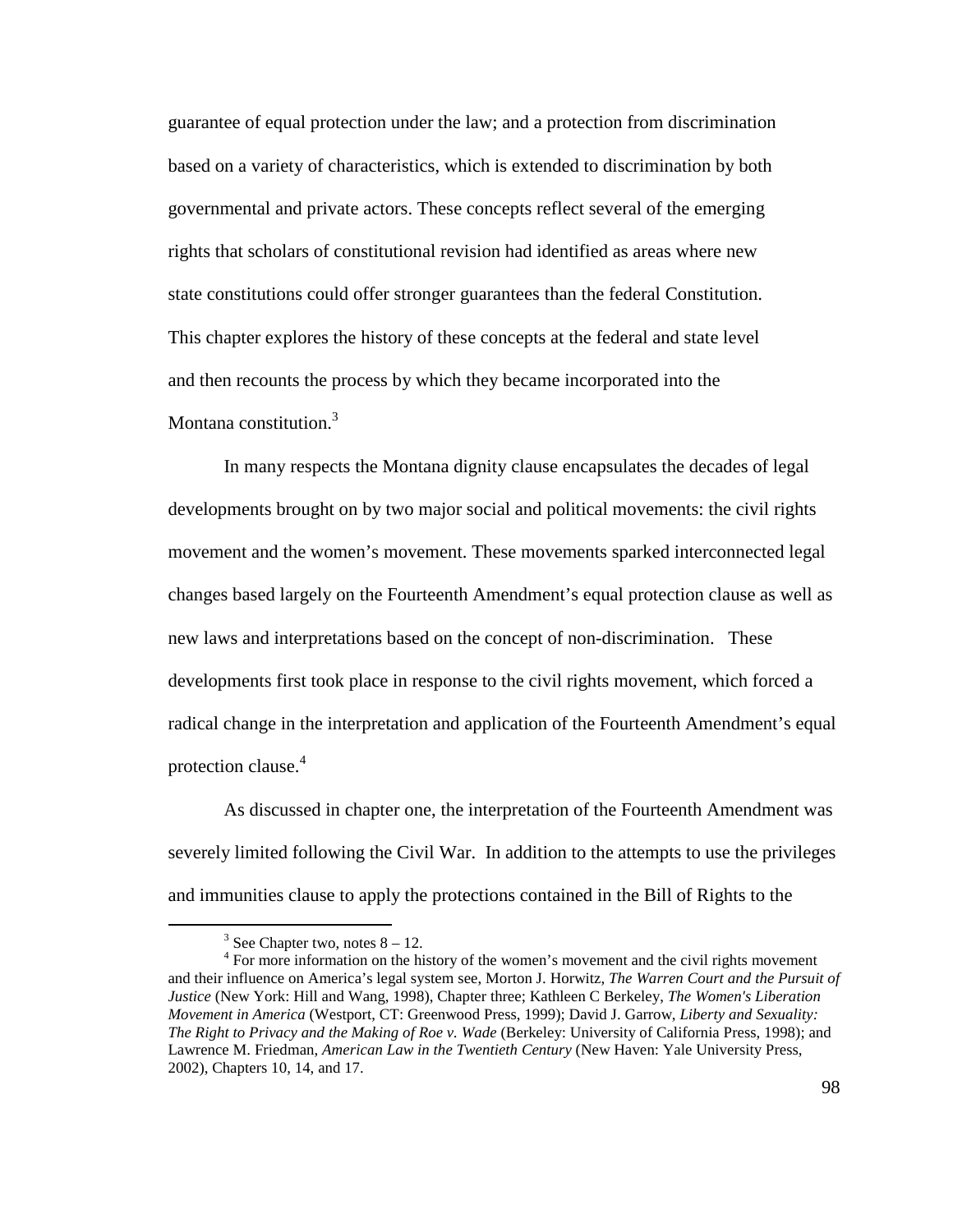states, activists seeking to address both racial and gender discrimination challenged discriminatory laws and practices under the equal protection clause of the Fourteenth Amendment.<sup>5</sup> However, the U.S. Supreme Court's early interpretations of the equal protection clause limited its use in two ways. The first was the acceptance of the "separate yet equal" doctrine in *Plessy v. Ferguson* (1896). In this notorious nineteenth century decision, the Court upheld a Louisiana law requiring black and white rail passengers to ride in separate cars, thus paving the way for unfettered racial segregation laws and practices throughout much of the United States. This interpretation greatly limited the equal protection clause as a tool to end discriminatory practices.<sup>6</sup>

 The second way the Court limited the equal protection clause's scope was through its definition of state action. The phrase "no state" precedes the language of the equal protection clause: "shall deny to any person within its jurisdiction the equal protection of the laws." In the late nineteenth century, the Supreme Court ruled that the clause only protected individuals from state, as opposed to private, discrimination; this is known as the "state action" doctrine, which is the first step in determining whether the equal protection clause has been violated. In the Supreme Court's first ruling defining "state action," it held in the *Civil Rights Cases* (1883) that state action meant only acts by

<sup>&</sup>lt;sup>5</sup> Jacobus tenBroek, "Thirteenth Amendment to the Constitution of the United States: Consummation to Abolition and Key to the Fourteenth Amendment," *California Law Review* 39, no. 2 (June, 1951): 203; U.S. Constitution, Fourteenth Amendment, Section 1.

<sup>6</sup> Plessy v. Ferguson, 163 U.S. 537 (1896); Friedman, *American Law in the Twentieth Century*, 111, 293, 604; Henry J. Abraham and Barbara A. Perry, *Freedom and The Court: Civil Rights and Liberties in the United States*, 8<sup>th</sup>ed. (Lawrence: University of Kansas Press, 2003), Chapter 7; Lawrence Goldstone, *Inherently Unequal: The Betrayal of Equal Rights by the Supreme Court, 1865-1903* (New York: Walker & Co., 2011). The term "Jim Crow" was a slang term used to describe African-Americans and was derived from a nineteenth century minstrel song. It now refers to the system of laws and practices that were instituted in the postbellum South for the purpose of segregating and discriminating against former slaves and other African-Americans. For more information on the "Jim Crow" era, see Jerrold M Packard, *American Nightmare: The History of Jim Crow* (New York: St. Martin's Press, 2002).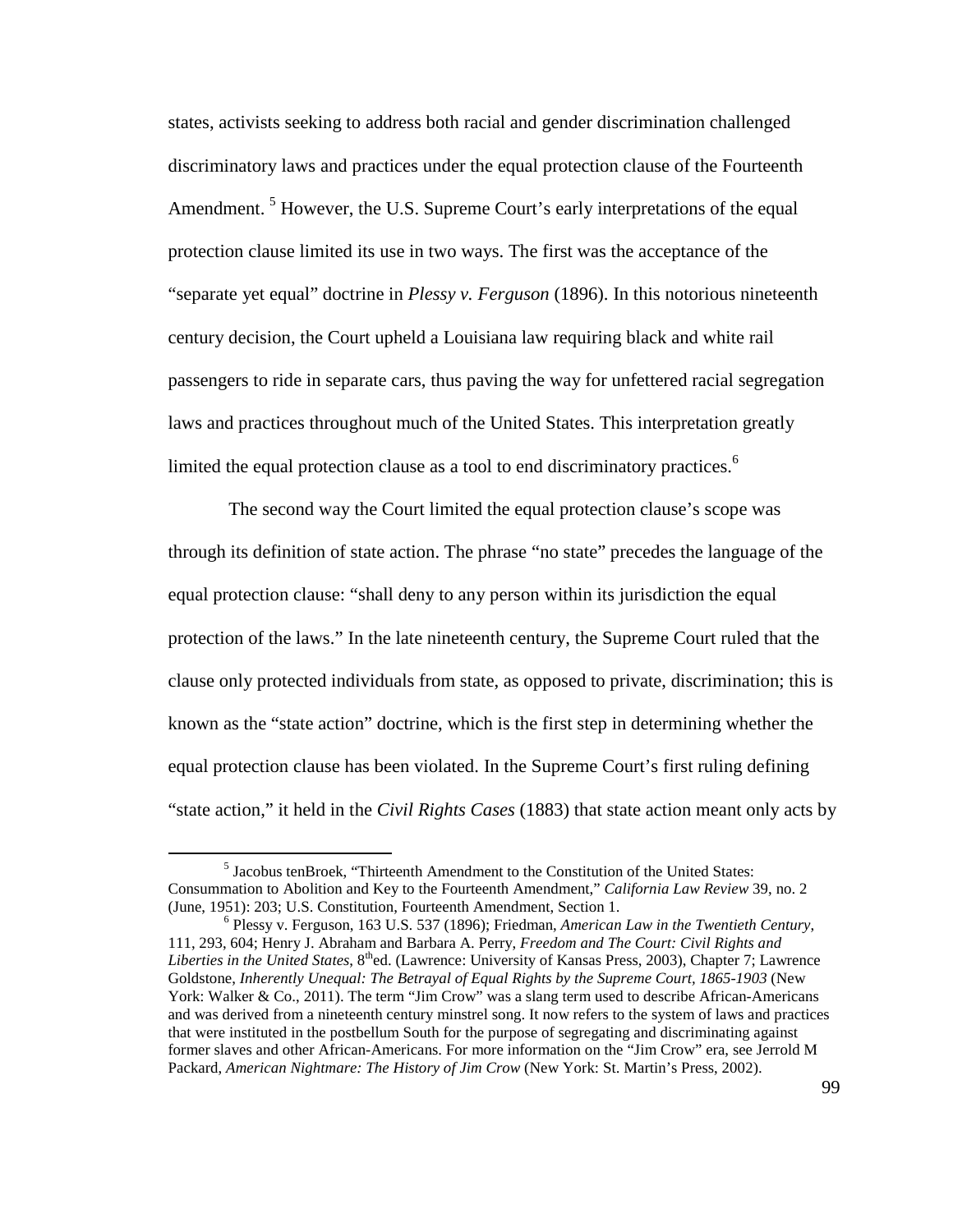a state's legislature, its executive branch, or its upper-level courts. Applying this narrow concept of state action in the *Civil Rights Cases*, the Court overturned the first civil rights law, the Civil Rights Act of 1866, which prohibited discrimination in public accommodations. The Court struck down the law on the premise that discrimination in public accommodations (for example, denying service in a restaurant or inn) was private rather than state action and therefore beyond the scope of Congress' power to ameliorate under the Fourteenth Amendment.<sup>7</sup>

The combination of this narrow definition of state action and the overturning of the major civil rights legislation of the period severely limited the ability of individuals to use the equal protection clause to challenge discrimination by lower-level state employees, private actors, or other agents. In addition, with the end of Reconstruction and the absence of a legislative will to address civil rights, laws and practices segregating and discriminating against African-Americans flourished. Discriminatory practices by the states even received the approval of the U.S. Supreme Court on several occasions. Those seeking to combat racial segregation and discrimination following the *Civil Rights Cases* and *Plessy* were left with little or no legal recourse.<sup>8</sup>

 During this same era, the Court also heard challenges from women's rights activists alleging violations of the Fourteenth Amendment, and some of the women made claims under the equal protection clause. Women had been treated differently than men

<sup>7</sup> Abraham & Perry, *Freedom and The Court*, chapter 7; Civil Rights Cases, 109 U.S. 3, (1883). Other early state action cases include, Strauder v. West Virginia, 100 U.S. 303, (1880), Virginia v. Rives, 100 U.S. 313, (1880), Buchanan v. Worley, 245 U.S. 60, (1917).

<sup>&</sup>lt;sup>8</sup> Berea College v. Kentucky, 211 U.S. 45 (1908); Reva Siegel, "Why Equal Protection No Longer Protects: The Evolving Forms of Status-Enforcing State Action," *Stanford Law Review* 49, no. 5 (1997): 1111 – 1148; Michael Klarman, "An Interpretive History of Modern Equal Protection," *Michigan Law Review* 90, no. 2 (1991): 213 – 318.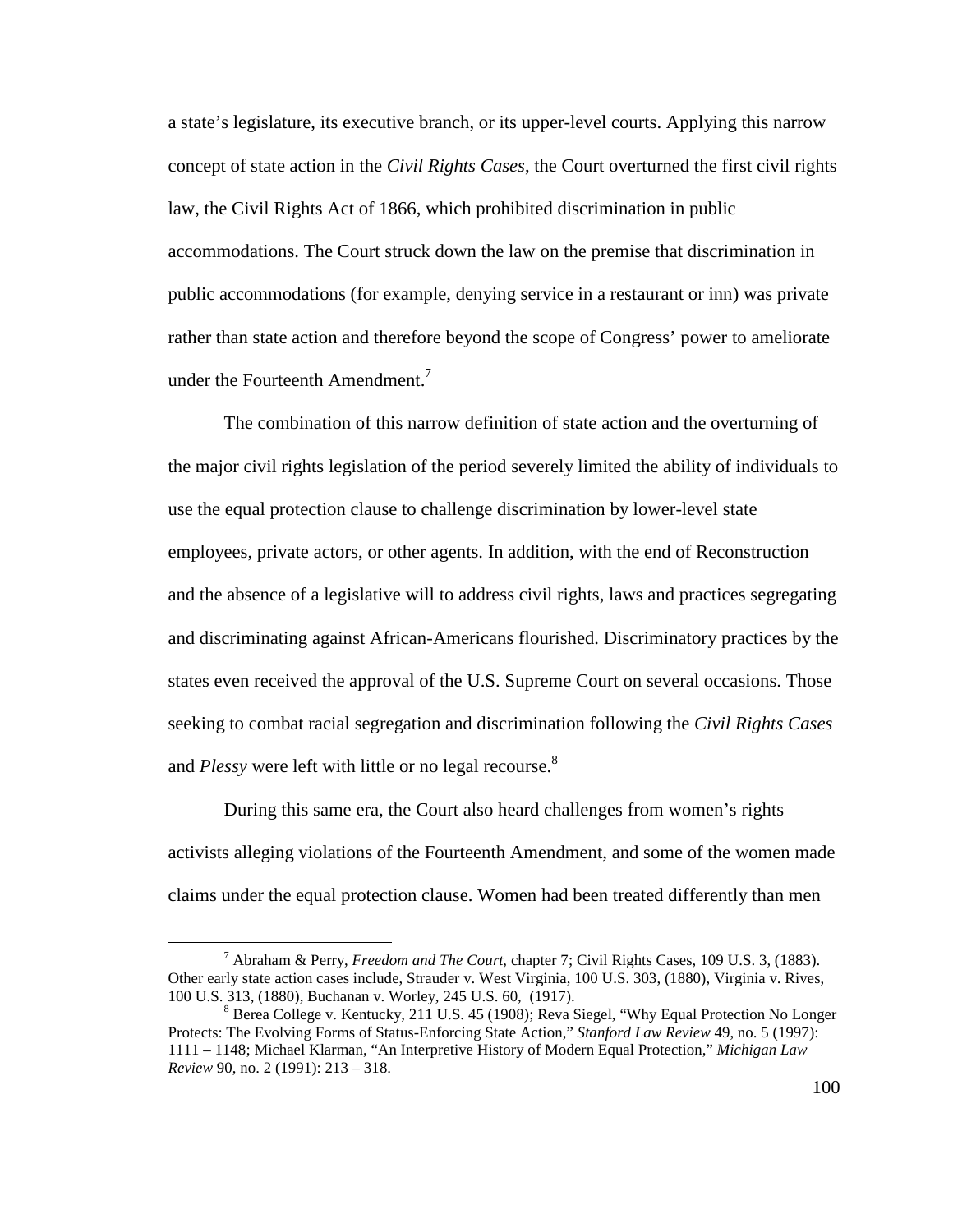under the law in the United States since its inception as a country. This unequal treatment of women and men in the law included such practices as the legal doctrine of coverture, which posited that women were not independent legal entities from their husbands, or in some cases, fathers. As a result married, and some single, women were prohibited from making contracts, entering into business arrangements, or maintaining legal control of their financial assets. Additionally, women were often treated differently in criminal cases, prohibited from voting, denied the right to hold elected office, not allowed to serve on juries, and in many cases barred from entering specific professions. Women's rights activists, many of whom had been intimately involved with the abolitionist movement, unsuccessfully attempted to convince Congress to explicitly include women in the protections guaranteed by the Fourteenth and Fifteenth amendments. Refusing to admit failure, they subsequently challenged discriminatory laws hoping that the courts would apply the amendments' protections to women.<sup>9</sup>

 In the case of *Bradwell v. Illinois* (1873), Myra Bradwell challenged the denial of her admission to the Illinois state bar as a violation of the privileges and immunities clause of the Fourteenth Amendment. Bradwell had been denied admission simply because she was a woman, despite the fact that she passed the bar exam and edited and published a highly respected legal journal. In what would appear to the modern reader as highly inflammatory and stereotypically gendered language, the Court summarily

<sup>9</sup> Nancy Cott, *Public Vows: A History of Marriage and the Nation* (Cambridge: Harvard University Press, 2000), chapter two; David E. Kyvig, "Historical Misunderstandings and the Defeat of the Equal Rights Amendment," *The Public Historian* 18, no. 1 (1996): 45 – 63.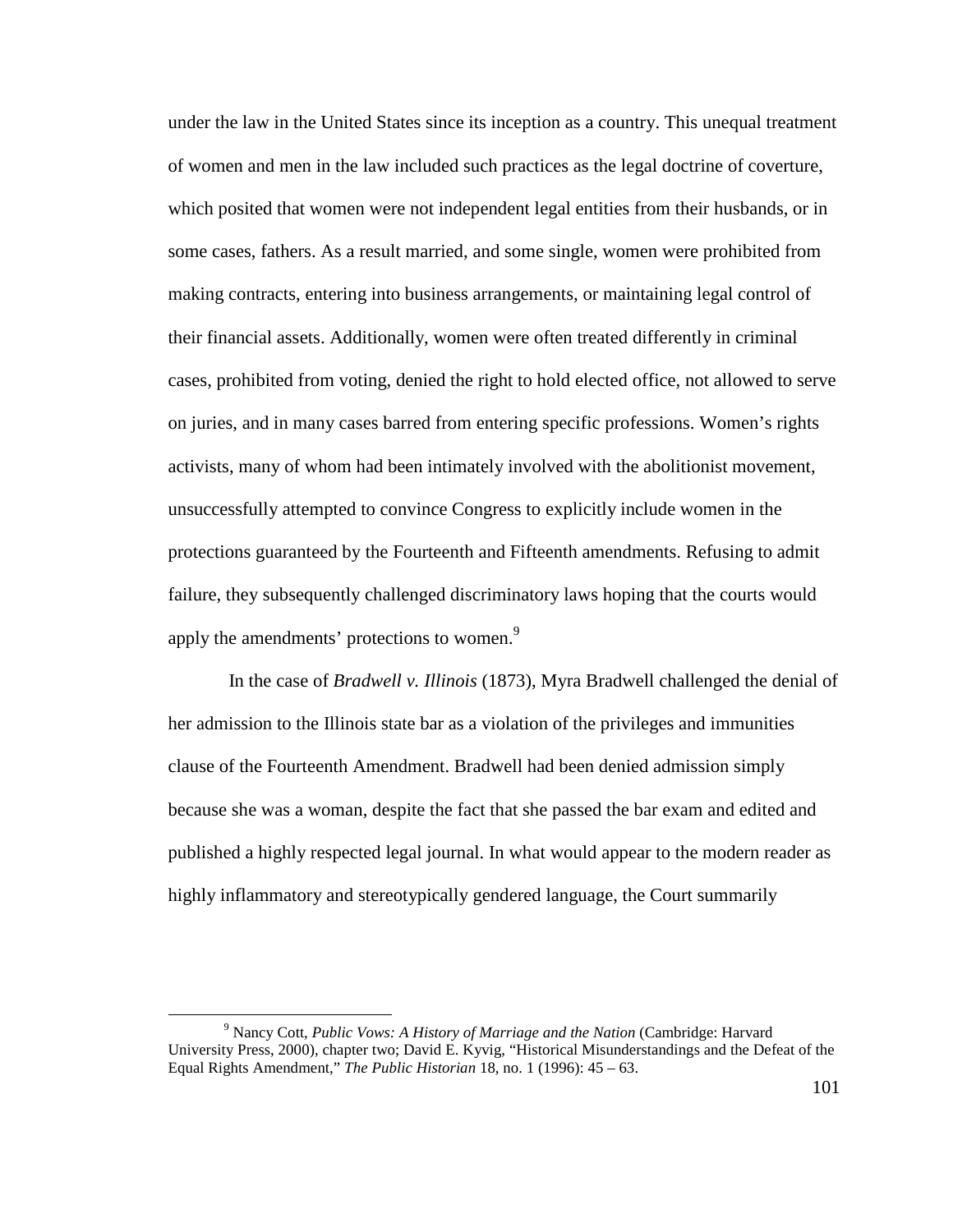dismissed her claims and reaffirmed the narrow reading of the privileges and immunities clause that had recently been announced in the *Slaughterhouse Case*. 10

 The Court also rejected a claim in *Minor v. Happersett* (1875), brought by leaders active in the Seneca Falls convention, that the Fourteenth Amendment's guarantee that all persons born or naturalized in the United States were citizens meant that American women were citizens and thus guaranteed the right to vote. The Court held that suffrage was not an automatic right of citizenship and that the framers of the Amendment would have explicitly stated their intention to extend suffrage to women if they had intended to do so. As a result of the Court's refusal to apply the Fourteenth Amendment to women and women's lack of political power, the women's movement focused almost solely on the campaign for suffrage until the  $1920s$ .<sup>11</sup>

 These cases limited the scope of the Fourteenth Amendment for decades. It took concerted legal campaigns, linked directly to the civil rights and women's rights movements, to change the interpretation of the Fourteenth Amendment. In particular, given the evisceration of the privileges and immunities clause in the *Slaughterhouse Cases*, activists in the twentieth century focused their efforts on the equal protection clause. The civil rights movement began to see small successes in the 1930s, but significant change in equal protection and non-discrimination law was largely ushered in during the Warren court era. The decisions of that court radically changed legal concepts of equal protection and discrimination and had an immense impact on American political

<sup>10</sup> Bradwell v. Illinois, 83 U.S. 130, (1873).

 $11$  Bradwell v. Illinois (1873); Minor v. Happersett, 88 U.S. 162, (1875); Kryvig, "Historical Misunderstandings."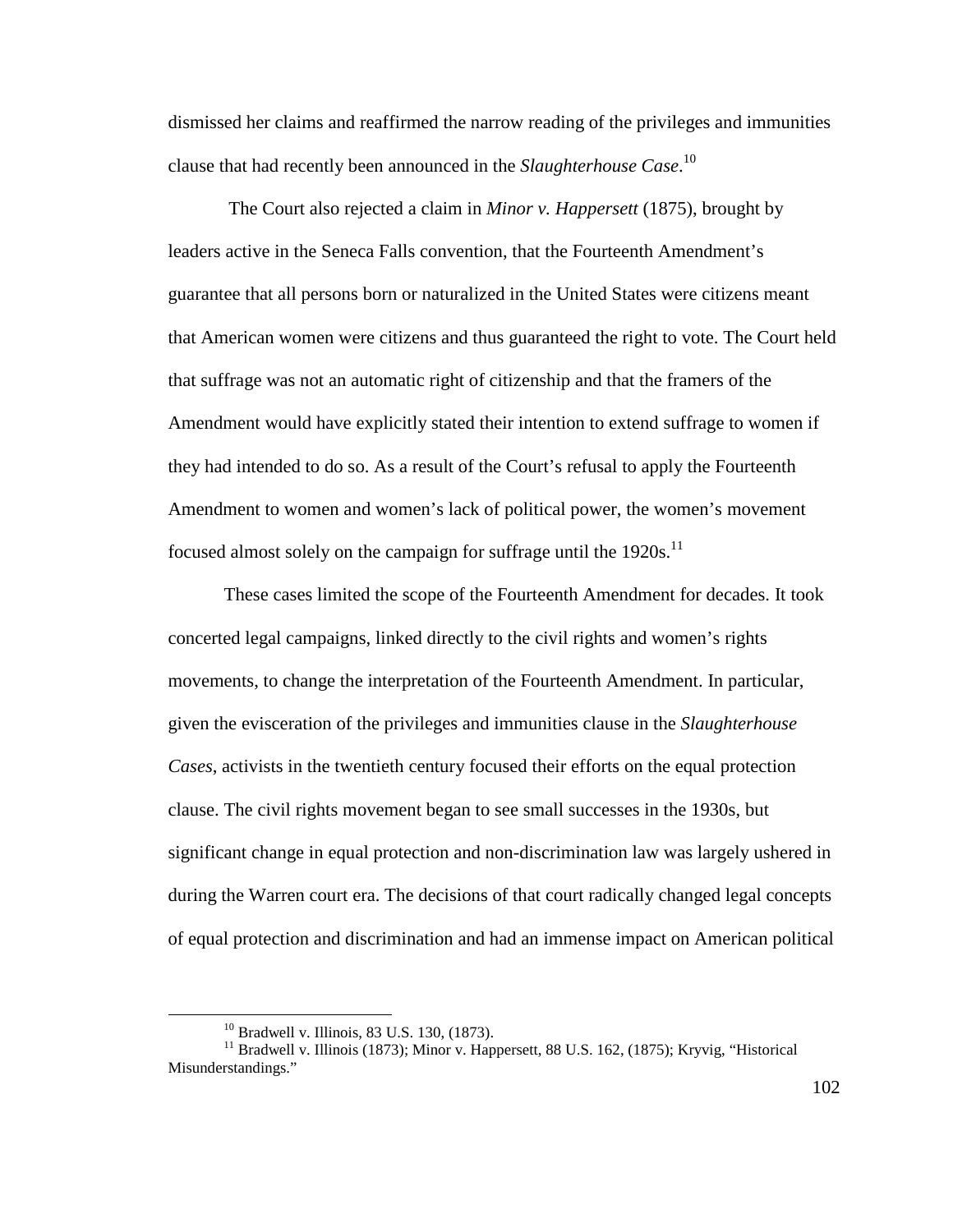culture and, to our interest here, on specific individual delegates to the Montana Constitutional Convention.<sup>12</sup>

 Two major shifts in interpretation resulted in a more expansive application of the equal protection clause: the Supreme Court's abandonment of the separate-but-equal doctrine and its broadening of the definition of state action. These changes were directly related to the efforts of the civil rights movement. The abandonment of the separate-butequal doctrine was the result of a legal strategy designed to combat the racial discrimination and segregation that was rampant in the Jim Crow South and common throughout the United States. This strategy was originally developed by the lead attorney for the National Association for the Advancement of Colored People (NAACP), Charles Hamilton Houston, and carried on to fruition by Thurgood Marshall, a future member of the Warren court. The NAACP strategy focused primarily on educational facilities and began not by attacking the reigning legal interpretation of separate-but-equal, but by arguing that specific separate educational opportunities for African Americans were not equal to those for whites. The success of this strategy led to U.S. Supreme Court decisions ruling that a state's offer to send an African American student to law school out-of-state was not equal to the educational opportunity provided white law students instate; that a separate law school created specifically for African Americans in Texas was not an equal educational opportunity because its prestige, library, and faculty were

<sup>12</sup> Abraham & Perry, *Freedom and The Court*, chapters 7 and 8; Bob Campbell, excerpt from unpublished manuscript sent via email February 19, 2010, in author's possession. (Hereafter cited as, Campbell, *Manuscript*); Rick Applegate, *Bill of Rights,* report no. 10 prepared by the Montana Constitutional Convention Commission for the delegates to the Montana Constitutional Convention, (Helena, Montana, 1971): 306 – 313 (hereafter cited as Applegate, *Bill of Rights*); On the era of political and social activism in the 1960s and 1970s see, Rodney P Carlisle and J Geoffrey Golson, *America in Revolt During the 1960s and 1970s* (Santa Barbara: ABC-CLIO, 2007).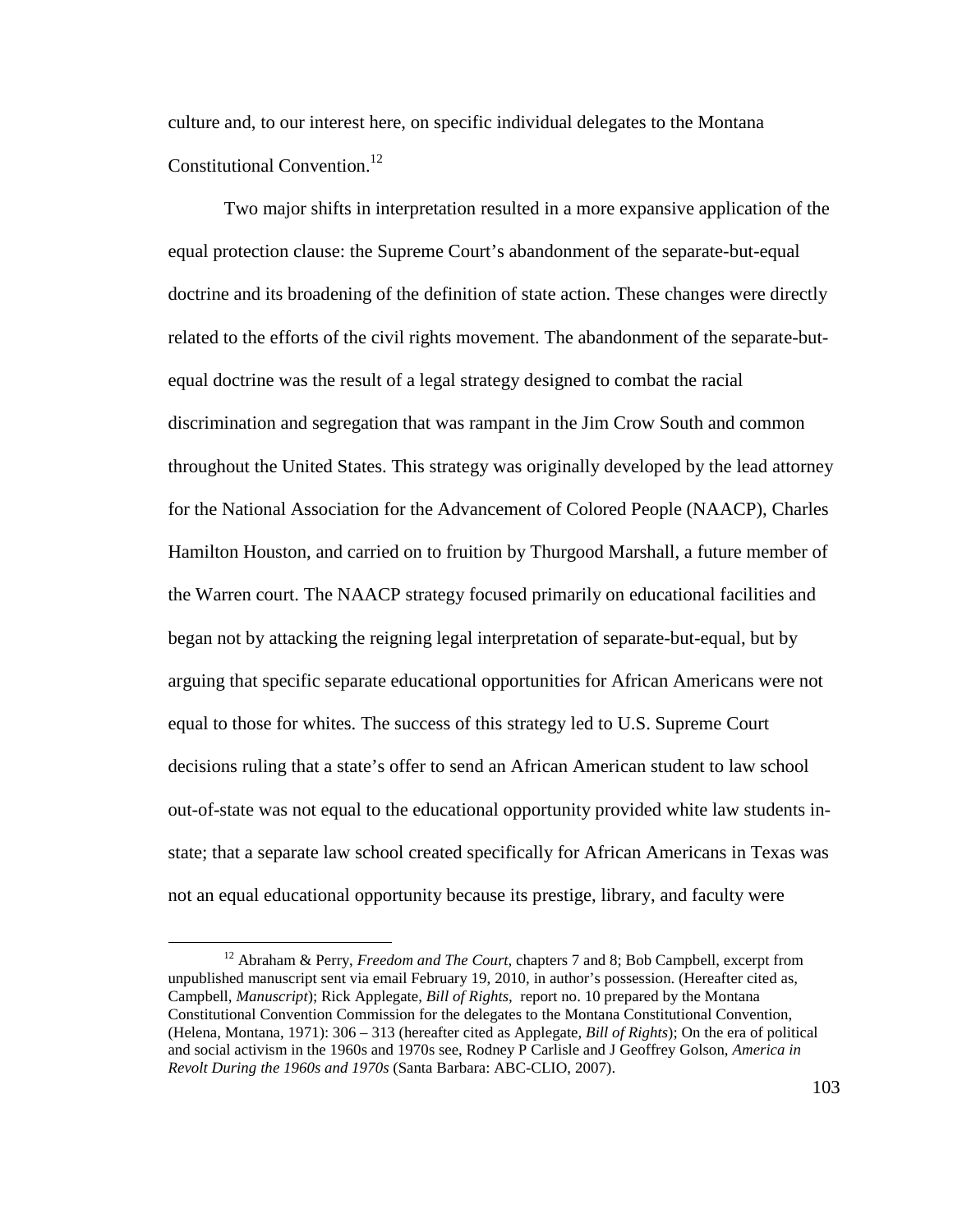substantially inferior to those provided white students at the University of Texas Law School; and that admitting an African American to the same graduate program as white students, but forcing him to be partitioned off from the rest of the class, was not equal treatment.<sup>13</sup>

 This gradual attack on segregation in higher education led to the landmark case of *Brown v. Board of Education* (1954), which prohibited racial segregation in elementary and secondary schools. The Court found that segregated educational facilities were "inherently" unequal and thus a violation of the equal protection clause. This case, and the Court's decision to assign oversight of the implementation of school desegregation to federal district courts in *Brown II* (1955), initiated battles across the country over desegregation, most famously in the heavily segregated South. In a series of cases throughout the 1950s and 1960s the Warren Court consistently, and unanimously, rejected attempts by states to avoid desegregation and definitively rejected the separatebut-equal doctrine that had marked equal protection law for nearly sixty years. Despite the Court's consistent position, school desegregation took decades to be implemented; by the 1970s, the focus had shifted to northern schools and the role of busing to accomplish desegregation, making school desegregation still an important and controversial issue at the time of the Montana Constitutional Convention.<sup>14</sup>

<sup>&</sup>lt;sup>13</sup> David W. Blight, "Charles Hamilton Houston: The Legal Scholar Who Laid the Foundation for Integrated Higher Education in the United States," *The Journal of Blacks in Higher Education*, no. 34 (2001 – 2002):107; Missouri Ex Rel Gaines v Canada, 305 U.S. 337, (1938); Sweatt v. Painter, 339 U.S. 629, (1950); McLaurin v. Oklahoma State Regents, 339 U.S. 637, (1950).

<sup>&</sup>lt;sup>14</sup> Brown v. Board of Education of Topeka, Kansas, 347 U.S. 483, (1954); Brown v. Board of Education, 349 U.S. 294 (1955); Browder v. Gayle, 352 U.S. 903 (1956); Cooper v. Aaron, 358 U.S. 1, (1958); Swann v. Charlotte-Mecklenburg Board of Education, 402 U.S. 1, (1971); Abraham & Perry, *Freedom and The Court*, chapters 7 and 8.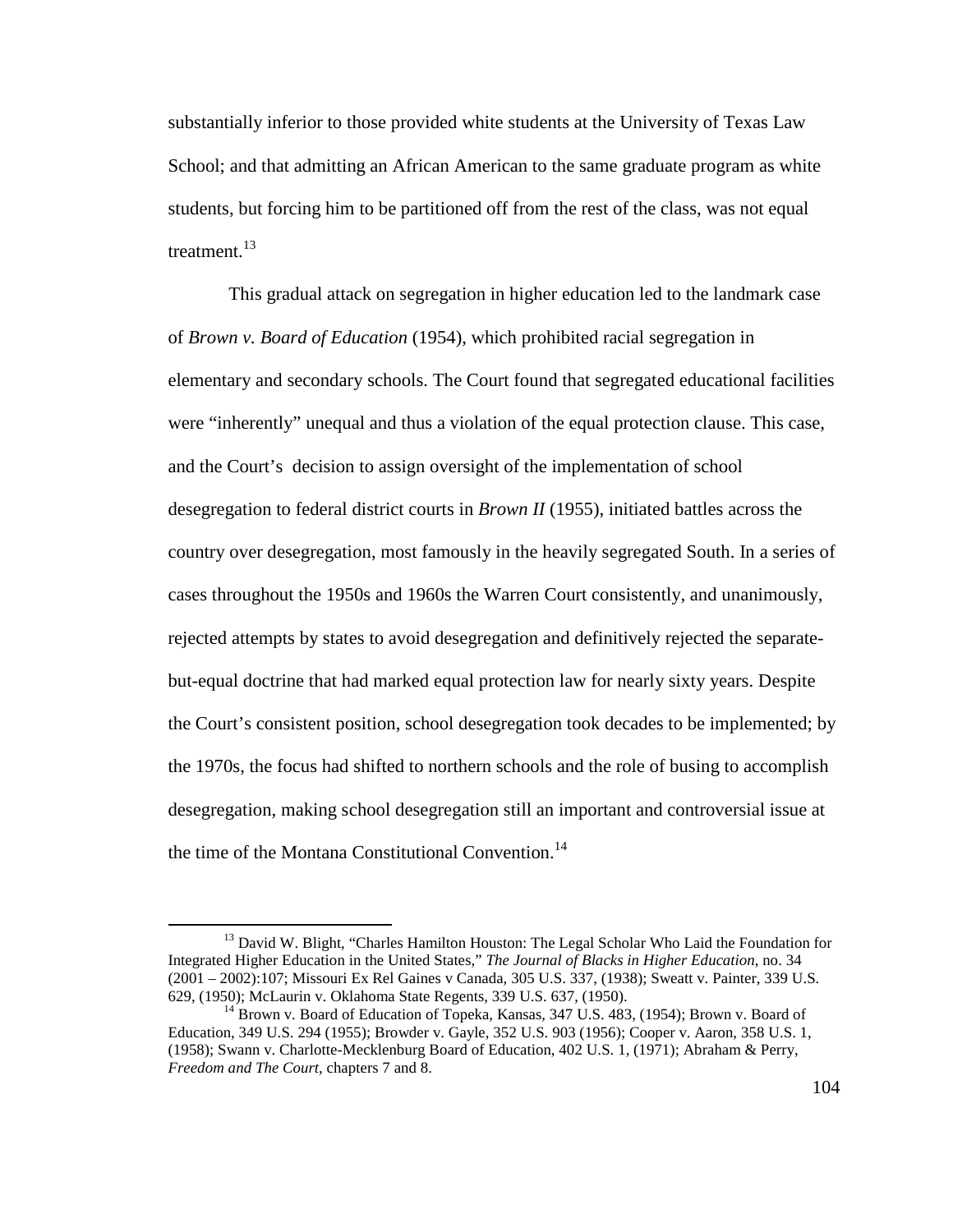The second major change to the way the U.S. Supreme Court interpreted the equal protection clause was that it adopted a broader view of state action. Whereas the Court had ruled in 1883 that state action was limited to laws and the actions of the state legislature, judiciary, and executive, beginning in the 1940s the Court expanded the actions which could trigger the guarantees of the equal protection clause. By the 1960s the Court had determined that state discriminatory action included political parties when their primaries were closed to African Americans and neighborhood associations that created covenants prohibiting the sale of homes to African Americans (because the enforcement of these covenants relied on state judicial action). In a major case that demonstrated how broadly it now viewed the equal protection clause, the Supreme Court held that the refusal of a privately owned coffee shop to serve African Americans was state action, because it leased space owned by the city. These cases reflected a willingness of the Court to apply the equal protection clause in instances where the state was not the primary discriminator, but merely related to the enforcement of the discrimination. Consequently, many attorneys and much of the general public began to view multiple forms of quasi-public discrimination as violating the concept of equal protection. At least some of the delegates to the Montana Constitutional Convention, many of whom were attorneys educated in the 1950s and 1960s, certainly shared these conceptions.<sup>15</sup>

<sup>15</sup> Smith v. Allwright, 321 U.S. 649, (1944); Shelley v. Kraemer, 334 U.S. 1, (1948); Burton v. Wilmington Parking Authority, 365 US 715 (1961); *Verbatim Transcript of Proceedings, 1972 Montana Constitutional Convention*, 7 vols., prepared by the Montana Legislature in cooperation with the Montana Legislative Council and the Constitutional Convention Editing and Publishing Committee (Helena, Montana, 1979): vol. 1, "Delegate Biographies and Delegate Proposals," 1: 650-661, available online at http://courts.mt.gov/library/montana\_laws.mcpx (Accessed on June 3, 2010) (hereafter cited as *Verbatim Transcript*).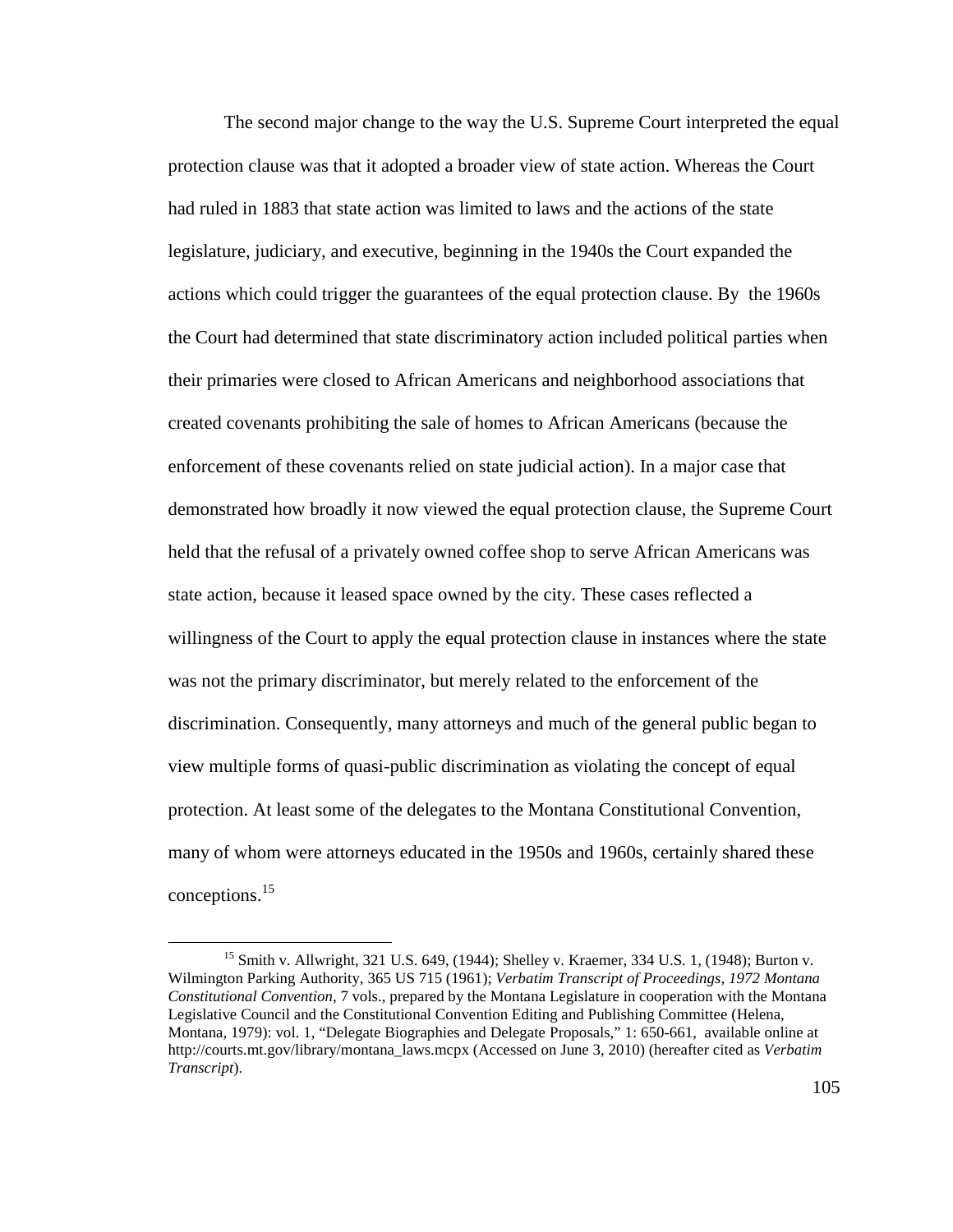Racial discrimination was not, of course, limited to the actions of the government or private party actions that could be enforced by the government. Perhaps the most intractable forms of discrimination were those practiced by private individuals or organizations. Because the Fourteenth Amendment only protected individuals from "state" action, the Supreme Court could not prohibit these forms of discrimination under the equal protection clause. The civil rights movement and Congress therefore looked elsewhere for the authority to prohibit private discrimination. Their actions highlighted the pervasiveness of private discrimination and the importance of ending it, and bred popular familiarity with laws and legal concepts that sought to do so. Congress progressively became more willing to limit discrimination, and following the assassination of President John F. Kennedy, passed the groundbreaking Civil Rights Act of 1964. The Civil Rights Act prohibited discrimination on the basis of race or sex in employment and in public accommodations, such as hotels or restaurants. Fortunately for those who sought to end racial discrimination, the Supreme Court had, during the New Deal era, broadly expanded the meaning of the Commerce Clause of the Constitution. Consequently, instead of legislating under the Fourteenth Amendment, Congress relied on their power to regulate interstate commerce to pass this act. Continuing its broad reading of the clause, the Court upheld the law in two key cases: *Heart of Atlanta Motel v. U.S.* (1964) and *Katzenbach v. McClung* (1964). Emboldened by the Court's affirmation of the act, Congress passed a series of laws addressing discrimination, including the Equal Pay Act, the Voting Rights Act, and the Housing Rights Act. Collectively, these laws severely limited the legality of private discrimination.<sup>16</sup>

<sup>16</sup> Don Oberdorfer, *Senator Mansfield: The Extraordinary Life of a Great American Statesman*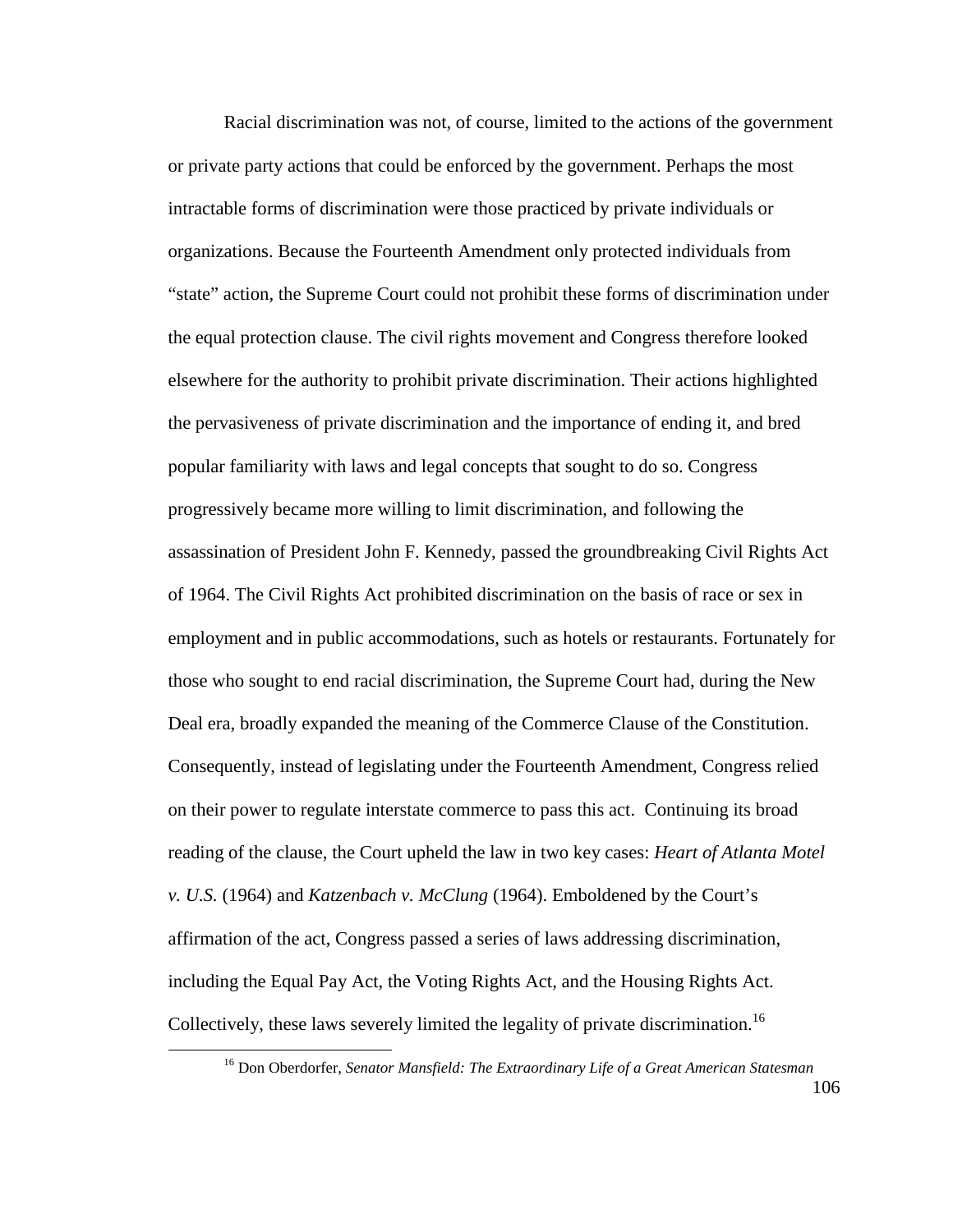This national focus on discrimination and the civil rights movement was transmitted to Montana through television, newspapers, and local connections to national organizations and key individuals. Indeed, for a state lacking in racial diversity, Montana played a significant role in the adoption of the Civil Rights Act and other civil rights legislation through their wildly-popular senior senator and U. S. Senate Majority Leader, Mike Mansfield. Senator Mansfield was central to developing the legislative strategy that led to the Civil Rights Act's adoption; despite his willingness to give others credit, he was considered by numerous senators to be key to its passage. This involvement with civil rights legislation appeared to be embraced by Montanans: Mansfield "coasted to reelection" in 1964 with 65% of the vote. The important role of this popular Montanan in the adoption of the civil rights act likely made the issue more prominent and important than it might have been otherwise in such a predominantly white northwestern state.  $17$ 

Because Congress included sex as a prohibited category for discrimination in the Civil Rights Act, in the 1960s the courts began to apply equal protection and nondiscrimination guarantees to women. While the Supreme Court had stalled the attempts of women's rights organizations to apply any part of the Fourteenth Amendment to women in the late 1800s, these activists had not given up on achieving equal legal status

*and Diplomat* (Washington, D.C.: Smithsonian Books, 2003): 226 – 236; Heart of Atlanta Motel, Inc. v. U.S., 379 U.S. 241, (1964); Katzenbach v. McClung, 379 U.S. 294, (1964); Applegate, *Bill of Rights,* 306 – 313; Abraham & Perry, *Freedom and The Court*, chapters 7 and 8. The Voting Rights Act was passed under Congress's authority per section 2 of the Fifteenth Amendment.

<sup>&</sup>lt;sup>17</sup> The 1970 Census identified Montana's total population as 694,000. Of those 663,043 (or 95.5%) were identified as White, 1,995 identified as Black, 27,130 identified as American Indian, 1,301 identified as Asian, and 940 identified as Other. Campbell Gibson and Kay Jung, *Historical Census Statistics on Population Totals By Race, 1790 to 1990, and By Hispanic Origin, 1970 to 1990, For The United States, Regions, Divisions, and States*, prepared by the Population Division, Bureau of the Census (Washington, DC, 2002). Oberdorfer, *Mansfield,* 226 – 236; Jon Bennion, *Big Sky Politics: Campaigns and Elections in Modern Montana* (Missoula, MT: Five Valleys Publishing, 2004): 53 – 54.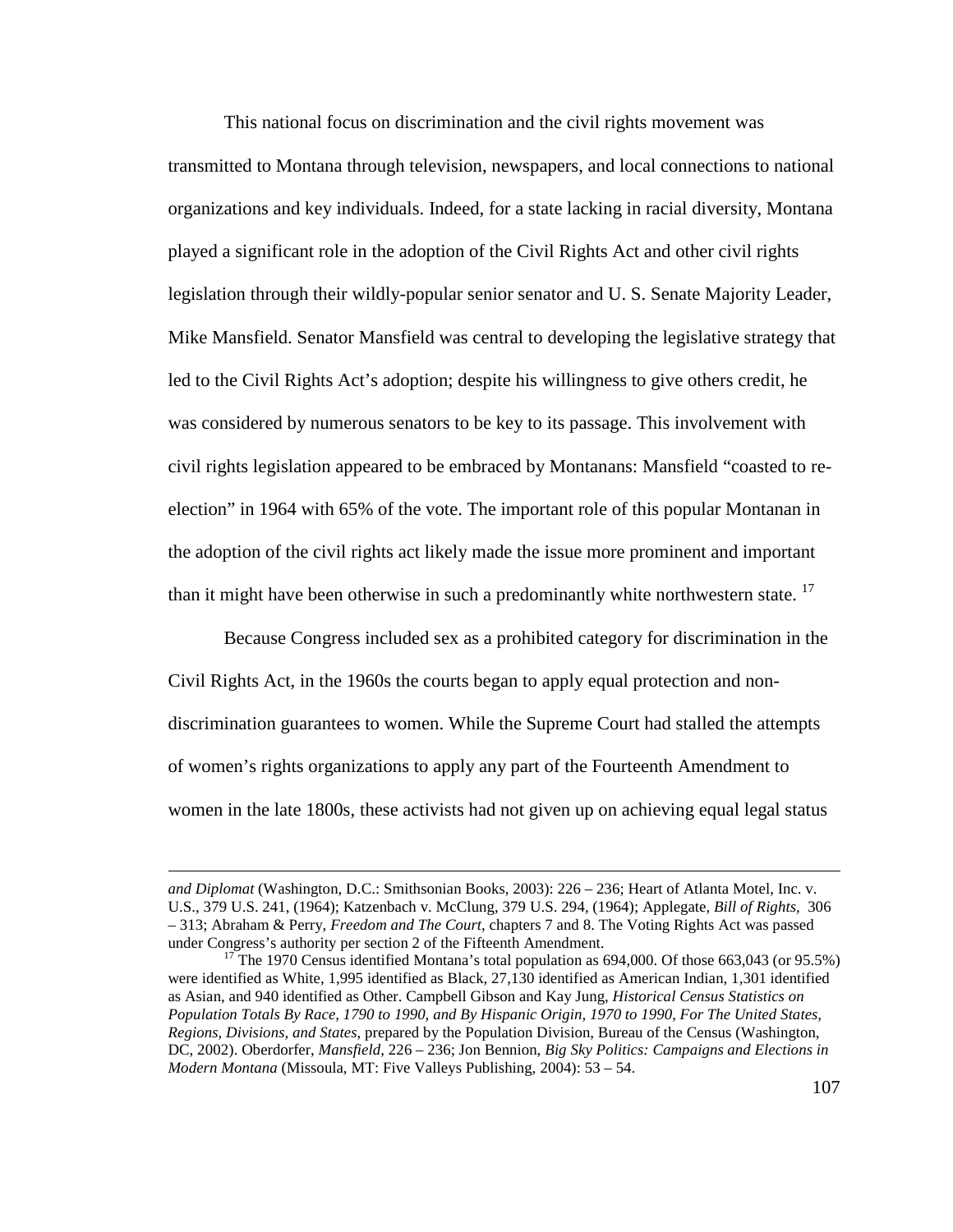for women. The movement's focus at the turn of the twentieth century was on gaining the right to vote, which was accomplished in many states during the first two decades of the 1900s and nationally through the Nineteenth Amendment to the U.S. Constitution in 1920. Other forms of legal equality—serving on juries, equal employment opportunities, equal inheritance rights, access to public benefits, and others—were still elusive. Despite the continual efforts of women's rights activists, the concept of treating women equally under the law was controversial well into the 1960s. For example, opponents of the Civil Rights Act of 1964 added protection against sex discrimination because they thought extending protections against discrimination based on sex would guarantee the bill's failure. $18$ 

Whereas the major *statutory* protections against discrimination based on race came after the major *constitutional rulings*, such as *Brown v. Board of Education*, discrimination based on gender was first prohibited by many of the same statutory protections—the Civil Rights Act and the Equal Pay Act—prior to being perceived as a constitutional right. Women's rights activists had long sought a constitutional prohibition of discrimination based on sex by advocating for the Equal Rights Amendment (ERA). The ERA was initially introduced in Congress in 1923 and a reintroduced each session until its passage. Passage of the ERA would have added an amendment to the U.S. Constitution, which read: "Equality of rights under the law shall not be denied or abridged by the United States or by any state on account of sex." As the delegates to the

<sup>18</sup> Kyvig, "Historical Misunderstandings,"49; Abraham & Perry, *Freedom and The Court*, chapter 8; Friedman, *American Law in the Twentieth Century*, chapter 17; Ronald Bender, "Title VII Seven Years After: A Glance at the Basic Statutory Scheme and Content of Title VII of the Civil Rights Act of 1964 and the Judicial Glass Placed Upon it by Recent Developments," *Montana Law Review* 32 (1971): 229 – 247.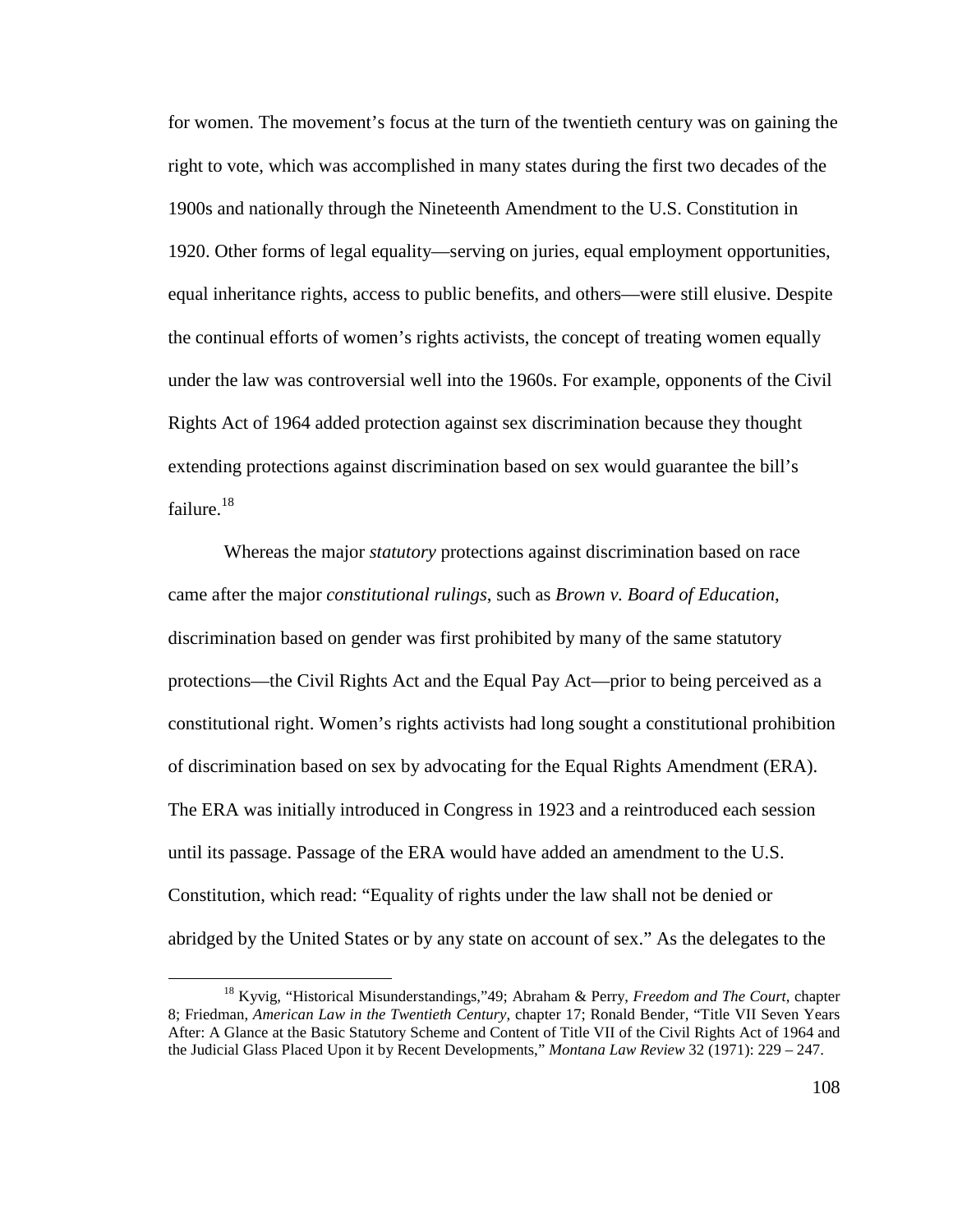Montana Constitutional Convention prepared to draft a new constitution, the ERA was working its way through Congress; however, it was not voted on by Congress until after Montana had drafted its new constitution in 1972.<sup>19</sup> Parallel to the campaign for the ERA were changes in the way the U.S. Supreme Court applied equal protection concepts to discrimination based on gender. The first U.S. Supreme Court decision to extend equal protection to women was decided in November of 1971, just months before the ERA passed Congress and before the Montana Constitutional Convention convened. This case, *Reed v. Reed*, involved an Idaho law that gave preference to males over females in the administration of estates. The Reed's son had passed away, the couple had separated and both sought to be named the executor of their son's estate. The Idaho law stated that men were automatically given preference when it came to appointing an executor to an estate; therefore the probate court appointed Mr. Reed. Mrs. Reed challenged the law and argued that it was a violation of the equal protection clause of the Fourteenth Amendment. Since this was a case of sex discrimination, the state simply had to prove the discriminatory law served a "rational purpose."<sup>20</sup> Even under this permissive test, the Supreme Court

<u>.</u>

 $19$  The Montana campaign on the Equal Rights Amendment began in 1973. There appears to have some organized opposition to the ratification of the federal amendment. Scholars have not explored the reasons why opposition arose to the ERA in Montana in general, nor have they explored why those same people did not raise similar concerns to the Montana constitution's dignity clause. Montana ratified the Equal Rights Amendment in 1974. For more information on the history of the ERA campaign in Montana, see Montana Era Ratification Council / Montana Equal Rights Council records, Collection Number MC 185, held at the Montana Historical Society Archives and Library, Helena, MT.

 $20$  The Supreme Court has established three tests for determining whether the state has violated constitutional protections: rational basis, which requires the state to prove they had a rational basis for drawing the discriminatory distinction and that their objective was permissible; heightened scrutiny, which did not arise as a test until the 1973 *Frontiero v. Richardson* decision and wasn't solidified until the 1976 decision in *Craig v. Boren*, requires the state to show that their discriminatory distinction had a substantial relationship to an important government objective; and strict scrutiny, which is the standard for racial discrimination and denials of fundamental rights, requires the state to show a compelling state interest and prove that the discriminatory action was narrowly tailored to meet this interest. Frontiero v. Richardson,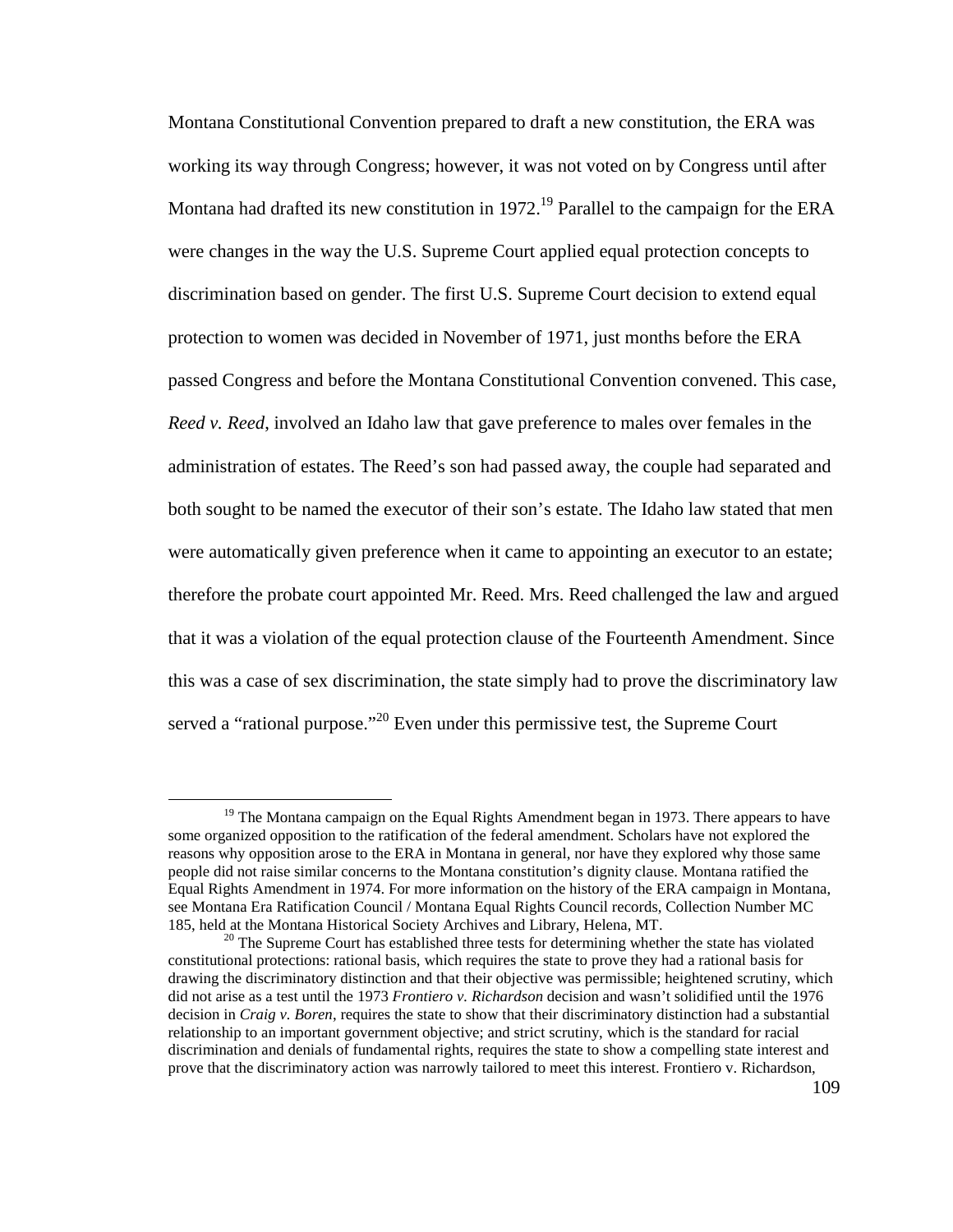determined that the law violated the equal protection clause of the Fourteenth Amendment. For the first time, women were protected against discrimination by the U.S. Constitution. Combined with the drastic changes in the application of the Fourteenth Amendment to racial discrimination, the extension of equal protection guarantees to women greatly expanded the scope of the Fourteenth Amendment. This expansion of the Fourteenth Amendment was very recent when the Montana Constitutional Convention met, and like many states, Montana had not yet replicated these advances in federal law.<sup>21</sup>

The short history of equal protection and non-discrimination law in Montana highlights the extent to which these were emerging rights at the time of the constitutional convention. Before the new constitution, Montana did have some equal protection and non-discrimination guarantees; however, these were mostly statutory provisions. The constitutional protections that did exist mostly reflect the concerns of the late 1880s and had rarely, if ever, been enforced in court. The 1889 Constitution contained four provisions addressing issues related to equal protection and non-discrimination:

## Article III, Section 3:

All people are born equally free and have certain natural, essential, and inalienable rights, among which may be reckoned the right of enjoying and defending their lives and liberties, of acquiring, possessing, and protecting property, and of seeking and obtaining their safety and happiness in all lawful ways.

Article III, Section 25:

<u>.</u>

Aliens and denizens shall have the same right as citizens to acquire, purchase, possess, enjoy, convey, transmit, and inherit mines and mining property, and

<sup>411</sup> U.S. 677 (1973); Craig v. Boren, 429 U.S. 190 (1976); Abraham & Perry, *Freedom and The Court*, chapter 8.

<sup>&</sup>lt;sup>21</sup>Reed v. Reed, 404 U.S. 71, (1971); Kyvig, "Historical Misunderstandings"; Abraham & Perry, *Freedom and The Court*, chapter 8; Bender, "Title VII."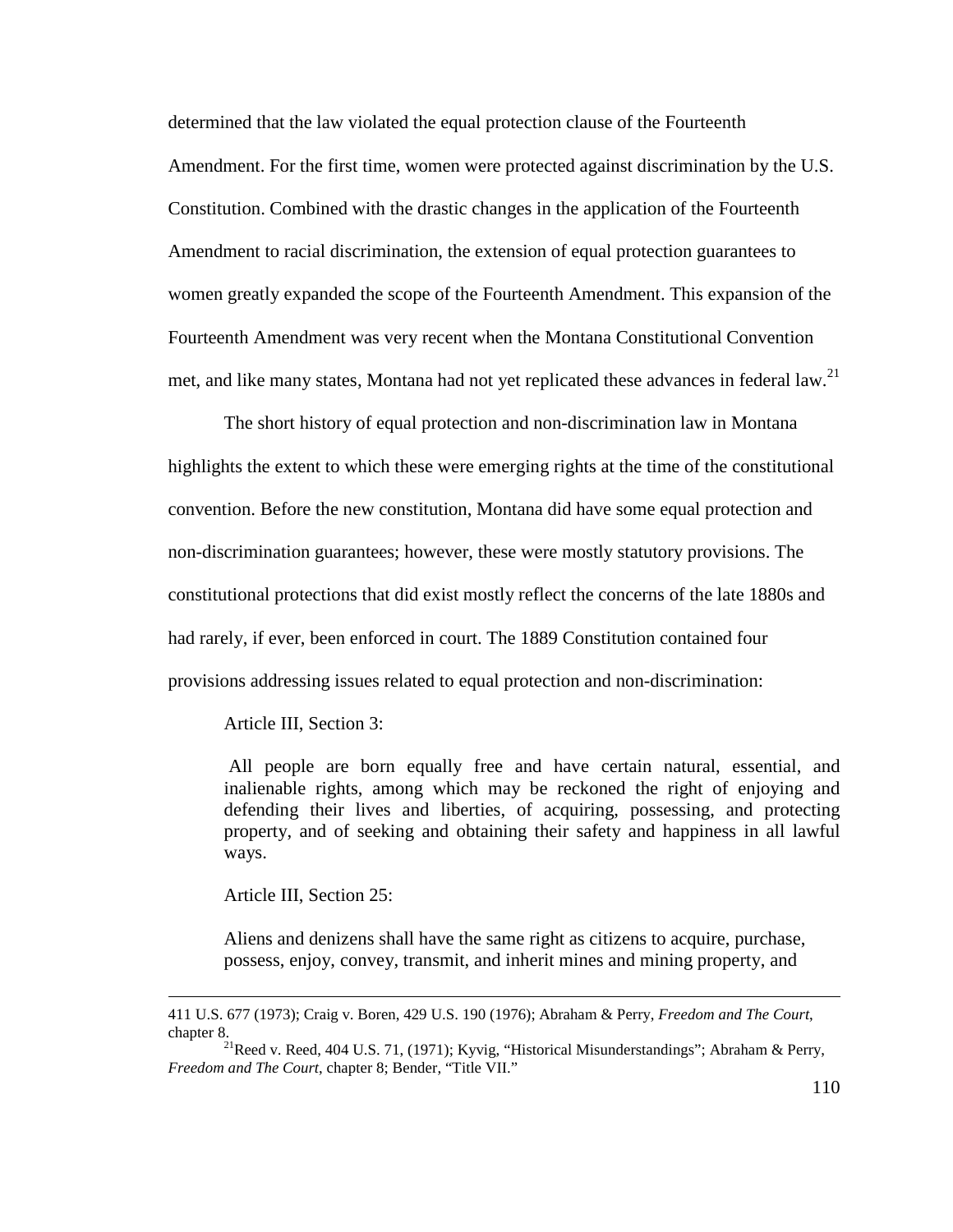milling, reduction, concentrating, and other works, and real property treating ores and minerals: provided that nothing herein contained shall be construed to infringe upon the authority of the United States to provide for the sale or disposition of its mineral and other public lands. $^{22}$ 

Article III, Section 28:

There shall never be in this state either slavery or involuntary servitude, except as a punishment for crime, whereof the party shall have been duly convicted.

Article VII, Section 9:

 $\overline{a}$ 

No religious or partisan test or qualification shall ever be required of any person as a condition of admission into any public educational institution of the state, either as teacher or student; nor shall attendance be required at any religious service whatever, nor shall any sectarian tenets be taught in any public educational institution of the state; *nor shall any person be debarred admission to any of the collegiate departments of the university on account of sex.<sup>23</sup>*

In addition to these constitutional guarantees, in 1965 Montana had adopted a public

accommodations law, based on the federal Civil Rights Act of 1964, which made it

illegal if "any place of public accommodation or amusement shall discriminate against

any person or group of persons solely on the ground of race, color or creed." The same

<sup>&</sup>lt;sup>22</sup> 1889 Montana Constitution, Article III, Section 25. This section reflects a debate that took place in the West during the mid-late 1880s regarding Chinese immigration and labor. Numerous Americans were engaged in efforts to exclude Chinese individuals from immigrating to the U.S. and from working in particular fields. These efforts also extended to laws and constitutional provisions prohibiting Chinese immigrants, and other non-citizens, from holding property or working mining claims. For example, Oregon's constitution prohibited future Chinese immigrants from owning property or working a mining claim. See, David Alan Johnson, *Founding the Far West: California, Oregon, and Nevada, 1840 – 1890* (Berkeley: University of California Press, 1992), 180 – 181, chapters 7, 8, and 9; Paul Kens, "Civil Liberties, Chinese Laborers, and Corporations," in *Law in the Western United States*, edited by Gordon Morris Bakken (Norman: University of Oklahoma Press, 2000): 499 – 502; Lucy Salyer, "American Citizenship and Asian Immigration," in *Law in Western United States*, 503 – 505; and Marie Rose Wong, *Sweet Cakes, Long Journey: The Chinatowns of Portland, Oregon* (Seattle: University of Washington Press, 2004). On the history of the Chinese in Montana see, John R. Wunder, "Law and Chinese in Frontier Montana," *Montana: The Magazine of Western History* 30, no. 3 (Summer, 1980): 18 – 31; and Robert R. Swartout, Jr., "Kwangtung to Big Sky: The Chinese in Montana, 1864-1900," *Montana: The Magazine of Western History* 38, no. 1 (Winter, 1988): 42 – 53.

<sup>&</sup>lt;sup>23</sup> 1889 Montana Constitution. Article VII, Section 9, emphasis mine. Montana's 1889 Bill of Rights was adopted, almost word-for-word, from the Colorado constitution. For more on the debates surrounding issues of discrimination, race, and gender see, Gordon Morris Bakken, Rocky *Mountain Constitution Making, 1850-1912* (Westport, CT: Greenwood, 1987), chapters 3 and 8.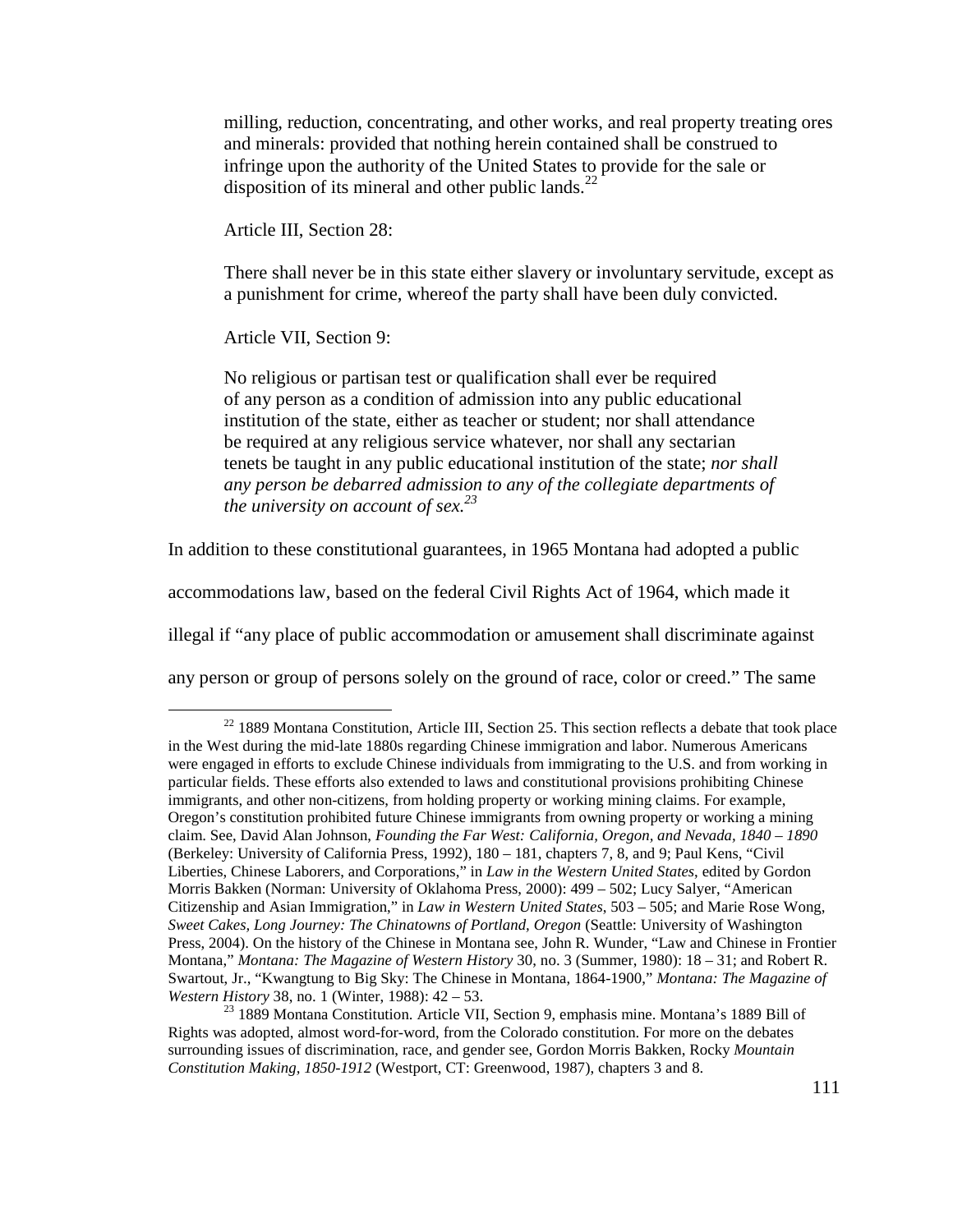year Montana also adopted a law prohibiting discrimination on the basis of "race, creed, color, sex and national origin" in the exercise of one's civil rights. This was not, however, a particularly active area for litigation in Montana.<sup>24</sup>

Despite the minimal history of equal protection and non-discrimination law in Montana, the delegates to the convention were fully cognizant of the recent federal changes. Many were also influenced by, or participated in, the women's rights and civil rights movements. Indeed, the civil rights legislation and the Supreme Court decisions regarding race issued throughout the 1950s, 1960s, and early 1970s had an immense impact on the Montana convention. This is evident in the fact that nineteen women had been elected to the convention, many of whom had long been active in women's political organizations such as the League of Women Voters. At a minimum, the twenty-four attorneys who served as delegates to the convention were well-versed in recent legal developments regarding equal protection and non-discrimination. The rest of the convention had access to and were familiar with Applegate's *Bill of Rights* report. His work summarized the above discussion in some detail, laid out contemporary areas of concern, and provided examples of other states' constitutional provisions regarding equal protection and non-discrimination. The earliest meetings of the BOR Committee where

<u>.</u>

<sup>&</sup>lt;sup>24</sup> Applegate, *BOR*, 306 – 313; Montana Rev. Code Ann. Section 64-211 (1970); Montana Rev. Code Ann. Sections 64-301 to 64-303 (1970); James P. Murphy, "Public Accommodations: What is a Private Club," *Montana Law Review* 30 (1968 – 1969): 47 – 60; Phil Grainey, "The New Montana Anti-Discrimination Law," *Montana Law Review* 36 (1975): 155; Bender, "Title VII." A search of discrimination and equal protection cases in Montana prior to 1972 turned up only a small handful of cases overall and no cases utilizing these statutes. Search of Lexis-Nexus database, June 3, 2010.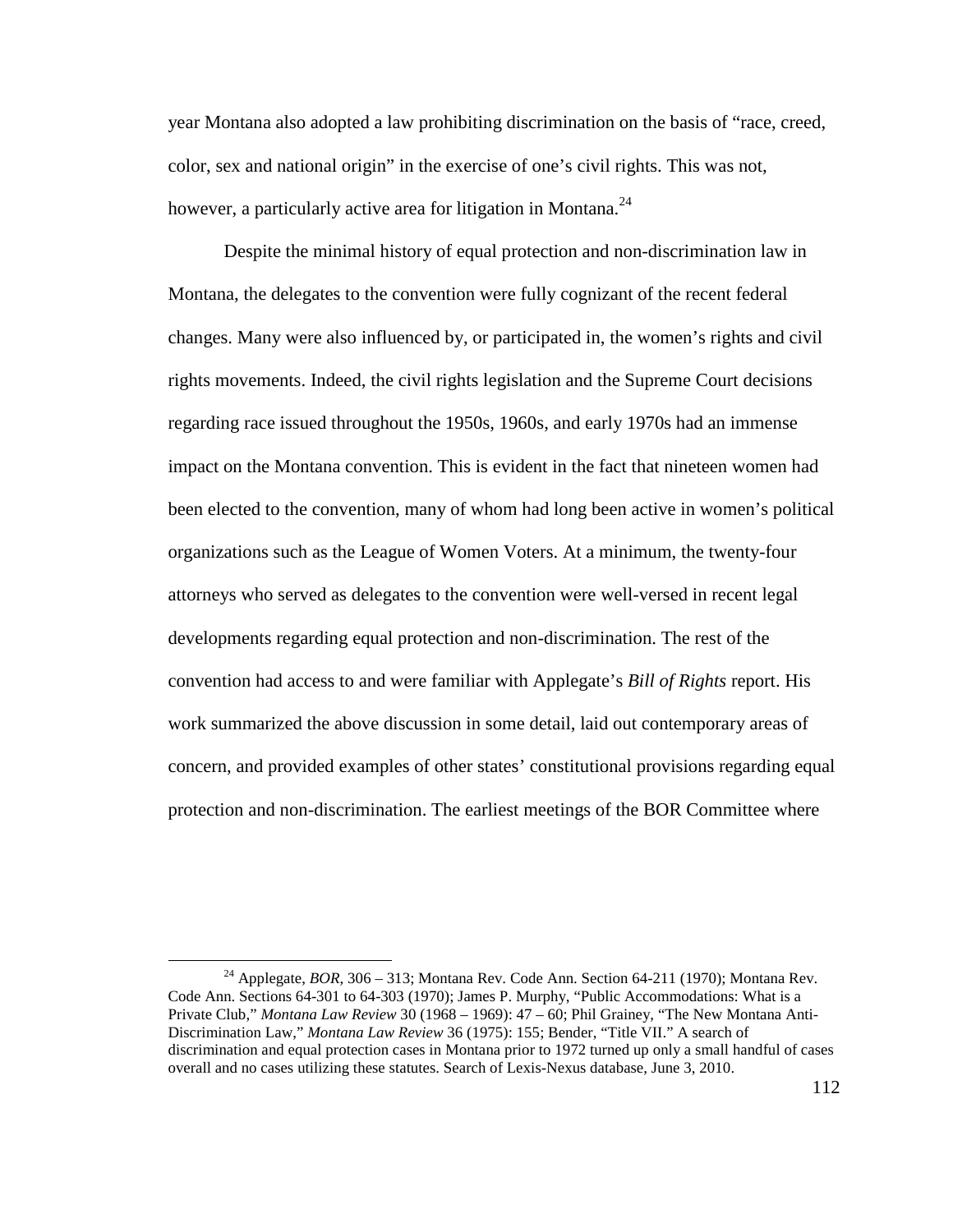they reviewed this report included discussion of equal protection and non-discrimination issues.<sup>25</sup>

Applegate's report included information on the history of equal protection and non-discrimination laws, the sea-changes in the Supreme Court's interpretation of the Constitution, and possible ways to expand these protections in Montana. Perhaps more than in any other area of Applegate's *Bill of Rights*, the changing philosophy of the Supreme Court and the political shift evidenced by Richard Nixon's administration were used as reasons to adopt strong equal protection and non-discrimination clauses in the Montana constitution. Applegate criticized the federal enforcement of non-discrimination statutes as ineffective. He placed the "principal blame" for failure to eradicate discrimination "at the doorstep of the Nixon Administration." Applegate also identified other state provisions—particularly those from New York, Michigan, Illinois, as well as Puerto Rico—as potential models for stronger equal protection and non-discrimination guarantees. Illinois's clause was highlighted in particular for its breadth; the clause prohibited discrimination on the basis of race, creed, color, or sex in both civil rights and housing and other public accommodations. Applegate ended the section with an explanation for why Montana should adopt such protections:

<sup>&</sup>lt;sup>25</sup> Gus Chambers and Paul Zalis, "For This and Future Generations: Montana's 1972 Constitutional Convention," (Montana PBS: KUFM-TV, University of Montana, 2002), DVD, 60 minutes; Daniel J. Foley, "Con-Con sets an Example," *Billings Gazette*, Brown Collection, 47, University of Montana William J. Jameson Law Library, accessed online at http://www.umt.edu/law/library/Research%20Tools/State%20Pages/MontanaConstitution/default.htm (hereafter cited as Brown Collection); Elison and Snyder, *The Montana State Constitution,* 1 – 23; Charles Hillinger, "Montanans Drafting New Constitution," *Los Angeles Times*, Part I, January 21, 1972, Brown Collection, 28; Elison and Snyder, *The Montana State Constitution,* 34 – 39; Applegate, *Bill of Rights*; Minutes of the Second Meeting of the Bill of Rights Committee, Montana Constitutional Convention,

January 20, 1972, Folder 2-37, Box 2, Record Group 22, Box 2, Folder 2-37, Constitutional Convention Collection, Montana Historical Society Archives and Library, Helena, MT (hereafter cited as RG 22, MHSL).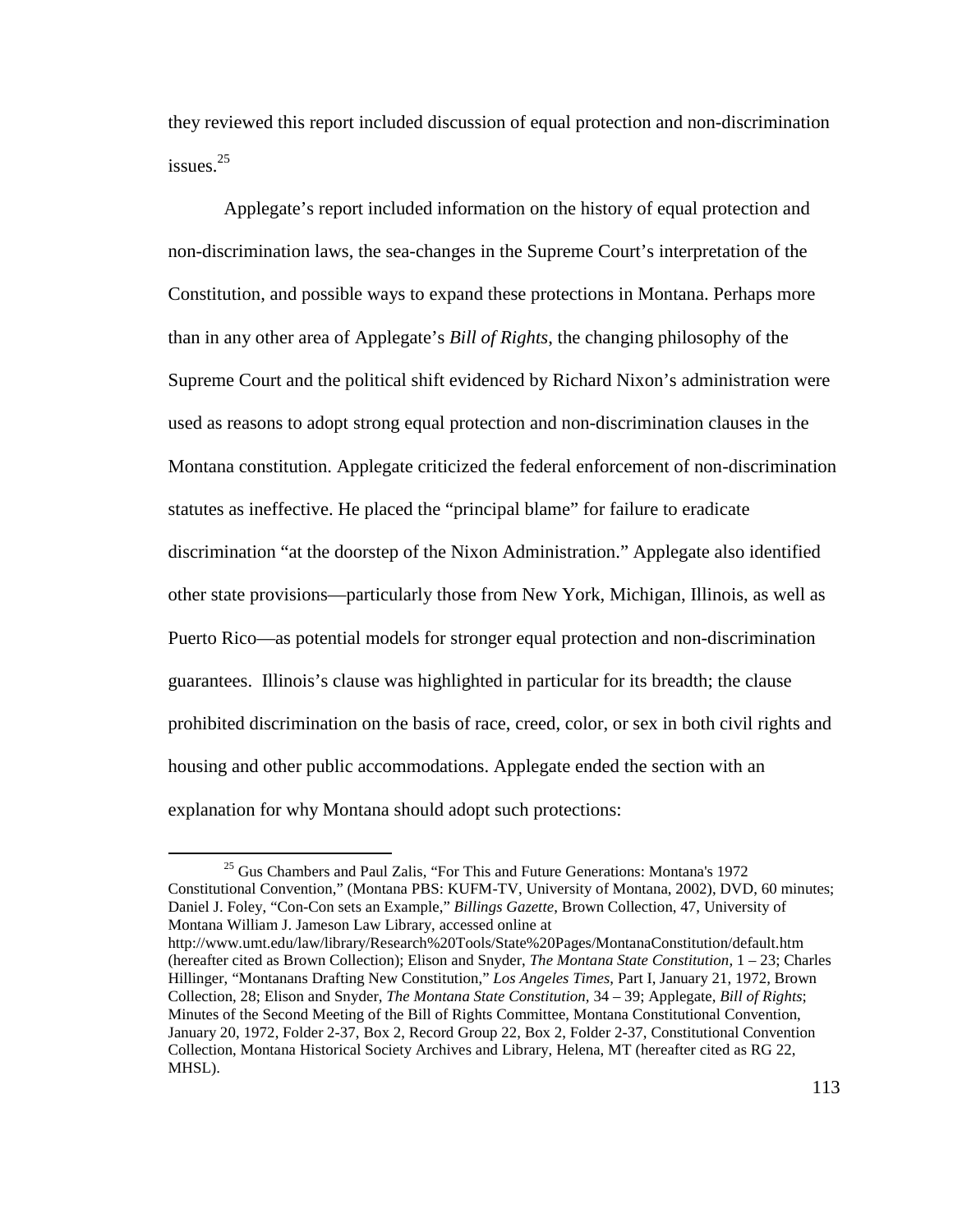Montana, with a significant and, culturally speaking, priceless minority population, is especially suited to the adoption of strong anti-discrimination provisions enforceable by those affected. This is even more the case given the increasing cultural awareness and pride of minorities within the state, as well as the legitimate concerns of emerging women's rights groups. $26$ 

The BOR committee apparently agreed. They placed a heavy emphasis on the concepts of equal protection, human dignity, and protection from discrimination from the beginning. Moreover, this interest was not driven by one or two delegates. While most of the clauses in the declaration of rights grew out of one or two proposals, six separate proposals were introduced by convention delegates and considered by the BOR Committee that addressed the principles of human dignity, equal protection, and nondiscrimination. All six of the proposals were introduced in the first few days of the convention, the BOR committee received extensive public testimony and support for such a provision, and there was an absence of controversy among the delegates over the adoption of such a clause.

A number of delegates—some of them members of the BOR committee—along with the committee staff person, were largely responsible for the creation, passage, and defense of the right to individual dignity: Bob Campbell, who had been so instrumental in the privacy fight; Wade Dahood, BOR committee chair and delegate from Anaconda; Dorothy Eck, BOR committee member delegate from Bozeman; Richard Champoux, delegate from Kalispell; Mae Nan Robinson, delegate from Missoula; Virginia Blend,

<sup>26</sup> Applegate, *Bill of Rights,* 312; Ibid, 310. While Applegate identified the Illinois equal protection clause as particularly attractive, Montana's Individual Dignity clause is most closely based on the Puerto Rico constitution, which was written in 1952 and used as a model throughout the drafting process at the Montana Constitutional Convention. See, Constitution of the Commonwealth of Puerto Rico, Article II, Section 1.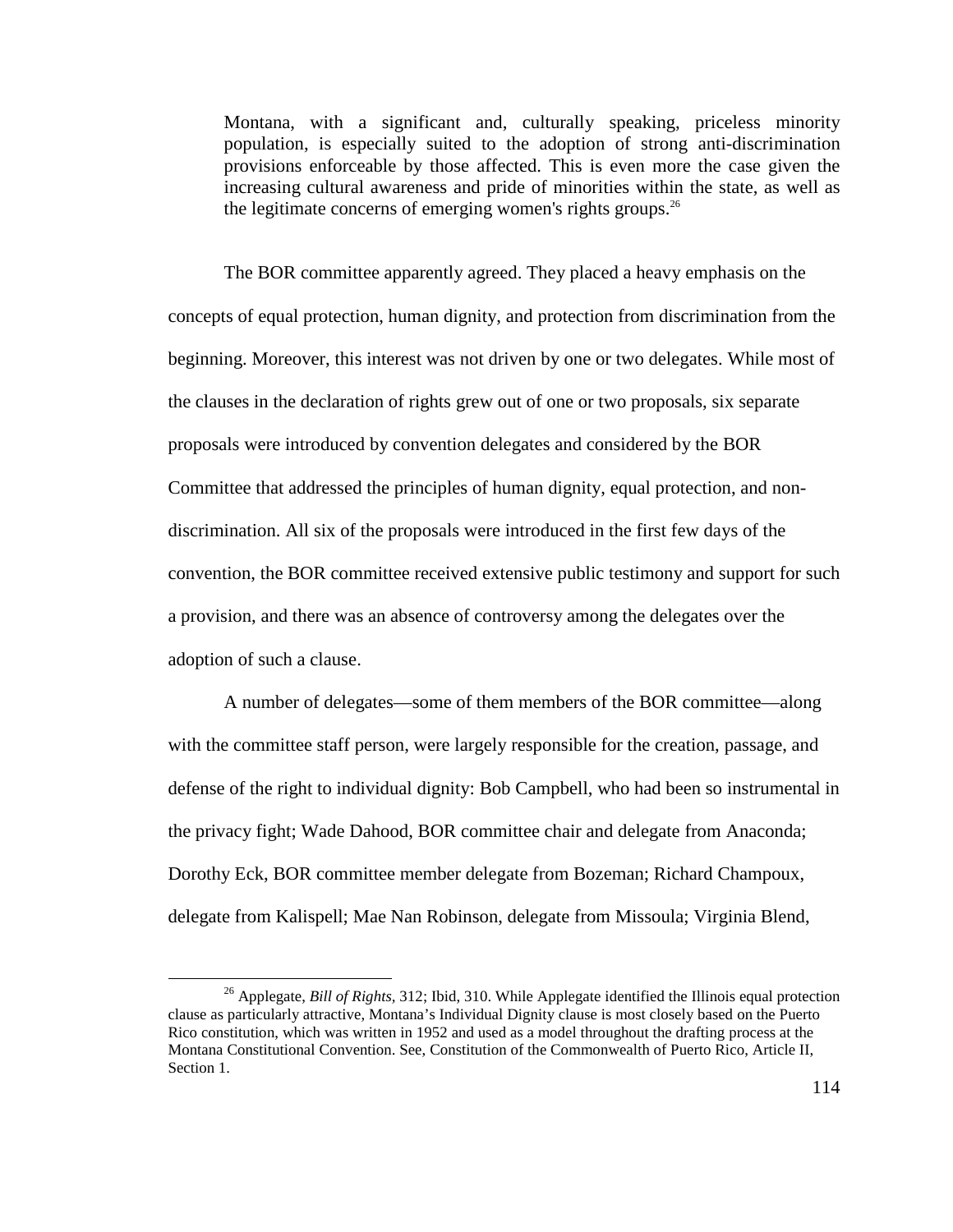delegate from Great Falls; and Applegate, the research analyst and author of the background material for the delegates on the bill of rights. $27$ 

Equal protection, non-discrimination, and dignity proposals came pouring in as soon as the convention convened in January of 1972. Campbell, who pointed to his "love of constitutional law and the social changes created by the new Warren Court" as the impetus for his becoming a lawyer, was just as interested in the issues of equal rights as he was in securing individual privacy rights. His initial proposal on privacy, DP #14, included a right to privacy, expression, and individual dignity. When it was divided into three concepts by the style and drafting committee (privacy, expression, and dignity), the first two eventually became distinct proposals. Campbell has stated that felt his dignity proposal was already addressed by a proposal submitted January 21, 1972 by Virginia Blend, a delegate from Great Falls, an active member of the Catholic Church, and a leader in the League of Women Voters. As a result, he said that he did not write another proposal for individual dignity.<sup>28</sup>

 Blend's proposal, DP #10, consisted of a straightforward statement: "Equality of rights under the law shall not be denied or abridged by the state of Montana on account of sex." This statement mirrored the national Equal Rights Amendment, which was under consideration by Congress at the time of the Convention. Indeed, Blend's introduction of

<sup>&</sup>lt;sup>27</sup> Curran, "The Unbelievable Happened,"; Gary Langley, "Individual Rights Prime Concern of Delegates," *Missoulian*, February 9, 1972, Brown Collection, 53; *Verbatim Transcript*, Vol. 1., "Delegate Biographies and Delegate Proposals."

<sup>28</sup> Bob Campbell, *Manuscript*; *Verbatim Transcript*, Vols. 1 and 5; Virginia Blend, "Testimony to BOR Committee on Proposal 10," February 2, 1972, Folder 3-2, Box 3, RG22, MHSL. Campbell's willingness to support Blend's proposal on equal rights in place of his proposal on individual dignity suggests that he saw the concept of individual dignity, a somewhat slippery and nebulous legal concept, as intimately related to the concept of non-discrimination. However, the fact that he wrote additional proposals addressing equal protection suggests that he did not view Blend's proposal as sufficient.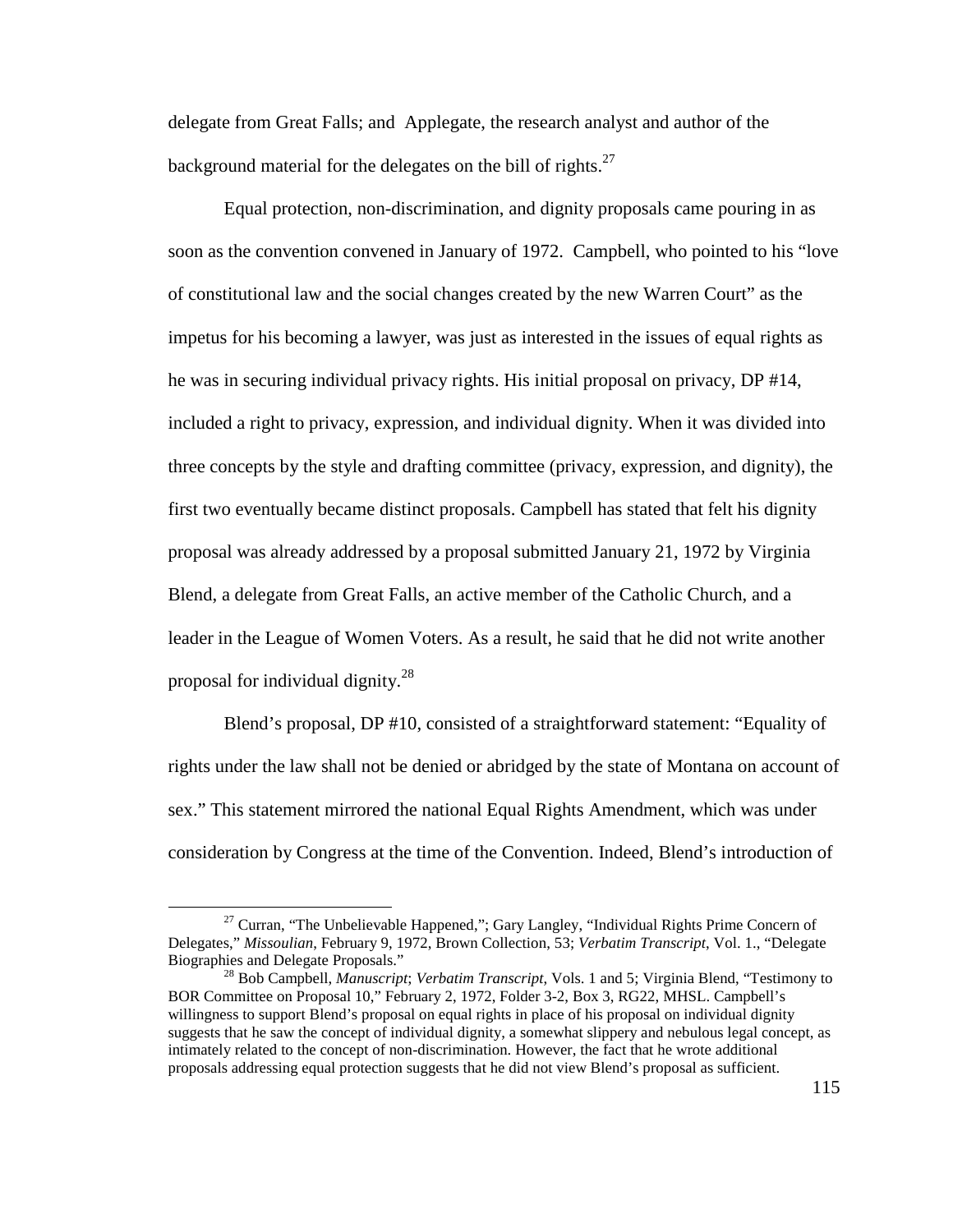the proposal and testimony in support of it before the BOR Committee was, in effect, testimony in support of the ERA. She posited that its adoption would "eliminate time spent by our state legislature on the subject when the amendment is passed by the Senate and presented for ratification." Her argument centered on the role the federal ERA would have in "creating a new basis for the U.S. Supreme Court" to rule on discrimination and equal protection cases. Despite widespread support for this simple proposal, it would not be the format by which these concepts were incorporated into the Montana Constitution. Competing proposals and public support for more extensive protections and guarantees ultimately doomed Blend's simple proposal.<sup>29</sup>

 At least three other delegates proposed alternative forms of equal protection and non-discrimination clauses. On January 28, 1972, Campbell submitted a proposal, DP #50, that closely mirrored the Fourteenth Amendment's equal protection clause: "The equal protection of the laws shall not be denied or abridged by the state or its units of local government on account of race, color, creed, national ancestry or sex." This language closely reflected that proposed in a petition that numerous Missoulians sent to Campbell and the BOR Committee. However, there was one key change. The petition included a statement that said, "We do not want the words 'by the government' inserted in this statement because such a phrase would limit the prohibition to the government and its bodies and agencies and may serve to exclude from the prohibition such private agencies as businesses and educational institutions." The petitioners were advocating for a constitutional provision that would protect individuals from private discrimination. This concept had been discussed among constitutional revision advocates in other states,

<sup>29</sup> *Verbatim Transcript*, Proposal # 10, 1: 94; Blend, "Testimony"; Applegate, *Bill of Rights*.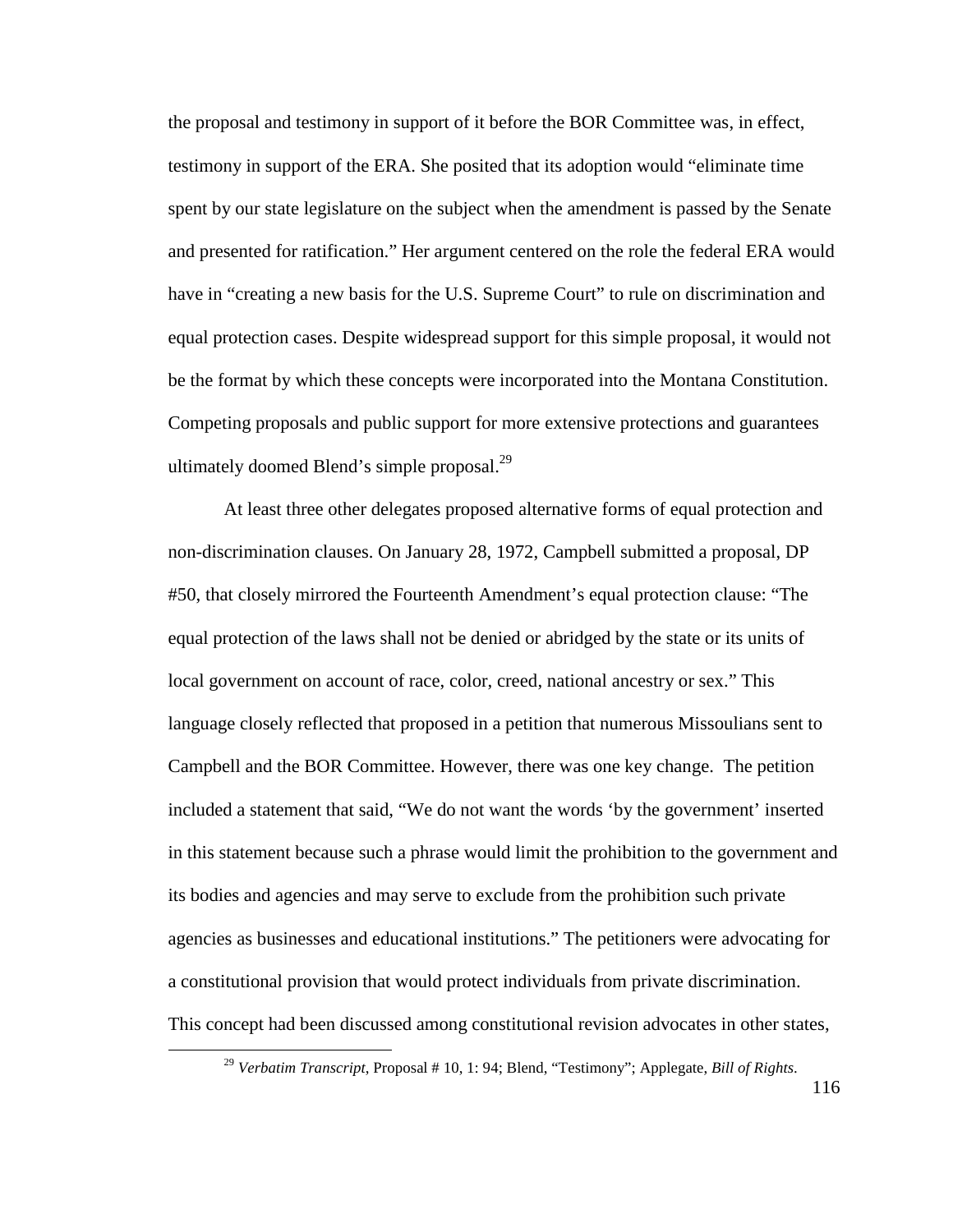but was not commonly included in other state constitutions. For example, the New York Committee for Economic Development had floated the idea of protecting rights against private parties in a proposal for the 1967 New York constitution.<sup>30</sup>

 This petition was not the only public input Campbell received regarding equal rights. In fact, at a public meeting before the convention chaired by Campbell, the Missoula delegates accepted proposals for various equal protection/non-discrimination provisions from the American Association of University Women, the Montana Federation of Women's Clubs, the Women's Club of Missoula, the Missoula Business and Professional Women's Club, the Missoula Soroptomist Club, and individual citizens. Campbell responded to public calls for a non-discrimination provision and wrote a proposal that reflected their support for a clause including sex as a protected class. He combined this concept with his knowledge of the existing Warren court standards for protecting individuals from discrimination based on race, color, national ancestry, or religious belief. However, his proposal did not offer the far-reaching protections some citizens had called for. To address these concerns regarding private discrimination, on January 28, 1972, Campbell proposed a clause, DP #51, prohibiting discrimination in housing and employment, in effect elevating the existing public accommodations statute to a constitutional protection. This proposal stated:

<sup>30</sup> Bob Campbell, *Manuscript*; *Verbatim Transcript*, Delegate Proposal # 50, 1:148; "Citizen Petition," January 20, 1972, Folder 2-37, Box 2, RG 22, MHSL; Committee for Economic Development, "Introduction and Summary of Recommendations," and "Constitutional Revision," Part of Chapters 1 and 6 in *Modernizing State Government*, (New York: Committee for Economic Development, 1967), reprinted in Montana Constitutional Convention Studies, *A Collection of Readings on State Constitutions, Their Nature, and Purpose*, report no. 4 prepared by the Montana Constitutional Convention Commission for the delegates to the Montana Constitutional Convention, (Helena, Montana, 1971), 300 (hereafter cited as, *Report No. 4*).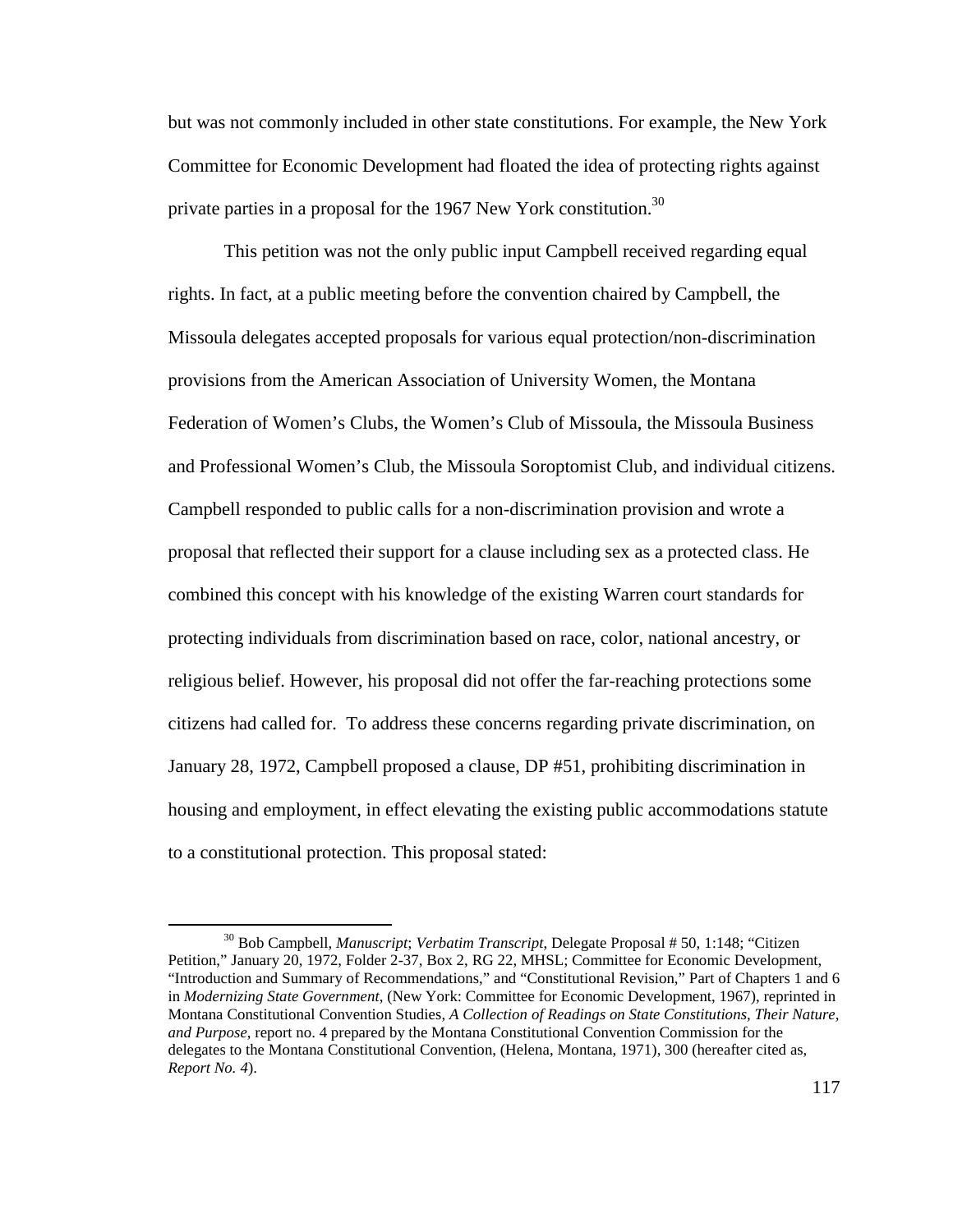All persons shall have the right to be free from discrimination on the basis of race, color, creed, national ancestry or sex in the hiring and promotion practices of any employer or in the sale or rental of property. These rights are enforceable without action by the legislature but the legislature may provide additional remedies for their violation. $31$ 

Other delegates offered similar ideas. However, their proposals combined equal

protection guarantees with protections from private *and* public discrimination; their

provisions, in other words, went far beyond those offered by Blend and Campbell. The

youngest and the oldest delegates, Mae Nan Robinson, a young graduate student who had

recently lost her husband in Vietnam, and Lucile Speer, a retired librarian who had been

active in the 1968 Eugene McCarthy presidential campaign, paired up to submit proposal

DP #32, which provided that:

 $\overline{a}$ 

No person shall, because of race, color, national origin, creed, religion, or sex be subjected to any public or private discrimination in political and civil rights, in the hiring and promotion practices of any employer, or in the sale or rental of property. These rights shall be enforceable without action by the legislative assembly. Persons aggrieved shall have access to the Courts to enjoin discrimination prohibited by this section.

This proposal introduced the concept of prohibiting private discrimination, in much the same way as the federal Civil Rights Act, the Equal Pay Act, and the Housing Act, and state public accommodations law had done. In addition, it satisfied the Missoula petitioners' call for an equal protection provision that prohibited both private and public discrimination. The last two lines of the proposal reflected a fear, later expressed by Robinson on the floor of the convention during the debate on the dignity clause, that the legislature could not be trusted with the power of implementing and enforcing provisions

<sup>&</sup>lt;sup>31</sup> Minutes of the First Meeting of the Bill of Rights Committee, Montana Constitutional Convention, January 17, 1972, RG 22, Box 2, Folder 2-37, MHSL; Minutes of the Missoula Delegate Public Meeting, January 12, 1972, Folder 2-37, Box 2, RG 22, MHSL; *Verbatim Transcript*, Delegate Proposal # 51, 1:149.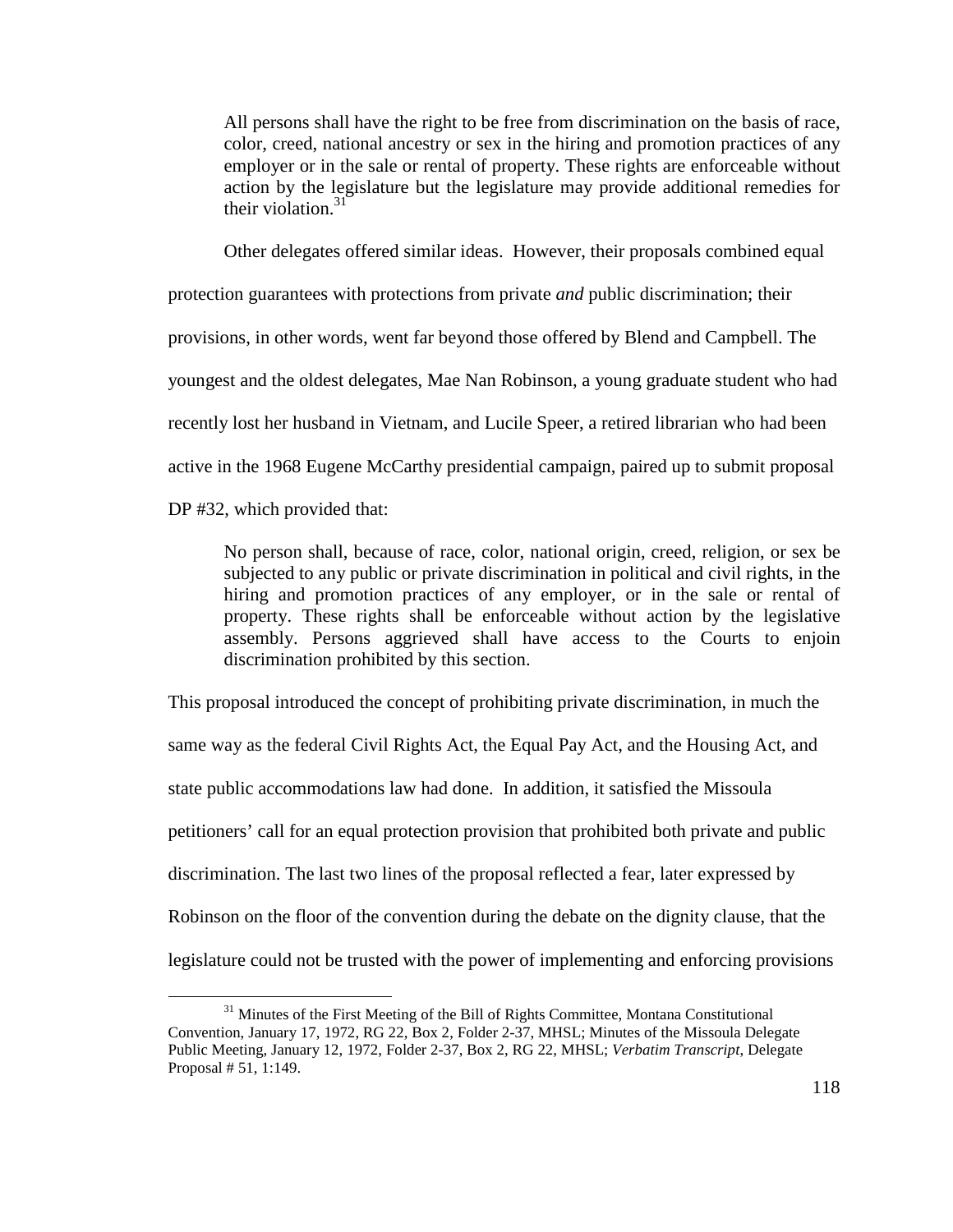in the declaration of rights. This fear, along with the view of the courts as the appropriate avenue for protection of one's rights, reflected the recent national history of the civil rights movement as well as a long-standing belief among the political left in Montana that the legislature was not an independent body but one that was controlled by and acted in furtherance of special interests. As attorney Wade Dahood, chair of the BOR Committee, explained on the floor of the convention, individuals would, of course, have access to the courts to enforce the rights guaranteed in the constitution without a specific statement on the matter. $32$ 

The last delegate proposal on the topic, DP #61, happened to combine the various

different components. It read:

 $\overline{a}$ 

The dignity of the human being is inviolable. No person shall be denied the equal protection of the law, nor be discriminated against in the exercise of his civil or political rights or in the choice of housing or conditions of employment on account of race, color, sex, birth, social origin or condition, or political or religious ideas, by any person, firm, corporation, or institution; or by the state or any agency or subdivision of the state.

This language is very close to that which was finally adopted by the committee and the full convention. The proposal was introduced by five delegates: Richard Champoux, a Democrat from Kalispell and a professor; William Burkhardt, a Republican from Helena and a minister; Marshall Murray, a Republican from Kalispell, a member of the BOR

<sup>32</sup> *Verbatim Transcript*, Delegate Proposal #32, 1:126; Verbatim Transcript, Vol. 1, Delegate Biographies; Mae Nan Robinson to J.C. and Mrs. Garlington, September 2, 1971, Box 1, Folder 5, MSS 99, James C. Garlington Papers, Mike and Maureen Mansfield Library, University of Montana-Missoula (hereafter, MSS 99, James C. Garlington Papers, UMML); Robert Vance to Lucile Speer, July 31, 1968, Box 4, Folder 2, MSS 585, Speer Papers, UMML; *Verbatim Transcript*, 5: 1642 – 1646; Michael P. Malone, Richard B. Roeder, and William L. Lang, *Montana: a History of Two Centuries*, revised ed. (Seattle: University of Washington Press, 1991); Michael P. Malone, "The Close of the Copper Century," *Montana: The Magazine of Western History* 35, no. 2 (Spring, 1985): 69 – 72; David M. Emmons, "The Price of 'Freedom': Montana in the Late and Post-Anaconda Era," *Montana: The Magazine of Western History* 44, no. 4 (Autumn, 1994): 66 – 73; Reva Siegel, "Why Equal Protection No Longer Protects: The Evolving Forms of Status-Enforcing State Action," *Stanford Law Review* 49, no. 5 (1997): 1111 – 1148.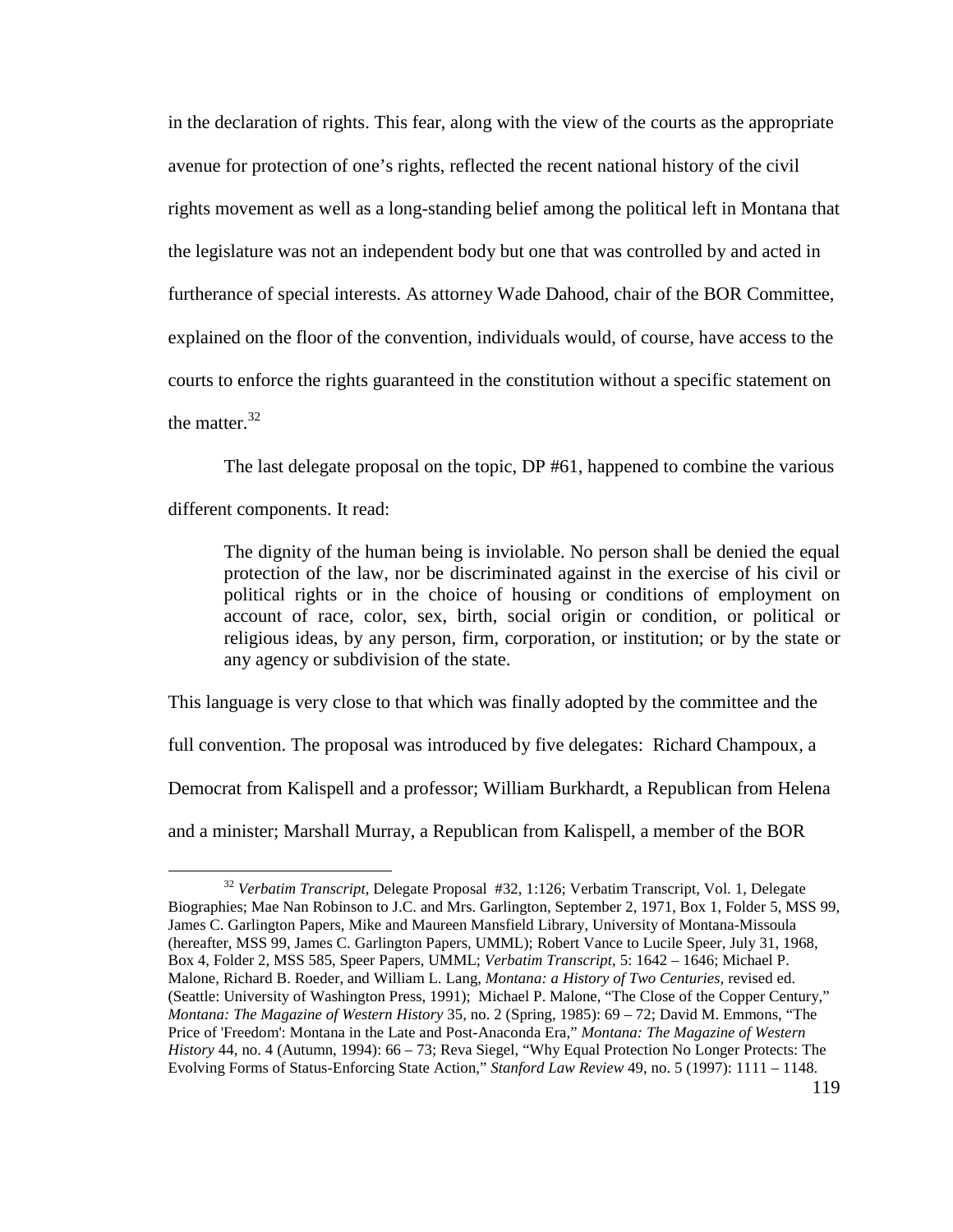Committee, and an attorney; J. Mason Melvin, a Democrat from Bozeman and a retired FBI agent; and Jerome Cate, a Democrat delegate from Billings and an attorney. This diverse group of sponsors hints at why the proposal was supported so widely. The group represented significant diversity in geographical representation, partisan affiliation, and employment and experience. Combined with the proposals of Blend, Campbell, Robinson, and Speer, the Champoux proposal also reflected widespread support from delegates from all the major urban centers in the state. Additionally, the non-partisan nature of the convention is clearly exhibited in their joint proposal, which brought together both delegates of different parties and delegates that represent communities with differing bases of political party power.<sup>33</sup>

 The BOR Committee unanimously approved the Champoux proposal on February 9, 1972. This proposal went far beyond any existing federal protections on equal protection and non-discrimination. While there was federal law prohibiting private discrimination, given the state action doctrine, these protections were certainly not constitutionally guaranteed. Additionally, the Court had barely begun to apply the equal protection clause to women, with the first such case having been decided mere months before the convention. The prevalence of proposals that pushed these legal boundaries

<sup>33</sup> *Verbatim Transcript*, Delegate Proposal # 61, 1:161; *Verbatim Transcript*, Delegate Biographies, Vol. 1; Major urban centers may be a very generous way to refer to Montana's urban areas. There are not now, and were not at the time of the convention, any cities larger than roughly 100,000 people in Montana (Billings is the largest city in Montana and has a population of roughly 125,000). The "urban" areas of Missoula, Kalispell, Bozeman, Helena, Great Falls, and Billings represent the six largest towns in Montana and the majority of the population in Montana. Butte is often included in the largest seven towns and is the only town of "size" that is not represented among the various delegate sponsors of equal protection/non-discrimination proposals. The one criticism of the proposal on the convention floor came from a rural delegate, Otto Habendank from Sidney, in eastern Montana. There is no direct evidence of whether rural citizens opposed this provision, but in general, the constitution garnered support from urban areas and failed in rural areas.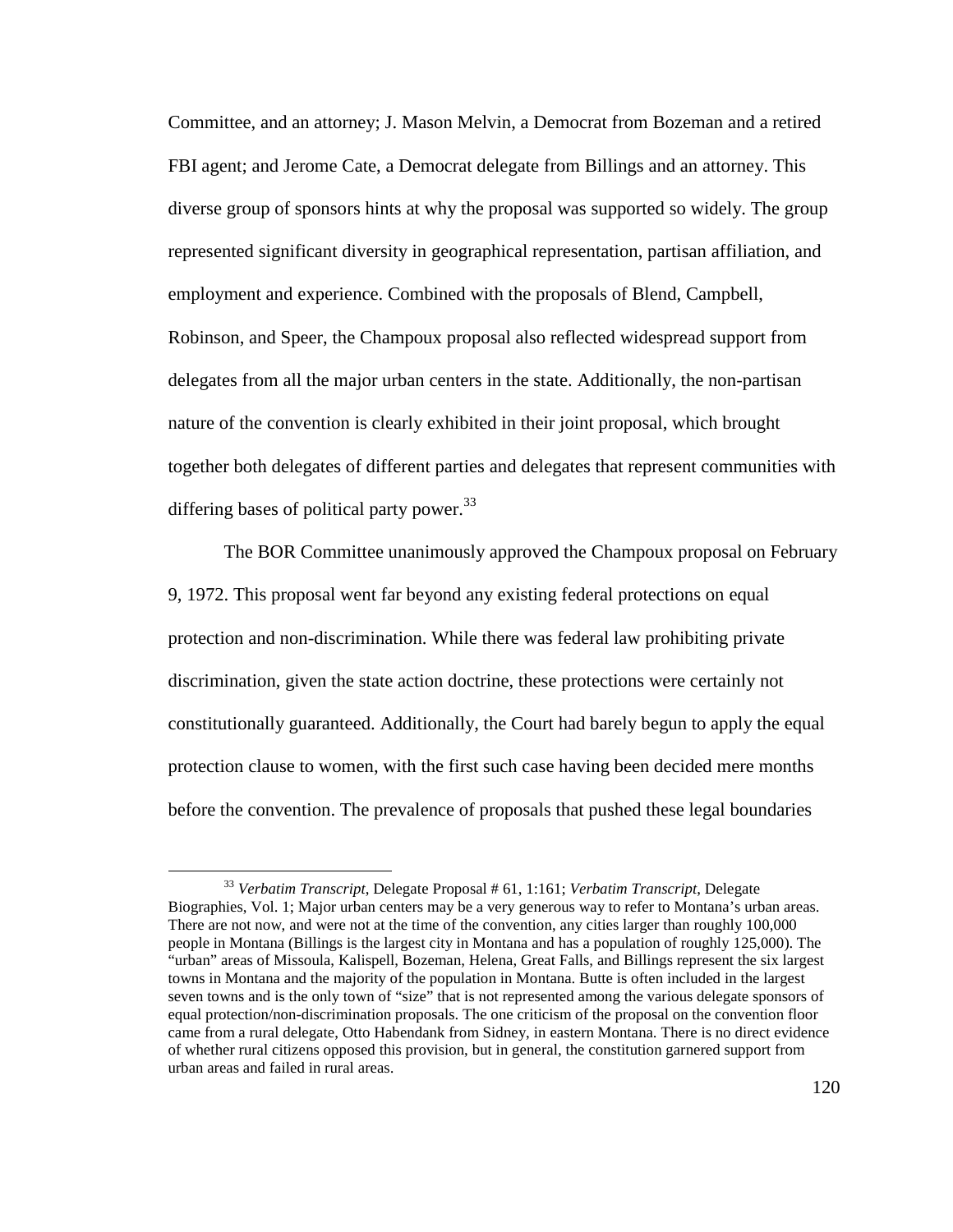and the diverse interest in equal rights guarantees illustrate the strong interest of the convention in writing a constitution that went beyond the federal Constitution's protections for individual rights. It also illustrates the great influence of era-specific concepts of fundamental rights.<sup>34</sup>

 The committee received a significant amount of correspondence and testimony regarding equal protection and non-discrimination. For the most part, the public's input was aimed at the general concepts and not at various specific proposals. This testimony fell into three major categories: testimony on the concept of an equal rights amendment prohibiting public discrimination based on numerous categories such as sex, race, color, and religion; testimony about private discrimination; and American Indian rights. Most of the public's testimony fell into the first category and many of those who testified or wrote their delegates had some connection to the League of Women Voters, the American Association of University Women (AAUW), or some other organization working on women's rights issues. On January 24, 1972 the Missoula branch of the AAUW wrote the committee to voice their support for an ERA-style proposal. Bonnie Wallem of the League of Women Voters testified on January 27 1972 that her organization also supported such a proposal. Testifying on her own behalf, Evelyn Schallaire addressed the disparity between men and women in inheritance laws in Montana and asked for a constitutional remedy. Writing on behalf of the Bozeman branch of the AAUW, Margaret Hauser wrote Dorothy Eck calling for a proposal which stated that "equal rights shall not be denied on account of race, color, creed, sex, or national origin." Hauser said that she recognized that adopting such a clause would place Montana

 $\overline{a}$ 

121

<sup>&</sup>lt;sup>34</sup> See Chapter 1, note 7 and Chapter 2, note 10.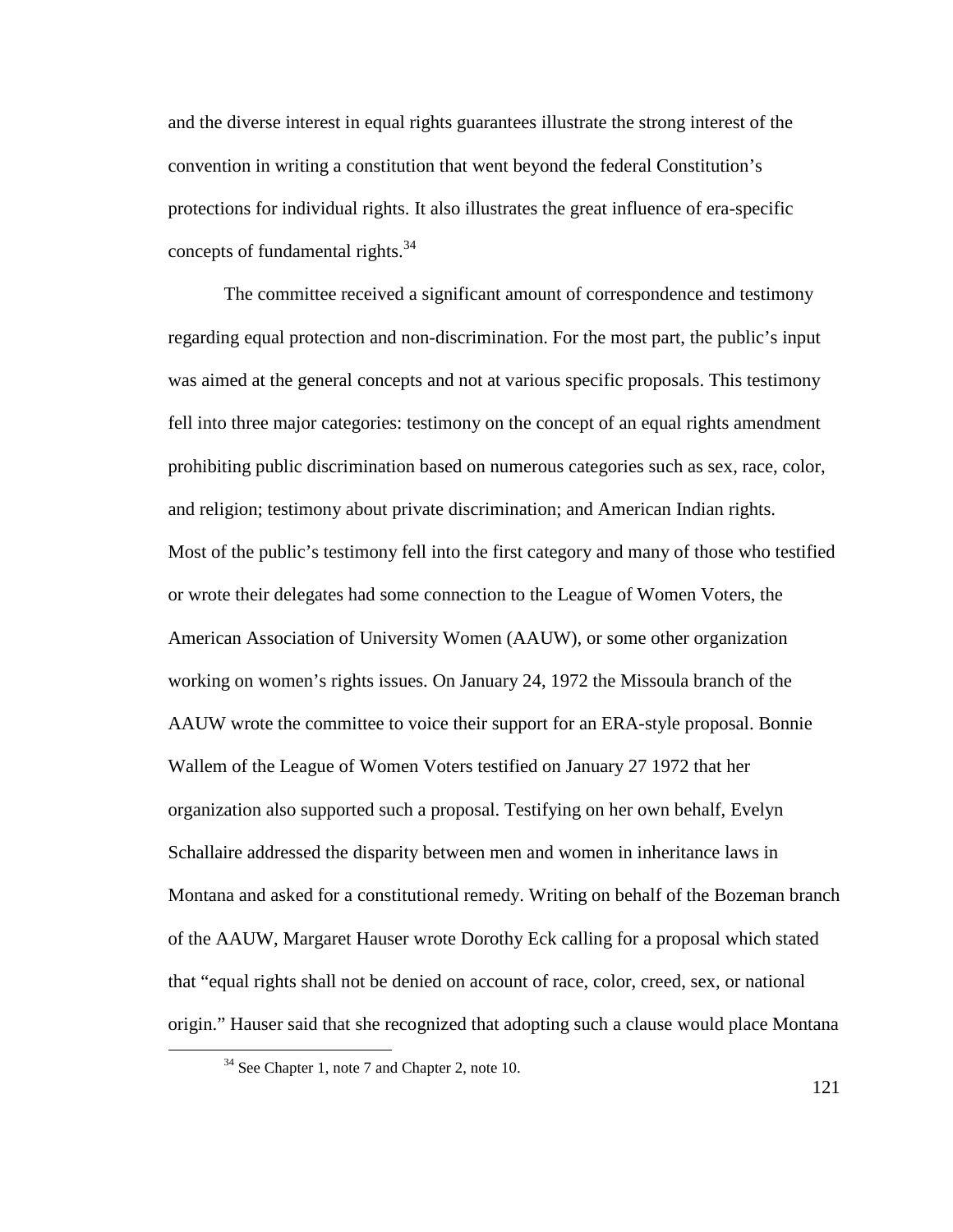ahead of the federal and many state governments. The constitutional convention, Hauser added, gave Montana "the opportunity to provide enlightened leadership in an area that is very important to women as well as to minorities." At least five women testified on January 29, 1972 in support of an equal rights proposal. One of them, Bess Reed, noted the importance of having equal protection clauses in state constitutions regardless of the protections contained in the federal Constitution.<sup>35</sup>

 In addition to the Missoula petition calling for protection against private discrimination, the committee received testimony requesting inclusion of such protections in the constitution. On January 29, 1972 Sidney Smith, the Commissioner of the Department of Labor and Industry, called for the convention to elevate the existing employment discrimination laws to the level of a constitutional guarantee. In particular, he recommended prohibiting discrimination based on sex. On February 15, the committee received a statement from the Resolution Committee of the Montana Association of Social Workers that addressed the dangers of housing and employment discrimination. Such actions and other forms of human rights violations, the Resolution Committee stated, "infringe on the basic human right to a life with dignity." They urged the

<sup>&</sup>lt;sup>35</sup> Elaine White to Wade Dahood and the Bill of Rights Committee, January 24, 1972, RG 22, Box 2, Folder 2-37, MHSL; Bonnie Wallem, "Testimony Before the Bill of Rights Committee," January 27, 1972, RG 22, Box 2, Folder 2-37, MHSL; Evelyn Schallaire, "Testimony Before the Bill of Rights Committee," January 28, 1972, RG 22, Box 2, Folder 2-38, MHSL; Margaret Hauser to Dorothy Eck, January 28, 1972, RG A-2, Box 3, Folder 3-6, MHSL; Marjorie Jennings to Dorothy Eck, January 26, 1972, RG A-2, Box 3, Folder 3-6, MHSL; Eva Lachenmaier to Dorothy Eck, January 25, 1972, RG A-2, Box 3, Folder 3-6, MHSL; Bess Reed, "Testimony to Bill of Rights Committee," January 29, 1972, RG 22, Box 2, Folder 2-38, MHSL; Montana Constitutional Convention, "Minutes of the Fifth Hearing of the Bill of Rights Committee," RG 22, Box 2, Folder 2-38, MHSL.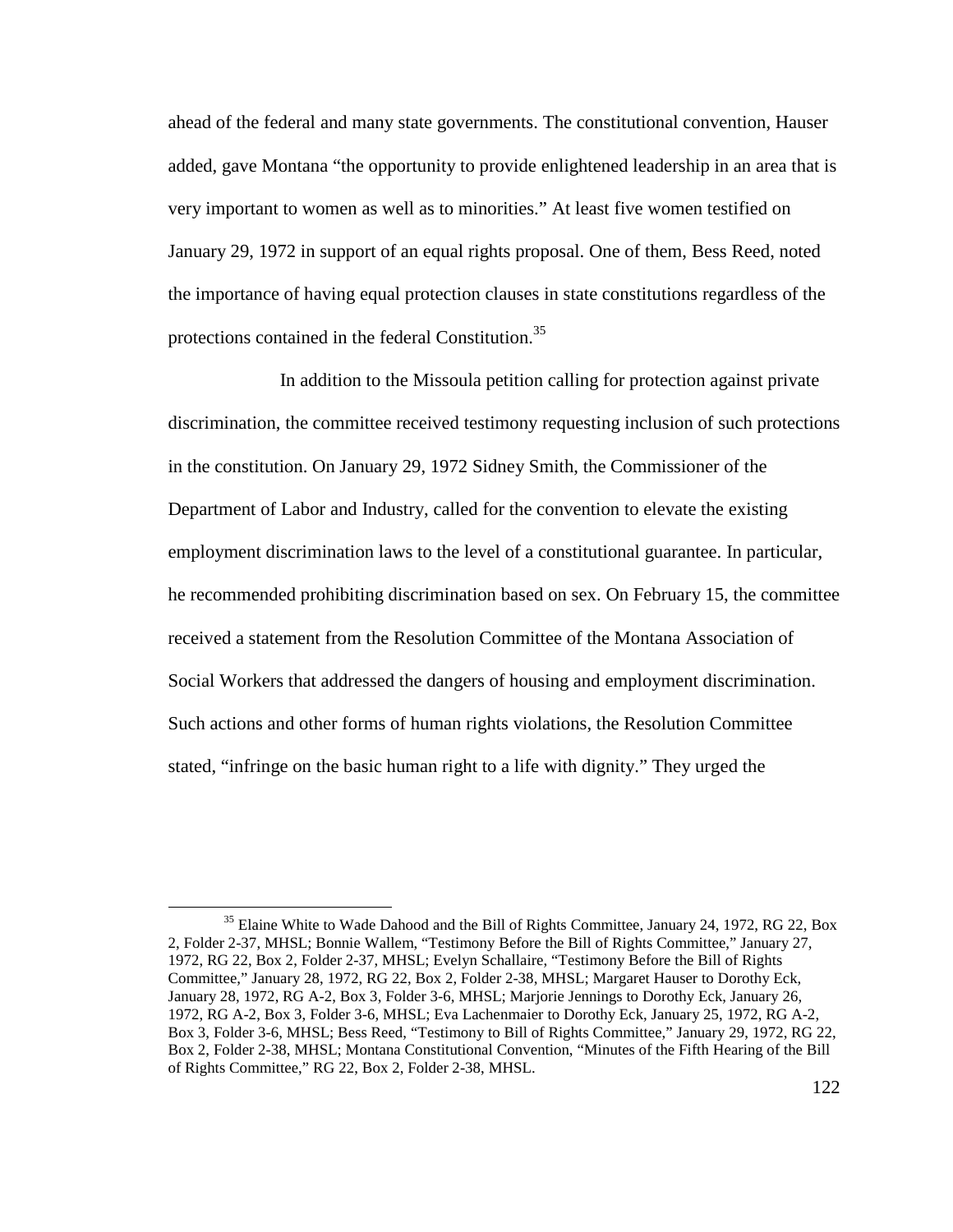committee to, at a minimum, include a provision against private discrimination in the constitution.<sup>36</sup>

Indian rights also garnered significant testimony; roughly one-tenth of the witnesses testifying before the Committee spoke to the need for Indian rights to be protected. The committee formed a subcommittee to discuss Indian rights, likely because most of the testimony was actually focused on Indian education and access to education. In the subcommittee's report, Leo Graybill commented that including culture in the equal protection clause could be "reverse discrimination." This suggests that the concept of equal protection was embraced in the abstract, but in practice, there was lingering racism. After receiving testimony and the subcommittee's report the committee amended the Champoux proposal to address the concerns raised by the testimony from Indian rights advocates. Graybill was in the minority and as a result, the committee inserted the word "culture" as one of the characteristics for which people would be protected from discrimination. The Committee report states that the "word culture was incorporated specifically to cover groups whose cultural base is distinct from mainstream Montana, especially the American Indians." The final language of the dignity clause demonstrated that the committee was willing to respond to the concerns of the members of the public, who went out of their way to testify or contact the Committee. This incorporation reflected the ways in which the national civil rights movement was specifically applied

<u>.</u>

<sup>&</sup>lt;sup>36</sup>Minutes of the Fifth Hearing of the Bill of Rights Committee, Montana Constitutional Convention, February 8, 1972, RG 22, Box 2, Folder 2-37, MHSL; Sidney T. Smith, "Testimony to the Bill of Rights Committee," no date, RG 22, Box 2, Folder 2-4, MHSL; Montana Association of Social Workers, "Proposed Human Rights Act for Montana," no date, RG 22, Box 2, Folder 2-37, MHSL. This statement also called for the convention to adopt a constitutional provision guaranteeing the availability of social services to all groups and individuals in Montana.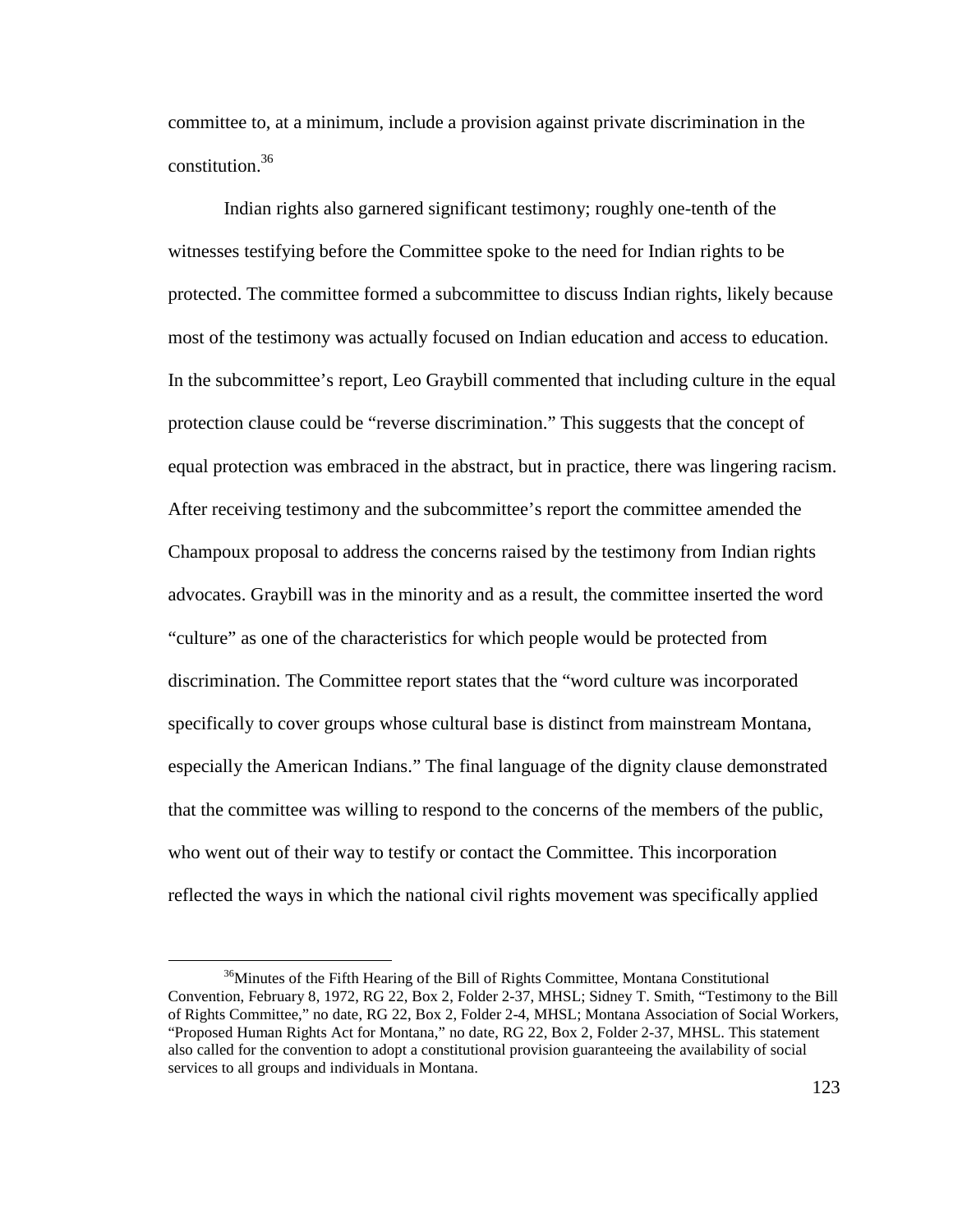and viewed in Montana. The concepts of discrimination were most relevant when applied to Native Americans in a state with a very small minority population.<sup>37</sup>

The final difference in the language between the Champoux proposal and the one that was forwarded out of the BOR Committee (which is identical to the adopted clause) is the phrase "conditions of employment." The deletion of that phrase reflected the testimony of the Montana State AFL-CIO in front of the BOR Committee on February 16, 1972. The AFL-CIO stated that they were concerned that this phrase could be used to prohibit closed-shop unions, places of employment where membership in a union is required for continued employment. Throughout the convention there were proposals, led in part by the Montana Chamber of Commerce, to include a right-to-work provision in the constitution, which would have prohibited closed-shop unions. All right-to-work provisions failed, and following the suggestion of the AFL-CIO, the BOR Committee stripped the phrase "conditions of employment" from the Champoux proposal.<sup>38</sup>

<sup>37</sup> *Verbatim Transcript*, Bill of Rights Committee Report, 2:615 – 660; Minutes of the Seventh Meeting of the Bill of Rights Committee; Minutes of the Eighth Meeting of the Bill of Rights Committee; Minutes of the Fifth Meeting of the Bill of Rights Committee, List of Individuals Testifying, January 26, 1972. While the amendment of the dignity clause shows some focus on American Indian rights, the vast majority of the Indian testimony and activism during the convention was focused on promoting provisions regarding Indian education and cultural competency. This is in large part due to the leadership of Earl Barlow, the state supervisor of Indian education. His focus on education drove much of the Indian activism toward those goals. His papers are held at the Mike and Maureen Mansfield Library at the University of Montana and provide extensive documentation on Indian activism in regards to education during the 1960s and 1970s. Earl Barlow Papers, MSS 709, Mike and Maureen Mansfield Library, University of Montana.

<sup>&</sup>lt;sup>38</sup> Montana Constitutional Convention, "Minutes of the Eleventh Meeting of the Bill of Rights Committee," AFL-CIO Testimony, February 16, 1972, Folder 2-37, Box 2, RG 22, MHSL; *Verbatim Transcript*, Bill of Rights Committee Report, 2:615 – 660. Scholars have not yet explored the history of the constitutional convention's battle over the right-to-work issue. For more on the convention's debate on the right-to-work proposal see, John Kuglin, "Billings Man to Introduce Right-to-Work Provision," *Missoulian*, January 29, 1972, Brown Collection, 16; John Kuglin, "Con Con Flexes Subpoena Powers," *Great Falls Tribune*, February 4, 1972, Brown Collection, 44; Associated Press, "Con Con Debates Rightto-Work Plan," *Helena Independent Record*, February 4, 1972, Brown Collection, 45; Editorial, "Constitution Should Not Be Against or For Labor," Billings Gazette, February 10, 1972, Brown Collection, 58; Associated Press, "Right-to-Work Stand by C of C [Chamber of Commerce] Taken to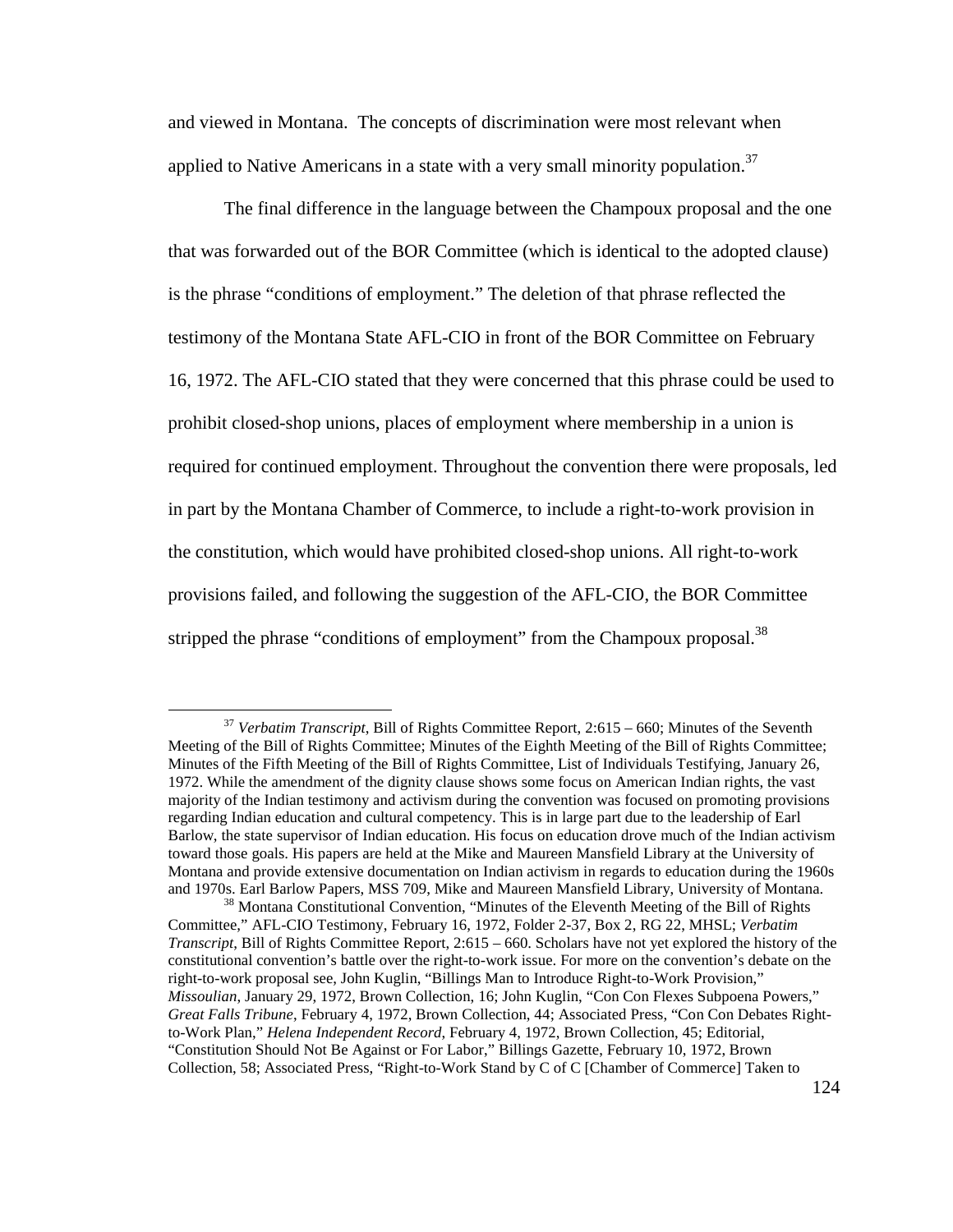The full convention began discussion on the dignity clause on March 9, 1972. The proposal was the subject of remarkably little debate. Mae Nan Robinson, unfamiliar with the legal system and the basics of constitutional interpretation, restated her concerns that the clause lacked a statement specifically authorizing individuals to seek redress from the courts in case of discrimination. Her concerns were addressed by the BOR Committee chair and attorney, Wade Dahood. The only other concern regarded the phrase protecting individuals from private discrimination. Otto Habendank of Sidney worried that the provision would apply to membership requirements for private organizations, such as a group he belonged to, the Sons of Norway. He made a motion to strike the language extending protection to private entities. Echoing the reasoning in a recent U.S. Supreme Court decision, *Moose Lodge v. Irvis* (1971), Dahood stated that it was not the intent of the committee to forbid membership requirements for entirely private groups. The intent, he argued, was to proscribe powerful private interests from preventing access to employment, housing, and other public accommodations. Perhaps given Montana's longstanding distrust of corporations and the intimate knowledge of the power of large private interests such as the Anaconda Company, this argument resonated with the convention delegates. The proposed amendment failed 13 to 76, and the clause passed on a voice vote with no discernable opposition.<sup>39</sup>

Task," No date and no newspaper identified, most likely the *Helena Independent Record* on or about February 22, 1972, Brown Collection, 118.

<sup>39</sup> *Verbatim Transcript*, Bill of Rights Committee Report, 2:615 – 660; *Verbatim Transcript*, Bill of Rights Floor Debate, 5:1642 – 1646; A prevalent theme in Montana historiography is that of the people versus the Company. The Company refers to the Anaconda Company, which ran the major mining operations, owned most of the lumber and timber interests, had interconnected business relationships with the state power company in Montana from the beginning of the twentieth century until roughly five years after the Constitutional Convention and owned all but one of the major newspapers and played a very significant role in determining control of the state government until the late 1950s. This theme in Montana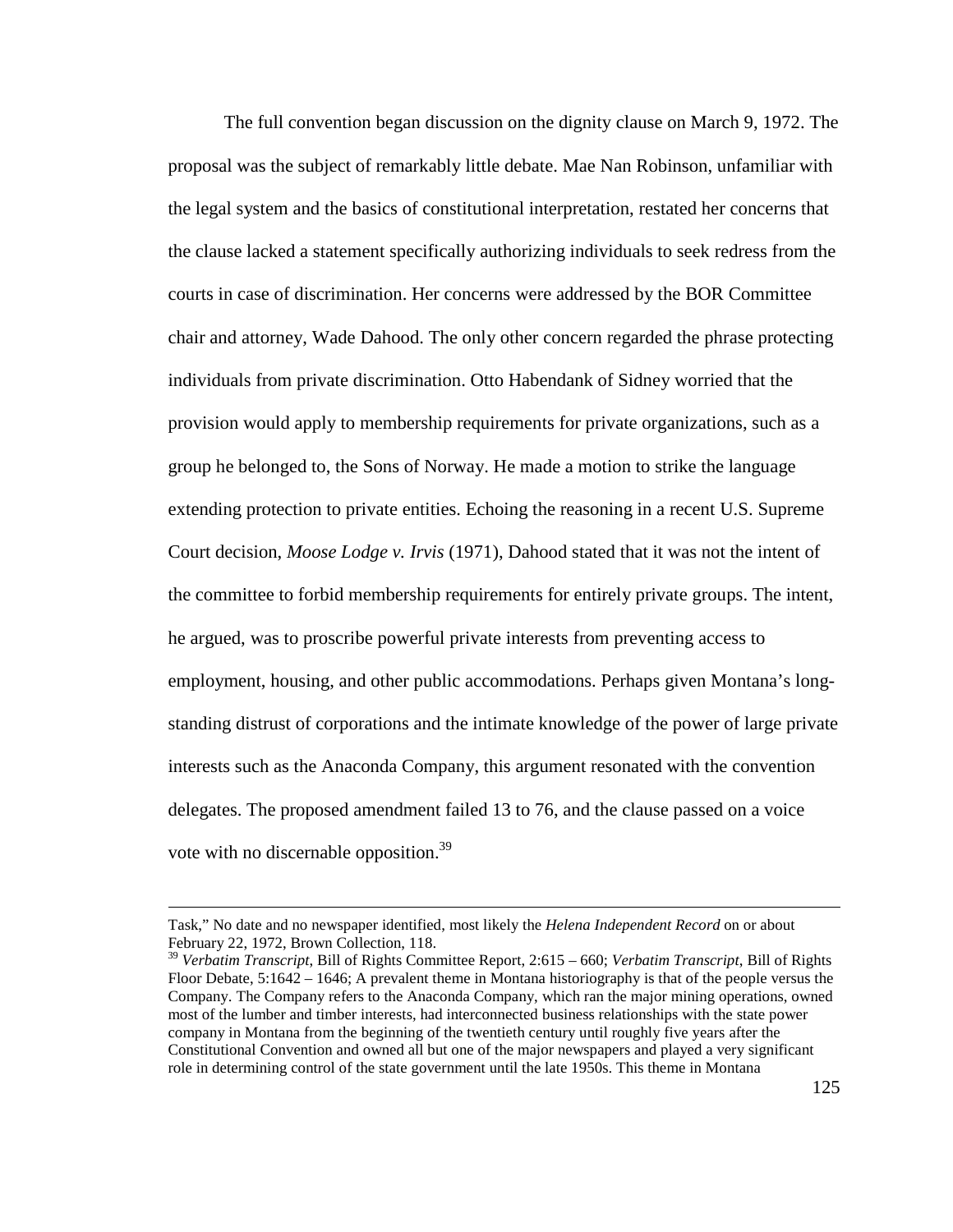With the adoption of the dignity clause, Montana embraced the "most inclusive scheme of 'equal rights' of any known constitution." The fact that federal equal protection and non-discrimination law was so fresh suggests that Montanans were not satisfied to follow federal standards; they were willing to go beyond them and set higher ones for individual rights. With the inclusion of new protected classes and protection against private interests, this was indeed a radical provision. This clause alone provided a strong legal basis for the development of state-specific approaches to equal protection and discrimination law. Because of its great potential and its clear difference from federal law, this clause is an important key to understanding how those engaged in state constitutional revision set the stage for the future state constitutionalism movement. The dignity clause illustrates that many citizens, attorneys, and lawmakers were thinking about ways to protect individual rights at the state level long before state courts determined to take their own steps toward the expansion of individual rights.  $40$ 

historiography is also clearly present in the political discourse in Montana and it is highly likely that it played a significant role in shaping the perception of the delegates to the Montana Constitutional Convention about corporate power. See, K. Ross Toole, *An Uncommon Land* (Norman: University of Oklahoma Press, 1959); K. Ross Toole, *Twentieth Century Montana: A State of Extremes* (Norman: University of Oklahoma Press, 1972); Joseph Kinsey Howard, *Montana: High, Wide, and Handsome,*  Revised Ed. (Lincoln: University of Nebraska Press, 2003); and Malone, Roeder, and Lang, *Montana*; Moose Lodge No. 107 v. Irvis, 407 U.S. 163 (1971).

<sup>40</sup> Elison and Snyder, *The Montana State Constitution,* 15, 34 – 39.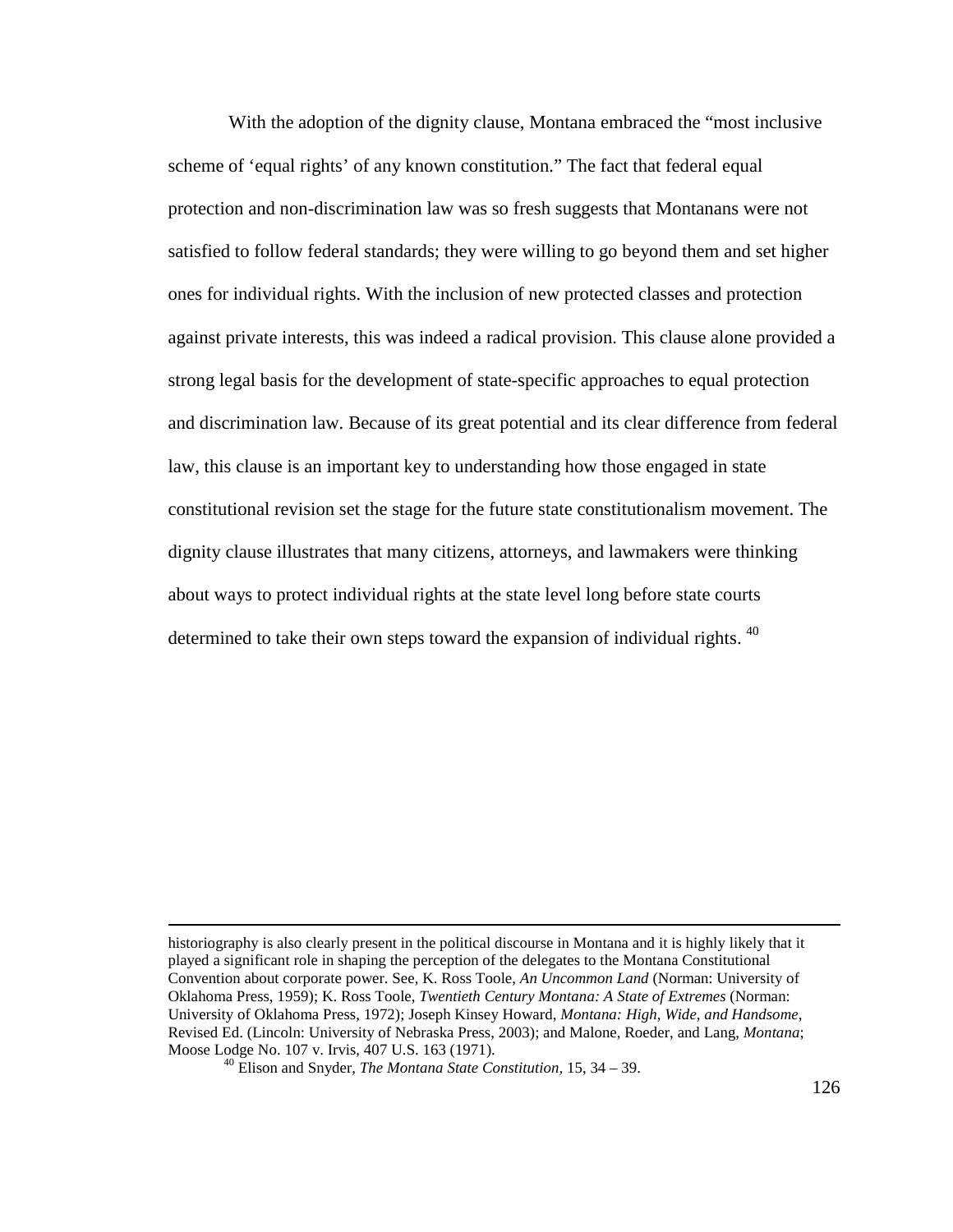## **Conclusion**

The Montana Constitutional Convention occurred during an extraordinary period of time for the state and the nation. As historian Oliver Zunz has argued, at the dawn of the 1970s America had recently completed massive societal overalls of two major areas. First, the country had created a national, mass-market based economy; and second, Americans had acquired expanded access to their democratic institutions in a pluralistic fashion. A massive conservative backlash to these changes was brewing, but in 1972 in Montana citizens came together to craft a constitution that embodied many of the principles and institutional shifts of the mid-twentieth century. Despite its progressivism, the constitution cannot be dismissed as solely a liberal document. The wife of the former Republican governor, a Republican herself, Betty Babcock, was widely recognized as one of the leaders of the convention and one of the most vocal proponents of the constitution's passage. Republican J.C. Garlington stated that he believed Republican delegates had made "the larger contributions of personal interest and effectiveness in the whole effort." He viewed the new document as an opportunity for Republicans to lead Montana into the future. $<sup>1</sup>$ </sup>

When the convention delegates signed the constitution on March 24, 1972, they offered up to the Montana people a document that reflected this optimism and the recent

<sup>&</sup>lt;sup>1</sup> Oliver Zunz, *Why the American Century?* (Chicago: University of Chicago Press, 1998); J.C. Garlington to Betty Babcock, August 23, 1972, MSS 99, Box 1, Folder 6, James C. Garlington Papers, Mike and Maureen Mansfield Library, University of Montana-Missoula (hereafter, MSS 99, James C. Garlington Papers, UMML); *Verbatim Transcript of Proceedings, 1972 Montana Constitutional Convention*, 7 vols., prepared by the Montana Legislature in cooperation with the Montana Legislative Council and the Constitutional Convention Editing and Publishing Committee (Helena, Montana, 1979): Committee Reports, Volume 2, available online at http://courts.mt.gov/library/montana\_laws.mcpx (Accessed on June 3, 2010) (hereafter cited as *Verbatim Transcript*).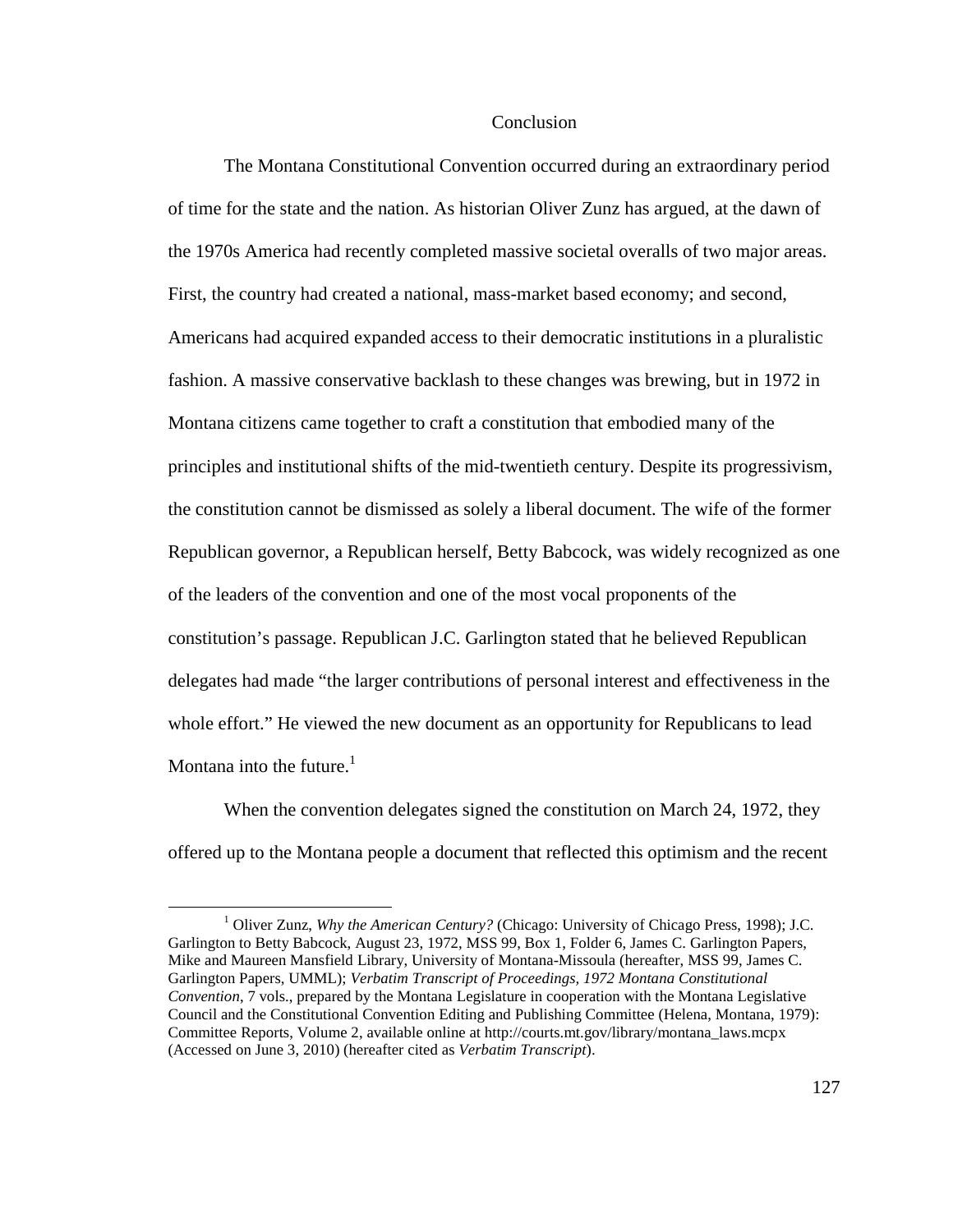social and cultural changes. It radically altered the system of governance in Montana in numerous ways, many of which were controversial. The 1972 constitution changed the structure of local government by allowing for home-rule charters, revamped the judicial system by ending the existing office of Justice of the Peace, strengthened the power of the executive and legislative branches by giving them more flexibility in budget making and execution, and greatly expanded the role of the state in protecting the environment. The newly expanded Declaration of Rights was just one small part of these immense changes. Faced with the potential for an entirely new and different system of government, many Montanans balked. This discomfort with the vast changes contained in the constitution was expressed in Mrs. Joe Field's admonition to the delegates: "When we voted [for the constitutional convention] it was not to tear it all apart, just update a few things." This statement reflected the analysis of some in the news media who described the convention as divided between those who wanted moderate change and those who wanted radical change. $^{2}$ 

 $2<sup>2</sup>$  In particular, the constitutional provisions regarding the environment, strengthening the executive and legislative branches, revamping the judicial system, and allowing eighteen year olds to run for office were controversial. See, Letter to Dorothy Eck, February 15, 1971, Box 3, Folder 3-6, Dorothy Eck Papers, Record Group A-2, Boxes 1 – 5, Montana Historical Society Archives and Library, Helena, MT (hereafter cited as, "Eck Papers, RG A-2, MHSL"); John Parker to Dorothy Eck, March 10, 1972, RG A-2, Box 3, Folder 3-6, MHSL; Robert Brown and Dorothy Bradley to Constitutional Convention Delegate Candidates, October 14, 1971, Lucille Speers Papers, Collection Number MSS 585, Box 6, Folder 1, Maureen and Mike Mansfield Library Archives and Special Collections, University of Montana—Missoula (hereafter cited as, "Speer Papers, MSS 585, UMML"); Robert E. Sullivan to Lucile Speer, January 24, 1972, MSS 585, Box 6, Folder 1, UMML; Mrs. Joe Field to Lucile Speer and All Convention Delegates, no date, MSS 585, Box 6, Folder 2, UMML; Dennis E. Curran, "The Unbelievable Happened," *Billings Gazette*, February 17, 1972, Brown Collection, 84, University of Montana William J. Jameson Law Library, accessed online at

http://www.umt.edu/law/library/Research%20Tools/State%20Pages/MontanaConstitution/default.htm (hereafter cited as Brown Collection).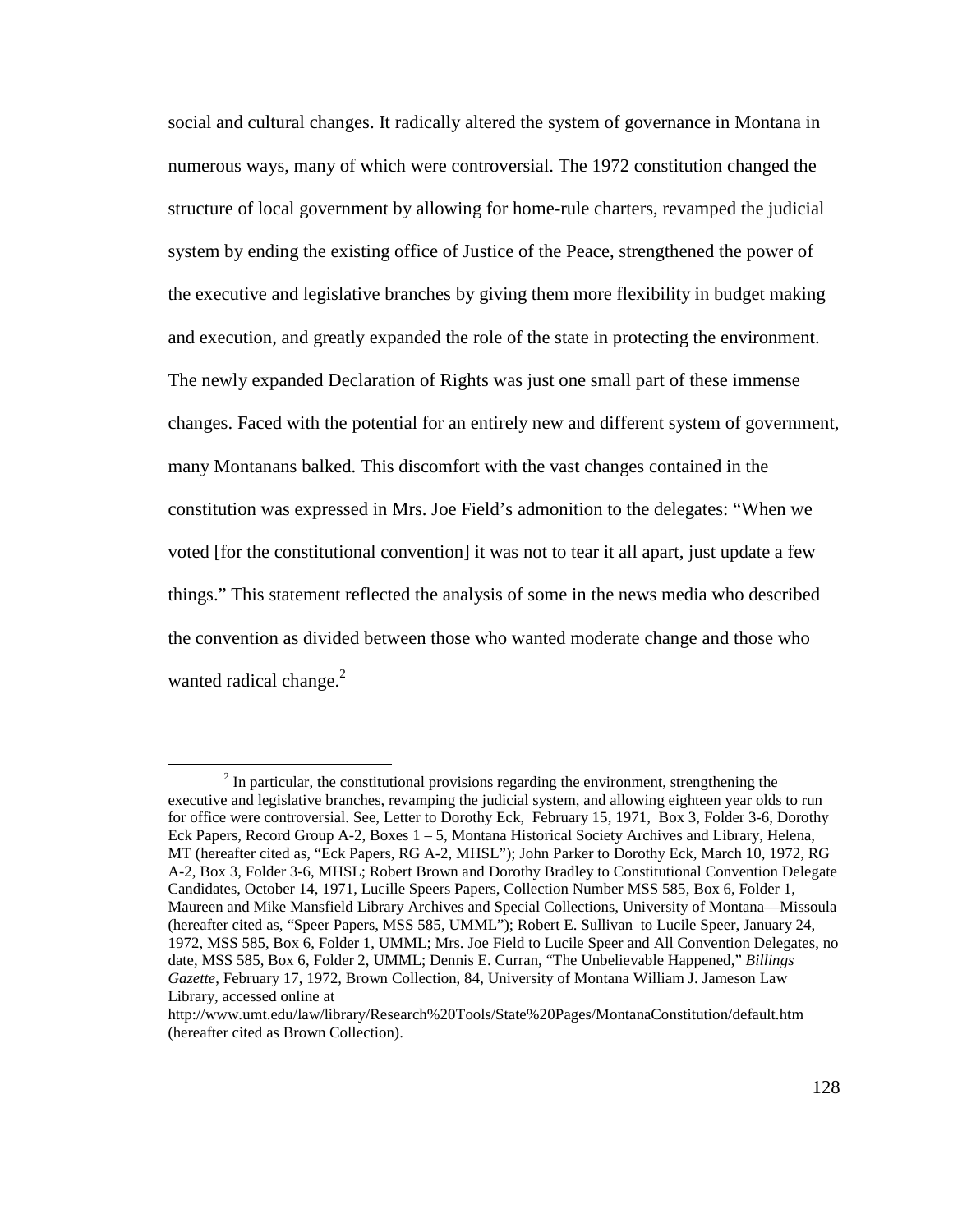The two-month campaign leading up to the ratification vote was hard-fought. The Farm Bureau and a handful of individuals led the opposition to the constitution. Supporters of the document included the Montana Sheriffs and Peace Officers Association, Montana Common Cause, the Montana League of Women Voters, the Montana American Civil Liberties Union, the Anaconda and Great Falls Chamber of Commerce, and the Montana AFL-CIO. Delegates reported that the most commonly asserted concerns from the public had to do with school financing and taxation. Indeed, an anonymous opposition pamphlet highlighted new taxation powers, expanded legislative and executive powers, and water rights as some of its biggest concerns with the proposed document. The only mention of the Declaration of Rights the author has identified in opposition materials was a clearly erroneous statement that there was no bill of rights included in the constitution. Some of the most controversial aspects of the document were separated out to be voted on alone, including a proposal to abolish the death penalty and move to a unicameral legislature; both proposals were rejected by voters. In the end, the advocates for change won and the proposed constitution was ratified by Montana voters on June 6, 1972 by a narrow margin of just 2,532 votes, potentially attributable to public discomfort with such whole-scale change.<sup>3</sup>

The Montana constitution has been re-affirmed by voters twice, in 1990 and 2010. Contained within this document is a strong statement of protection for individual rights

<sup>3</sup> Michael P. Malone, Richard B. Roeder, and William L. Lang, *Montana: a History of Two Centuries*, revised ed. (Seattle: University of Washington Press, 1991), 394 – 395;Voter Education Committee to Delegates, April 24, 1972, Roeder Collection, Jameson Law Library, University of Montana-Missoula; "Organizations Which Have Endorsed the Proposed Constitution," May 17, 1972, Roeder Collection,; "Concerning the Constitutional Convention: Did You Know?" no date but prior to June 6, 1972, Roeder Collection; J.C. Garlington Response to Anonymous Pamphlet, May 12, 1972, Roeder Collection; Jon Bennion, *Big Sky Politics: Campaigns and Elections in Modern Montana* (Missoula, MT: Five Valleys Publishing, 2004): 72.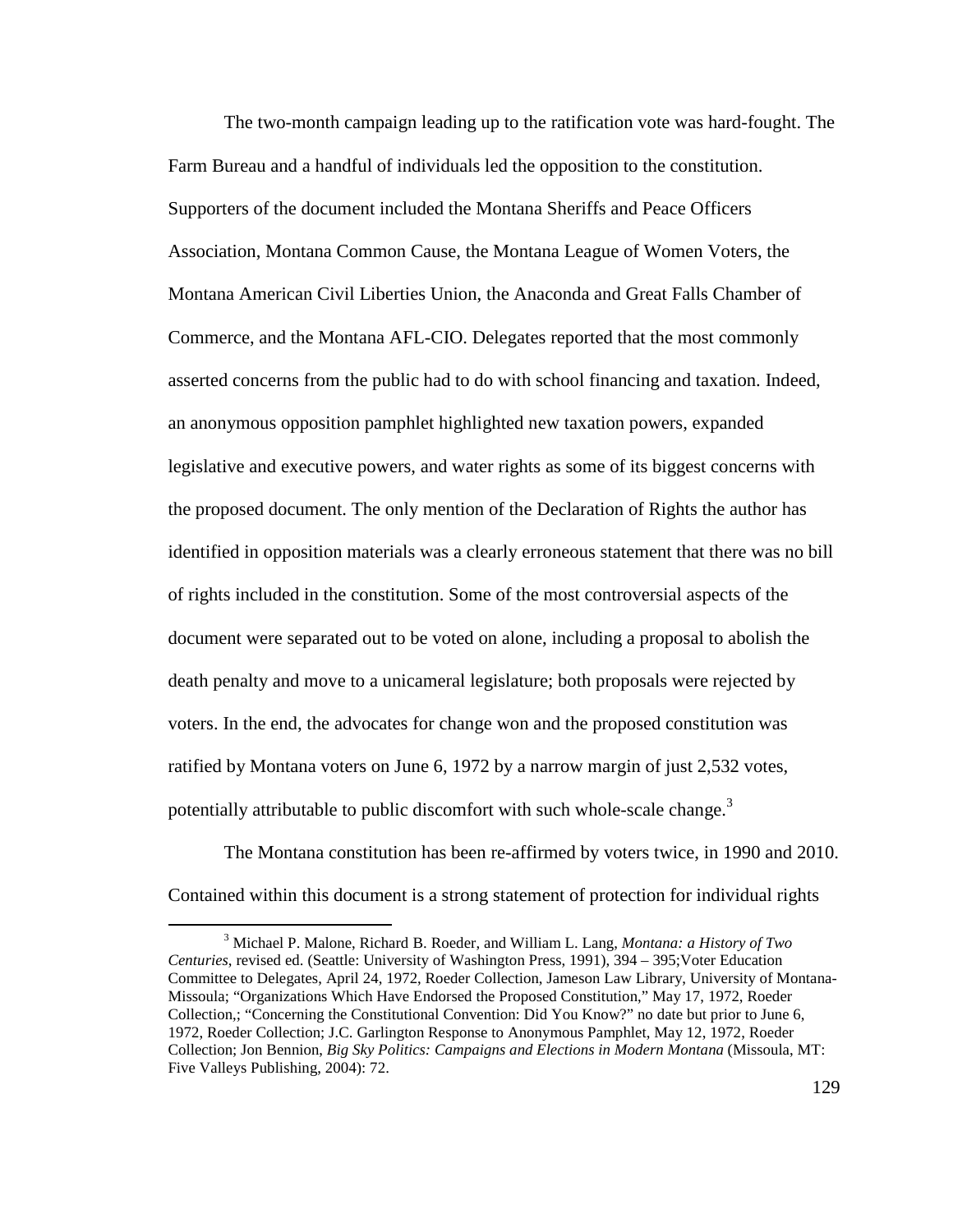that appeared to receive near unanimous support from the convention delegates and a majority of the public. The controversies that did develop at the convention rarely touched the Bill of Rights Committee. Unlike other committees, they submitted one majority report. Other committees had at least one, if not multiple, minority reports expressing disagreement with the majority proposal. This suggests that delegates of many political persuasions were interested in a strong bill of rights. The protections contained in the Declaration of Rights have provided civil rights and liberties advocates, attorneys, and judges in Montana with the legal basis for developing an approach to state constitutionalism and a body of law regarding individual rights that is independent of the federal Constitution and often goes beyond its protections. There are multiple areas of the law where advocates have argued for the courts to apply the Montana constitution, especially the privacy and dignity clauses, in ways that protect individual rights at a higher level than the federal Constitution. $4$ 

For example, Melissa Harrison and Peter Mickelson have argued that the Montana Supreme Court's interpretation of the search and seizure clause has been greatly affected by the privacy clause. In many ways, the court has ruled that an individual's privacy must be given more weight when determining the scope of legal searches and seizures than is required at the federal level because of the language of the privacy clause. According to the court: "Montana's unique constitutional language affords citizens a greater right to

 $4 \text{ A}$  provision in the 1972 constitution requires a periodic vote, every twenty years, on whether to retain the existing constitution or hold a constitutional convention to revise it. 1972 Montana Constitution, Article XIV, Section 3. The most controversial topics in the Bill of Rights committee were the debate regarding whether there would be a privacy exemption to the right to know; Wade Dahood's insertion of a clause which would, in effect, overturn a decision in a case he had argued and lost in the state supreme court on worker's comp; the failure of the committee to prohibit gun licensing and registration; and the adoption of a clause guaranteeing Montanans the right to a clean and healthful environment. See, chapter Three, note 2.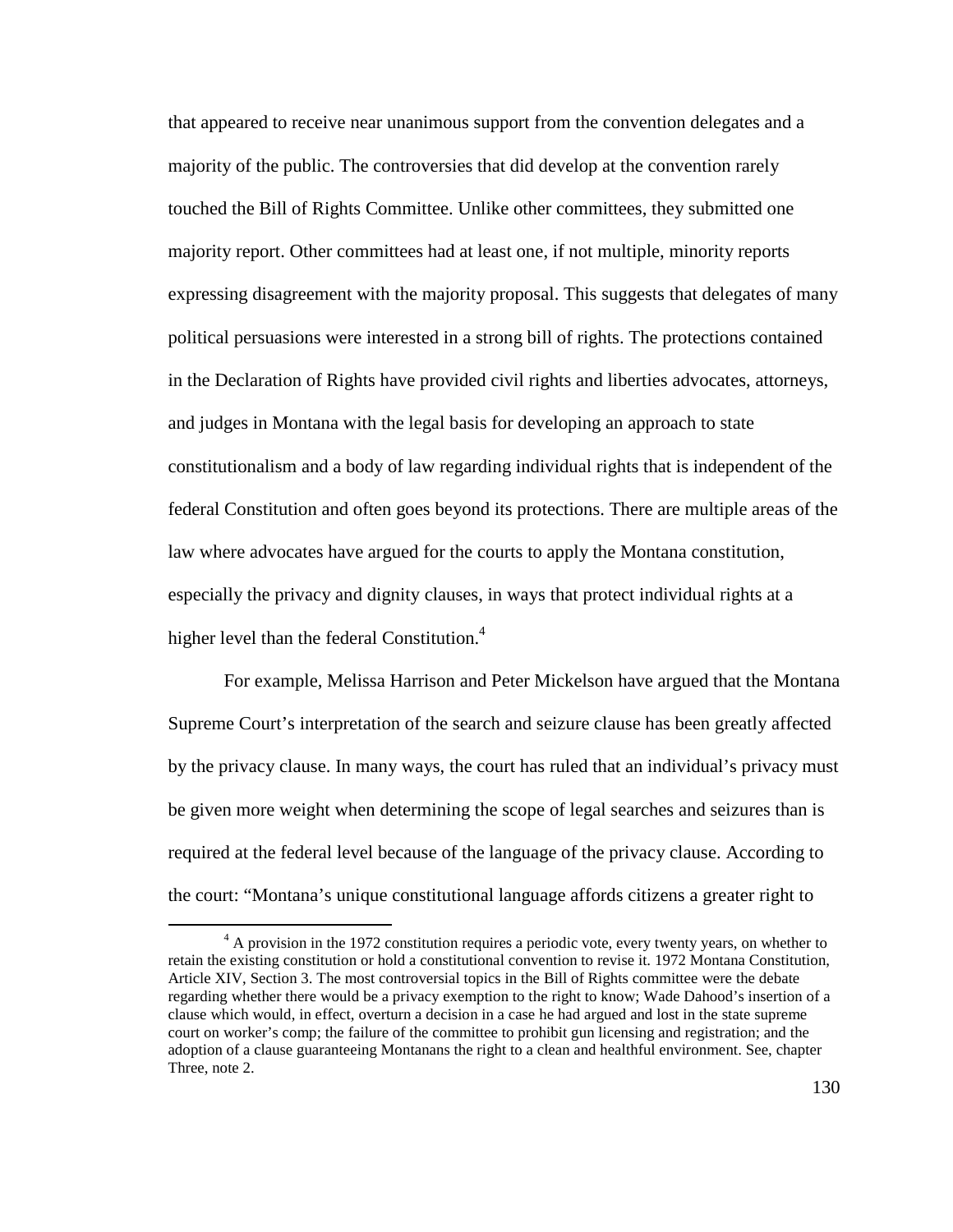privacy and therefore broader protection than the Fourth Amendment." This has resulted in numerous differences between federal and state search and seizure law, all in favor of the individual, in areas such as electronic surveillance, the searching of a vehicle, and the searching of an open field. These protections are directly linked to the intent of the constitutional convention when it wrote and debated the privacy clause and the search and seizure clause.<sup>5</sup>

Another area of law in which Montana has departed from the federal standards includes regulations affecting same-sex couples. In the 1997 case of *Gryczan v. State of Montana*, which challenged the state's ban on same-sex sexual relations, attorneys for Linda Gryzcan and her partner, Anne Gehr, called for the law to be overturned as unconstitutional under both the dignity clause and the privacy clause. The Montana Supreme Court overturned the law as a violation of the privacy clause. The federal law at the time was based on the U.S. Supreme Court's 1986 decision in *Bowers v. Hardwick* in which the Court upheld a similar Georgia law despite claims that it violated the individual's right to privacy. It was not until 2003 that the U.S. Supreme Court reversed course and struck down so-called sodomy laws across the nation in *Lawrence v. Texas.*  Writing for the majority, Justice Kennedy stated that such laws violated privacy and the concept of liberty in the due process clause of the Fourteenth Amendment. In another

<u>.</u>

<sup>&</sup>lt;sup>5</sup> Under federal interpretations of the Fourth Amendment, police do not need to meet the search and seizure standards applicable to a home in order to perform a search of an open field on private property that can be viewed from a road or the air, even if it is enclosed by a fence. This is known as the "open fields" doctrine. In reaching this decision, the Court's rationale was that individuals do not have an expectation of privacy on their land, unless they have taken extraordinary measures to block it from aerial view. The Montana Supreme Court has ruled differently, saying that Montana's privacy clause provides for a heightened expectation of privacy that requires police to meet all search and seizure criteria in order to search fields or open lands that are within view of a road or the air. Melissa Harrison and Peter Mickelson, "The Evolution of Montana's Privacy-Enhanced Search and Seizure Analysis: A Return to First Principles," *Montana Law Review* 64 (2003): 245; State v. Ellison, 288 MT 46 (2000).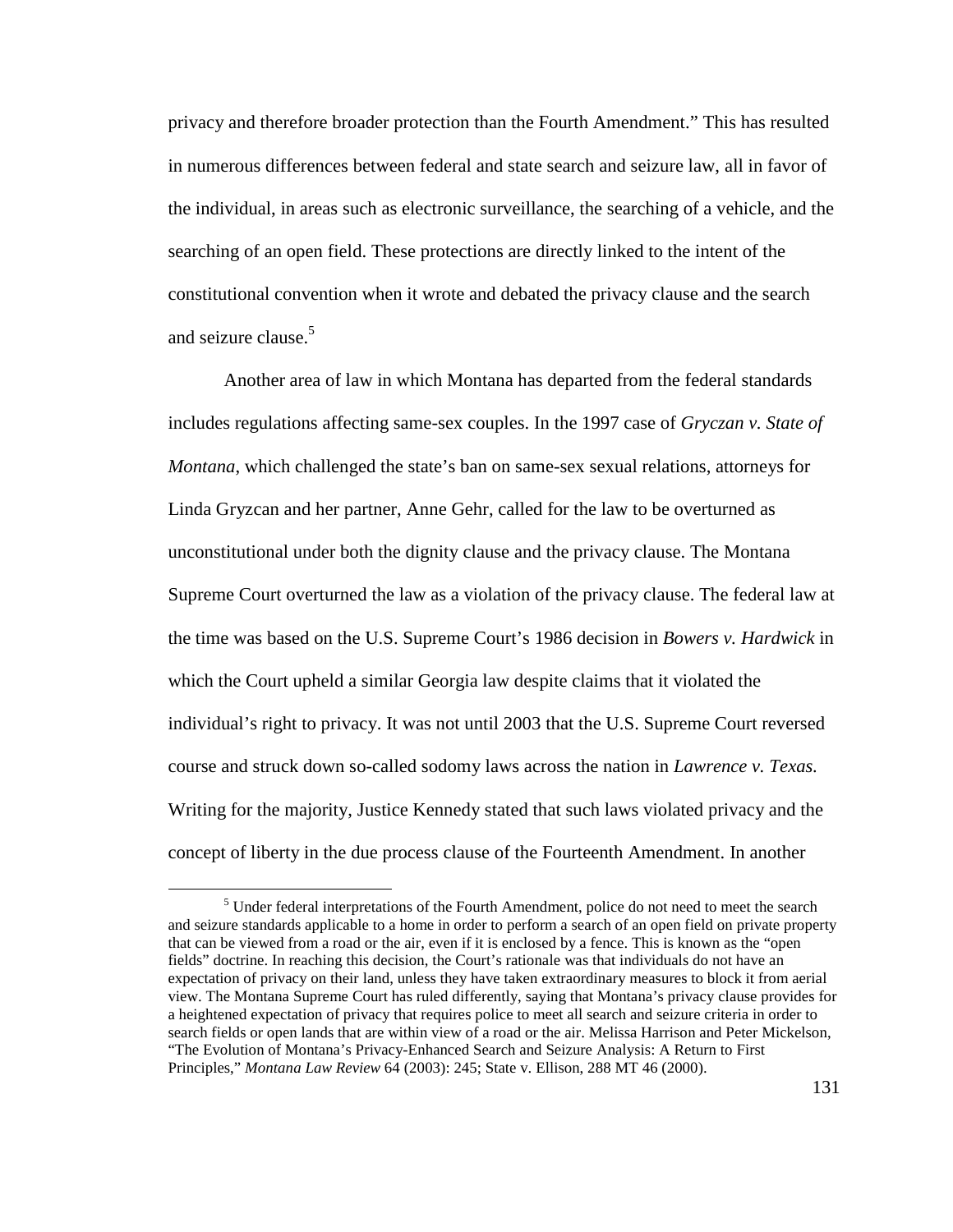case addressing same-sex rights, in 2004 the court ruled in *Snetsinger v. Montana University System* that the state violated the equal protection guarantees of the dignity clause when it refused to extend health insurance and other benefits to the same-sex domestic partners of university system employees. More recently, in *Baxter v. State of Montana* (2009) the Montana Supreme court ruled that the two clauses regarding dignity and privacy are interrelated and guarantee individuals the right to choose physician assisted death. In another medical-related case, some have recently argued that reducing access to medical marijuana violates both the dignity and privacy clauses.<sup>6</sup>

Scholars have not yet examined the ways Montana's state constitutionalism cases have influenced other states. Research on this topic is warranted and would contribute to both a deeper understanding of state constitutionalism and state constitutional history. It appears that state constitutionalism has been embraced by state courts across the country in recent years. Most the cases regarding same-sex marriage have been decided on independent state grounds. This is an emerging area of law that will contribute to the scholarship on the topic; Montana currently has a case working its way toward the state supreme court that asserts that the dignity and privacy clauses demand recognition of same-sex partnerships. The outcome of this case and its influence on other state judiciaries will make for an interesting study on the effects of state constitutionalism.<sup>7</sup>

<sup>&</sup>lt;sup>6</sup> Baxter v. State of Montana, 2009 MT 449; Charles Johnson, "Montana Says Medical Marijuana Law is not Unconstitutional," *Missoulian*, June 3, 2011; Gryczan v. State of Montana, 942 P.2d 112 (1997); Bowers v. Hardwick, 478 U.S. 186 (1986); Lawrence v Texas, 539 U.S. 558 (2003); Snetsinger v. Montana University System, 104 P.3d 445 (2004); Cassie Coleman, "Love or Confusion: Common Law Marriage, Homosexuality, and the Montana Supreme Court in Snetsinger v. Montana University System," Montana Law Review 66 (2005): 445 – 474.

 $7$  Goodridge v. Dept. of Public Health, 798 N.E.2d 941 (Mass. 2003); Varnum v. Brien, 763 N.W.2d 862 (Iowa 2009); In re Marriage Cases 43 Cal.4th 757 (2008); Donaldson v. State of Montana, Cause No. BDV-2010-702 (April 19, 2011).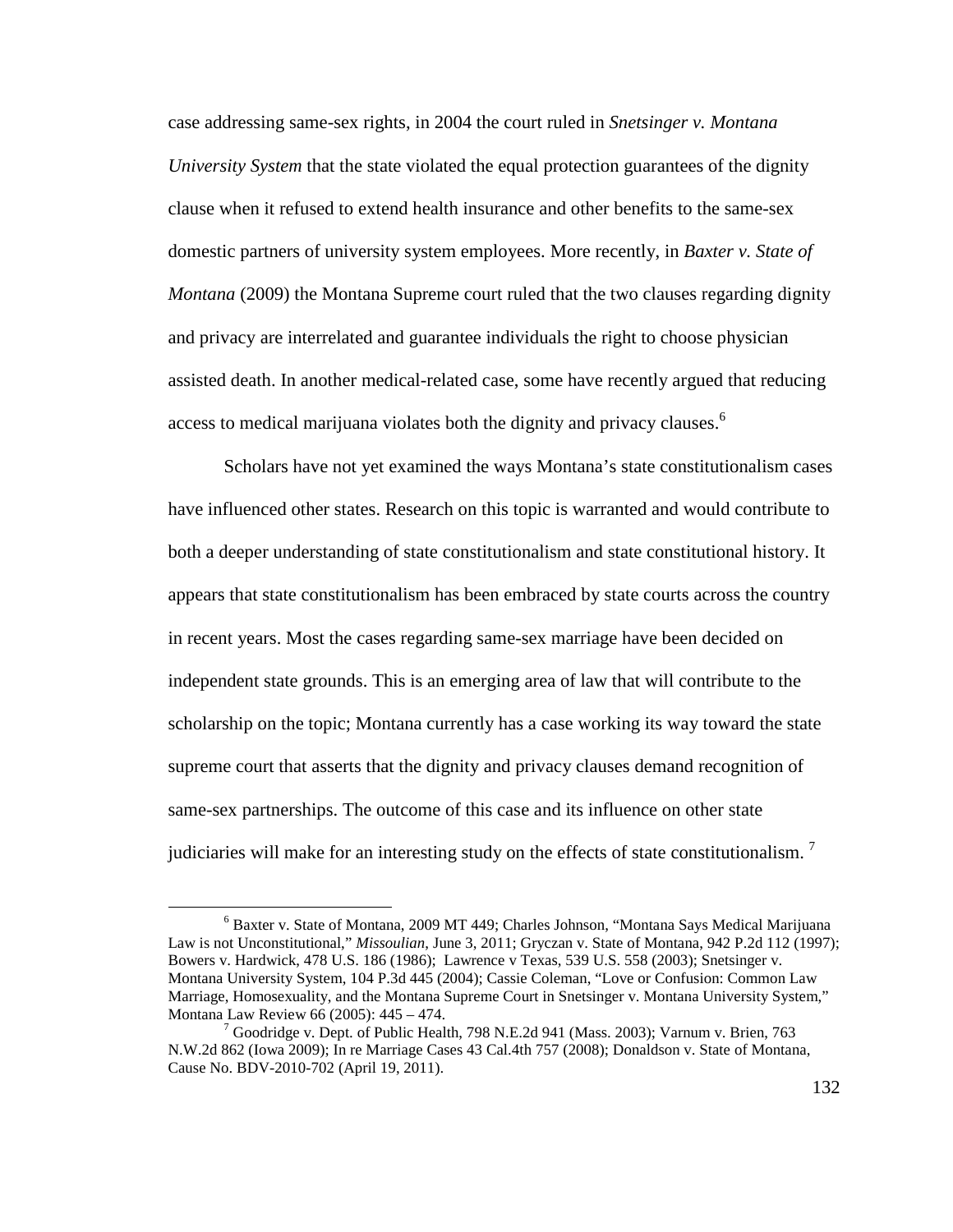Whether the cases utilizing the dignity and privacy clauses reflected the specific intentions of the delegates is up for debate. However, they do illustrate the role that state constitutional revision played in establishing a basis for state constitutionalism in Montana. While many scholars point to the mid-1970s decisions of judges or articles in law reviews as the genesis of state constitutionalism, the history of Montana's constitutional convention shows that the concept of state constitutionalism was prevalent much earlier. The delegates read numerous documents, produced as far back as the mid-1950s, discussing the concept and proposed multiple provisions for new rights. In addition, as the gun rights testimony shows, the public was comfortable pushing the delegates to go further in their protections for individual rights. The literature on state constitutional revision reflects a strong concern about the state of federalism. That theme was picked up throughout Applegate's *Bill of Rights* document and may explain why there was a lack of opposition to the Declaration of Rights, even though it contained new and even radical provisions. Those most vocal in expressing their concerns about the constitution interlaced problems with the content with worries about strong centralized government (in particular the federal government) inserting itself into state issues. In a letter to the editor, Frank Clift expressed worry over rumored federal funding of the constitutional convention saying the federal government would then "expect to influence what goes into the new constitution—and that is entirely wrong!" The Citizens for Constitutional Government, a firmly libertarian-conservative organization, put out a number of statements, few of which clearly addressed the proposals in front of the committee. However, the general tenor of their statements expressed a fear of

133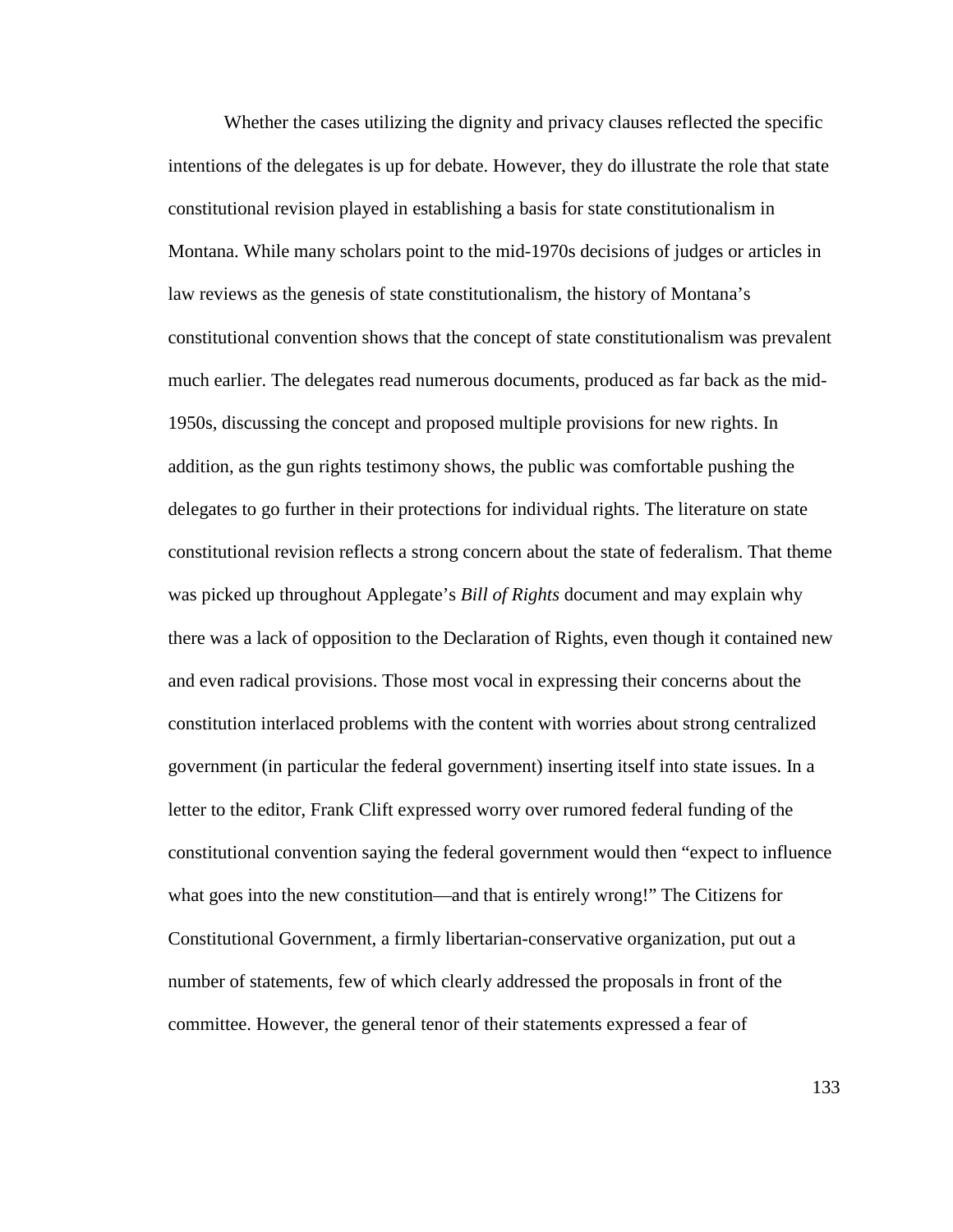government, especially national and international government, and a strong belief in an inalienable right to liberty. A belief that a strong bill of rights might minimize federal involvement in the state, could have led individuals like these to accept protections that may be viewed as "liberal."<sup>8</sup>

The concept of adopting rights that went beyond the federal protections was front and center in the Bill of Rights committee of the Montana Constitutional Convention. The delegates embraced the legal developments of the day and guaranteed Montanans the freedom to pursue their life decisions without interference from governmental or powerful private interests. The resulting constitution and its use to justify state constitutionalism suggests that more research is needed for scholars to have an accurate understanding of how and why different states across the nation began to interpret their constitutions independently of the federal Constitution. In Montana, it is clear that this phenomenon was directly related to the writing and adoption of a new constitution. The literature from other states and experts on constitutional revision suggests this may have been the case nationwide. Montana's convention suggests that many Americans were already well aware of Justice Brennan's 1977 reminder that "State constitutions, too are a font of individual liberties."<sup>9</sup>

<sup>&</sup>lt;sup>8</sup> Rick Applegate, *Bill of Rights*, report no. 10 prepared by the Montana Constitutional Convention Commission for the delegates to the Montana Constitutional Convention, (Helena, Montana, 1971) (hereafter cited as Applegate, *Bill of Rights*); Frank Clift, "Letter to the Editor," no newspaper noted, no date but clearly post-December 15, 1971 and before the convention began in January, 1972, MSS 585, Box 6, Folder 1, Speer Papers, UMML; Citizens for Constitutional Government "Rights of the Accused," Record Group 22, Box 2, Folder 2-4, Constitutional Convention Collection, Montana Historical Society Archives and Library, Helena, MT (hereafter cited as RG 22, MHSL); Citizens for Constitutional Government, "Thesis on the Bill of Rights," RG 22, Box 2, Folder 2-4, MHSL.

<sup>&</sup>lt;sup>9</sup> Justice William J. Brennan, Jr., "State Constitutions and the Protection of Individual Rights," *Harvard Law Review* 90, no. 3 (1977): 489 – 504.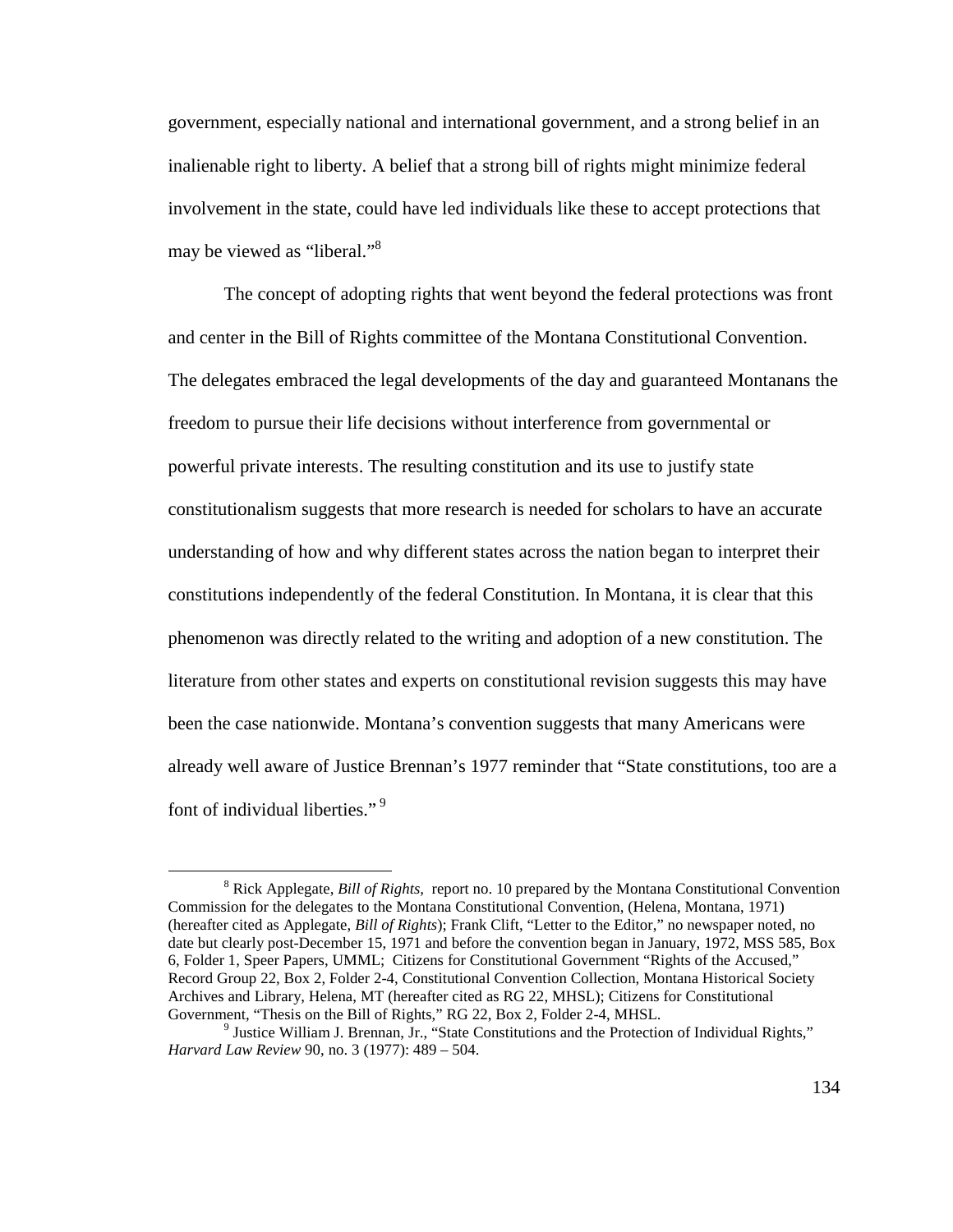## References

## Secondary Sources

- Abraham, Henry J., and Barbara A. Perry. *Freedom and The Court: Civil Rights and Liberties in the United States.* 8<sup>th</sup>ed. Lawrence: University of Kansas Press, 2003.
- Amar, Akhil Reed. *The Bill of Rights: Creation and Reconstruction*. New Haven, CT: Yale University Press, 1998.
- Bakken, Gordon Morris. *Rocky Mountain Constitution Making, 1850-1912*. Westport, CT: Greenwood, 1987.
- Bakken, Gordon Morris, ed. *Law in the Western United States*. Norman: University of Oklahoma Press, 2000.
- Bennion, Jon. *Big Sky Politics: Campaigns and Elections in Modern Montana*. Missoula, MT: Five Valleys Publishing, 2004.
- Berger, Raoul. *The Fourteenth Amendment and the Bill of Rights*. Norman: University of Oklahoma Press, 1989.
- Berkeley, Kathleen C. *The Women's Liberation Movement in America.* Westport, CT: Greenwood Press, 1999.
- *Black's Law Dictionary*, Bryan A. Garner, ed., 8<sup>th</sup> ed
- Blight, David W. "Charles Hamilton Houston: The Legal Scholar Who Laid the Foundation for Integrated Higher Education in the United States." *The Journal of Blacks in Higher Education*, no. 34 (2001 – 2002):107.
- Bridenstine, Ellenore M. "My Years as Montana's First Woman State Senator." *Montana: The Magazine of Western History* 39, no. 1 (Winter, 1989): 54 – 58.
- Brown, Margery H. "Metamorphosis and Revision: A Sketch of Constitution Writing in Montana." *Montana: The Magazine of Western History* 20, no. 4 (1970): 2 – 17.
- Burton v. Sills, 394 U.S. 812 (1969).
- Cain, Patricia A. "The Right to Privacy Under the Montana Constitution: Sex and Intimacy." *Montana Law Review* 64 (2003): 99 – 132.
- Campbell, Bob. Unpublished manuscript. Version received February 19, 2010.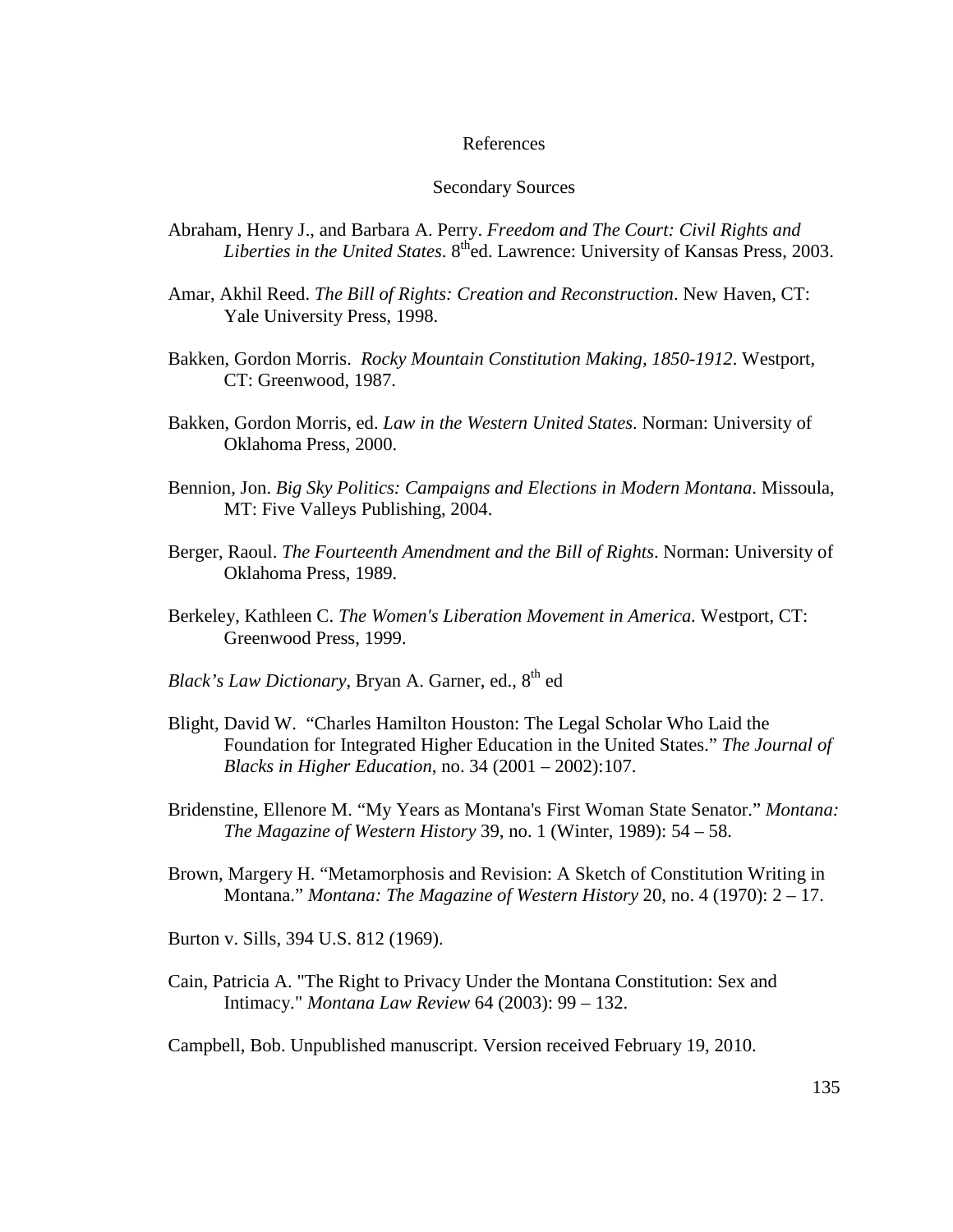- Carlisle, Rodney P., and J Geoffrey Golson. *America in Revolt During the 1960s and 1970s*. Santa Barbara: ABC-CLIO, 2007.
- Carrington, Paul D. "The Constitutional Law Scholarship of Thomas McIntyre Cooley." *The American Journal of Legal History* 41, no. 3 (July, 1997): 368 – 399.
- Carroll John J., and Arthur English. "Traditions of State Constitution Making." *State & Local Government Review* 23, no. 3 (1991): 103 – 109.
- Chackerian, Richard. "Reorganization of State Governments: 1900-1985." *Journal of Public Administration Research and Theory: J-PART* 6, no. 1 (January, 1996): 25  $-47.$
- Chambers, Gus, and Paul Zalis. "For This and Future Generations: Montana's 1972 Constitutional Convention." DVD. Montana PBS, KUFM-TV: University of Montana-Missoula, 2002.
- Colantuono, Michael G., "The Revision of American State Constitutions: Legislative Power, Popular Sovereignty, and Constitutional Change." *California Law Review* 75, no. 4 (1987): 1473 – 1512.
- Coleman, Cassie. "Love or Confusion: Common Law Marriage, Homosexuality, and the Montana Supreme Court in Snetsinger v. Montana University System." Montana Law Review 66 (2005): 445 – 474.
- Collins, Ronald K. L., Peter J. Galie, and John Kincaid. "State High Courts, State Constitutions, and Individual Rights Litigation since 1980: A Judicial Survey." Special issue, *Publius* 16, no. 3, (1986): 141 – 160.
- Cott, Nancy. *Public Vows: A History of Marriage and the Nation*. Cambridge, MA: Harvard University Press, 2000.
- Curtis, Michael Kent. *No State Shall Abridge*. Durham, NC: Duke University Press, 1986.
- Dinan, John J. *The American State Constitutional Tradition*. Lawrence: University of Kansas Press, 2009.
- Dinan, John J. "'The Earth Belongs Always to the Living Generation': The Development of State Constitutional Amendment and Revision Procedures." *The Review of Politics* 62, no. 4 (2000): 645 – 674.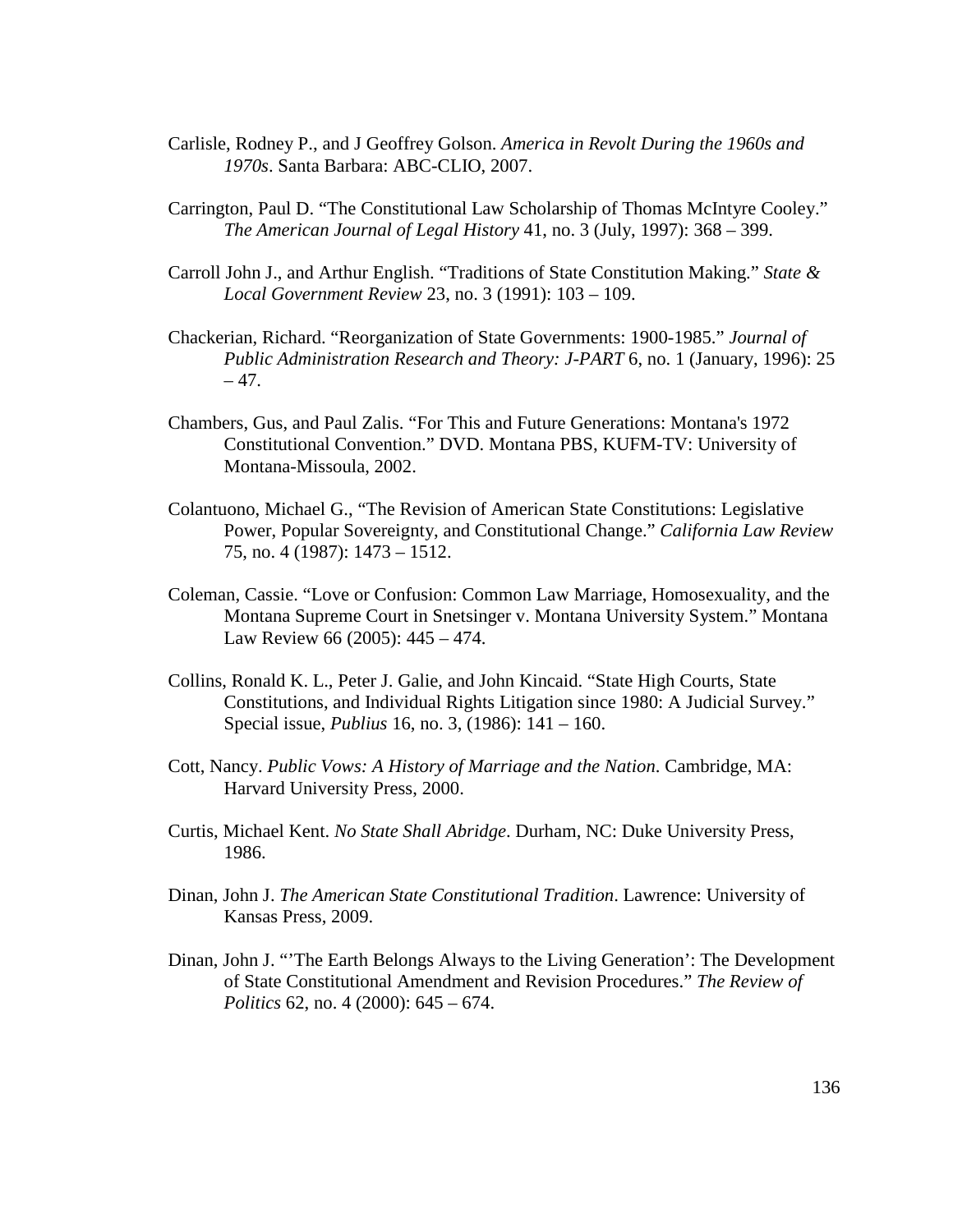- Elison, Larry M., and Fritz Snyder. *The Montana State Constitution: A Reference Guide*. Westport, CT: Greenwood Press, 2001.
- Elison, Larry M., and Dennis NettikSimmons. "Federalism and State Constitutions: The New Doctrine of Independent and Adequate State Grounds." *Montana Law Review* 45 (1984):177 – 214.
- Emmons, David M. "The Price of 'Freedom': Montana in the Late and Post-Anaconda Era." *Montana: The Magazine of Western History* 44, no. 4 (Autumn, 1994): 66 – 73.
- Erickson, Christine K. "'Kluxer Blues': The Klan Confronts Catholics in Butte, Montana, 1923-1929." *Montana: The Magazine of Western History* 53, no. 1, (Spring,  $2003$ : 44 – 57.
- Etulain, Richard. *Beyond the Missouri: The Story of the American West*. Albuquerque: University of New Mexico Press, 2006.
- Fairman, Charles. "The Original Understanding." *Stanford Law Review* 2, no. 1 (1949): 5 – 139.
- Finkelman, Paul, and Stephen E. Gottlieb. "Introduction: State Constitutions and American Liberties" in *Toward a Usable Past: Liberty Under State Constitutions*, eds. Paul Finkelman and Stephen E. Gottlieb, 1 – 16. Athens: University of Georgia Press, 2009.
- Finkleman, Paul, and Madeline Mercedes Plasencia, eds. *Privacy and the Constitution.* 3 vols. New York: Garland Publishing, 1999.
- "Fourth Amendment Electronic Surveillance." *The Journal of Criminal Law and Criminology* 69, no. 4 (1978): 493 – 504.
- Friedman, Lawrence M. *American Law in the Twentieth Century*. New Haven: Yale University Press, 2002.
- Friedman, Lawrence. "The Constitutional Value of Dialogue and the New Judicial Federalism." *Hastings Constitutional Law Quarterly* 93, no. 28 (2000): 112 – 123.
- Fritz, Christian G. "Fallacies of American Constitutionalism." Rutgers Law Journal 35 (2004):1327 – 1369.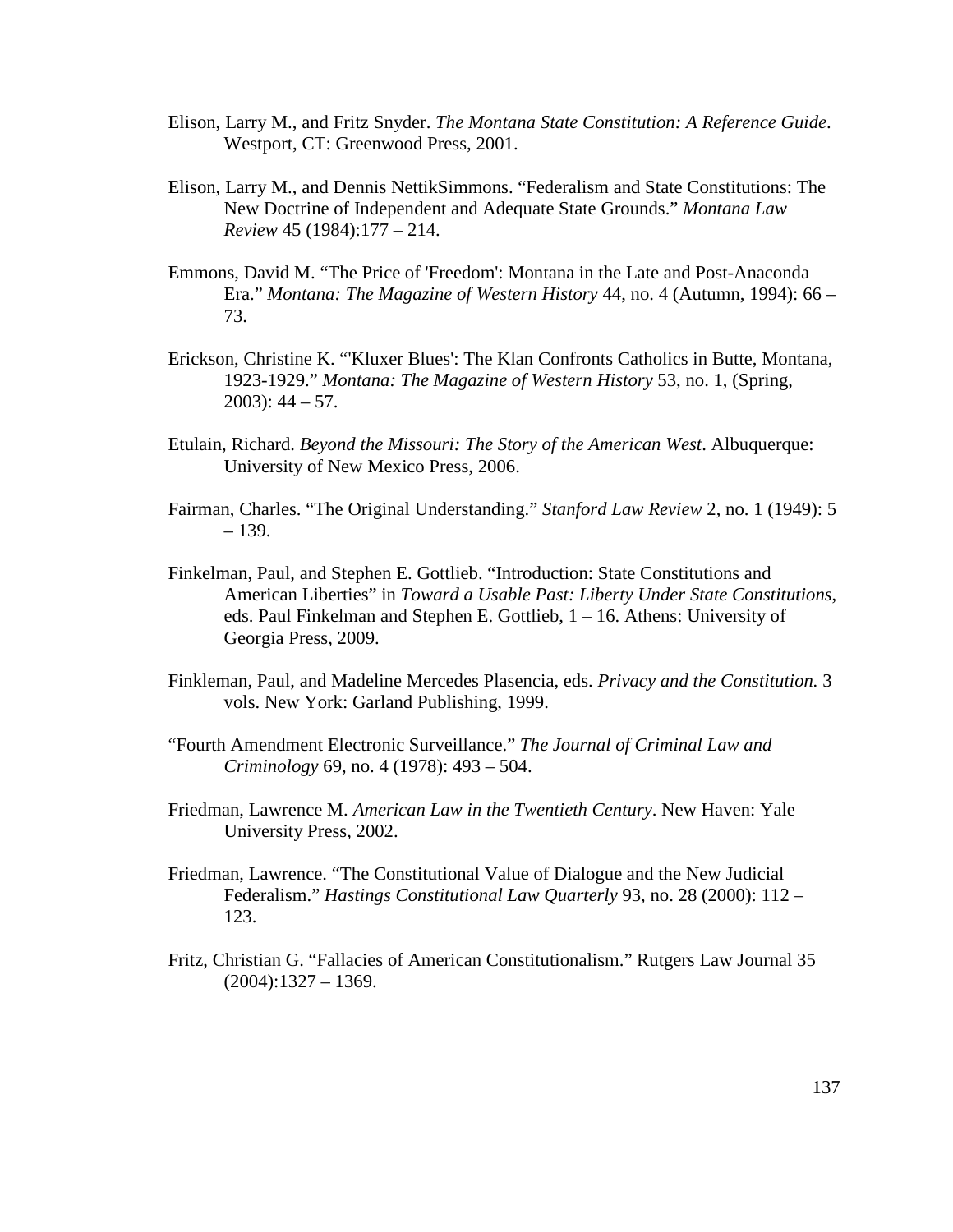- Fritz, Christian G., and Marsha L. Baum. "American Constitution-Making: The Neglected State Constitutional Sources." *Hastings Constitutional Law Quarterly* 27 (2000): 199 – 242.
- Fritz, Christian G. "The American Constitutional Tradition Revisited: Preliminary Observations on State Constitution-Making in the Nineteenth-Century West." *Rutgers Law Journal* 25 (1994): 945 – 998.
- Fritz, Harry. "The Origins of Twenty-First-Century Montana." *Montana: The Magazine of Western History* 42, no. 1 (1992): 77 – 81.
- Fritz, Harry W. "Republican Demise, Democratic Ascendancy? Montana Politics, 1968 1988." *Rendezvous* 24, no. 1 (1988): 25 – 33.
- Gardner, James A. "The Failed Discourse of State Constitutionalism." *Michigan Law Review* 90 (February, 1992): 761 – 837.
- Garrow, David J. *Liberty and Sexuality: The Right to Privacy and the Making of Roe v. Wade*. Berkeley: University of California Press, 1998.
- Gibson, Campbell, and Kay Jung. *Historical Census Statistics on Population Totals By Race, 1790 to 1990, and By Hispanic Origin, 1970 to 1990, For The United States, Regions, Divisions, and States*. Prepared by the Population Division, Bureau of the Census. Washington, DC, 2002.
- Goldstone, Lawrence. *Inherently Unequal: The Betrayal of Equal Rights by the Supreme Court, 1865-1903*. New York: Walker & Co., 2011.
- Grainey, Phil. "The New Montana Anti-Discrimination Law." *Montana Law Review* 36 (1975): 155.
- Hall, Kermit L. "Mostly Anchor and Little Sail." in *Toward a Usable Past: Liberty Under State Constitutions*, eds. Paul Finkelman and Stephen E. Gottlieb, 388 – 417. Athens: University of Georgia Press, 2009.
- Harrison, Melissa, and Peter Mickelson. "The Evolution of Montana's Privacy-Enhanced Search and Seizure Analysis: A Return to First Principles." *Montana Law Review* 64 (2003): 245 – 272.
- Horwitz, Morton J. *The Transformation of American Law, 1870-*1960. New York: Oxford University Press, 1992.
- Horwitz, Morton J. *The Warren Court and the Pursuit of Justice*. New York: Hill and Wang, 1998.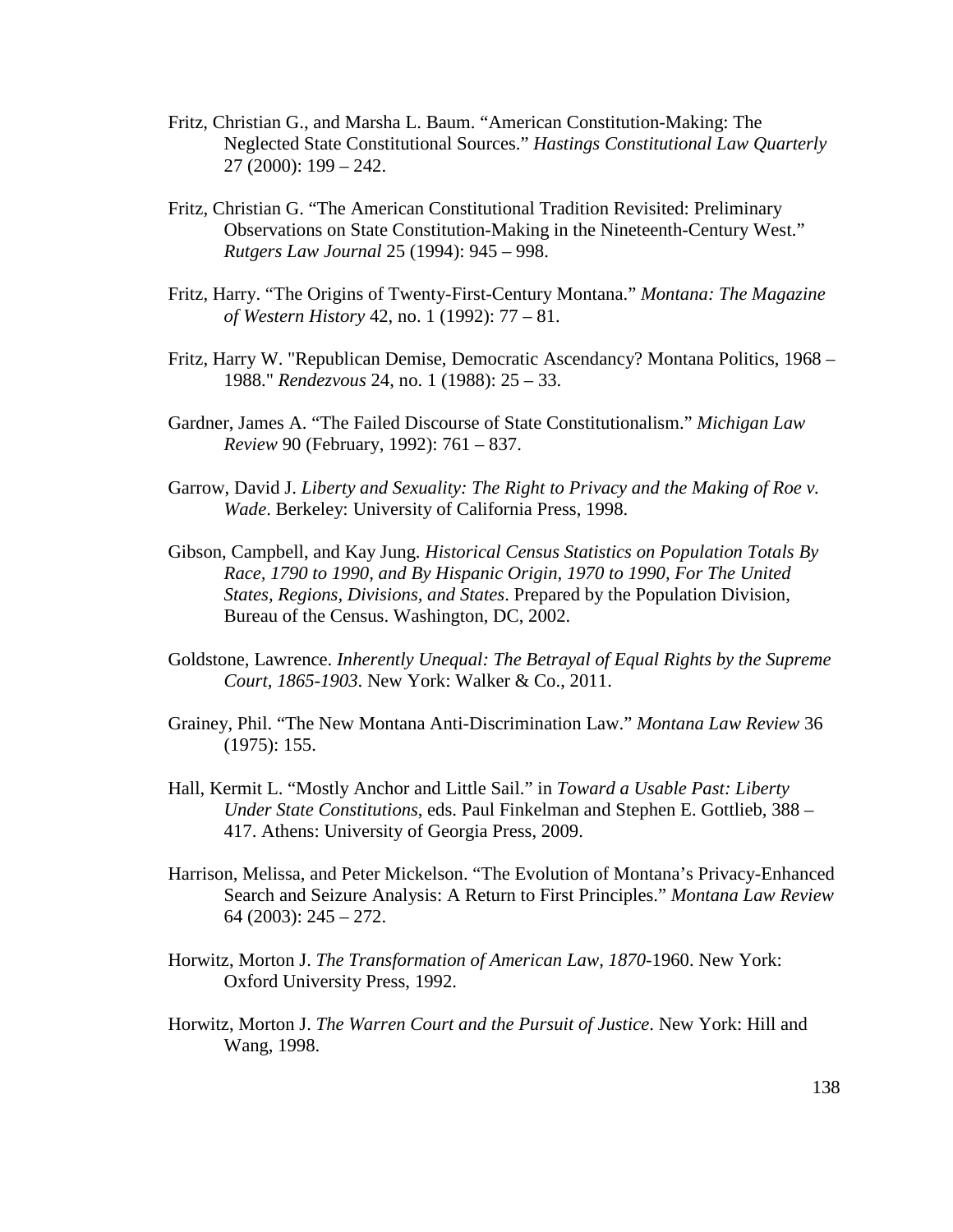- Howard, Robert M., Scott E. Graves, Julianne Flowers. "State Courts, the U.S. Supreme Court, and the Protection of Civil Liberties." *Law & Society Review* 40, no. 4  $(2006): 845 - 870.$
- Johnson, David Alan. *Founding the Far West: California, Oregon, and Nevada, 1840 1890*. Berkeley: University of California Press, 1992.
- Johnson, W. Bjarne. "State v. Brecht: Evolution or Offshoot of the Fourth Amendment Exclusionary Law?" *Montana Law Review* 34 (1973): 187 – 198.
- Karlin, Jules A. *Joseph M. Dixon of Montana*. Missoula: University of Montana Press, 1974.
- Kens, Paul. *Lochner v. New York: Economic Regulation on Trial*. Lawrence: University of Kansas, 1998.
- Klarman, Michael. "An Interpretive History of Modern Equal Protection." *Michigan Law Review* 90, no. 2 (1991): 213 – 318.
- Koester, Jeanne M. "Equal Rights." *Montana Law Review* 39 (1978): 238 248.
- Kyvig, David E. "Historical Misunderstandings and the Defeat of the Equal Rights Amendment." *The Public Historian* 18, no. 1 (1996): 45 – 63.
- Landau, Jack L. "Of Lessons Learned and Lessons Nearly Lost: The Linde Legacy and Oregon Constitutional Law." *Willamette Law Review* 43 (2007): 251 – 279.
- Limerick, Patricia Nelson. *The Legacy of Conquest: The Unbroken Past of the American West*. New York: W.W. Norton & Company, 1987.
- Malone, Michael P., Richard B. Roeder, and William L. Lang. *Montana: a History of Two Centuries*. Revised ed. Seattle: University of Washington Press, 1991.
- Malone, Michael P. "The Close of the Copper Century." *Montana: The Magazine of Western History* 35, no. 2 (Spring, 1985): 69 – 72.
- Malone, Michael P., and Dianne G. Dougherty. "Montana's Political Culture: A Century of Evolution." *Montana: The Magazine of Western History* 31, no. 1 (Winter, 1981): 44 – 58.
- May, Janice C. "Constitutional Amendment and Revision Revisited." Special issue, *Publius* 17, no. 1, (1987): 153 – 179.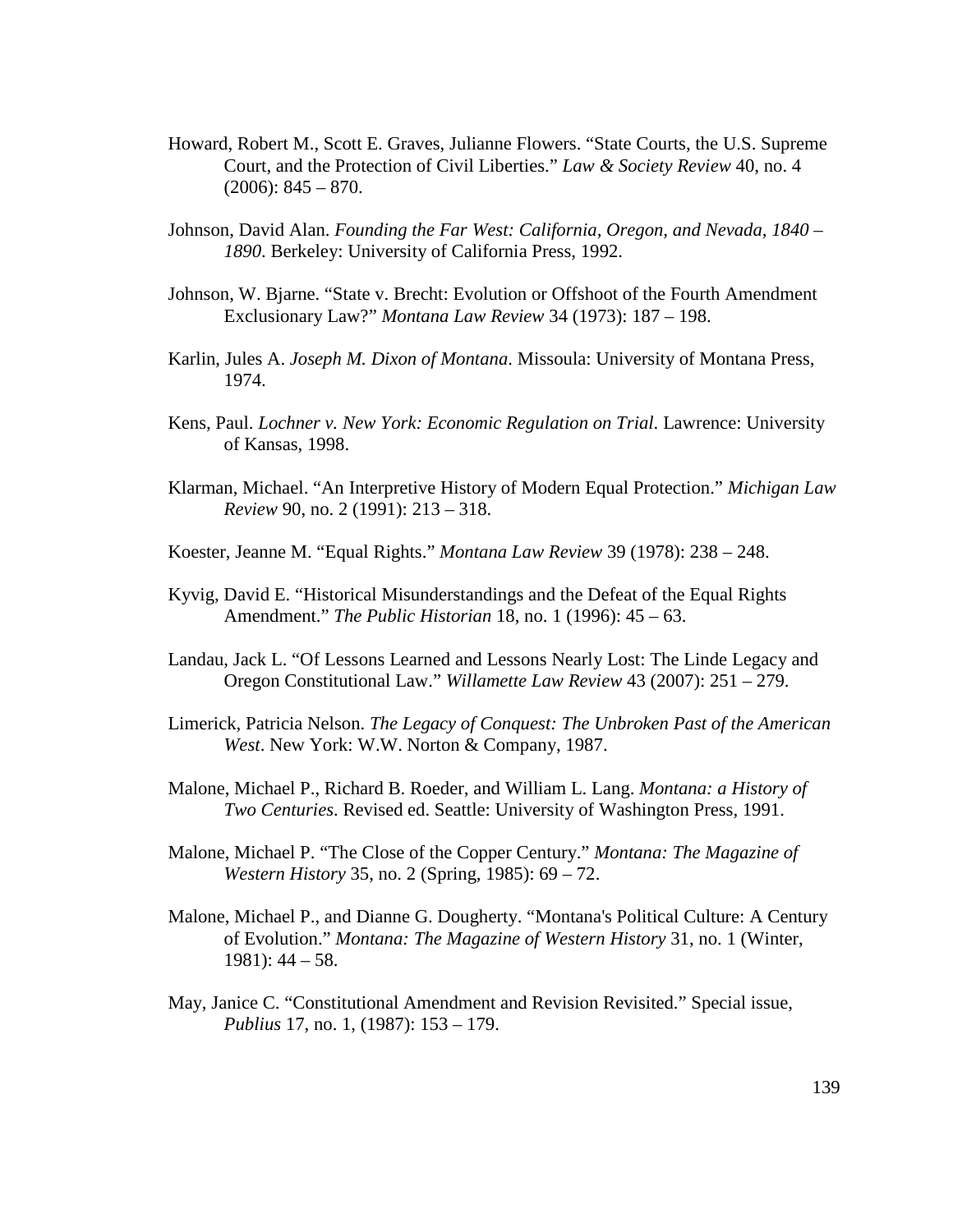- McKnight, Gerald D. *The Last Crusade: Martin Luther King, Jr., the FBI, and the Poor People's Campaign*. Boulder: Westview, 1998.
- Melichar, Kenneth E. "The Making of the 1967 Montana Clean Air Act: A Struggle over the Ownership of Definitions of Air Pollution." *Sociological Perspectives* 30, no. 1 (January, 1987): 49 – 70.
- Merrill, Karen R. "In Search of the 'Federal Presence' in the American West." *The Western Historical Quarterly* 30, no. 4 (1999): 449 – 473.
- Morgan, Richard. *Domestic Intelligence: Monitoring Dissent in America*. Austin: University of Texas, 1980.
- Nelson, Justice James C. "Keynote Address: The Right to Privacy." *Montana Law Review* 68 (2007): 257 – 264.
- Oberdorfer, Don. *Senator Mansfield: The Extraordinary Life of a Great American Statesman and Diplomat*. Washington, D.C.: Smithsonian Books, 2003.
- O'Brien, David M. *Constitutional Law and Politics: Civil Rights and Civil Liberties.* 6<sup>th</sup> ed. New York: W.W. Norton & Co, 2005.
- O'Reilly, Kenneth. *"Racial Matters": The FBI's Secret File on Black America, 1960 1972*. New York: Free Press, 1989.
- Packard, Jerrold M. *American Nightmare: The History of Jim Crow*. New York: St. Martin's Press, 2002.
- Ruetten, Richard T. "Burton K. Wheeler and the Montana Connection." *Montana: The Magazine of Western History* 27, no. 3 (1977): 2 – 19.
- Sherry, Suzanna. "The Early Virginia Tradition of Extratextual Interpretation." In *Toward a Usable Past: Liberty Under State Constitutions*, eds. Paul Finkelman and Stephen E. Gottlieb, 157 – 188. Athens: University of Georgia Press, 2009.
- Siegel, Reva. "Why Equal Protection No Longer Protects: The Evolving Forms of Status-Enforcing State Action." *Stanford Law Review* 49, no. 5 (1997): 1111 – 1148.
- Stewart, Frank Mann. "A Half Century of Municipal Reform." *The Western Political Quarterly* 4, no. 2 (June, 1951): 374 – 375.
- Sturm, Albert L. "The Development of American State Constitutions." Special issue, *Publius* 12, no. 1, (1982): 57 – 98.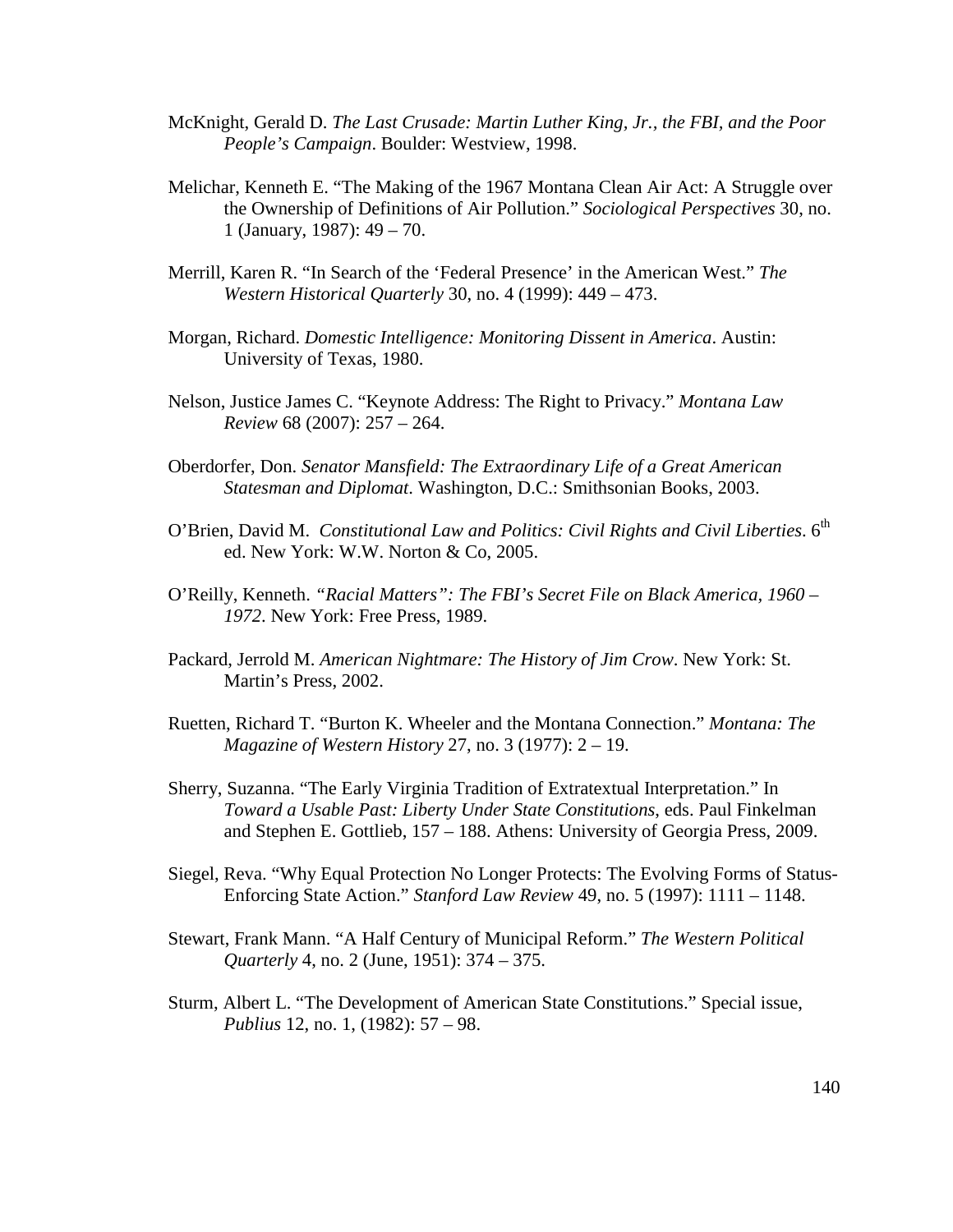- Swartout, Jr., Robert R. "Kwangtung to Big Sky: The Chinese in Montana, 1864-1900." *Montana: The Magazine of Western History* 38, no. 1 (Winter, 1988): 42 – 53.
- Swibold, Dennis. "Anaconda Sheds Its Press: The Story behind the Company's Decision to Sell Its Newspapers." *Montana: The Magazine of Western History* 56, no. 2 (Summer, 2006): 2 – 15.
- Tarr, G. Alan, and Mary Cornelia Porter. "State Constitutionalism and State Constitutional Law." Special issue, *Publius* 17, no. 1 (1987): 1 – 12.
- Tarr, Alan G. "The Past and Future of the New Judicial Federalism." *Publius* 24, no. 2  $(1994): 63 - 79.$
- tenBroek, Jacobus. "Thirteenth Amendment to the Constitution of the United States: Consummation to Abolition and Key to the Fourteenth Amendment." *California Law Review* 39, no. 2 (June, 1951):171 – 180.
- Walz, Jeffrey S., and Staci L. Beavers. "Modeling Judicial Federalism: Predictors of State Court Protections of Defendants' Rights under State Constitutions, 1969 – 1989." *Publius* 28, no. 2 (1998): 43 – 59.
- Wheeler, Burton K. *Yankee From the West: The Candid Story of the Freewheeling U.S. Senator from Montana*. New York: Doubleday, 1962.
- White, Richard. *"It's Your Misfortune and None of My Own": A New History of the American West*. Norman: University of Oklahoma Press, 1991.
- Wong, Marie Rose. *Sweet Cakes, Long Journey: The Chinatowns of Portland, Oregon*. Seattle: University of Washington Press, 2004.
- Woodruff, Clinton Rogers. "The National Municipal League." *Proceedings of the American Political Science Association* 5 (1908): 131 – 148.
- Wunder, John R. "Law and Chinese in Frontier Montana." *Montana: The Magazine of Western History* 30, no. 3 (Summer, 1980): 18 – 31.

Zunz, Oliver. *Why the American Century?* Chicago: University of Chicago Press, 1998.

## Primary Sources

Applegate, Rick. *Report No. 10: Bill of Rights.* Prepared by the Montana Constitutional Convention Commission for the delegates to the Montana Constitutional Convention. Helena, Montana, 1971.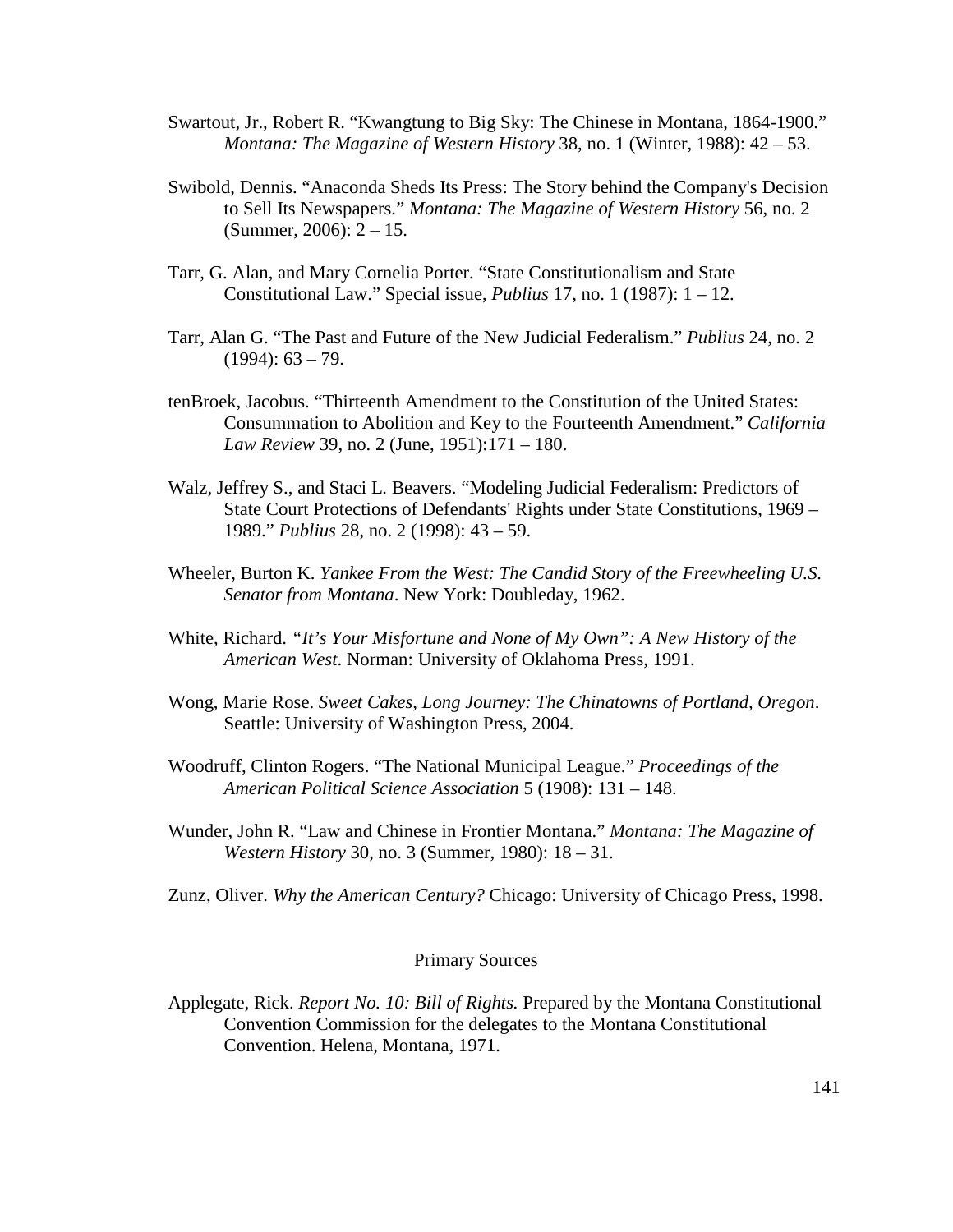Baker v. Carr, 369 U.S. 186 (1962).

Barron v. Mayor of Baltimore, 32 U.S. 243 (1833).

- Bender, Ronald. "Title VII Seven Years After: A Glance at the Basic Statutory Scheme and Content of Title VII of the Civil Rights Act of 1964 and the Judicial Glass Placed Upon it by Recent Developments." *Montana Law Review* 32 (1971): 229 – 247.
- Bennett v. Gusdorf*,* 101 Mont. 39; 53 P.2d 91 (1935).
- Berea College v. Kentucky, 211 U.S. 45 (1908).
- Berger v. New York, 388 U.S. 41 (1967).
- Blewett, Alexander*. Constitutional Amendments Introduced in the Legislative Assembly, 1889 to 1969*. Prepared by the Montana Constitutional Revision Commission in preparation for the Montana Constitutional Convention. Helena, MT, 1968.
- Bradwell v. Illinois, 83 U.S. 130 (1873).
- Brandenburg v. Ohio, 395 U.S. 444 (1969).
- Brennan, Jr., Justice William J. "State Constitutions and the Protection of Individual Rights." *Harvard Law Review* 90, no. 3 (1977): 489 – 504.
- Browder v. Gayle, 352 U.S. 903 (1956).
- Brown Collection. Documentary History of the Ratification of the Montana Constitution. William J. Jameson Law Library, University of Montana-Missoula.
- Brown v. Board of Education of Topeka, 347 U.S. 483 (1954).
- Brown v. Board of Education, 349 U.S. 294 (1955).
- Buchanan v. Worley, 245 U.S. 60 (1917).
- Burton v. Wilmington Parking Authority, 365 US 715 (1961).
- Butler, John Marshall. *Commission on Intergovernmental Relations: A Report to the President for Transmittal to the* Congress. Washington D. C.: Government Printing Office, 1955.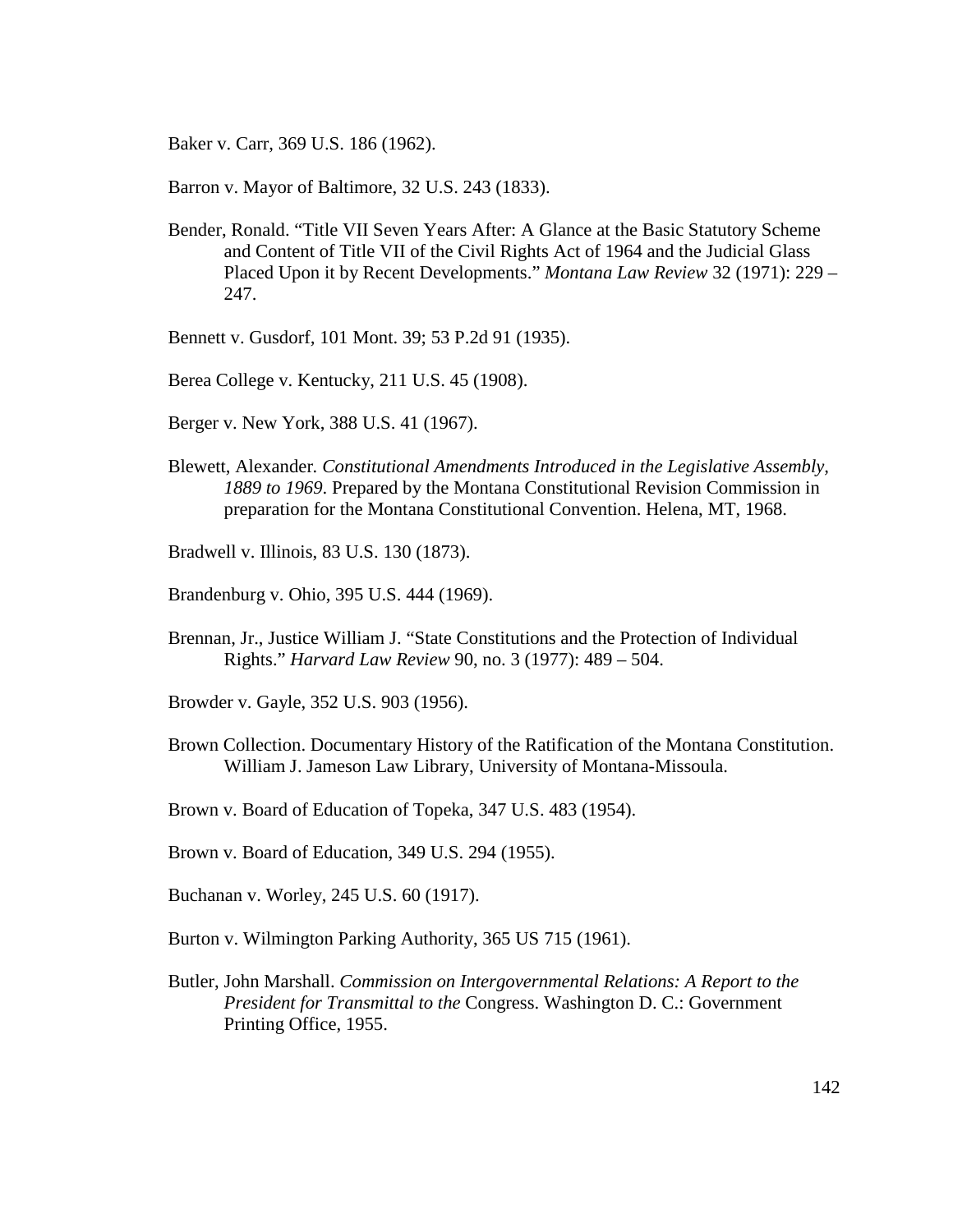- Campbell Collection. Documentary History of the Ratification of the Montana Constitution. William J. Jameson Law Library, University of Montana-Missoula.
- Civil Rights Cases, 109 U.S. 3 (1883).
- Colegrove v. Green, 328 U.S. 549 (1946)
- "Congressional Wiretapping Policy Overdue." *Stanford Law Review* 2, no. 4 (1950): 744  $-762.$
- Constitutional Convention Collection. Montana Historical Society Archives and Library, Helena, MT.
- Cooper v. Aaron, 358 U.S. 1 (1958).
- Craig v. Boren, 429 U.S. 190 (1976).
- Davis, Gary L. "Electronic Surveillance and the Right to Privacy." *Montana Law Review* 27, (1965 – 1966): 173 – 192.
- District of Columbia v. Heller, 554 U.S. 570 (2008).
- Dorothy Eck Papers. Montana Historical Society Archives and Library, Helena, MT.
- Dred Scott v. Sandford, 60 U.S. 393 (1857).
- Dudis, Jr., John B., "Electronic Surveillance: New Law For an Expanding Problem." *Montana Law Review* 32 (1971): 265 – 278.
- Earl J. Barlow Papers. Mike and Maureen Mansfield Library, University of Montana-Missoula.
- Elison, Larry M. "Assigned Counsel in Montana: The Law and The Practice." *Montana Law Review* 26, (1964 – 1965): 1 – 30.
- Elison, Larry M., and Gary L. Graham. "Obscenity: A Compromise Proposal." *Montana Law Review* 30, (1968 – 1969): 123 – 140.
- Engel V. Vitale 370 U.S. 421 (1962).
- Everson v. Board of Education of Ewing Township, 330 U.S. 1 (1947).
- Frontiero v. Richardson, 411 U.S. 677 (1973).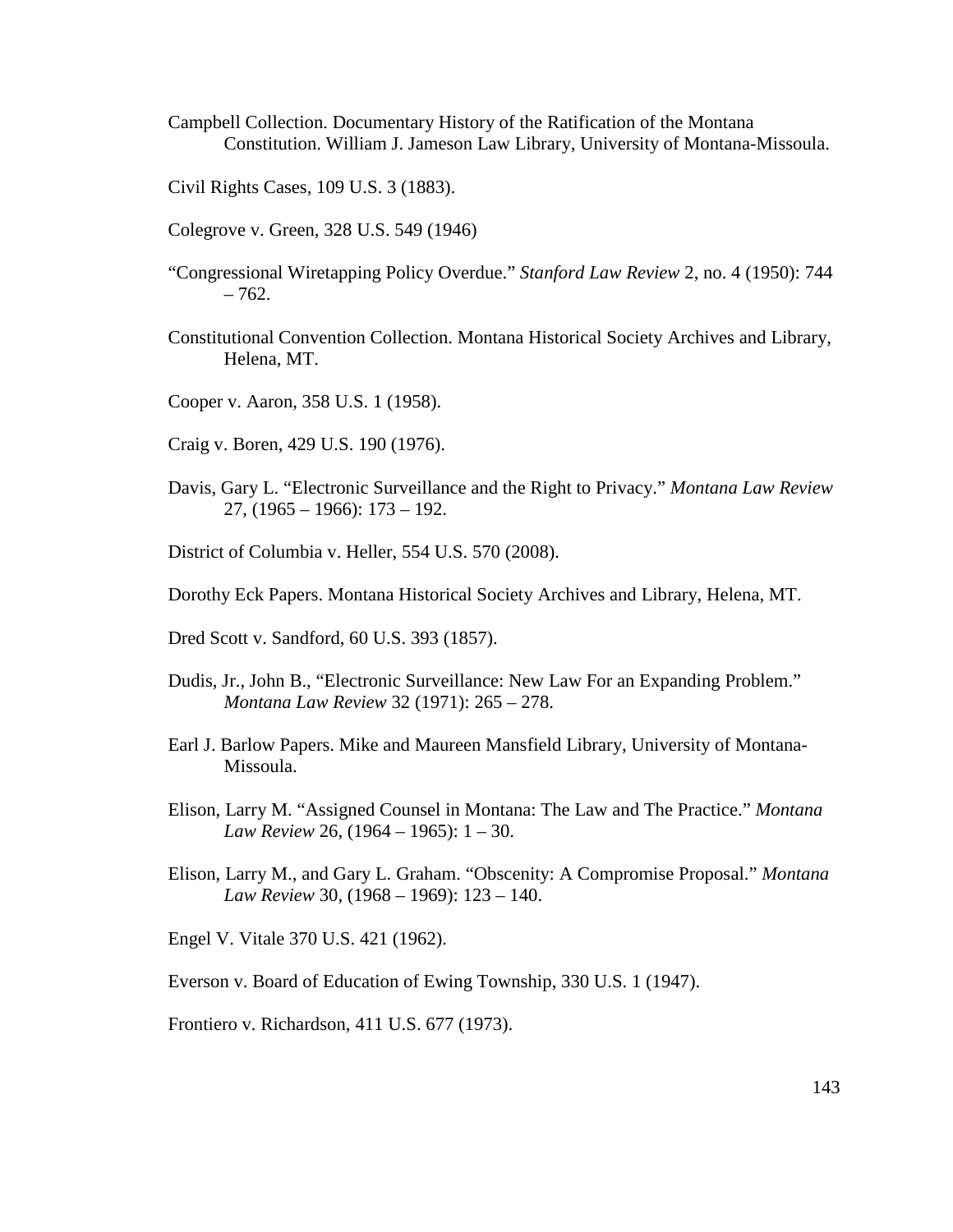Gideon v. Wainwright, 372 U.S. 335 (1963).

- Gitlow v. New York, 268 U.S. 652 (1925).
- Grad, Frank P. "The State Constitution: Its Function and Form for Our Time," *Virginia Law Review* 54 (June, 1968): 928 – 973.
- Grey v. Sanders, 372 U.S. 368 (1963).
- Griswold v. Connecticut, 381 U.S. 479 (1965).
- Harper, P. Bruce. "Locomotion, Liberty, and Legislation." *Montana Law Review* 32,  $(1971): 279 - 293.$
- Heart of Atlanta Motel, Inc. v. U.S., 379 U.S. 241 (1964).
- Hurtado v. California, 110 U.S. 516 (1884).
- James C. Garlington Papers. Mike and Maureen Mansfield Library, University of Montana-Missoula.
- Katzenbach v. McClung, 379 U.S. 294 (1964).
- Katz v. United States, 389 U.S. 347 (1967).
- Lemon v. Kurtzman, 403 U.S. 602 (1971).
- Linde, Hans A. "First Things First: Rediscovering the States' Bills of Rights." *University of Baltimore Law Review* 9, no. 3 (Spring, 1980): 380 – 381.
- Lucile Speer Papers. Mike and Maureen Mansfield Library, University of Montana-Missoula.
- Mason, David R. "Arrests Without a Warrant in Montana." *Montana Law Review* 11  $(1950): 1 - 20.$
- Maxwell v. Dow, 176 U.S. 581 (1900).
- McDonald v. Chicago, 561 U.S. 130 S.Ct. 3020 (2010).
- McLaurin v. Oklahoma State Regents, 339 U.S. 637 (1950).
- Minor v. Happersett, 88 U.S. 162 (1875).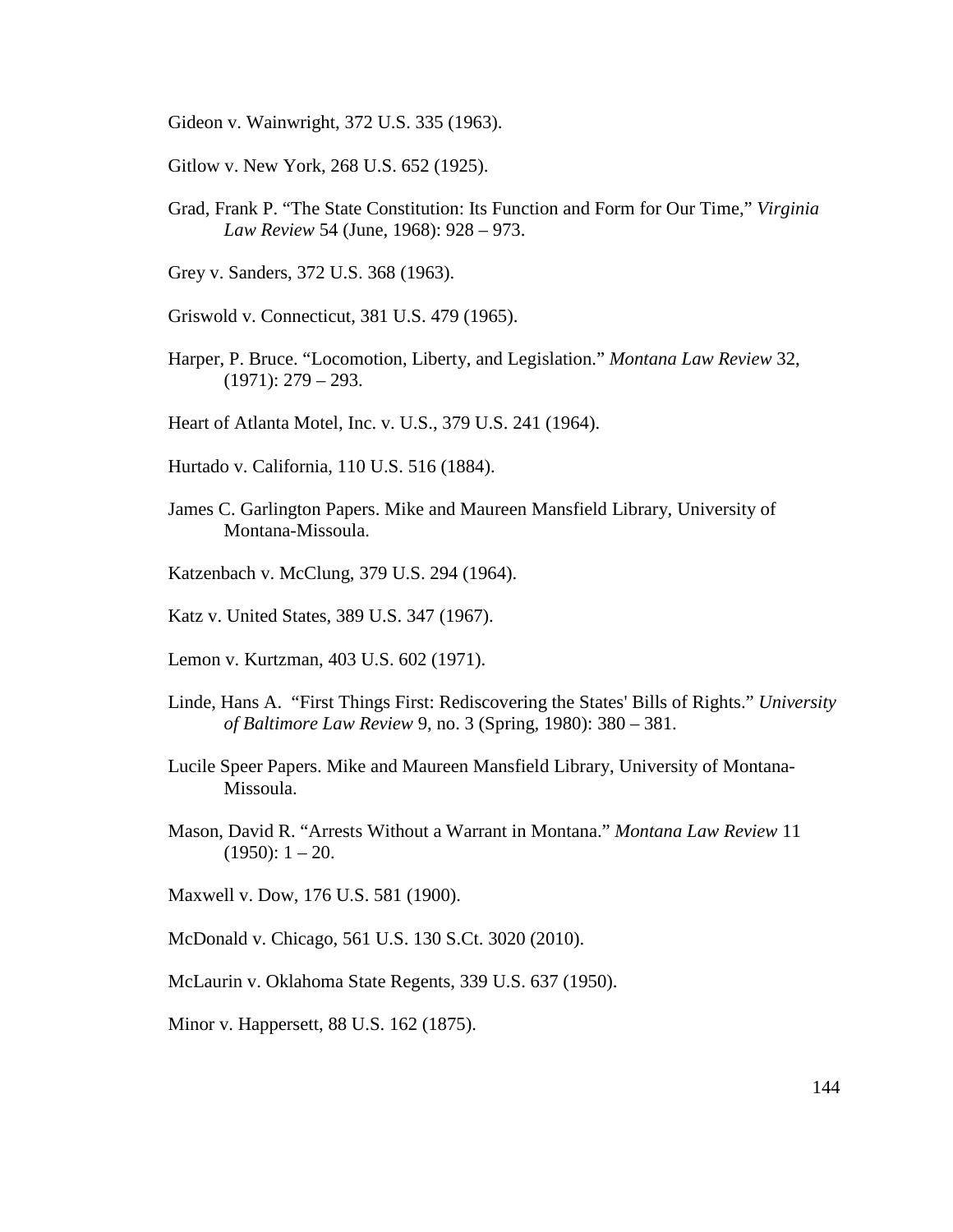Miranda v. Arizona, 384 U.S. 436 (1966).

Missouri Ex Rel Gaines v Canada, 305 U.S. 337 (1938).

Montana Code Annotated. 1970.

Montana Constitution. 1889. 1972.

- Montana Constitutional Convention Studies. *Memorandums No. 1 10*. Prepared by the Montana Constitutional Convention Commission for the delegates to the Montana Constitutional Convention. Helena, Montana, 1971.
- Montana Constitutional Convention Studies. *Reports No. 1 16*. Prepared by the Montana Constitutional Convention Commission for the delegates to the Montana Constitutional Convention. Helena, Montana, 1971.
- Montana Newspapers from Mansfield Library Collection. Documentary History of the Ratification of the Montana Constitution. William J. Jameson Law Library, University of Montana-Missoula.
- Moose Lodge No. 107 v. Irvis, 407 U.S. 163 (1971).
- Murphy, James P. "Public Accommodations: What is a Private Club?" *Montana Law Review* 30 (1968 – 1969): 47 – 60.
- Nardone v. United States, 308 U.S. 338 (1939).
- National Municipal League, *Model State Constitution*. New York: privately published, 1963 and 1968.
- Neely Collection. Documentary History of the Ratification of the Montana Constitution. William J. Jameson Law Library, University of Montana-Missoula.
- New State Ice Co. v. Liebmann, 285 U.S. 262, 311 (1932).
- Olmstead v. United States, 277 U.S. 438 (1928).

Plessy v. Ferguson, 163 U.S. 537 (1896).

Reed v. Reed, 404 U.S. 71 (1971).

Reynolds v. Sims, 377 U.S. 533 (1964).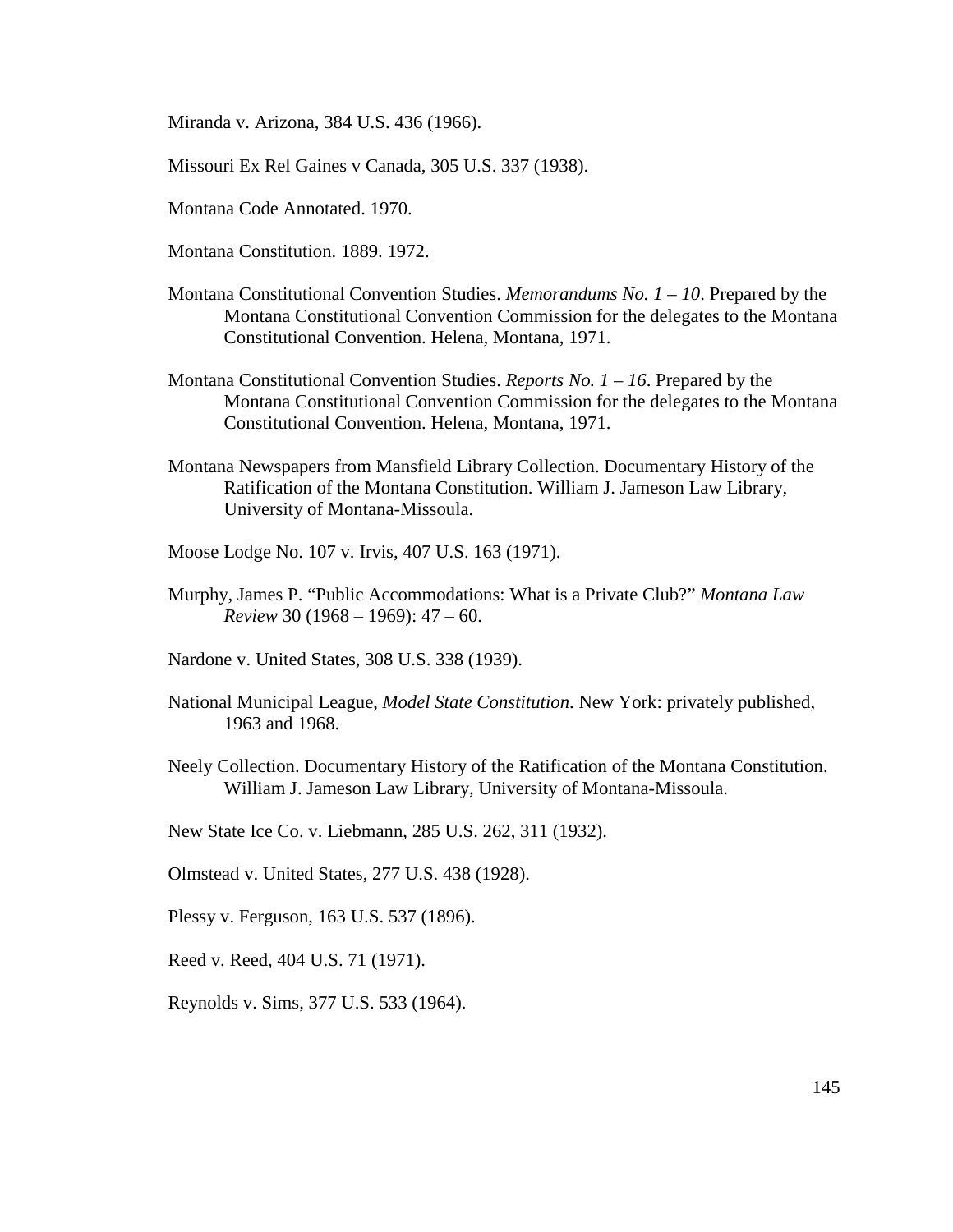- Roeder Collection. Documentary History of the Ratification of the Montana Constitution. William J. Jameson Law Library, University of Montana-Missoula.
- Shelley v. Kraemer, 334 U.S. 1 (1948).
- Smith v. Allwright, 321 U.S. 649 (1944).
- State v. Brecht, 157 Mont. 264, 485 P.2d 47 (1971).
- State ex rel. King, v. District Court et al., 70 Mont. 191, 224 P. 862 (1924).
- State v. Kurland, 151 Mont. 569; 445 P.2d 570 (1968).
- State v. Langan, 151 Mont. 558; 445 P.2d 565 (1968).
- Strauder v. West Virginia, 100 U.S. 303 (1880).
- Swann v. Charlotte-Mecklenburg Board of Education, 402 U.S. 1 (1971).
- Sweatt v. Painter, 339 U.S. 629 (1950).
- The Forty-Second Legislative Assembly of the State of Montana v. Joseph L. Lennon, 156 Mont. 416, 481 P.2d 330 (1971).
- The Slaughterhouse Cases, 83 U.S. 36 (1873).
- Tinker v. Des Moines School District, 393 U.S. 503 (1969).
- Twining v. New Jersey, 211 U.S. 78 (1908).
- U.S. Constitution
- *Verbatim Transcript of Proceedings, 1972 Montana Constitutional Convention*. 7 Vols. Prepared by the Montana Legislature in cooperation with the Montana Legislative Council and the Constitutional Convention Editing and Publishing Committee. Helena, Montana, 1979.

Virginia v. Rives, 100 U.S. 313 (1880).

Wagner, W. Joseph. "The History and Role of a Supreme Court in a Federal System." *Montana Law Review* 20 (1958 – 1959): 189 – 190.

Weeks v. United States, 232 U.S. 383 (1914).